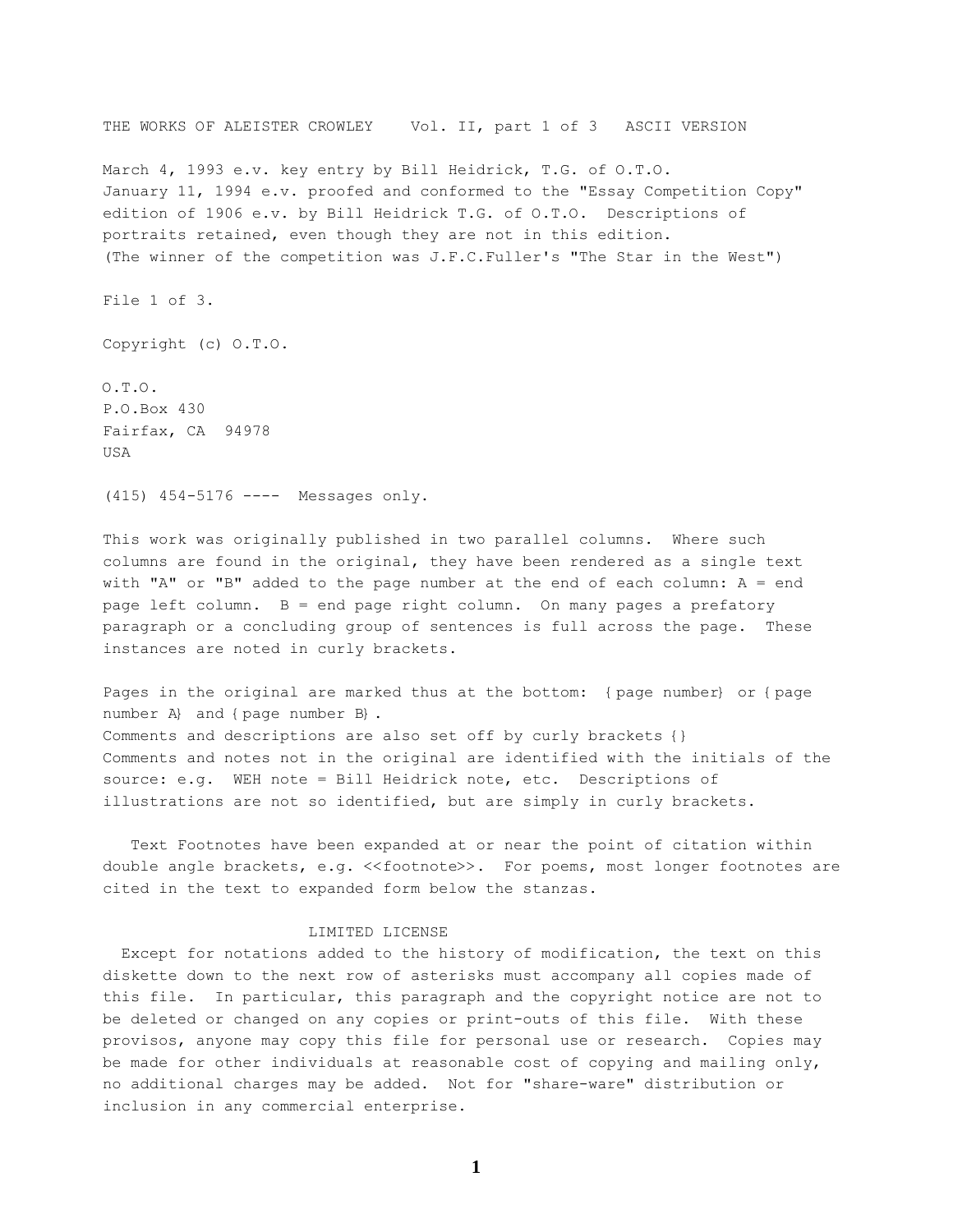\*\*\*\*\*\*\*\*\*\*\*\*\*\*\*\*\*\*\*\*\*\*\*\*\*\*\*\*\*\*\*\*\*\*\*\*\*\*\*\*\*\*\*\*\*\*\*\*\*\*\*\*\*\*\*\*\*\*\*\*\*\*\*\*\*\*\*\*\*\*\*\*

{139}

THE SWORD OF SONG

CALLED BY CHRISTIANS

THE BOOK OF THE BEAST

1904

TO MY OLD FRIEND AND COMRADE IN THE ART

BHIKKHU ANANDA METTEYA

AND TO THOSE

FOOLS

 WHO BY THEIR SHORT-SIGHTED STUPIDITY IN ATTEMPTING TO BOYCOTT THIS BOOK HAVE WITLESSLY AIDED THE CAUSE OF TRUTH

I DEDICATE THESE MY BEST WORDS

 [This book is so full of recondite knowledge of various kinds that it seems quite ineffective to annotate every obscure passage. Where references and explanations can be concisely given, this has been done.]

{columns commence}

"YOU are said!" the Knight said, in an anxious tone; "let me sing you a song to comfort you."<<This passage is a parody on one in "Alice through the Looking-Glass.">>

"Is it very long" Alice asked.

 "It's long," said the Knight, "but it's 'very very' beautiful. The name of the song is called 'The Book of the Beast.'"

"Oh! how ugly!" cried Alice.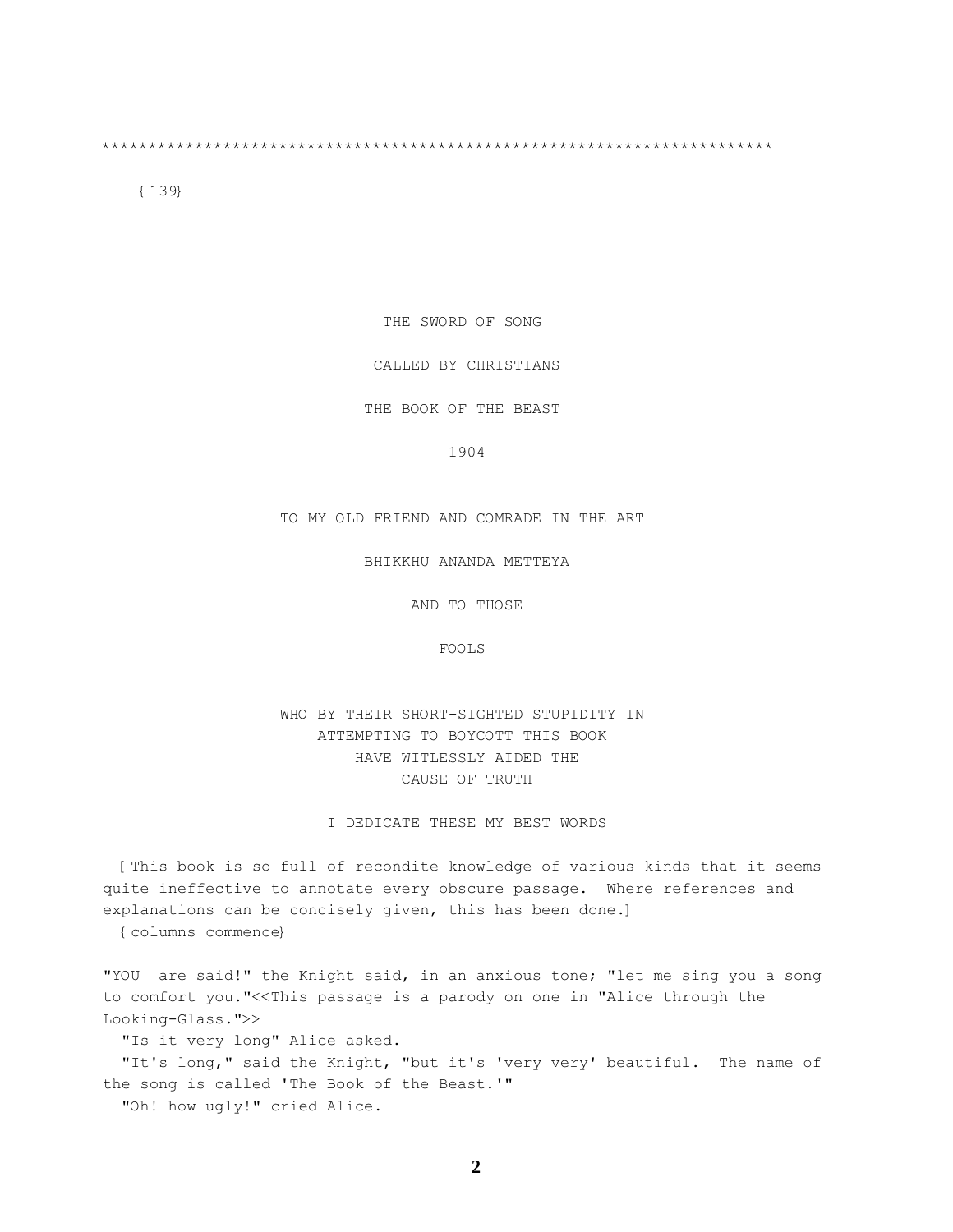"Never mind," said the mild creature. "'Some' people call it 'Reason in Rhyme.'"

 "But which 'is' the name of the song?" Alice said, trying not to seem too interested.

"Ah, you don't understand," the Knight said, looking a little vexed. "That's what the name is 'called.' The name really 'is' 'Ascension Day and Pentecost; with some Prose Essays and an Epilogue,' just as the title is 'The Sword of Song' you know, just in the same way, just in the same way, just in the same way . . ."

 Alice put her fingers in her ears and gave a little scream. "Oh, dear me! That's {140A} harder than ever!" she said to herself, and then, looking determinedly intelligent: "So 'that's' what the song is called. I see. But what 'is' the song?"

 "You must be a perfect fool," said the Knight, irritably. "The song is called 'Shout Doubt; or the Agnostic's Anthology,' by the author of 'Gas Manipulation,' 'Solutions,' 'The Management of Retorts,' and other physical works of the first order -- but that's only what it's 'called,' you know."

 "Well, what 'is' the song then?" said Alice, who was by this time completely bewildered.

 "If I wished to be obscure, child," said the Knight, rather contemptuously, "I should tell you that the Name of the Title was 'What a man of 95 ought to know,' as endorsed by eminent divines, and that.  $\ldots$  " Seeing that she only began to cry, he broke off and continued in a gentler tone: "it 'means,' my dear. . . " He stopped short, for she was taking no notice; but as her figure was bent by sobs into something very like a note of interrogation: "You want to know that it 'is,' {140B} I suppose!" continued the knight, in a superior, but rather offended voice.

"If you would, please, sir!"

 "Well, 'that,'" pronounced the knight, with the air of having thoroughly studied the question and reached a conclusion absolutely final and irreversible, "'that,' Goodness only knows. But I will sing it to you."

PRELIMINARY INVOCATION.

NOTHUNG.<<1>>

<<1. The name of Siegfried's sword.>>

THE crowns of Gods and mortals wither; Moons fade where constellations shone; Numberless aeons brought us hither; Numberless aeons beckon us on. The world is old, and I am strong --Awake, awake, O Sword of Song!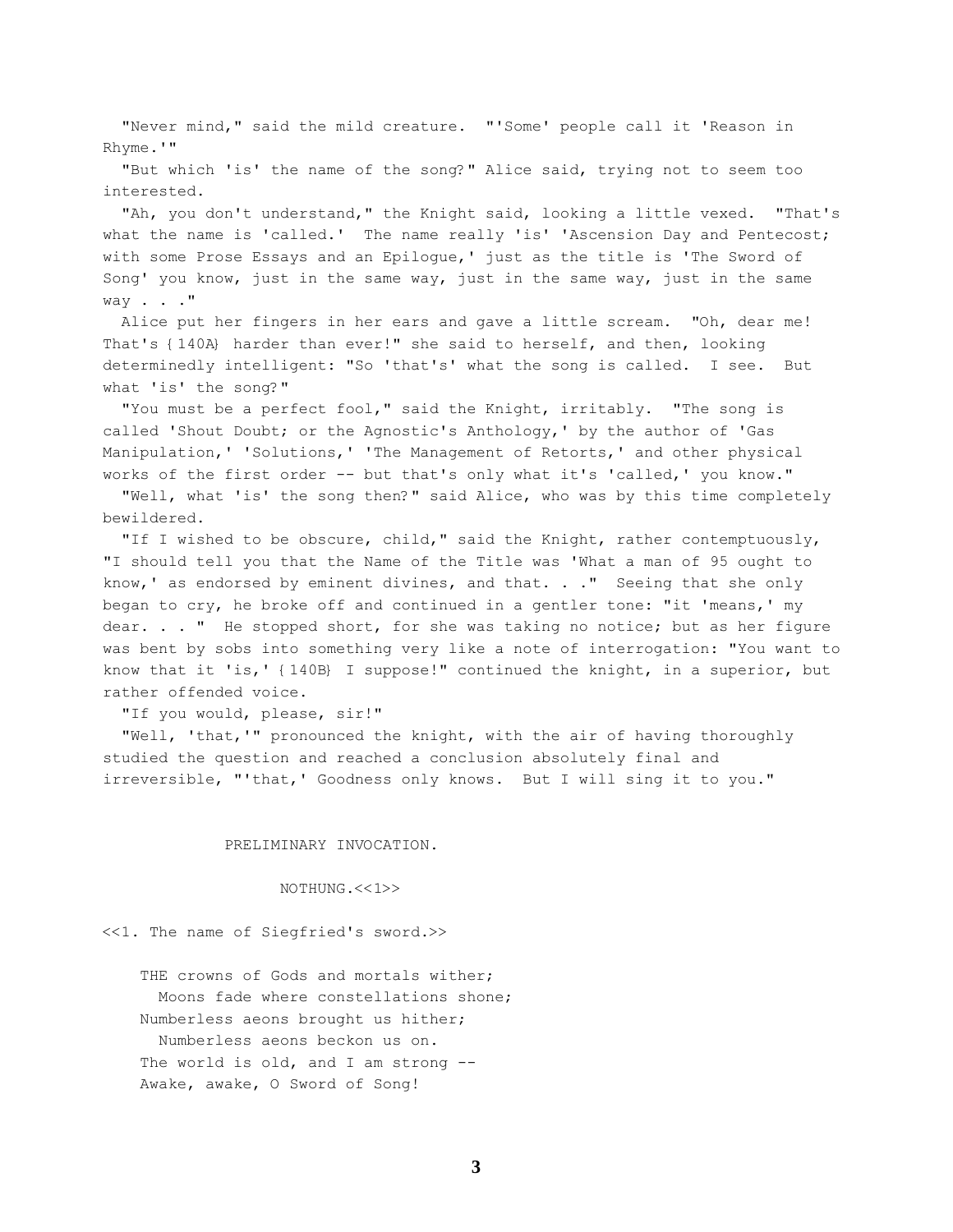Here, in the Dusk of Gods, I linger; The world awaits a World of Truth. Kindle, O lyre, beneath my finger! Evoke the age's awful youth! To arms against the inveterate wrong! Awake, awake, O Sword of Song!

 Sand-founded reels the House of Faith; Up screams the howl of ruining sect; Out from the shrine flits the lost Wraith; "God hath forsaken His elect!" Confusion sweeps upon the throng -- Awake, awake, O Sword of Song!

 Awake to wound, awake to heal By wounding, thou resistless sword! Raise the prone priestcrafts that appeal In agony to their prostrate Lord! Raise the duped herd -- they have suffered long! Awake, awake, O Sword of Song!

 My strength this agony of the age Win through; my music charm the old Sorrow of years: my warfare wage By iron to an age of gold: -- The world is old, and I am strong -- Awake, awake, O Sword of Song! {141A}

### INTRODUCTION TO "ASCENSION DAY AND PENTECOST."

NOT a word to introduce my introduction! Let me instantly launch the Boat of Discourse on the Sea of Religious Speculation, in danger of the Rocks of Authority and the Quicksands of Private Interpretation, Scylla and Charybdis. Here is the strait; what God shall save us from shipwreck? If we choose to understand the Christian (or any other) religion literally, we are at once overwhelmed by its inherent impossibility. Our credulity is outraged, our moral sense shocked, the holiest foundations of our inmost selves assailed by no ardent warrior in triple steel, but by a loathly and disgusting worm. That this is so, the apologists for the religion in question, whichever it may be, sufficiently indicate (as a rule) by the very method of their apology. The alternative is to take the religion symbolically, esoterically; but to move one step in this direction is to start on a journey whose end cannot be determined. The religion, ceasing to be a tangible thing, an object uniform for all sane eyes, becomes rather that mist whereon the sun of the soul casts up, like Brocken spectre, certain vast and vague images of the beholder himself, with or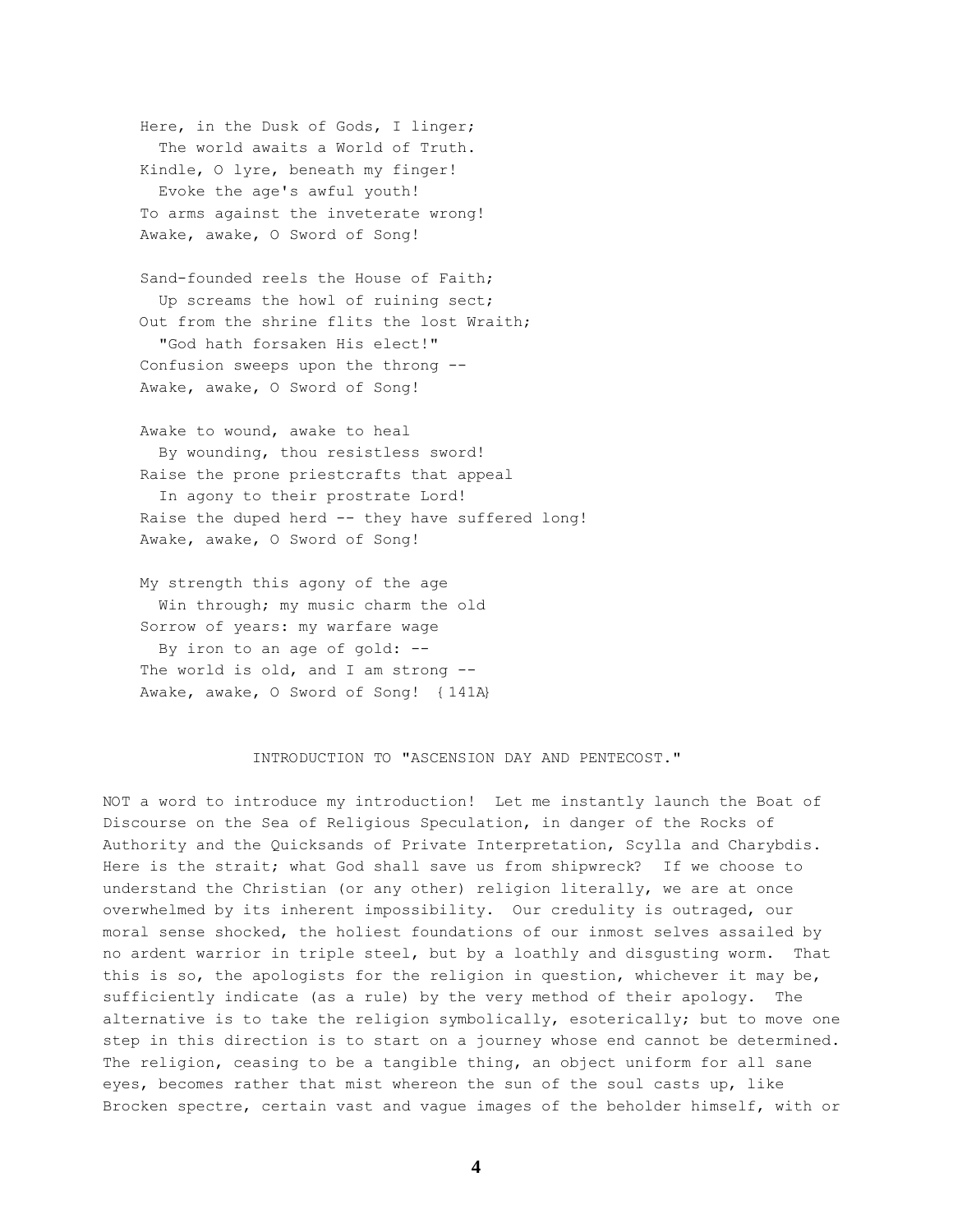without a glory encompassing them. The function of the facts is then quite passive: it matters little or nothing whether the cloud be the red mist of Christianity, or the glimmering silver-white of Celtic Paganism; the hard grey dim-gilded of Buddhism, the fleecy opacity of Islam, or the mysterious medium of those ancient faiths which come up in as many colours as their investigator has moods.<<"In order to get over the ethical difficulties presented by the naive naturalism of many parts of those Scriptures, in the divine authority of which he firmly believed, Philo borrowed from the Stoics (who had been in like straits in respect of Greek mythology) that great Excalibur which they had forged with infinite pains and skill -- the method of allegorical interpretation. This mighty 'two-handed engine at the door' of the theologian is warranted to make a speedy end of any and every moral or intellectual difficulty, by showing that, taken allegorically, or, as it is otherwise said, 'poetically' or 'in a spiritual sense,' the plainest words mean whatever a pious interpreter desires they should mean" (Huxley, "Evolution of Theology"). -- A. C.>> {141B} If the student has advances spiritually so that he can internally, infallibly perceive what is Truth, he will find it equally well symbolised in most external faiths.

 It is curious that Browning never turns his wonderful faculty of analysis upon the fundamental problems of religion, as it were an axe laid to the root of the Tree of Life. It seems quite clear that he knew what would result if he did so. We cannot help fancying that he was unwilling to do this. The proof of his knowledge I find in the following lines: --

 "I have read much, thought much, experienced much, Yet would die rather than avow my fear The Naples' liquefaction may be false . . . I hear you recommend, I might at least Eliminate, decrassify my faith Since I adopt it: keeping what I must And leaving what I can; such points as this . . . Still, when you bid me purify the same, To such a process I discern no end . . . First cut the liquefaction, what comes last But Fichte's clever cut at God himself? . . . I trust nor hand, nor eye, nor heart, nor brain To stop betimes: they all get drunk alike. The first step, I am master not to take."

 This is surely the apotheosis of wilful ignorance! We may think, perhaps, that Browning is "hedging" when, in the last paragraph, he says: "For Blougram, he believed, say, half he spoke, "<<Probably a record for a bishop. -- A. C.>> and hints at some deeper ground. It is useless to say, "This is Blougram and not Browning." Browning could hardly have described the dilemma without seeing it. What he really believes is, perhaps, a mystery.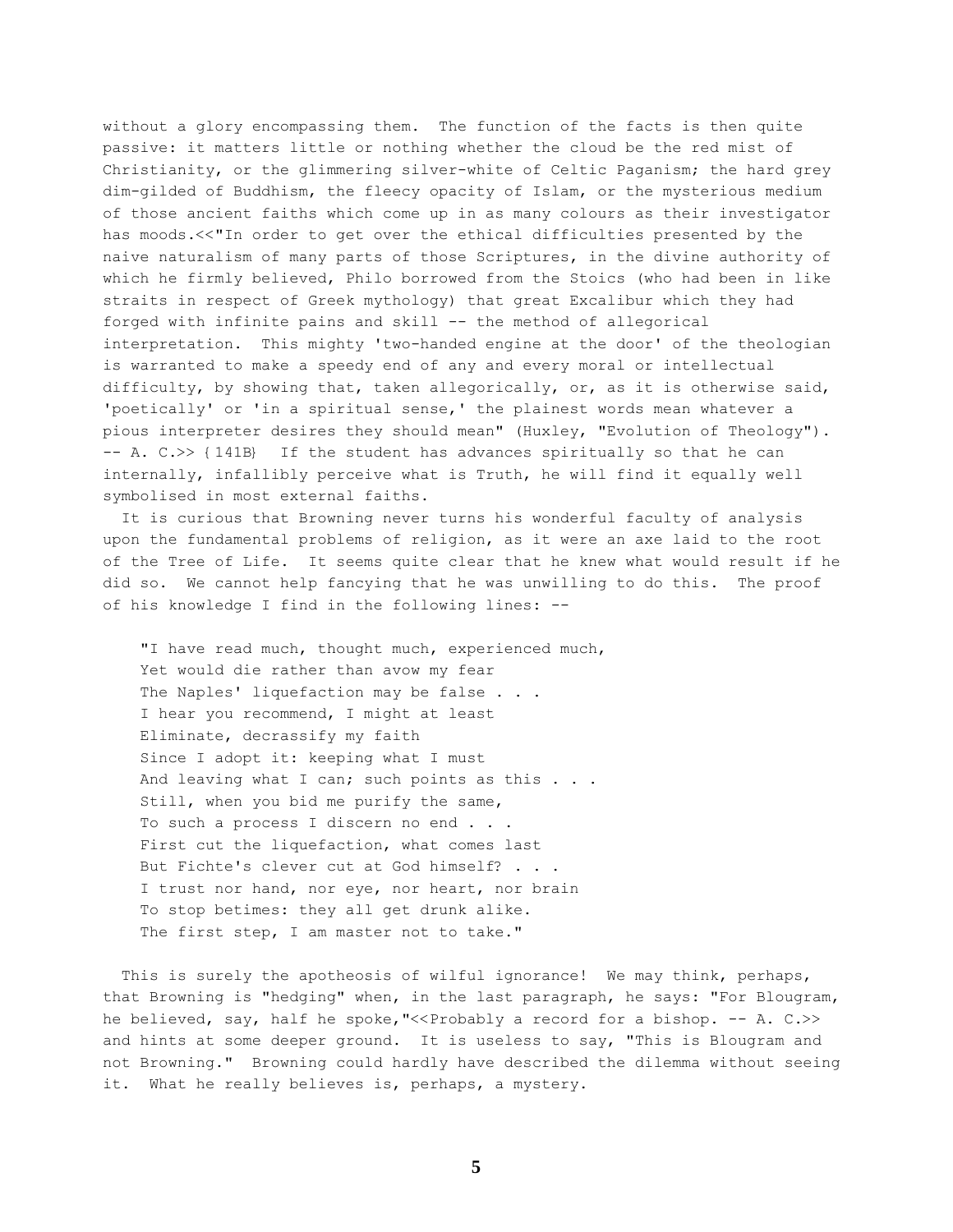That Browning, however, believes in universal salvation, though he nowhere (so far as I know) gives his reasons, save as they are summarised in the last lines of the below-quoted stanza of "Apparent Failure," and from his final pronouncement of the Pope on Guido, represented in Browning's masterpiece as a Judas without the decency to hang himself.

 "So ("ie." by suddenness of fate) may the truth be flashed out by one blow, And Guido see one instant and be saved. Else I avert my face nor follow him Into that sad obscure sequestered state Where God unmakes but to remake the soul He else made first in vain: which must not be." {142A}

 This may be purgatory, but is sounds not unlike reincarnation. It is at least a denial of the doctrine of eternal punishment.

 As for myself, I took the first step years ago, quite in ignorance of what the last would lead to. God is indeed cut away -- a cancer from the breast of truth.

 Of those philosophers, who from unassailable premisses draw by righteous deduction a conclusion against God, and then for His sake overturn their whole structure by an act of will, like a child breaking an ingenious toy, I take Mansel as my type.<<As represented by his Encyclopaedia article; not in such works as "Limits of Religious Thought." -- A.C.>>

 Now, however, let us consider the esoteric idea-mongers of Christianity, Swedenborg, Anna Kingsford, Deussen and the like, of whom I have taken Caird as my example. I wish to unmask these people: I perfectly agree with nearly everything they say, but their claim to be Christians is utterly confusing, and lends a lustre to Christianity which is quite foreign. Deussen, for example, coolly discards nearly all the Old Testament, and, picking a few New Testament passages, often out of their context, claims his system as Christianity. Luther discards James. Kingsford calls Paul the Arch Heretic. My friend the "Christian Clergyman" accepted Mark and Acts -- until pushed. Yet Deussen is honest enough to admit that Vedanta teaching is identical, but clearer! and he quite clearly and sensibly defines Faith -- surely the most essential quality for the adherent to Christian dogma -- as "being convinced on insufficient evidence." Similarly the dying-to-live idea of Hegel (and Schopenhauer) claimed by Caird as the central spirit of Christianity is far older, in the Osiris Myth of the Egyptians. These ideas are all right, but they have no more to do with Christianity than the Metric System with the Great Pyramid. But see Piazzi Smyth!<<An astronomer whose brain gave way. He prophesied the end of the world in 1881, from measurements made in the Great Pyramid.>> Henry Morley has even the audacity to claim Shelley -- Shelley! -- as a Christian "in spirit."

 Talking of Shelley: -- With regard to my open denial of the personal Christian God, may it not be laid to my charge that I have dared to voice in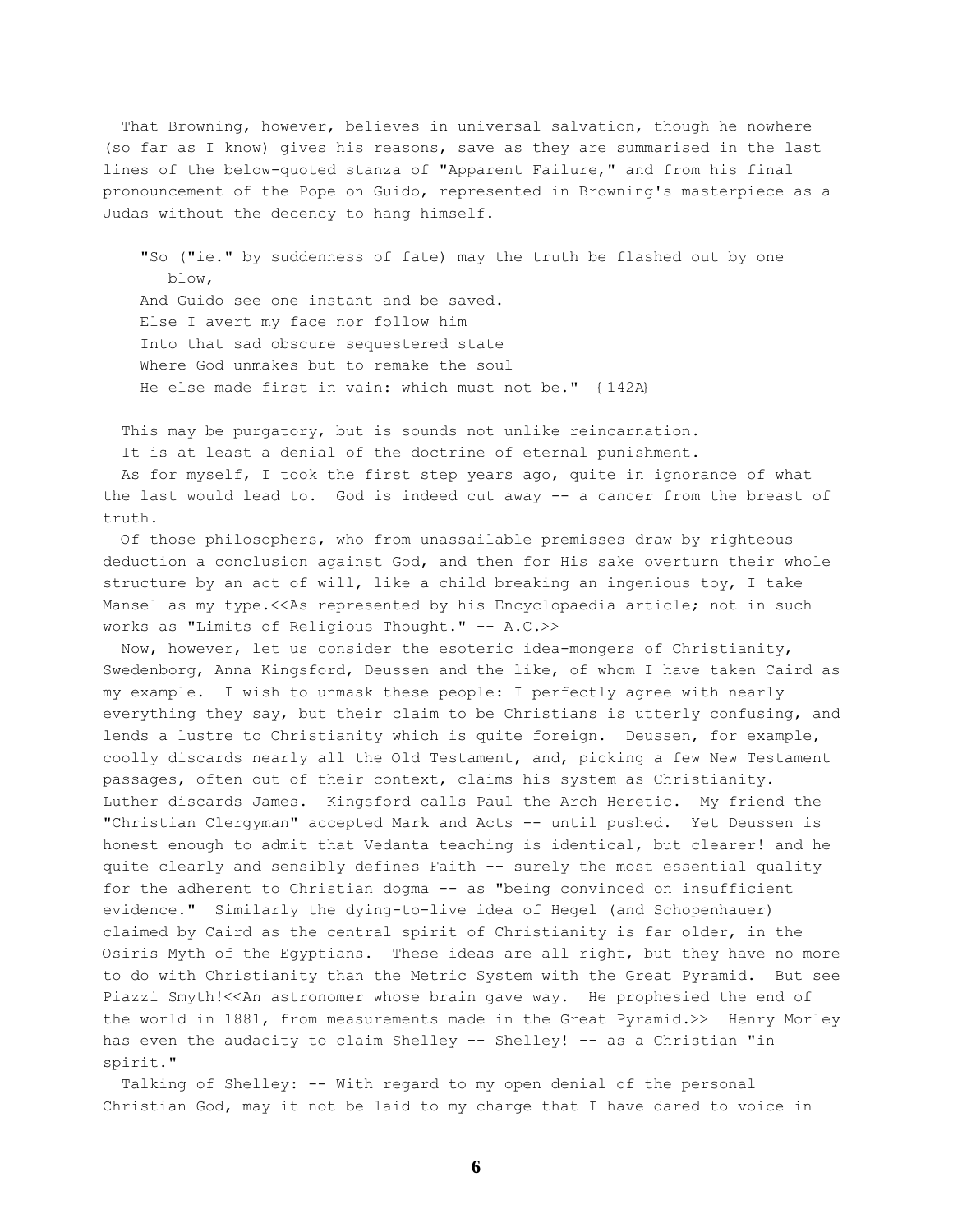bald language what Shelley {142B} sang in words of surpassing beauty: for of course the thought in one or two passages of this poem is practically identical with that in certain parts of "Queen Mab" and "Prometheus Unbound." But the very beauty of these poems (especially the latter) is its weakness: it is possible that the mind of the reader, lost in the sensuous, nay! even in the moral beauty of the words, may fail to be impressed by their most important meaning. Shelley himself recognised this later: hence the direct and simple vigour of the "Masque of Anarchy."

 It has often puzzled athiests how a man of Milton's genius could have written as he did of Christianity. But we must not forget that Milton lived immediately after the most important Revolution in Religion and Politics of modern times: Shelley on the brink of such another Political upheaval. Shakespeare alone sat enthroned above it all like a god, and is not lost in the mire of controversy.<<So it is usually supposed. Maybe I shall one day find words to combat, perhaps to overthrow, this position. "P.S." As, for example, page 185. As a promise-keeper I am the original eleven stone three Peacherine. -- A.C.>> This also, though "I'm no Shakespeare, as too probable," I have endeavoured to avoid: yet I cannot but express the hope that my own enquiries into religion may be the reflection of the spirit of the age; and that plunged as we are in the midst of jingoism and religious revival, we may be standing on the edge of some gigantic precipice, over which we may cast all our impedimenta of lies and trickeries, political, social, moral, and religious, and (ourselves) take wings and fly. The comparison between myself and the masters of English thought I have named is unintentional, though perhaps unavoidable; and though the presumption is, of course, absurd, yet a straw will show which way the wind blows as well as the most beautiful and elaborate vane: and in this sense it is my most eager hope that I may not unjustly draw a comparison between myself and the great reformers of eighty years ago. {143A}

 I must apologise (perhaps) for the new note of frivolity in my work: due doubtless to the frivolity of my subject: these poems being written when I was an Advaitist and could not see why -- everything being an illusion -- there should be any particular object in doing or thinking anything. How I have found the answer will be evident from my essay on this subject. << "Vide infra," "Berashith.">> I must indeed apologise to the illustrious Shade of Robert Browning for my audacious parody in title, style, and matter of his "Christmas Eve and Easter Day." The more I read it the eventual anticlimax of that wonderful poem irritated me only the more. But there is hardly any poet living or dead who so commands alike my personal affection and moral admiration. My desire to find the Truth will be my pardon with him, whose whole life was spent in admiration of Truth, though he never turned its formidable engines against the Citadel of the Almighty.

 If I be appealed of blasphemy or irreverence in my treatment of these subjects, I will take refuge in Browning's own apology, from the very poem I am attacking:

"I have done: and if any blames me,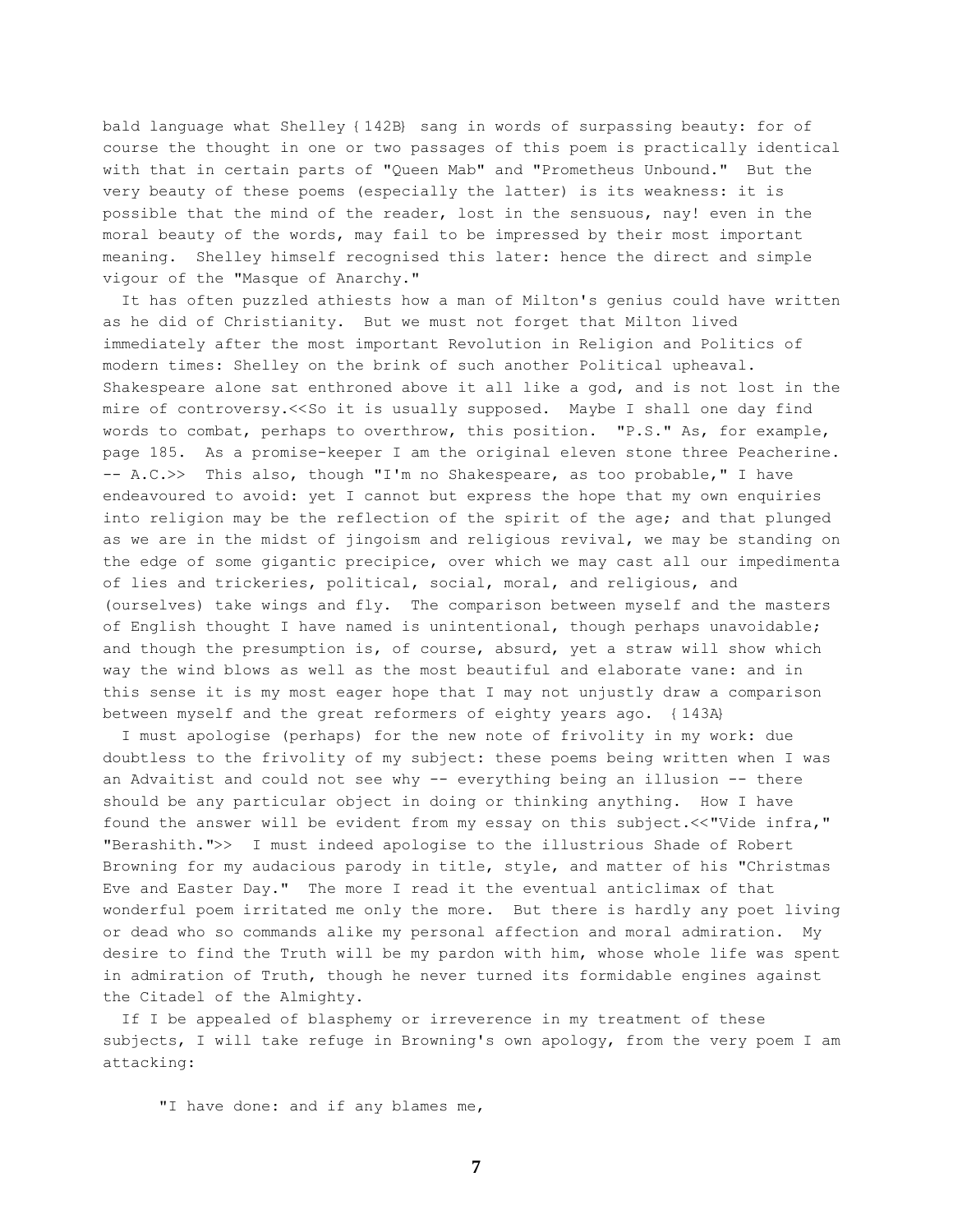Thinking that merely to touch in brevity The topics I dwell on were unlawful -- Or worse, that I trench with undue levity On the bounds of the holy and the awful -- I praise the heart and pity the head of him And refer myself to Thee, instead of him, Who head and heart alike discernest, Looking below light speech we utter Where frothy spume and frequent splutter Prove that the soul's depths boil in earnest!"

 But I have after all little fear that I am seriously wrong. That I show to my critics the open door of the above city of refuge may be taken as merely another gesture of contemptuous pity, the last insult which may lead my antagonists to that surrender which is the truest victory.

{full page follows}

#### PEACE TO ALL BEINGS.

{143B}

{Column format is abandoned for the next full page sections; resumed after as noted. Marginal notes and line numbers alternate for even and odd pages, left to right/right to left, but these have been kept in even page format in this transcription.}

#### ASCENSION DAY.

Curious posi- I FLUNG out of chapel{End note#1}<<1>> and church, tion of poet. Temple and hall and meeting-room, Venus' Bower and Osiris' Tomb,{#2} And left the devil in the lurch, While God{#3} got lost in the crowd of gods,  ${#4}$  5 And soul wend down{#5} in the turbid tide Of the metaphysical lotus-eyed,(#6} And I was -- anyhow, what's the odds?

<<1. The numbered notes {end notes only} are given at p. 190.>>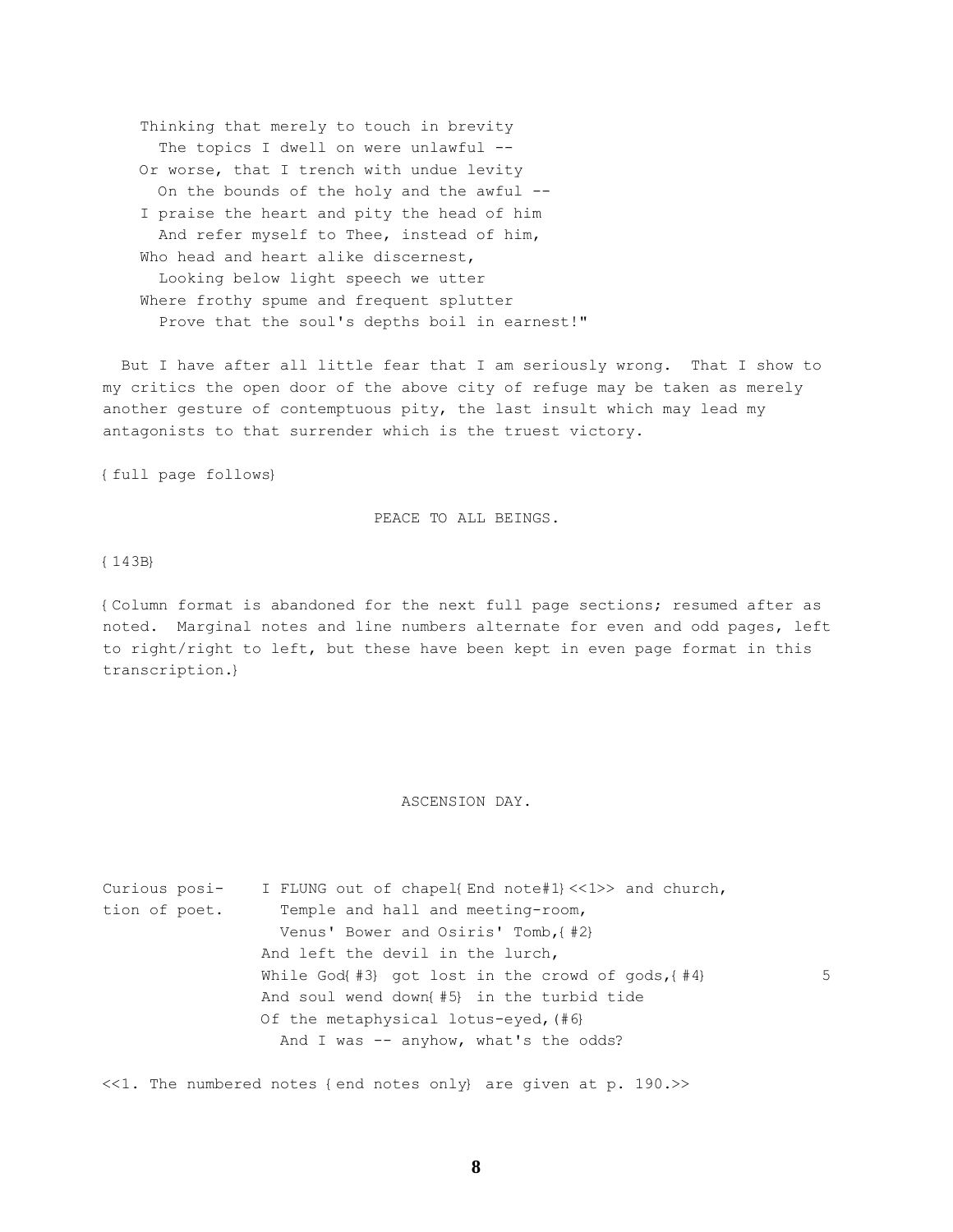What is Truth? The life to live? The thought to think? Shall I take refuge said jesting In a tower like once childe Roland<<1>><1>>>>>>>{#7} found, blind, Pilate: but deaf, huge, 10 Crowley waits Or in that forest of two hundred thousand for an answer. Trees,{#8} fit alike to shelter man and mouse, and -- <<Bacon, Shall I say God? Be patient, your Reverence,{#9} "Essay on I warrant you'll journey a wiser man ever hence! Truth," Let's tap (like the negro who gets a good juice of it, 15 line 1.>> Cares nought if that be, or be not, God's right use of it).{#10} In all that forest of verses one tree{#11} Yclept "Red Cotton Nightcap Country": How a goldsmith, between the Ravishing Virgin And a leman too rotten to put a purge in,  $20$  Day by day and hour by hour, In a Browningesque forest of thoughts having lost himself, Expecting a miracle, solemnly tossed himself Off from the top of a tower. Moral: don't spoil such an excellent sport as an 25 Ample estate with a church and a courtesan! <<1. "Childe Roland to the dark Tower came." -- BROWNING.>> Alternative "Truth, that's the gold!"{#12} But don't worry about it! theories of I, you, or Simpkin(#13} can get on without it! Greek authors. If life's task be work and love's (the soft lipped) ease, Browning's Death's be God's glory? discuss with Euripides! {144} 30 summary. Or, cradle be hardship, and finally coffin, ease, Love being filth? let us ask Aristophanes! Or, heaven's sun bake us, while Earth's bugs and fleas kill us, Love the God's scourge? I refer you to Aeschylus! (Nay! that's a slip! Say we "Earth's grim device, cool loss!  $-$  " 35 Better the old Greek orthography! -- Aischulos! { #14} Or, love be God's champagne's foam; death in man's trough, hock lees, Pathos our port's beeswing? what answers Sophocles? Brief, with love's medicine let's draught, bolus, gloubule us! Wise and succinct bids, I think, Aristobulus. { #15} 40 Whether my Muse be Euterpe or Clio, Life, Death, and Love are all Batrachomyo{ $#16$ } --

 Machia, what? ho! old extinct Alcibiades? For me, do ut--God true, be mannikin liar! --des!

Apology of It's rather hard, isn't it, sir, to make sense of it? 45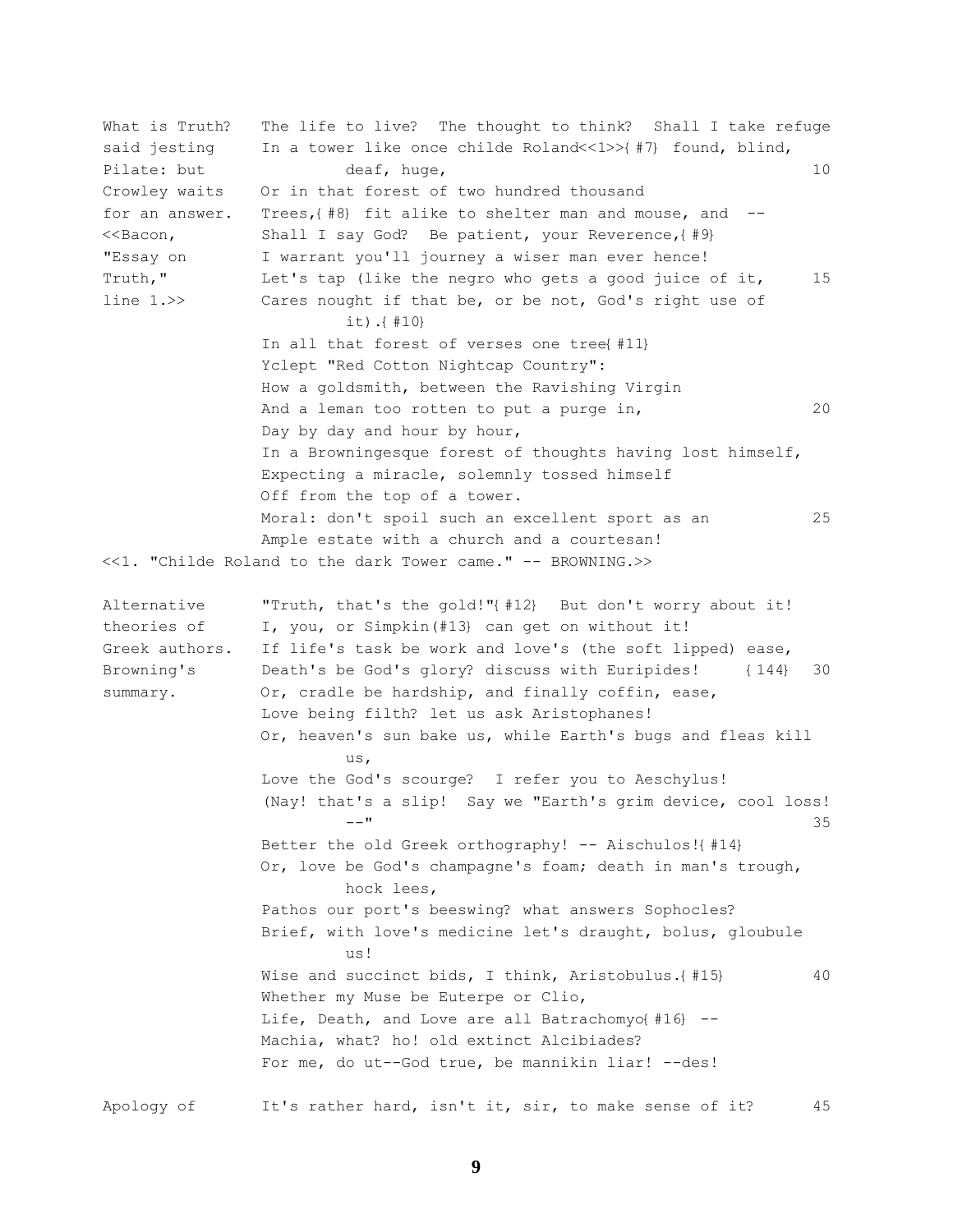| poet.<br>Skeleton of<br>poem. Valu-<br>able fact for                                                      | Mine of so many pounds $--$ pouch even pence of it? (#17}<br>Try something easier, {#18} where the bard seems to me<br>Seeking that light, which I find come in dreams to me.<br>Even as he takes two feasts to enlarge upon,                                                                                                                         |    |
|-----------------------------------------------------------------------------------------------------------|-------------------------------------------------------------------------------------------------------------------------------------------------------------------------------------------------------------------------------------------------------------------------------------------------------------------------------------------------------|----|
| use of lovers.<br>Invocation.                                                                             | So will I do too to launch my old barge upon.<br>Analyse, get hints from Newton{#19} or Faraday, {#20}<br>Use every weapon -- love, scorn, reason, parody!<br>Just where he worships? Ah me! shall his soul,<br>Far in some glory, take hurt from a mole                                                                                              | 50 |
|                                                                                                           | Grubbing i' th' ground? Shall his spirit not see,<br>Lightning to lightning, the spirit in me?<br>Parody? Shall not his spirit forgive<br>Me, who shall love him as long as I live?<br>Love's at its height in pure love? Nay, but after                                                                                                              | 55 |
|                                                                                                           | When the song's light dissolves gently in laughter!<br>Then and then only the lovers may know<br>Nothing can part them for ever. And so,<br>Muse, hover o'er me! Apollo, above her!                                                                                                                                                                   | 60 |
| Imperfect<br>scholastic at-<br>tainments of<br>author reme-<br>died by his<br>great spiritual<br>insight. | I, of the Moderns, have let alone Greek. {#21}<br>Out of the way Intuition shall shove her.<br>Spirit and Truth in my darkness I seek.<br>Little by little they bubble and leak;<br>Such as I have to the world I discover.<br>Words -- are they weak ones at best? They shall speak!                                                                 | 65 |
| His intention.                                                                                            | { PAGE 145}                                                                                                                                                                                                                                                                                                                                           |    |
| His achieve-<br>ment.<br>Plan of poem<br>"Conspuez                                                        | Shields? Be they paper, paint, lath?<br>They shall cover<br>Well as them may, the big heart of a lover!<br>Let the lightning of Truth strike the fortress<br>Swords?<br>Frowning of God! I will sever one more tress                                                                                                                                  | 70 |
| Dieu!"                                                                                                    | Off the White Beard{#22} with his son's blood besprinkled,<br>Carve one more gash in the forehead{#23} hate-wrinkled: -- 75<br>So, using little arms, earn one day better ones;<br>Cutting the small chains, {#24} learn soon to unfetter one's<br>Limbs from the large ones, walk forth and be free! --<br>So much for Browning! and so much for me! |    |
| Apology for<br>manner of<br>poem.<br>A chance for                                                         | Pray do not ask me where I stand!<br>"Who asks, doth err."{#25} At least demand<br>No folly such as answer means!<br>"But if" (you{#26} say) "your spirit weans                                                                                                                                                                                       | 80 |
| Tibet.                                                                                                    | Itself of milk-and-water pap,<br>And one religion as another                                                                                                                                                                                                                                                                                          | 85 |
|                                                                                                           | O'erleaps itself and falls on the other; { #27}                                                                                                                                                                                                                                                                                                       |    |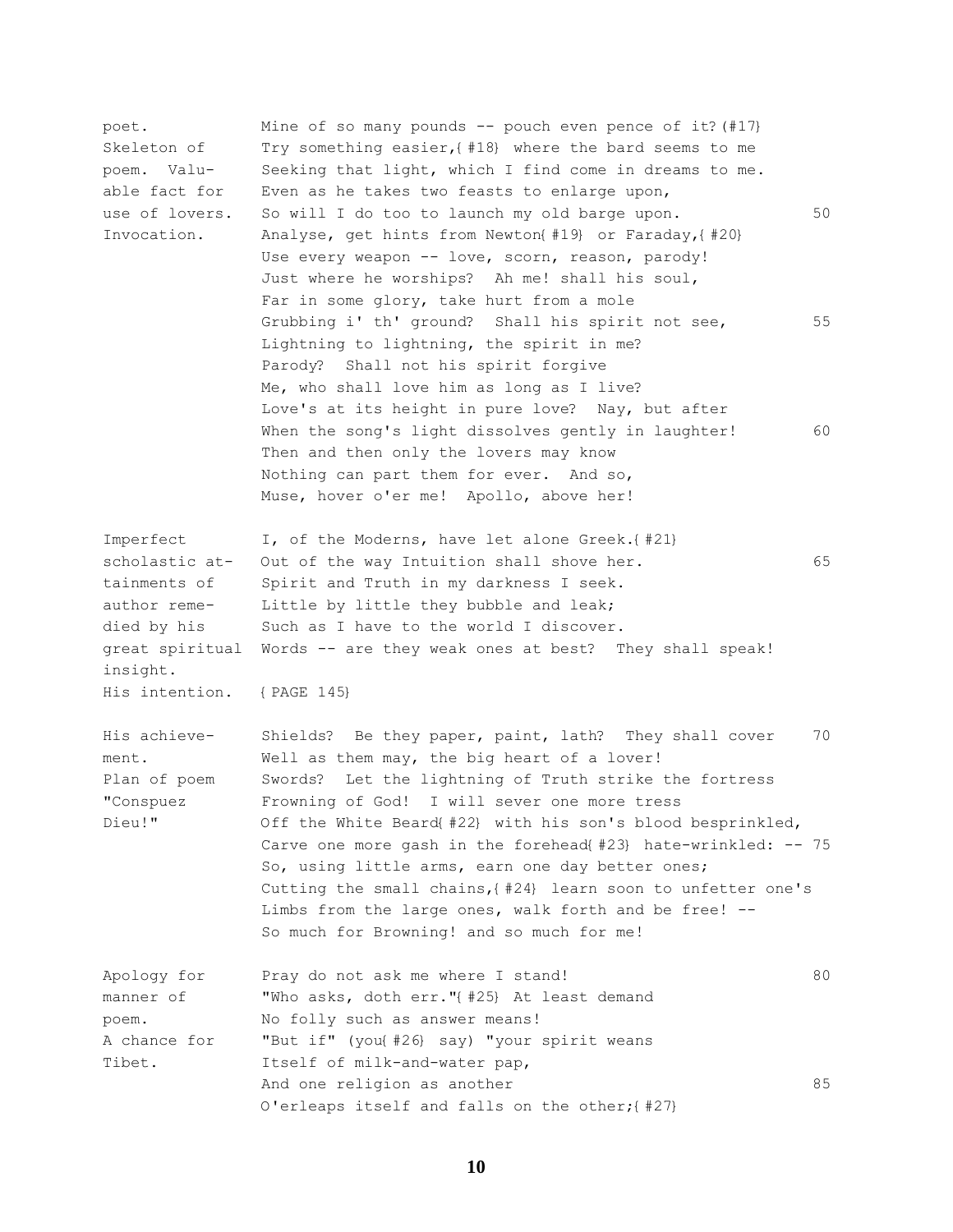|                          | You'll tell me why at least, mayhap,<br>Our Christianity excites<br>Especially such petty spites |     |
|--------------------------|--------------------------------------------------------------------------------------------------|-----|
|                          | As these you strew throughout your verse."<br>The chance of birth! I choose to curse             | 90  |
|                          | (Writing in English #28) ) just the yoke                                                         |     |
|                          | Of faith that tortures English folk.                                                             |     |
|                          | I cannot write (#29) a poem yet                                                                  |     |
|                          | To please the people in Tibet;                                                                   | 95  |
|                          | But when I can, Christ shall not lack                                                            |     |
|                          | Peace, while their Buddha I attack. { #30}                                                       |     |
| Hopes. Iden-             | Yet by-and-by I hope to weave                                                                    |     |
| itity of poet.           | A song of Anti-Christmas Eve                                                                     |     |
| Attention                | And First- and Second-Beast-er Day.                                                              | 100 |
| drawn to my              | There's one<<1>> {#31} who loves me dearly (vrai!)                                               |     |
| highly decora-           | Who yet believes me sprung from Tophet,                                                          |     |
| tive cover.              | Either the Beast or the False Prophet;                                                           |     |
|                          | And by all sorts of monkey tricks                                                                |     |
|                          | Adds up my name to Six Six Six.                                                                  | 105 |
|                          | Retire, good Gallup! $\#32$ } In such strife her                                                 |     |
|                          | Superior skill makes "you" a cipher! { PAGE 146}                                                 |     |
|                          | Ho! I adopt the number. Look                                                                     |     |
|                          | At the quaint wrapper of this book!<<2>>                                                         |     |
|                          | I will deserve it if I can:                                                                      | 110 |
|                          | It is the number of a Man. { #33}                                                                |     |
| <<1. Crowley's mother.>> |                                                                                                  |     |
|                          | <<2. It had a design of 666 and Crowley's name in Hebrew (which, like most                       |     |
|                          | names, adds up to that figure) on the reverse.>>                                                 |     |
| Necessity of             | So since in England Christ still stands                                                          |     |
| poem.                    | With iron nails in bloody hands                                                                  |     |
|                          | Not pierced, but grasping! to hoist high                                                         |     |
|                          | Children on cross of agony,                                                                      | 115 |
|                          | I find him real for English lives.                                                               |     |
|                          | Up with my pretty pair of fives! {#34}<br>I fight no ghosts.                                     |     |
| Mysticism "v."           | "But why revile"                                                                                 |     |
| literal                  | (You urge me) "in that vicious style                                                             | 120 |
| interpretation.          | The very faith whose truths you seem                                                             |     |
| Former excused.          | (Elsewhere) (#35) to hold, to hymn supreme                                                       |     |
|                          | In your own soul?" Perhaps you know                                                              |     |
|                          | How mystic doctrines melt the snow                                                               |     |
|                          | Of any faith: redeem it to                                                                       | 125 |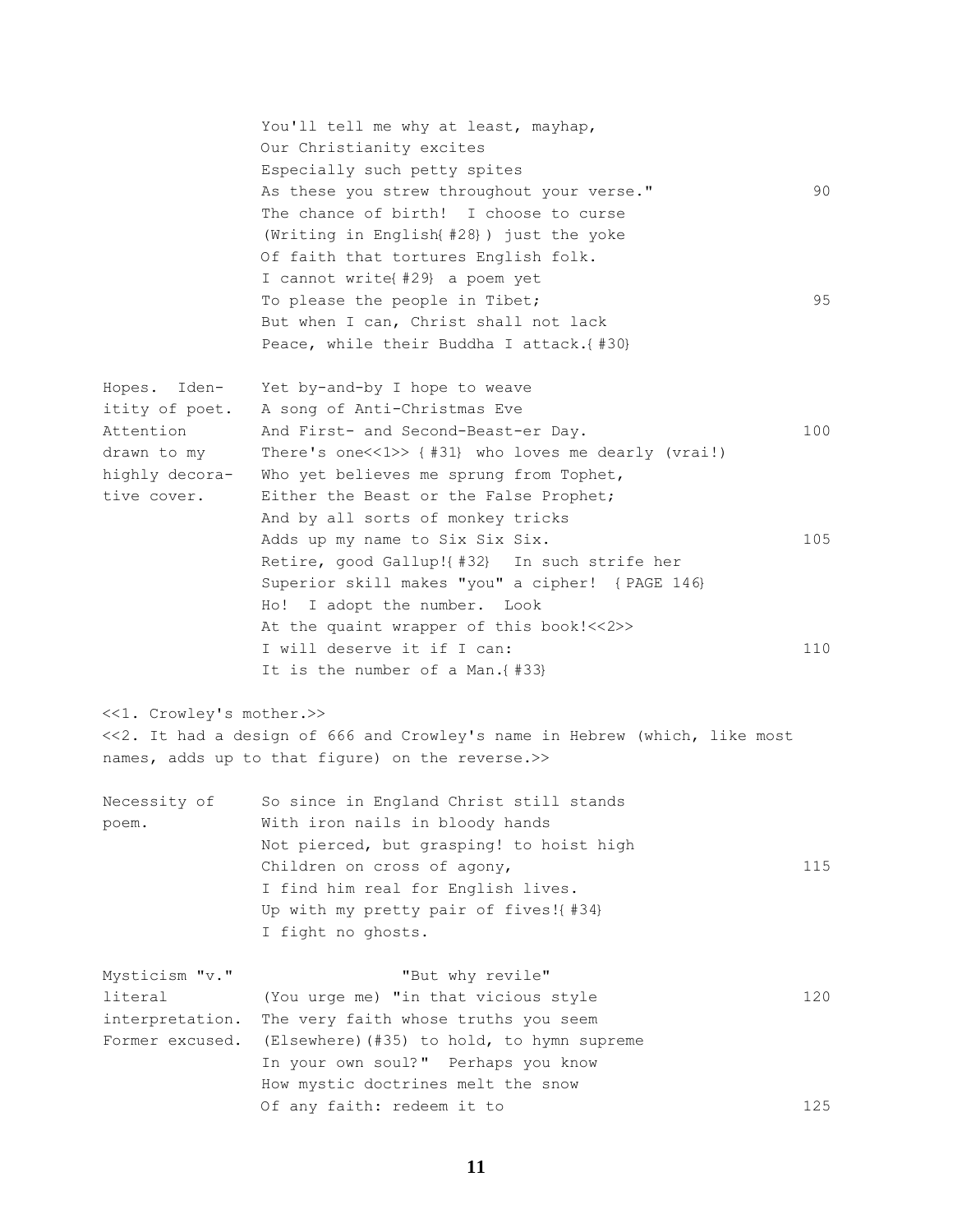|                                                                      | A fountain of reviving dew.<br>So I with Christ: but few receive.<br>The Qabalistic Balm, {#36} believe<br>Nothing -- and choose to know instead.<br>But, to that terror vague and dread,<br>External worship; all my life --<br>War to the knife! War to the knife!                                         | 130        |
|----------------------------------------------------------------------|--------------------------------------------------------------------------------------------------------------------------------------------------------------------------------------------------------------------------------------------------------------------------------------------------------------|------------|
| Buddha re-<br>bukes poet.<br>Detailed<br>scheme of<br>modified poem. | No! on the other hand the Buddha<br>Says: "I'm surprised at you! How could a<br>Person accept my law and still<br>Use hatred, the sole means of ill,<br>In Truth's defence? In praise of light?"<br>Well! Well! I guess Brer Buddha's right!                                                                 | 135        |
|                                                                      | I am no brutal Cain{#37} to smash an Abel;<br>I hear that blasphemy's unfashionable:<br>So in quietest way we'll chat about it;<br>No need to show teeth, claws of cat about it!<br>With gentle words -- fiat exordium;                                                                                      | 140        |
|                                                                      | Exeat dolor, inret gaudium! { PAGE 147}<br>We'll have the ham to logic's sandwich<br>Of indignation: last bread bland, which<br>After our scorn of God's lust, terror, hate,<br>Prometheus-fired, we'll butter, perorate<br>With oiled indifference, laughter's silver:<br>"Omne hoc verbum valet nil, vir"! | 145<br>150 |
| Aim of poet.<br>Indignation of<br>poet. Poet<br>defies his           | Let me help Babu Chander Grish up!<br>As a posset of Hunyadi{#38}<br>Clear mind! Was Soudan of the Mahdi<br>Not cleared by Kitchener? Ah, Tchhup!                                                                                                                                                            |            |
| uncle.                                                               | Such nonsense for sound truth you dish up,<br>Were I magician, no mere cadi,<br>Not Samuel's ghost you'd make me wish up,<br>Not Saul's (the mighty son of Kish) up,<br>But Ingersoll's or Bradlaugh's pardie!                                                                                               | 155        |
|                                                                      | By spells and caldron stews that squish up,<br>Or purifying of the Nadi, {#39}<br>Till Stradivarius or Amati<br>Shriek in my stomach! Sarasate,<br>Such strains! Such music as once Sadi                                                                                                                     | 160        |
|                                                                      | Made Persia ring with! I who fish up<br>No such from soul may yet cry: Vade<br>Retro, Satanas! Tom Bond Bishop! { #40}                                                                                                                                                                                       | 165        |
| Whip and                                                             | You old screw, Pegasus! Gee (Swish!) up!                                                                                                                                                                                                                                                                     |            |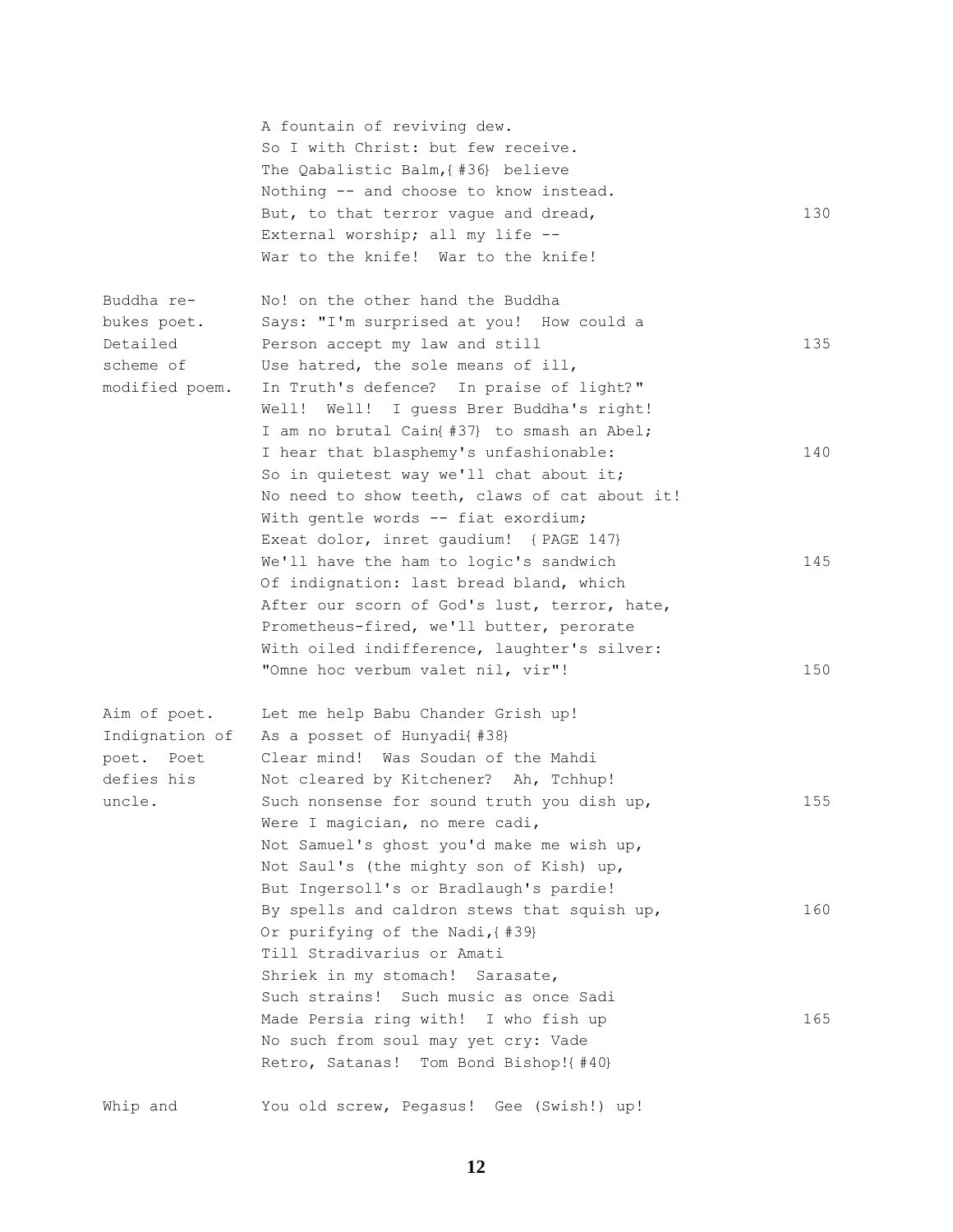| spur.<br>Sport-   | (To any who correctly rhymes{#41}            |     |
|-------------------|----------------------------------------------|-----|
| ing offer.<br>The | With Bishop more than seven times            | 170 |
| "Times" Com-      | I hereby offer as emolum-                    |     |
| petition out-     | Ent, a bound copy of this volume.)           |     |
| done.             |                                              |     |
| Sub-species of    | These strictures must include the liar       |     |
| genus Chris-      | Copleston, { #42} Reverend F. B. Meyer       |     |
| tian included     | (The cock of the Dissenter's midden, he!)    | 175 |
| in poet's         | And others of the self-same kidney: --       |     |
| strictures.       | How different from Sir Philip Sidney!        |     |
|                   | But "cave os, et claude id, ne               |     |
|                   | Vituperasse inventus sim."                   |     |
|                   | In English let me render him!                | 180 |
|                   | 'Ware mug, and snap potato-trap!             |     |
|                   | Or elsely it may haply hap { PAGE 148}       |     |
|                   | Panel<<1>> in libel I bewail me!             |     |
|                   | (Funny how English seems to fail me!)        |     |
|                   | So, as a surgeon to a man, sir,              | 185 |
|                   | Let me excise your Christian cancer          |     |
|                   | Impersonally, without vanity,                |     |
|                   | Just in pure love of poor humanity!          |     |
|                   | <<1. Scots legal term for defendant.>>       |     |
| Ascension Day.    | Here's just the chance you'd have!<br>Behold |     |
| Moral aspect      | The warm sun tint with early gold            | 190 |
| of Christianity   | Yon spire: to-day's event provide            |     |
| to be discussed   | My text of wrath -- Ascension-tide!          |     |
| to prejudice of   | Oh! 'tis a worthy day to wrest               |     |
| the metaphysi-    | Hate's diadem from Jesus' Crest!             |     |
| cal.              | Ascends he? 'Tis the very test               | 195 |
|                   | By which we men may fairly judge,            |     |
|                   | From the rough roads we mortals trudge       |     |
|                   | Or God's paths paved with heliotrope,        |     |
|                   | The morals of the crucified.                 |     |
|                   | (Both standpoints join in one, I hope,       | 200 |
|                   | In metaphysic's stereoscope!)                |     |
|                   | But for the moment be denied                 |     |
|                   | A metaphysical inspection --                 |     |
|                   | Bring out the antiseptic soap! --            |     |
|                   | We'll judge the Christ by simple section,    | 205 |
|                   | And strictly on the moral side.              |     |
| Orthodoxy to      | But first; I must insist on taking           |     |

be our doxy.<<1>>The ordinary substantial creed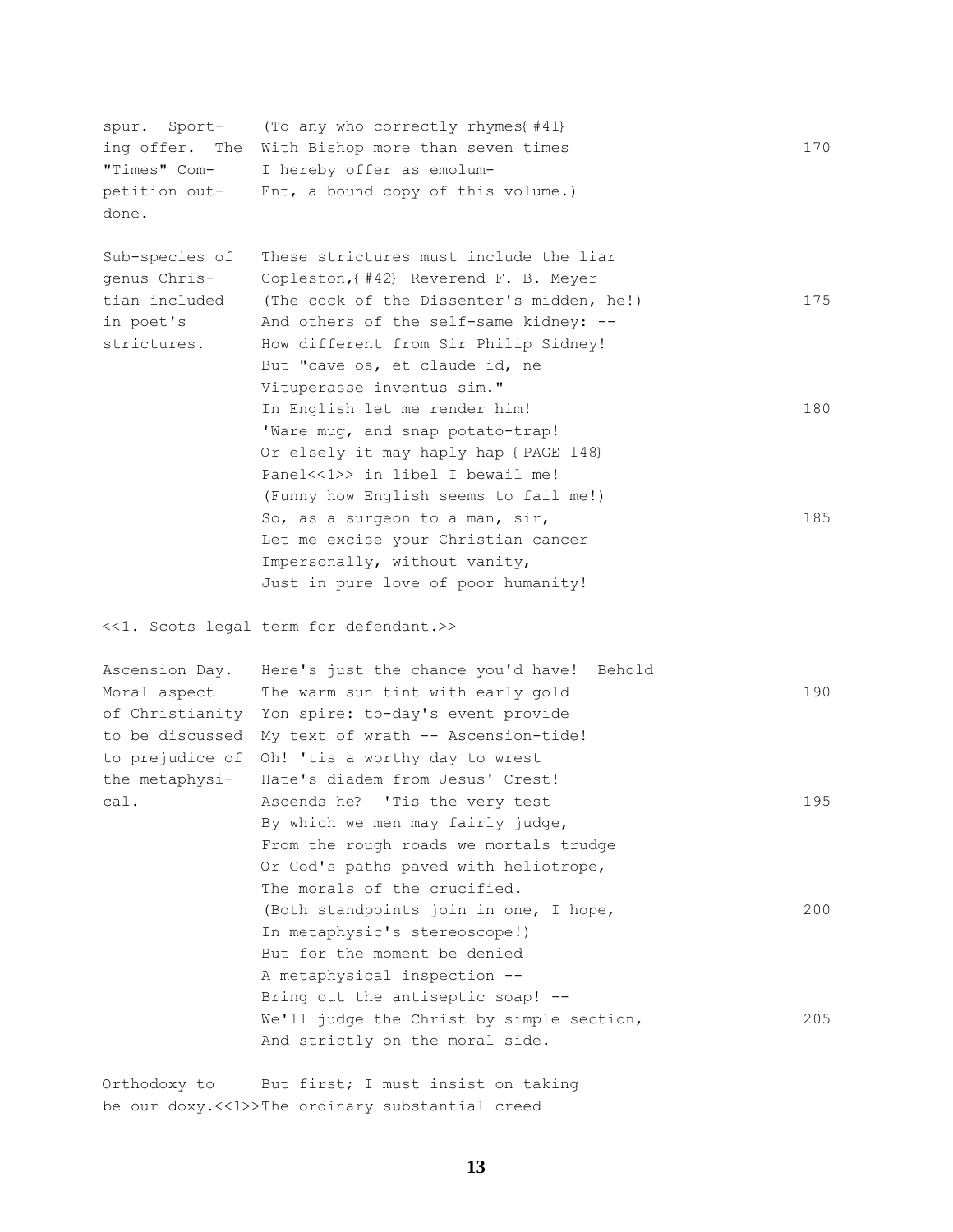|              | Gipsies barred. Your clergy preach from desk and pulpit |     |
|--------------|---------------------------------------------------------|-----|
| Henrik Ibsen | Each Sunday; all the bible, shaking                     | 210 |
| and H. G.    | Its boards with laughter, as you read                   |     |
| Wells        | Each Sunday. Ibsen{#43} to a full pit                   |     |
|              | May play in the moon. If (lunars they)                  |     |
|              | They thought themselves to be the play,                 |     |
|              | It's little the applause he'd get.                      | 215 |

<<1. A Romany word for woman. {WEH NOTE: No, it isn't. "Doxy" is from Dutch, for "Doll", hence a darling. "Orthodoxy is my Doxy" is such a cliche that it's used as an example in a dictionary of word origins!}>>

| Parson and        | I met a Christian Clergyman, << 1>>               |     |
|-------------------|---------------------------------------------------|-----|
| poet. Fugitive    | The nicest man I ever met.                        |     |
| nature of         | We arqued of the Cosmic plan.                     |     |
| dogma in these    | I was Lord Roberts, he de Wet. { #44} { PAGE 149} |     |
| latter days.      | He tells me when I cite the "Fall"                | 220 |
| The Higher        | "But those are legends, after all."               |     |
| Criticism. {149m} | He has a hundred hills $#45$ } to lie in,         |     |
|                   | But finds no final ditch{#46} to die in.          |     |
|                   | "Samuel was man; the Holy Spook                   |     |
|                   | Did not dictate the Pentateuch."                  | 225 |
|                   | With cunning feint he lures me on                 |     |
|                   | To loose my pompoms on Saint John;                |     |
|                   | And, that hill being shelled, doth swear          |     |
|                   | His forces never had been there.                  |     |
|                   | I got disgusted, called a parley,                 | 230 |
|                   | (Here comes a white-flag treachery!)              |     |
|                   | Asked: "Is there anything you value,              |     |
|                   | Will hold to?" He laughed, "Chase me, Charlie!"   |     |
|                   | But seeing in his mind that I                     |     |
|                   | Would not be so converted, "Shall you,"           | 235 |
|                   | He added, "grope in utter dark?                   |     |
|                   | The Book of Acts and that of Mark                 |     |
|                   | Are now considered genuine."                      |     |
|                   | I snatch a Testament, begin                       |     |
|                   | Reading at random the first page; --              | 240 |
|                   | He stops me with a gesture sage:                  |     |
|                   | "You must not think, because I say                |     |
|                   | St Mark is genuine, I would lay                   |     |
|                   | Such stress unjust upon its text,                 |     |
|                   | As base thereon opinion. Next?"                   | 245 |
|                   | I gave it up. He escaped. Ah me!                  |     |
|                   | But so did Christianity.                          |     |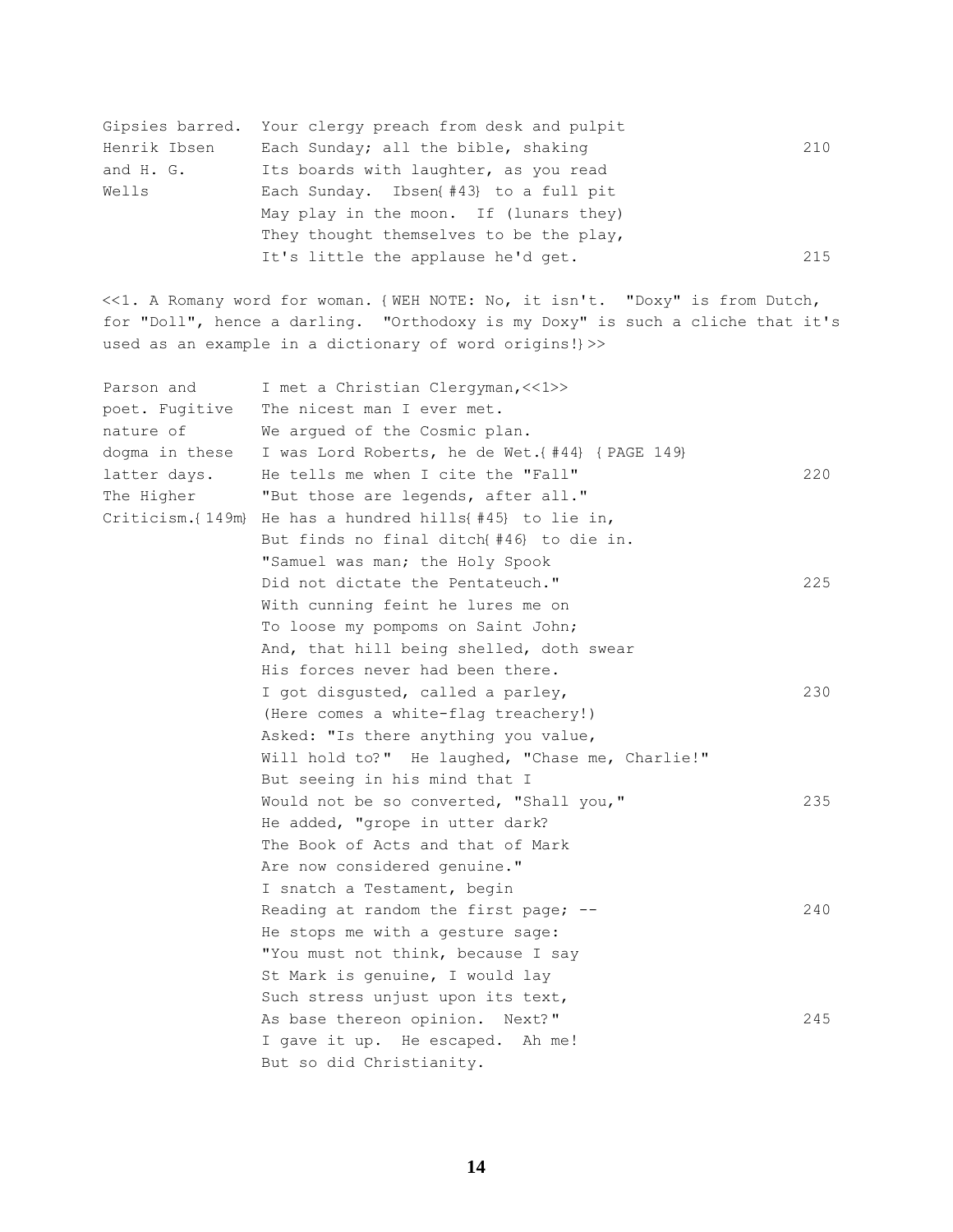<<1. The Rev. J. Bowley. The conversation described actually occurred in Mr. Gerald Kelly's studio in Paris.>>

| Lord George         | As for a quiet talk on physics sane ac                                                 |     |
|---------------------|----------------------------------------------------------------------------------------|-----|
| Sanger $\lt$ 1>> on | Lente, I hear the British Don                                                          |     |
| the Unknowable.     | Spout sentiments more bovine than a sane yak                                           | 250 |
| How the crea-       | Ever would ruminate upon,                                                              |     |
| tures talk.         | Half Sabbatarian and half Khakimaniac,                                                 |     |
|                     | Built up from Paul and John,                                                           |     |
|                     | With not a little tincture of Leviticus                                                |     |
|                     | Gabbled pro forma, jaldi, << 2>> a la Psittacus                                        | 255 |
|                     | To aid the appalling hotch-potch; lyre and lute                                        |     |
|                     | Replace by liar and loot, the harp and flute { PAGE 150}                               |     |
|                     | Are dumb, the drum doth come and make us mute:                                         |     |
|                     | The Englishman, half huckster and half brute,                                          |     |
|                     | Raves through his silk hat of the Absolute.                                            | 260 |
|                     | The British Don, half pedant and half hermit,                                          |     |
|                     | Begins: "The Ding an sich $\langle\langle 3 \rangle \rangle$ -- as Germans term it --" |     |
|                     | We stop him short; he readjusts his glasses,                                           |     |
|                     | Turns to his folio -- 'twill eclipse all precedent,                                    |     |
|                     | Reveal God's nature, every dent a blessed dent!                                        | 265 |
|                     | The Donkey: written by an ass, for asses.                                              |     |
| his successors.>>   |                                                                                        |     |
| Basis of Poem       | So, with permission, let us be                                                         |     |
| to be that of       | Orthodox to our finger-ends;                                                           |     |
| the Compro-         | What the bulk hold, High Church or Friends,                                            |     |
| mise of 1870.       | Or hard-shell Baptists -- and we'll see.                                               | 270 |
| Non-medical         | I will not now invite attack                                                           |     |
| nature of poem.     | By proving white a shade of black,                                                     |     |
| Crowley J.          | Or Christ (as some {#47} have lately tried)                                            |     |
|                     | An epileptic maniac,                                                                   |     |
|                     | Citing some cases, "where a dose                                                       | 275 |
|                     | Of Bromide duly given in time                                                          |     |
|                     | Drags a distemper so morose                                                            |     |
|                     | At last to visions less sublime;                                                       |     |
|                     | Soft breezes stir the lyre Aeolian,                                                    |     |
|                     | No more the equinoctial gales;                                                         | 280 |
|                     | The patient reefs his mental sails;                                                    |     |
|                     | His Panic din that shocked the Timolian{#48}                                           |     |
|                     | Admits a softer run of scales --                                                       |     |
|                     |                                                                                        |     |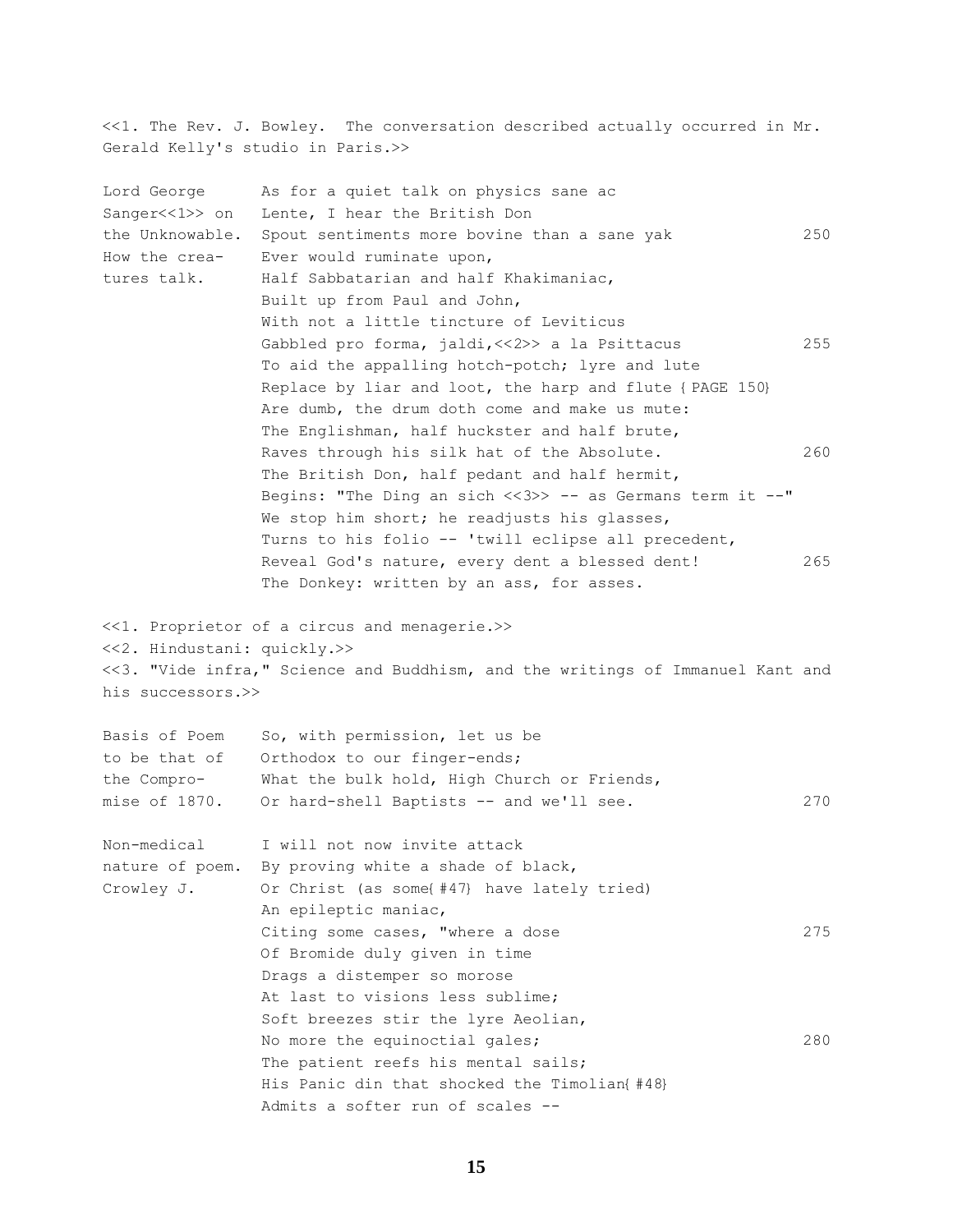|                                                                                | Seems no more God, but mere Napoleon<br>Or possibly the Prince of Wales": --<br>Concluding such a half-cured case<br>With the remark "where Bromide fails! --<br>But Bromide people did not know<br>Those 1900 years ago."<br>I think we may concede to Crowley an<br>Impartial attitude.                          | 285<br>290      |
|--------------------------------------------------------------------------------|--------------------------------------------------------------------------------------------------------------------------------------------------------------------------------------------------------------------------------------------------------------------------------------------------------------------|-----------------|
| No mention<br>will be made                                                     | And so<br>I scorn the thousand subtle points<br>of the Figs and Wherein a man might find a fulcrum<br>the Pigs. {151m} (Ex utero Matris ad sepulcrum,<br>Et praeter -- such as Huxley tells<br>I'll pierce your rotten harness-joints,<br>Dissolve your diabolic spells,<br>With the quick truth and nothing else. | 295 { PAGE 151} |
| Christian pre-<br>misses ac-<br>cepted. Severe<br>mental strain<br>involved in | So not one word derogatory<br>To your own version of the story!<br>I take your Christ, your God's creation,<br>Just at their own sweet valuation.                                                                                                                                                                  | 300             |
| reading poem.                                                                  | For by this culminating scene,<br>Close of that wondrous life of woe<br>Before and after death, we know<br>How to esteem the Nazarene.<br>Where's the wet towel?                                                                                                                                                   | 305             |
| The Ascension<br>at last!<br>This<br>is a common<br>feat. Prana-               | Let us first<br>From Paul right downward to the Schools,<br>That the Ascension's self rehearsed<br>Christ's Godhead by its miracle.                                                                                                                                                                                | 310             |
| yama.                                                                          | Grand! -- but the power is mine as well!<br>In India levitation counts<br>No tithe of the immense amounts<br>Of powers demanded by the wise<br>From Chela ere the Chela rise<br>To Knowledge. Fairy-tales? Well, first,                                                                                            | 315             |
|                                                                                | Sit down a week and hold your breath<br>As masters teach{#49} -- until you burst,<br>Or nearly -- in a week, one saith,<br>A month, perchance a year for you,<br>Hard practice, and yourself may fly --                                                                                                            | 320             |
|                                                                                | Yes! I have done it! you may too!                                                                                                                                                                                                                                                                                  | 325             |

Difference be- Thus, in Ascension, you and I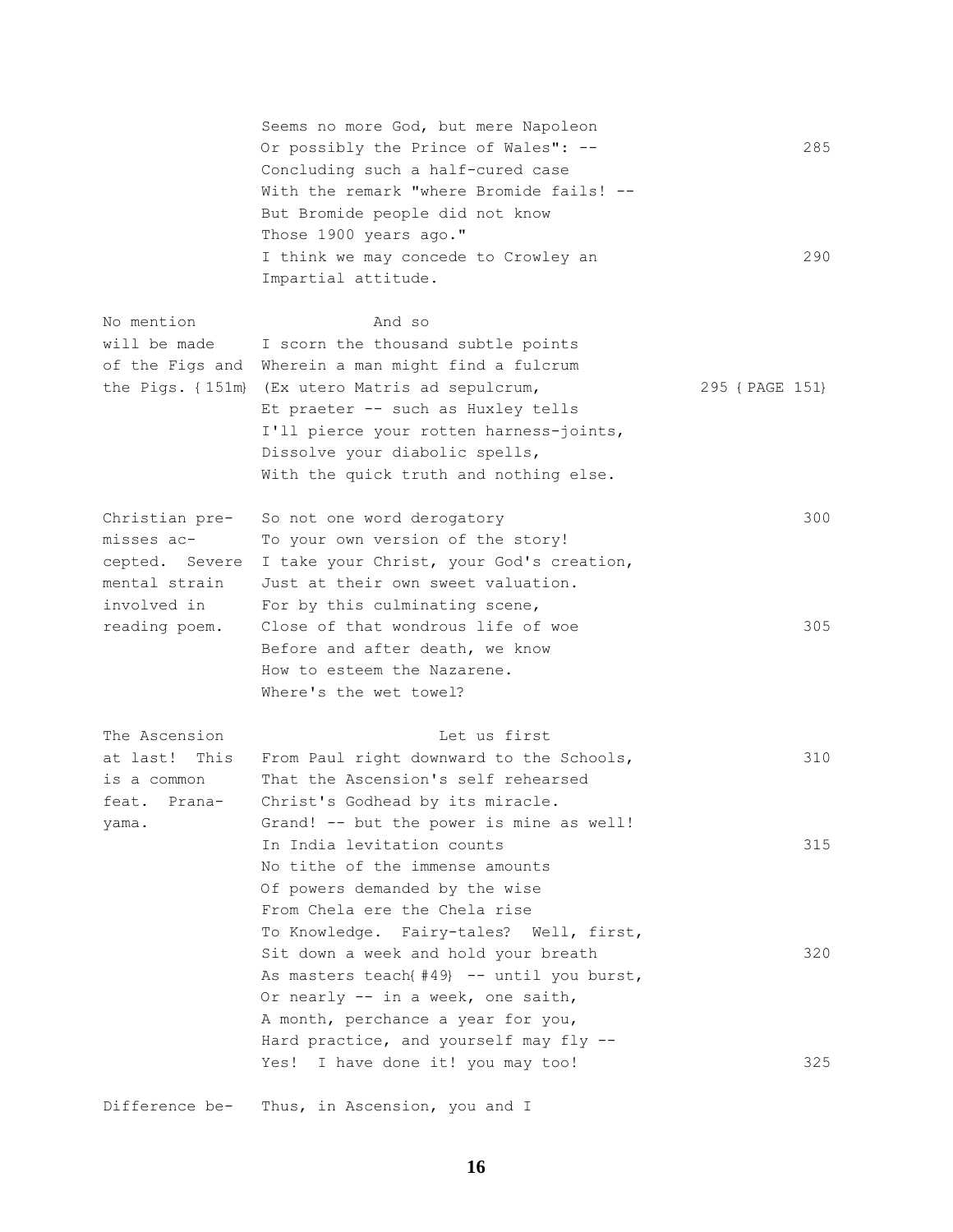| tween David     | Stand as Christ's peers and therefore fit   |     |
|-----------------|---------------------------------------------|-----|
| Douglas         | To judge him -- "Stay, friend, wait a bit!" |     |
| Home, Sri       | (You cry) "Your Indian Yogis fall           |     |
| Swami           | Back to the planet after all,               | 330 |
| Sabapati        | Never attain to heaven and stand            |     |
| Vamadeva        | (Stephen) or sit (Paul){#50} at the hand    |     |
| Bhaskara-       | Of the most High! -- And that alone,        |     |
| nanda Saras-    | That question of the Great White Throne,    |     |
| wati and the    | Is the sole point that we debate."          | 335 |
| Christ.         | I answer, Here in India wait { PAGE 152}    |     |
| Latter com-     | Samadhi-Dak, { #51} convenient              |     |
| pared to        | To travel to Maha Meru, {#52}               |     |
| Madame Hum-     | Or Gaurisankar's { #53) keen white wedge    |     |
| bert. {152m}    | Spearing the splendid dome of blue,         | 340 |
| Former com-     | Or Chogo's{#54} mighty flying edge          |     |
| pared to Keru-  | Shearing across the firmament, $-$ -        |     |
| bim; as it is   | But, first, to that exact event             |     |
| written, Run-   | You Christians celebrate to-day.            |     |
| ning and Re-    | We stand where the disciples stood          | 345 |
| turning.        | And see the Master float away               |     |
|                 | Into that cloudlet heavenly-hued            |     |
|                 | Receiving him from mortal sight.            |     |
|                 | Which of his sayings prove the true,        |     |
|                 | Lightning-bescrawled athwart the blue?      | 350 |
|                 | I say not, Which in hearts aright           |     |
|                 | Are treasured? but, What after ages         |     |
|                 | Engrave on history's iron pages?            |     |
|                 | This is the one word of "Our lord";         |     |
|                 | "I bring not peace; I bring a sword."       | 355 |
|                 | In this the history of the West{#55}        |     |
|                 | Bears him out well. How stands the test?    |     |
|                 | One-third a century's life of pain --       |     |
|                 | He lives, he dies, he lives again,          |     |
|                 | And rises to eternal rest                   | 360 |
|                 | Of bliss with Saints -- an endless reign!   |     |
|                 | Leaving the world to centuries torn         |     |
|                 | By every agony and scorn,                   |     |
|                 | And every wickedness and shame              |     |
|                 | Taking their refuge in his Name.            | 365 |
| Shri Para-      | "No Yogi shot his Chandra" { #56} "so."     |     |
| nanda ap-       | Will Christ return? What ho? What ho!       |     |
| plauds Yogi.    | What? "He mediates above<br>What?           |     |
| Gerald jeers at | Still with His sire for mercy, love, --"    |     |
| Jesus.          | And other trifles! Far enough               | 370 |
|                 | That Father's purpose from such stuff!      |     |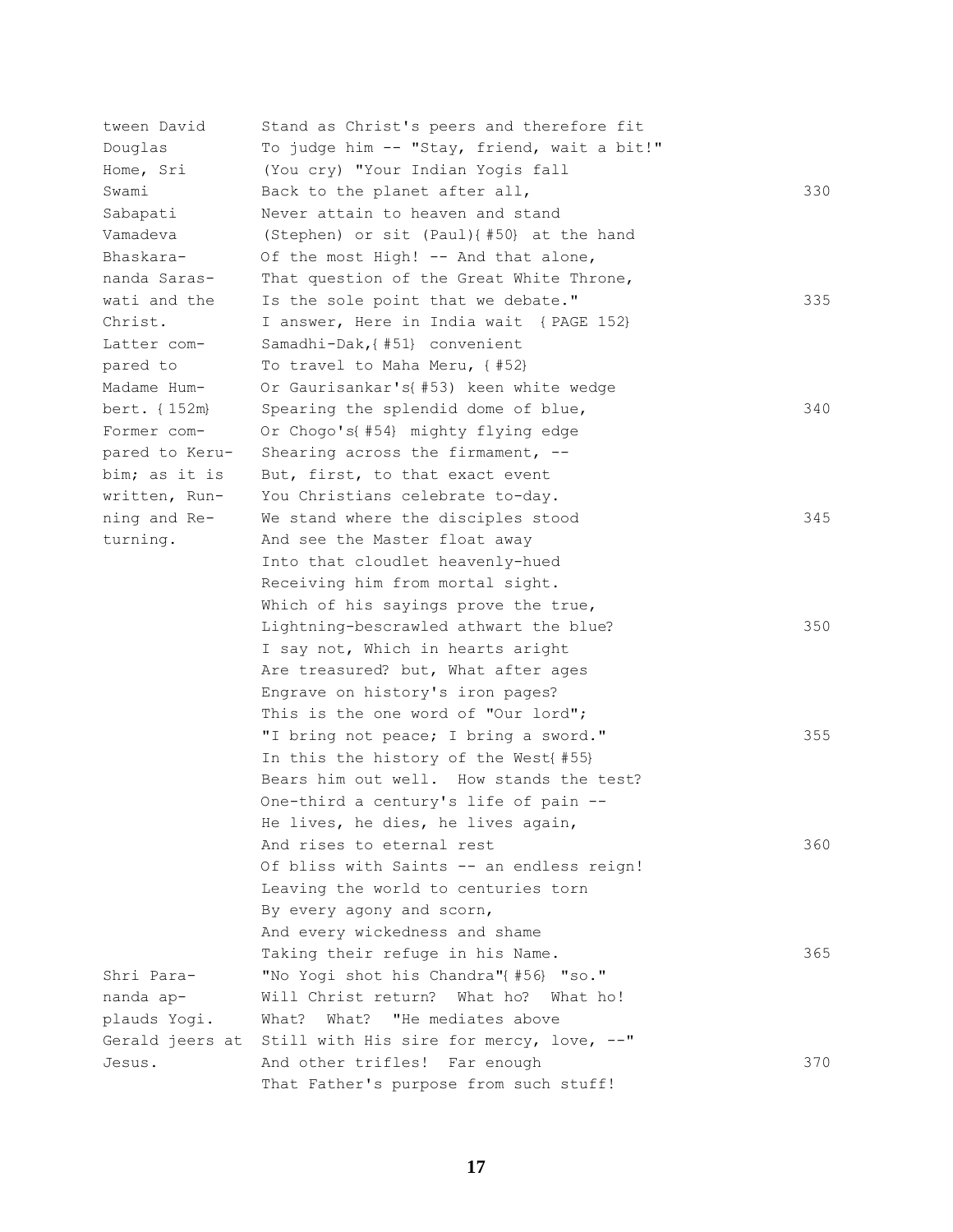|             | John iii. $16 \times 1$ >You see, when I was young, they said: |                 |     |
|-------------|----------------------------------------------------------------|-----------------|-----|
|             | Its importance. "Whate'er you ponder in your head,             |                 |     |
| Its implied | Or make the rest of Scripture mean,                            |                 |     |
| meaning.    | You can't evade John iii. 16."                                 | 375 { PAGE 153} |     |
|             | Exactly! Grown my mental stature,                              |                 |     |
|             | I ponder much: but never yet                                   |                 |     |
|             | Can I get over or forget                                       |                 |     |
|             | That bitter text's accused nature,                             |                 |     |
|             | The subtle devilish omission, {#57}                            |                 | 380 |
|             | The cruel antithesis implied,                                  |                 |     |
|             | The irony, the curse-fruition,                                 |                 |     |
|             | The calm assumption of Hell's fevers                           |                 |     |
|             | As fit, as just, for unbelievers --                            |                 |     |
|             | These are the things that stick beside                         |                 | 385 |
|             | And hamper my quite serious wish                               |                 |     |
|             | To harbor kind thoughts of the "Fish." {#58}                   |                 |     |
|             |                                                                |                 |     |

<<1. "For God so loved the world, that he gave his only begotten Son, that whosoever believeth in him should not perish, but have everlasting life.">>

| My own vaque   | Here goes my arrow to the gold!                  |     |
|----------------|--------------------------------------------------|-----|
| optimism. Im-  | I'll make no magpies! Though I hold              |     |
| possibility of | Your Christianity a lie,                         | 390 |
| tracing cause  | Abortion and iniquity,                           |     |
| back or effect | The most immoral and absurd                      |     |
| forward to the | -- (A priest's invention, in a word) --          |     |
| ultimate.      | Of all religions, I have hope                    |     |
| Ethics         | In the good Dhamma's #59} wider scope,           | 395 |
| individual.    | Nay, certainty! that all at last,                |     |
|                | However came they in the past,                   |     |
|                | Move up or down $--$ who knows, my friend? $--$  |     |
|                | But yet with no uncertain trend                  |     |
|                | Unto Nibbana in the end.                         | 400 |
|                | I do not even dare despise                       |     |
|                | Your doctrines, prayers, and ceremonies!         |     |
|                | Far from the word "you'll go to hell!"           |     |
|                | I dare not way "you do not well!"                |     |
|                | I must obey my own mind's laws,                  | 405 |
|                | Accept its limits, seek its cause:               |     |
|                | My meat may be your poison! I                    |     |
|                | Hope to convert you by-and-by?                   |     |
|                | Never! I cannot trace the chain #60}             |     |
|                | That brought us here, shall part again           | 410 |
|                | Our lives -- perchance for aye! I bring          |     |
|                | My hand down on this table-thing, $\{ \pm 61 \}$ |     |
|                | And that commotion widens thus                   |     |
|                |                                                  |     |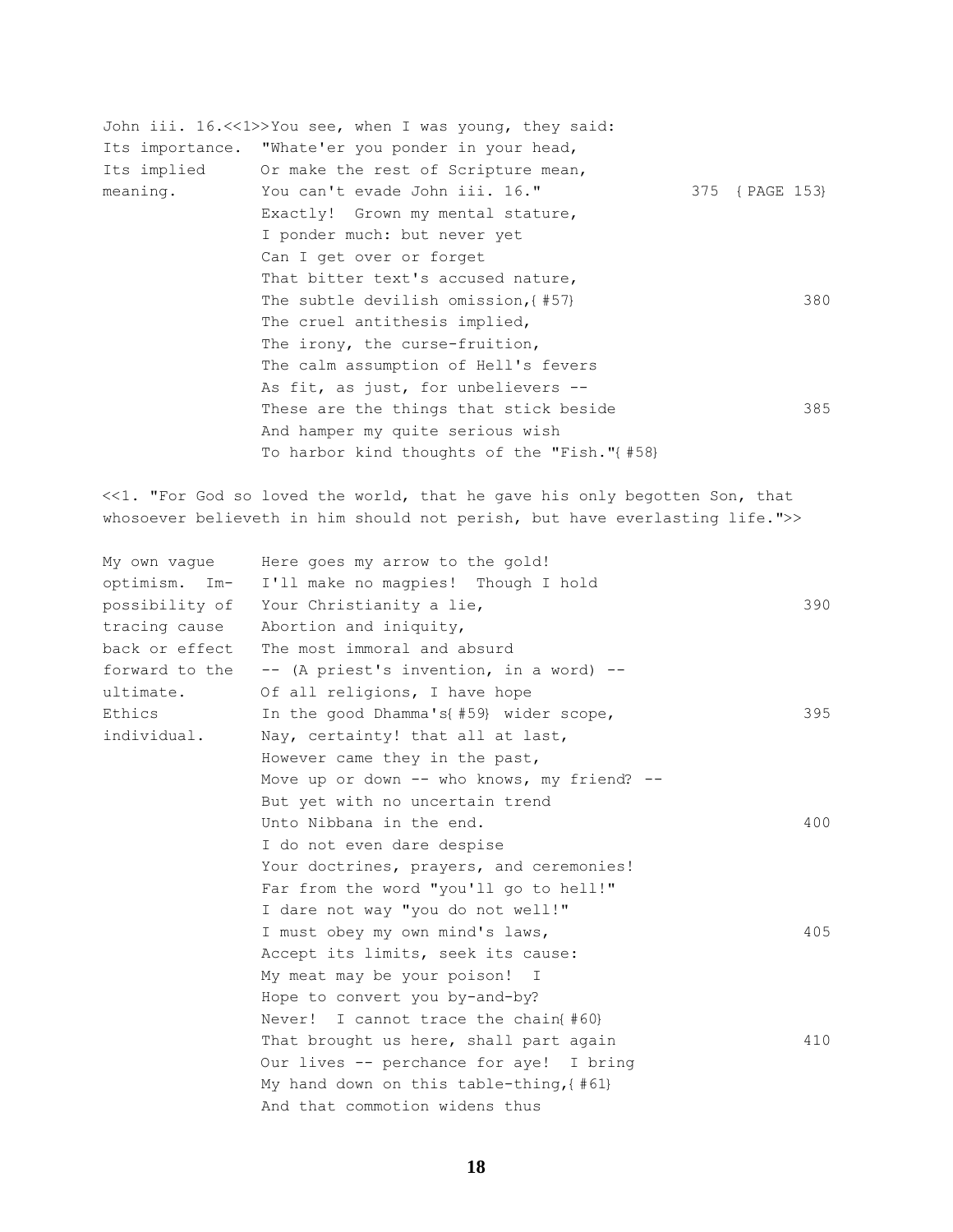|                | And shakes the nerves of Sirius!               |     |
|----------------|------------------------------------------------|-----|
|                | To calculate one hour's result                 | 415 |
|                | I find surpassing difficult; { PAGE 154}       |     |
|                | One year's effect, one moment's cause;         |     |
|                | What mind would estimate such laws?            |     |
|                | Who then (much more!) may act aright,          |     |
|                | Judged by and in ten centuries' sight?         | 420 |
|                | (Yet I believe, whate'er we do                 |     |
|                | Is best for me and best for you                |     |
|                | And best for all: I line no brow               |     |
|                | With wrinkles, meditating how.)                |     |
| Caird's inter- | Well, but another way remains.                 | 425 |
| pretation of   | Shall we expound the cosmic plan               |     |
| Hegel. His     | By symbolising God and man                     |     |
| identifiation  | And nature thus? As man contains               |     |
| of it with     | Cells, nerves, grey matter in his brains,      |     |
| Christianity   | Each cell a life, self-centre, free            | 430 |
| proved to be   | Yet self-subordinate to the whole              |     |
| mystical. His  | For its own sake -- expand! -- so we           |     |
| interpretation | Molecules of a central soul,                   |     |
| false.         | Time's sons, judged by Eternity.               |     |
|                | Nature is gone -- our joys, our pains,         | 435 |
|                | Our little lives -- and God remains            |     |
|                | Were this the truth -- why! worship then       |     |
|                | Were not so imbecile for men!                  |     |
|                | But that's no Christian faith! For where       |     |
|                | Enters the dogma of despair?                   | 440 |
|                | Despite his logic's sliver flow                |     |
|                | I must count Caird{#62} a mystic!<br>No!       |     |
|                | You Christians shall not mask me so            |     |
|                | The plain words of your sacred books           |     |
|                | Behind friend Swedenbrog his spooks!           | 445 |
|                | Says Huxley{#63} in his works (q.v.)           |     |
|                | "The microcosmic lives change daily            |     |
|                | In state or body" -- yet you gaily             |     |
|                | Arm a false Hegel cap-a-pie--                  |     |
|                | Your self, his weapons -- make him wear        | 450 |
|                | False favours of a ladye fayre,                |     |
|                | (The scarlet woman!) bray and blare            |     |
|                | A false note on the trumpet, shout:            |     |
|                | "A champion? Faith's defender! Out!            |     |
|                | Sceptic and sinner! See me! Quail I?"          | 455 |
|                | I cite the Little-go. You stare,               |     |
|                | And have no further use for Paley! { PAGE 155} |     |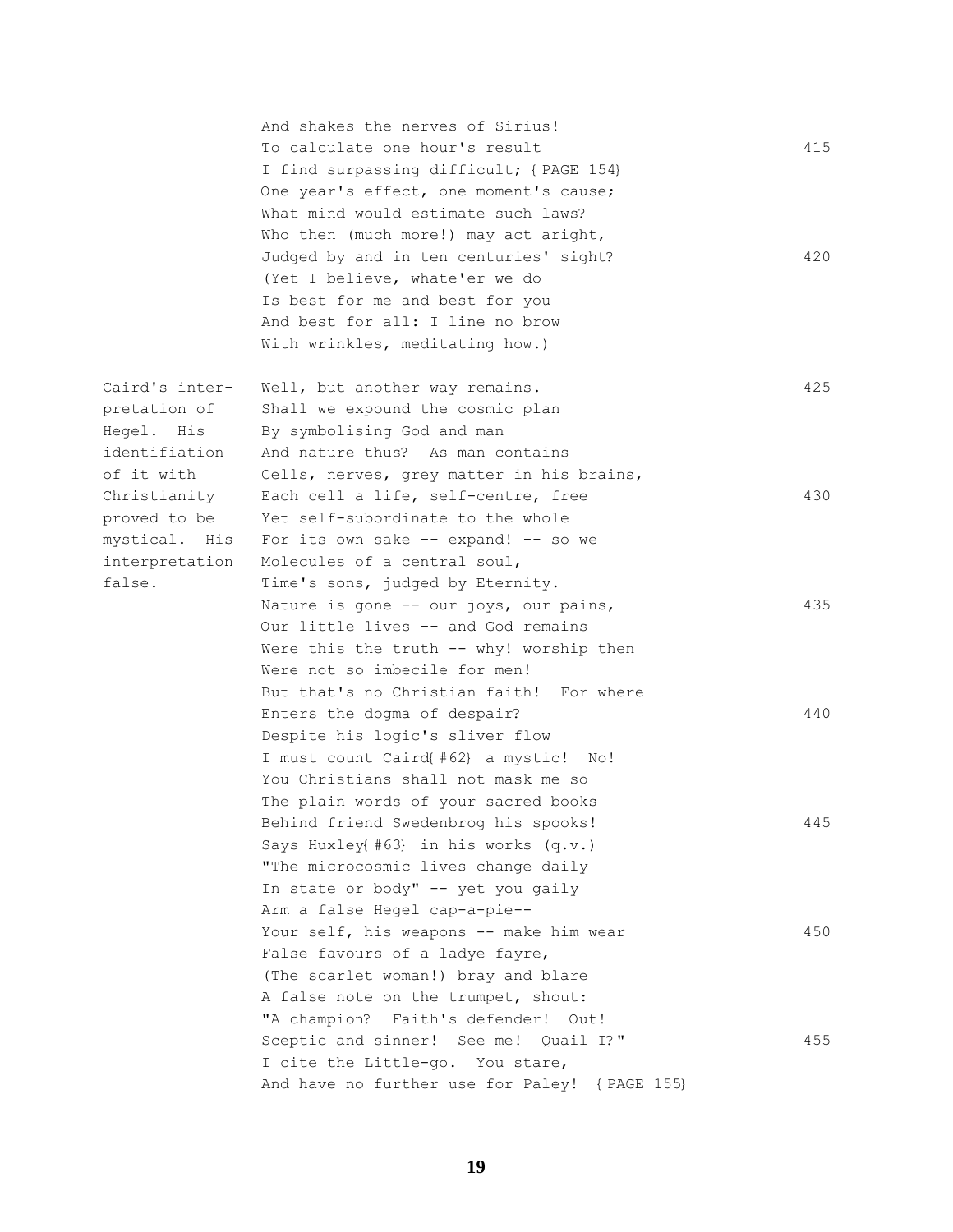| Mysticism does<br>Krishna will                          | But if you drink your mystic fill<br>not need Christ. Under the good tree Igdrasil{#64}<br>Where is at all your use for Christ?                                                            |     |             | 460 |
|---------------------------------------------------------|--------------------------------------------------------------------------------------------------------------------------------------------------------------------------------------------|-----|-------------|-----|
| serve, or the<br>Carpenter.<br>The Sacred<br>Walrus.    | Hath Krishna not at all sufficed?<br>I hereby guarantee to pull<br>A faith as quaint and beautiful<br>As much attractive to an ass,                                                        |     |             |     |
| God, some<br>Vestments, and<br>Lady Wimborne.           | And setting reason at defiance,<br>As Zionism, Christian Science,<br>Or Ladies' League, {#65} "Keep of the Grass!"<br>From "Alice through the Looking-Glass."                              |     |             | 465 |
| Fearful aspect                                          | Hence I account no promise worse,<br>of John iii. 16. Fail to conceive a fiercer curse<br>Than John's third chapter (sixteenth verse).                                                     |     |             | 470 |
| Universalism.<br>Will God get<br>the bara<<1>><br>slam? | But now (you say) broad-minded folk<br>Think that those words the Master spoke<br>Should save all men at last. But mind!<br>The text says nothing of the kind!                             |     |             | 475 |
|                                                         | Read the next verses!<<2>>                                                                                                                                                                 |     |             |     |
|                                                         | <<1. Great slam -- at term of Bridge-Whist. Bara is Hindustani for great.>><br><<2. John iii. 18, "He that believeth not is condemned already.">>                                          |     |             |     |
| Eternal life.                                           | Then -- one-third                                                                                                                                                                          |     |             |     |
| Divergent<br>views of its                               | Of all humanity are steady<br>In a belief in Buddha's word,                                                                                                                                |     |             |     |
| desirability.<br>Buddhist idea.                         | Possess eternal life already,<br>And shun delights, laborious days<br>Of labour living (Milton's phrase)<br>In strenuous purpose to --? to cease!<br>"A fig for God's eternal peace!       |     |             | 480 |
|                                                         | True peace is to annihilate<br>The chain of causes men call Fate,<br>So that no Sattva{#66} may renew<br>Once death has run life's shuttle through."<br>(Their sages put it somewhat thus) |     |             | 485 |
|                                                         | What's fun to them is death to us!<br>That's clear at least.                                                                                                                               |     |             | 490 |
| Dogma of<br>Belief.                                     | But never mind!<br>Call them idolaters and blind!<br>We'll talk of Christ. As Shelley sang,                                                                                                |     |             |     |
|                                                         | "Shall an eternal issue hang<br>On just belief or unbelief;                                                                                                                                | 495 | { PAGE 156} |     |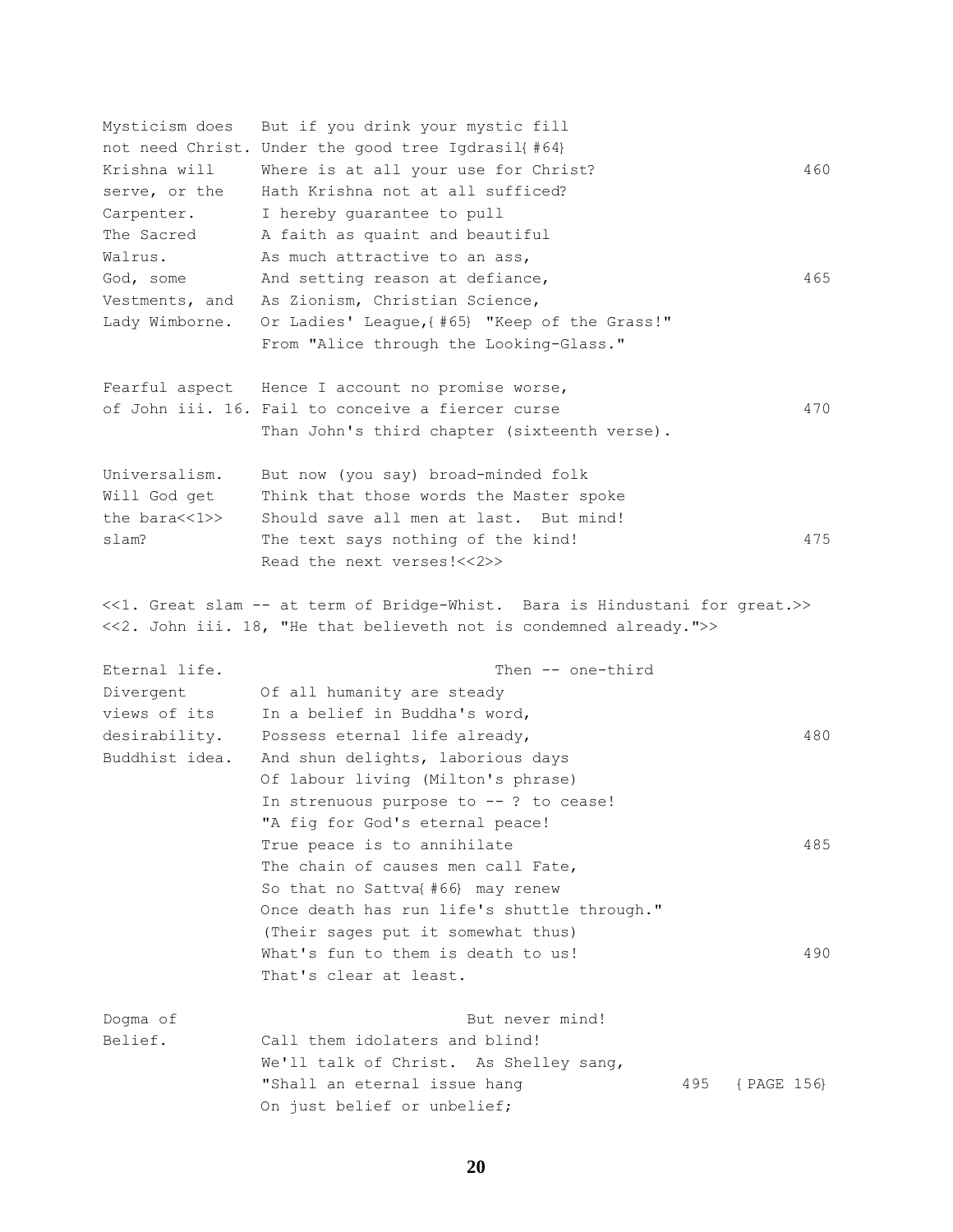|                       | And an involuntary act<br>Make difference infinite in fact<br>Between the right and left-hand thief? |     |
|-----------------------|------------------------------------------------------------------------------------------------------|-----|
|                       | Belief is not an act of will!"                                                                       | 500 |
| Free will.<br>Herbert | I think, Sir, that I have you still,<br>Even allowing (much indeed!)                                 |     |
| Spencer.              | That any will at all is freed,                                                                       |     |
|                       | And is not merely the result                                                                         |     |
|                       | Of sex, environment, and cult,                                                                       | 505 |
|                       | Habit and climate, health and mind,                                                                  |     |
|                       | And twenty thousand other things!                                                                    |     |
|                       | So many a metaphysic sings.                                                                          |     |
|                       | (I wish they did indeed: I find                                                                      |     |
|                       | Their prose the hardest of hard reading!)                                                            | 510 |
|                       | If there is free "But if," you cry, "the world's designed                                            |     |
| will how can          | As a mere mirage in the mind,                                                                        |     |
| there be pain         | Up jumps free will." But all I'm pleading                                                            |     |
| or damnation?         | Is against pain and hell. Freewill                                                                   | 515 |
| not-Self being        | Then can damn man? No fearful mill,                                                                  |     |
| an illusion.          | Grinding catastrophe, is speeding                                                                    |     |
|                       | Self or not-Self Outside -- some whence, some wither? And{#67}                                       |     |
| real? Chute           | I think we easier understand                                                                         |     |
| d'Icare.              | Where Schelling (to the Buddha leading)                                                              |     |
|                       | Calls real not-self. In any case                                                                     | 520 |
|                       | There is not, there can never be                                                                     |     |
|                       | A soul, or sword or armour needing,                                                                  |     |
|                       | Incapable in time or space                                                                           |     |
|                       | Or to inflict or suffer. We                                                                          |     |
|                       | I think are gradually weeding                                                                        | 525 |
|                       | The soil of dualism. Pheugh!                                                                         |     |
|                       | Drop to the common Christian's view!                                                                 |     |
| I have pity:          | This is my point; the world lies bleeding: --                                                        |     |
| had Christ            | (Result of sin?) -- I do not care;                                                                   | 530 |
| any?<br>The           | I will admit you anywhere!                                                                           |     |
| Sheep and the         | I take your premisses themselves                                                                     |     |
| Goats.                | And, like the droll despiteful elves                                                                 |     |
|                       | They are, they yet outwit your plan.                                                                 |     |
|                       | I will prove Christ a wicked man { PAGE 157}                                                         |     |
|                       | (Granting him Godhead) merciless                                                                     | 535 |
|                       | To all the anguish and distress                                                                      |     |
|                       | About him -- save to him it clung                                                                    |     |
|                       | And prayed. Give me omnipotence?                                                                     |     |
|                       | I am no fool that I should fence                                                                     |     |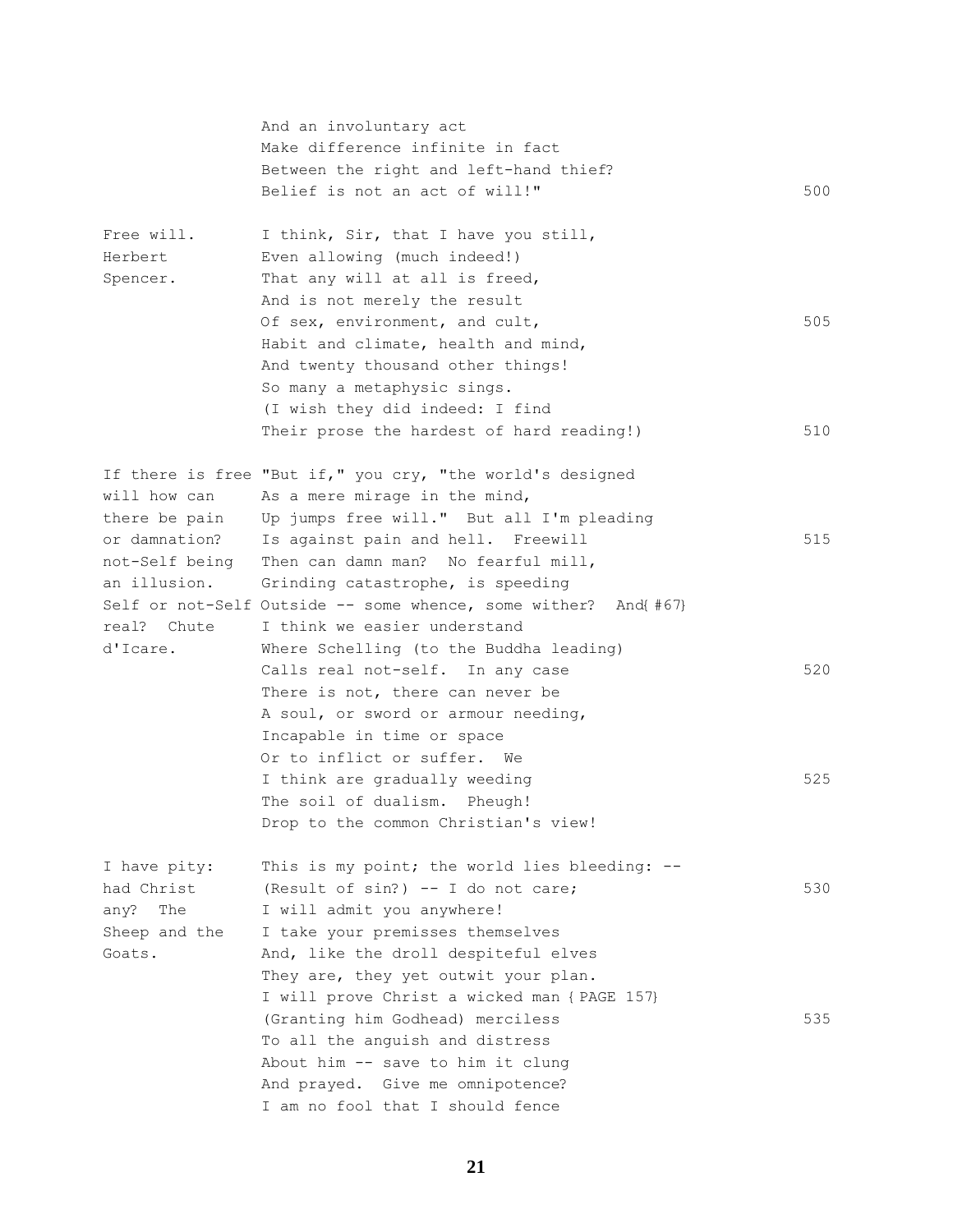|                                                                                                       | That power, demanding every tongue<br>To call me god -- I would exert<br>That power to heal creation's hurt;<br>Not to divide my devotees<br>From those who scorned me to the close:<br>A worm, a fire, a thirst for these;<br>A harp-resounding heaven for those!                 | 540<br>545      |
|-------------------------------------------------------------------------------------------------------|------------------------------------------------------------------------------------------------------------------------------------------------------------------------------------------------------------------------------------------------------------------------------------|-----------------|
| Will Satan be<br>saved?<br>Who<br>pardons Judas?                                                      | And though you claim Salvation sure<br>For all the heathen $\{ 468 \}$ -- there again<br>New Christians give the lie to plain<br>Scripture, those words which must endure!<br>(The Vedas say the same!) and though<br>His mercy widens ever so,<br>I never met a man (this shocks, | 550             |
|                                                                                                       | What I now press) so heterodox,<br>Anglican, Roman, Methodist,<br>Peculiar Person -- all the list! --<br>I never met a man who called                                                                                                                                              | 555             |
|                                                                                                       | Himself a Christian, but appalled<br>Shrank when I dared suggest the hope<br>God's mercy could expand its scope,<br>Extend, or bend, or spread, or straighten<br>So far as to encompass Satan<br>Or even poor Iscariot.                                                            | 560             |
| God's fore-<br>knowledge of                                                                           | Yet God created (did he not?)<br>Both these. Omnisciently, we know!<br>Satan's fall and Benevolently? Even so!                                                                                                                                                                     | 565             |
| eternal misery<br>makes him re-<br>sponsible for<br>it. If he and<br>Judas are<br>finally re-         | Created from Himself distinct<br>(Note that! $--$ it is not meet for you<br>To plead me Schelling and his crew)<br>These souls, foreknowing how were linked<br>The chains in either's Destiny.<br>"You pose me the eternal Why?"                                                   | 570             |
| deemed, we<br>might perhaps<br>look over the<br>matter this<br>Poet<br>once.                          | Not I? Again, "Who asks doth err."<br>But this one thing I say. Perchance<br>There lies a purpose in advance<br>Tending to final bliss -- to stir<br>Some life to better life, this pain                                                                                           | 575 { PAGE 158} |
| books his seat.<br>Creator in{158m}<br>heaven suffers<br>Hell's pangs,<br>owing to re-<br>proaches of | Is needful: that I grant again.<br>Did they at last in glory live,<br>Satan and Judas {#69} might forgive<br>The middle time of misery,<br>Forgive the wrong creation first<br>Or evolution's iron key                                                                             | 580             |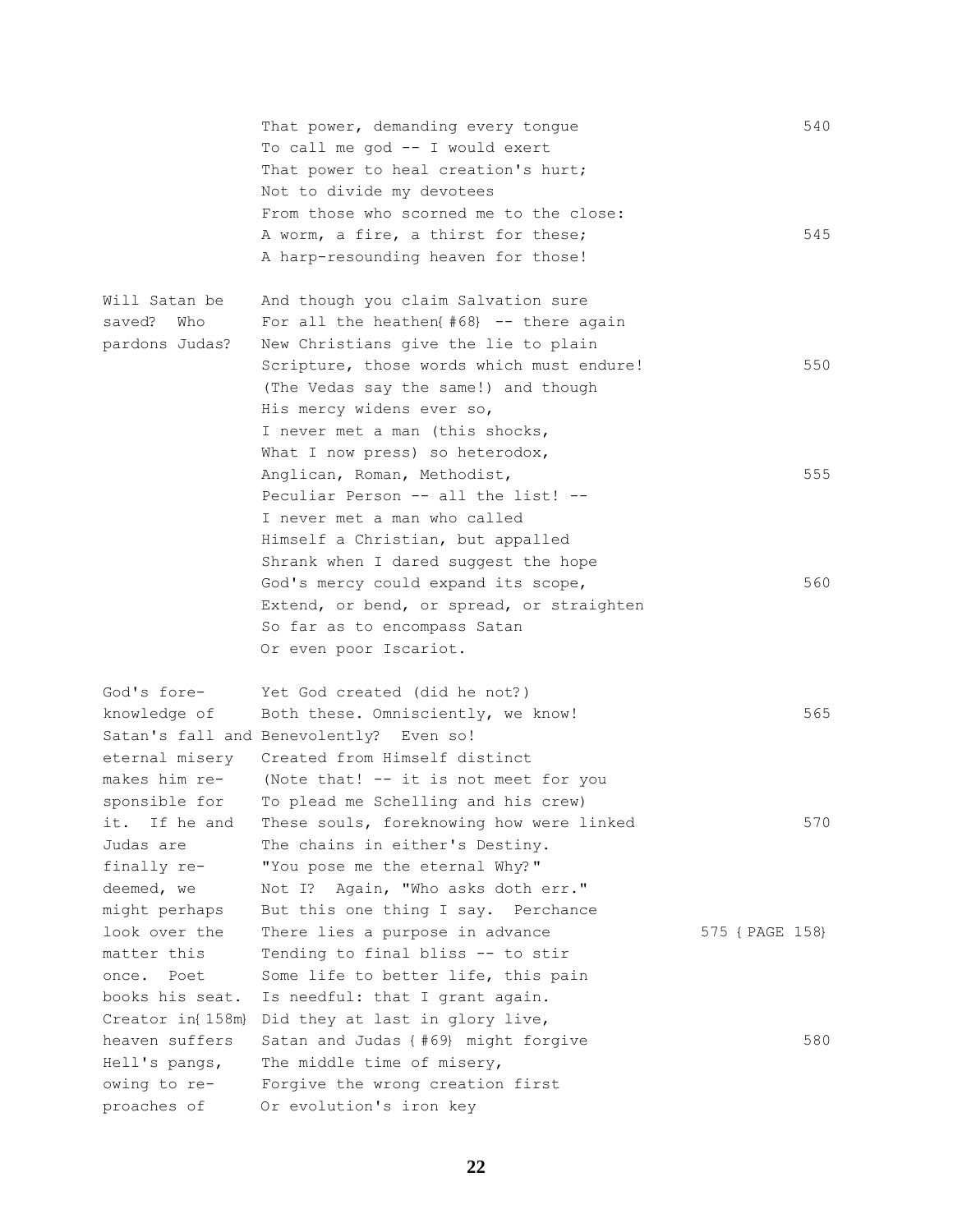| bard.          | Did them -- provided they are passed            |     |
|----------------|-------------------------------------------------|-----|
|                | Beyond all change and pain at last              | 585 |
|                | Out of this universe accurst.                   |     |
|                | But otherwise! I lift my voice,                 |     |
|                | Deliberately take my choice                     |     |
|                | Promethean, eager to rejoice,                   |     |
|                | In the grim protest's joy to revel              | 590 |
|                | Betwixt Iscariot and the Devil,                 |     |
|                | Throned in their midst! No pain to feel,        |     |
|                | Tossed on some burning bed of steel,            |     |
|                | But theirs: My soul of love should swell        |     |
|                | And, on those piteous floors they trod,         | 595 |
|                | Feel, and make God feel, out of Hell,           |     |
|                |                                                 |     |
|                | Across the gulf impassable,                     |     |
|                | That He was damned and I was God!               |     |
| Ethical and    | Ay! Let him rise and answer me                  |     |
| eloquent de-   | That false creative Deity,                      | 600 |
| nunciation of  | Whence came his right to rack the Earth         |     |
| Christian Cos- |                                                 |     |
|                | With pangs of death, {#70} disease, and birth:  |     |
| mogony.        | No joy unmarred by pain and grief:              |     |
|                | Insult on injury heaped high                    |     |
|                | In that quack-doctor infamy                     | 605 |
|                | The Panacea of -- Belief!                       |     |
|                | Only the selfish soul of man                    |     |
|                | Could ever have conceived a plan                |     |
|                | Man only of all life to embrace,                |     |
|                | One planet of all stars to place                | 610 |
|                | Alone before the Father's face;                 |     |
|                | Forgetful of creation's stain,                  |     |
|                | Forgetful of creation's pain,                   |     |
|                | Not dumb! -- forgetful of the pangs             |     |
|                | Whereby each life laments and hangs,            | 615 |
|                | (Now as I speak a lizard{#71} lies              |     |
|                | In wait for light-bewildered flies) { PAGE 159} |     |
|                | Each life bound ever to the wheel [#72]         |     |
|                | Ay, and each being -- we may guess              |     |
|                | Now that the very crystals feel! --             | 620 |
|                | For them no harp-resounding court,              |     |
|                | No palm, no crown, but none the less            |     |
|                | A cross, be sure! The worst man's thought       |     |
|                | In hell itself, bereft of bliss,                |     |
|                | Were less unmerciful than this!                 | 625 |
|                | No! for material things, I hear,                |     |
|                | Will burn away, and cease to be $-$ -           |     |
|                | (Nibbana! Ah!<br>Thou shoreless Sea!)           |     |
|                |                                                 |     |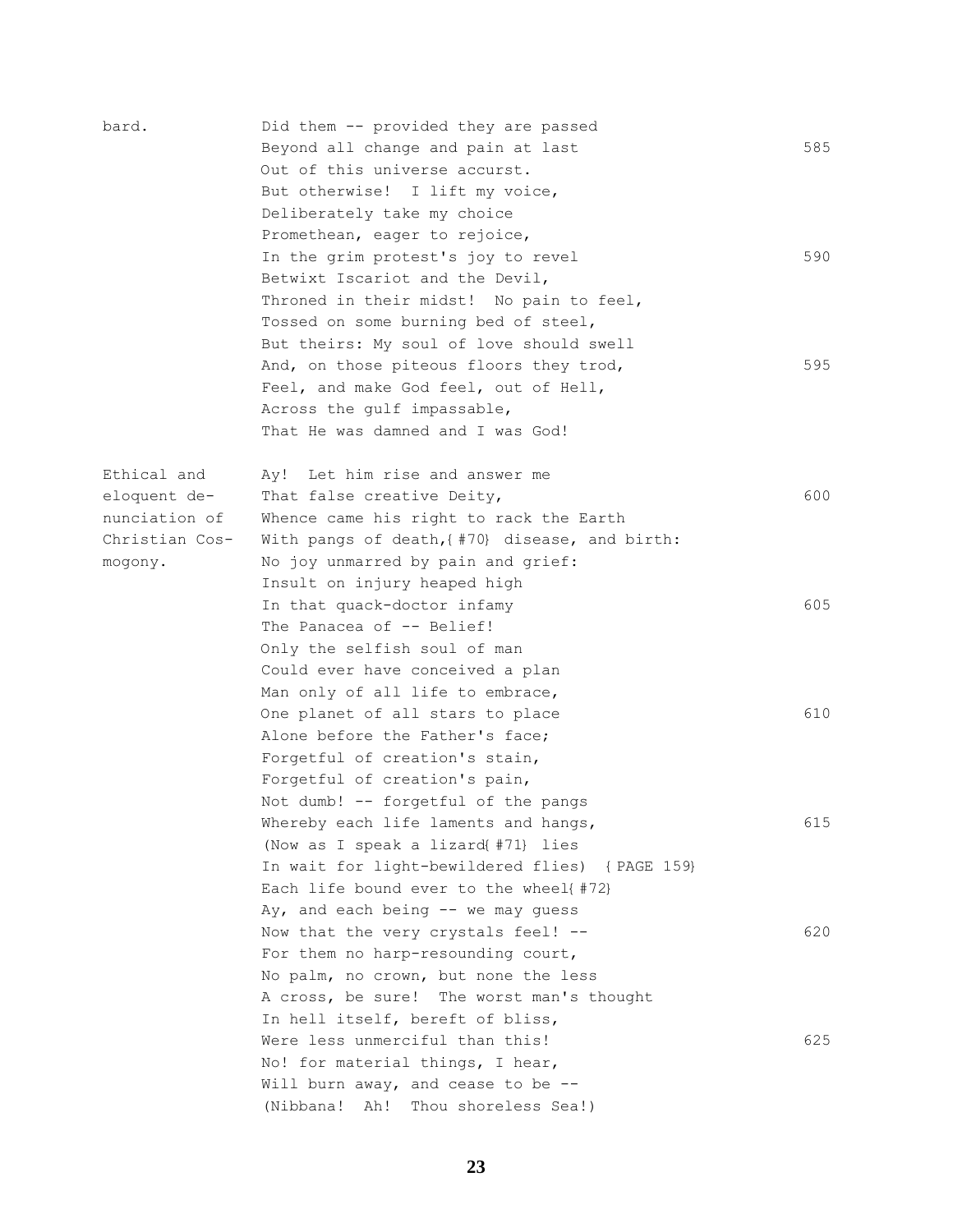|                                                     | Man, man alone, is doomed to fear,<br>To suffer the eternal woe,<br>Or else, to meet man's subtle foe,<br>God -- and oh! infamy of terror!<br>Be like him -- like him! And for ever!<br>At least I make not such an error:<br>My soul must utterly dissever<br>Its very silliest thought, belief,<br>From such a God as possible,<br>Its vilest from his worship. Never!<br>Avaunt, abominable chief<br>Of Hate's grim legions; let me well<br>Gird up my loins and make endeavour,<br>And seek a refuge from my grief,<br>O never in Heaven -- but in Hell! | 630<br>635<br>640 |
|-----------------------------------------------------|--------------------------------------------------------------------------------------------------------------------------------------------------------------------------------------------------------------------------------------------------------------------------------------------------------------------------------------------------------------------------------------------------------------------------------------------------------------------------------------------------------------------------------------------------------------|-------------------|
| Death-bed of<br>poet. Effect<br>of body on<br>mind. | "Oh, very well!" I think you say,<br>"Wait only till your dying day!<br>See whether then you kiss the rod,<br>And bow that proud soul down to God!"<br>I perfectly admit the fact;                                                                                                                                                                                                                                                                                                                                                                           | 645               |
|                                                     | Quite likely that I so shall act!<br>Here's why Creation jumps at prayer.<br>You Christians quote me in a breath<br>This, that, the other atheist's death; {#73}<br>How they sought God! Of course!<br>Impair                                                                                                                                                                                                                                                                                                                                                | 650               |
|                                                     | By just a touch of fever, chill,<br>My health -- where flies my vivid will?<br>My carcase with quinine is crammed;<br>I wish South India were damned;<br>I wish I had my mother's nursing,<br>Find precious little use in cursing, { PAGE 160}                                                                                                                                                                                                                                                                                                               | 655               |
|                                                     | And slide to leaning on another,<br>God, or the doctor, or my mother.<br>But dare you quote my fevered word<br>For better than my health averred?<br>The brainish fancies of a man<br>Hovering on delirium's brink:                                                                                                                                                                                                                                                                                                                                          | 660               |
|                                                     | "Shall these be classed his utmost span?"<br>All that he can or ought to think?<br>No! the strong man and self-reliant<br>Is the true spiritual giant.                                                                                                                                                                                                                                                                                                                                                                                                       | 666 < 1>>         |
|                                                     | I blame no weaklings, but decline<br>To take their maunderings for mine.                                                                                                                                                                                                                                                                                                                                                                                                                                                                                     | 670               |

<<1. WEH NOTE: This line deliberately numbered thus in the original.>>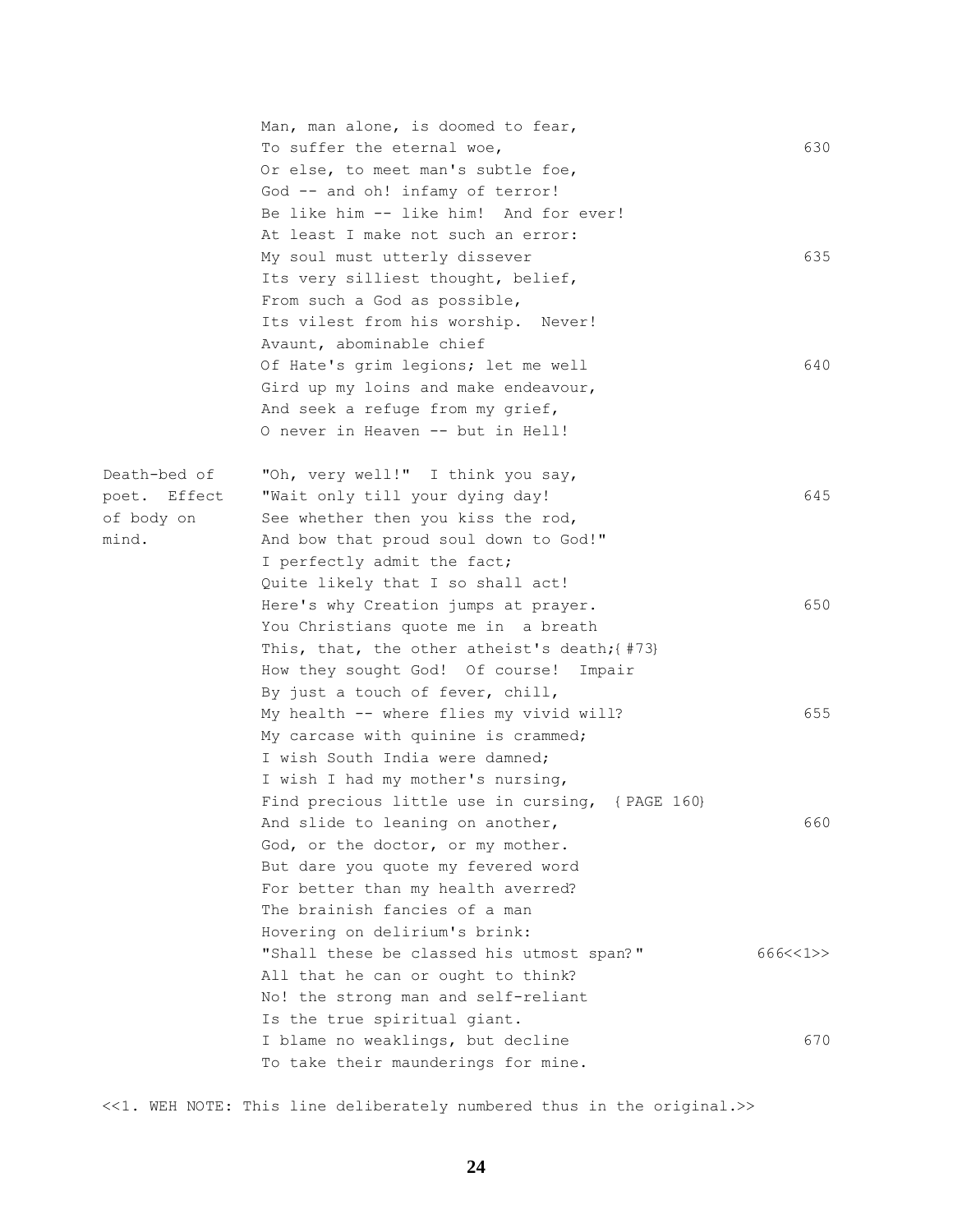| Poem does not | You see I do not base my thesis                       |                 |
|---------------|-------------------------------------------------------|-----------------|
|               | treat of Palae- On your Book's being torn to pieces   |                 |
| ontology: nor | By knowledge; nor invoke the shade                    |                 |
|               | of poet's youth: Of my own boyhood's agony.           | 675             |
|               | nor of Christian Soul, shudder not! Advance the blade |                 |
|               | infamies. Poet Of fearless fact and probe the scar!   |                 |
|               | forced to mystic You know my first-class memory?      |                 |
| position.     | Well, in my life two years there are                  |                 |
|               | Twelve years back -- not so very far!                 | 680             |
|               | Two years whereof no memory stays.                    |                 |
|               | One ageless anguish filled my days                    |                 |
|               | So that no item, like a star                          |                 |
|               | Sole in the supreme night, above                      |                 |
|               | Stands up for hope, or joy, or love.                  | 685             |
|               | Nay, not one ignis fatuus glides                      |                 |
|               | Sole in that marsh, one agony                         |                 |
|               | To make the rest look light. Abides                   |                 |
|               | The thick sepulchral changeless shape                 |                 |
|               | Shapeless, continuous misery                          | 690             |
|               | Whereof no smoke-wreaths might escape                 |                 |
|               | To show me whither lay the end,                       |                 |
|               | Whence the beginning. All is black,                   |                 |
|               | Void of all cause, all aim; unkenned,                 |                 |
|               | As if I had been dead indeed --                       | 695             |
|               | All in Christ's name! And I look back,                |                 |
|               | And then and long time after lack                     |                 |
|               | Courage or strength to hurl the creed                 |                 |
|               | Down to the heaven it sprang from! No!                |                 |
|               | Not this inspires the indignant blow                  | 700 { PAGE 161} |
|               | At the whole fabric -- nor the seas                   |                 |
|               | Filled with those innocent agonies                    |                 |
|               | Of Pagan Martyrs that once bled,                      |                 |
|               | Of Christian Martyrs damned and dead                  |                 |
|               | In inter-Christian bickerings,                        | 705             |
|               | Where hate exults and torture springs,                |                 |
|               | A lion on anguished flesh and blood,                  |                 |
|               | A vulture on ill-omen wings,                          |                 |
|               | A cannibal{#74} on human food.                        |                 |
|               | Nor do I cry the scoffer's cry,                       | 710             |
|               | That Christians live and look the lie                 |                 |
|               | Their faith has taught them: none of these            |                 |
|               | Inspire my life, distrub my peace.                    |                 |
|               | I go beneath the outward faith                        |                 |
|               | Find it a devil or a wrath,                           | 715             |
|               | Just as my mood or temper tends!                      |                 |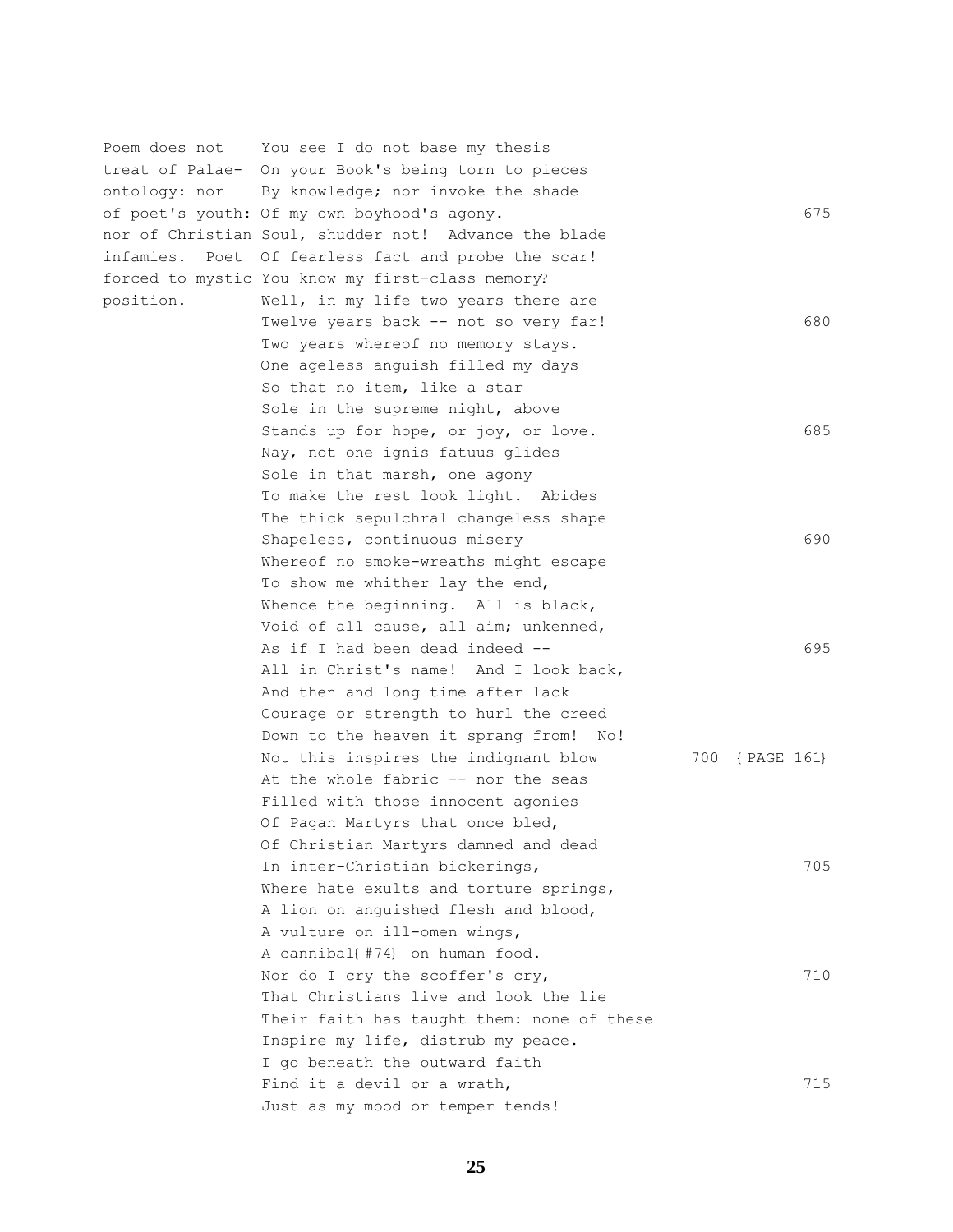|                | Mystical mean- And thus to-day that "Christ ascends,"  |     |
|----------------|--------------------------------------------------------|-----|
| ing of "Ascen- | I take the symbol, leave the fact,                     |     |
| sion Day."     | Decline to make the smallest pact                      |     |
| Futility of    | With your creative Deity,                              | 720 |
| whole discuss- | And say: The Christhood-soul in me,                    |     |
|                | sion, in view of Risen of late, is now quite clear     |     |
| facts.         | Even of the smallest taint of Earth.                   |     |
|                | Supplanting God, the Man has birth                     |     |
|                | ("New Birth" you'll call the same, I fear,)            | 725 |
|                | Transcends the ordinary sphere                         |     |
|                | And flies in the direction. "x."                       |     |
|                | (There lies the fourth dimension.) Vex                 |     |
|                | My soul no more with mistranslations                   |     |
|                | From Genesis to Revelations,                           | 730 |
|                | But leave me with the Flaming Star, {#75}              |     |
|                | Jeheshua (See thou Zohar!) (#76)                       |     |
|                | And thus our formidable Pigeon-{#77}                   |     |
|                | Lamb-and-Old-Gentleman religion                        |     |
|                | Fizzles in smoke, and I am found                       | 735 |
|                | Attacking nothing. Here's the ground,                  |     |
|                | Pistols, and coffee -- three in one,                   |     |
|                | (Alas, O Rabbi Schimeon!)                              |     |
|                | But never a duellist -- no Son,                        |     |
|                | No Father, and (to please us most)                     | 740 |
|                | Decency pleads -- no Holy Ghost!                       |     |
|                | All vanish at the touch of truth,                      |     |
|                | A cobweb trio -- like, in sooth, { PAGE 162}           |     |
|                | That worthy Yankee millionaire,                        |     |
|                | And Wealthy nephews, young and fair,                   | 745 |
|                | The pleasing Crawfords! Lost! Lost!<br>Lost! $\{478\}$ |     |
|                | "The Holy Spirit, friend! beware!"                     |     |
| The reader     | Ah! ten days yet to Pentecost!                         |     |
| may hope.      | Come that, I promise you -- but stay!                  |     |
|                | At present 'tis Ascension Day!                         | 750 |
| Summary.       | At least your faith should be content.                 |     |
| Reader dis-    | I quarrel not with this event.                         |     |
| missed to      | The supernatural element?                              |     |
| chapel         | I deny nothing -- at the term                          |     |
|                | It is just Nothing I affirm.                           | 755 |
|                | The fool (with whom is wisdom, deem                    |     |
|                | The Scriptures -- rightly!) in his heart               |     |
|                | Saith (silent, to himself, apart)                      |     |
|                | This secret: "HB:Aleph-Yod-Nun-final                   |     |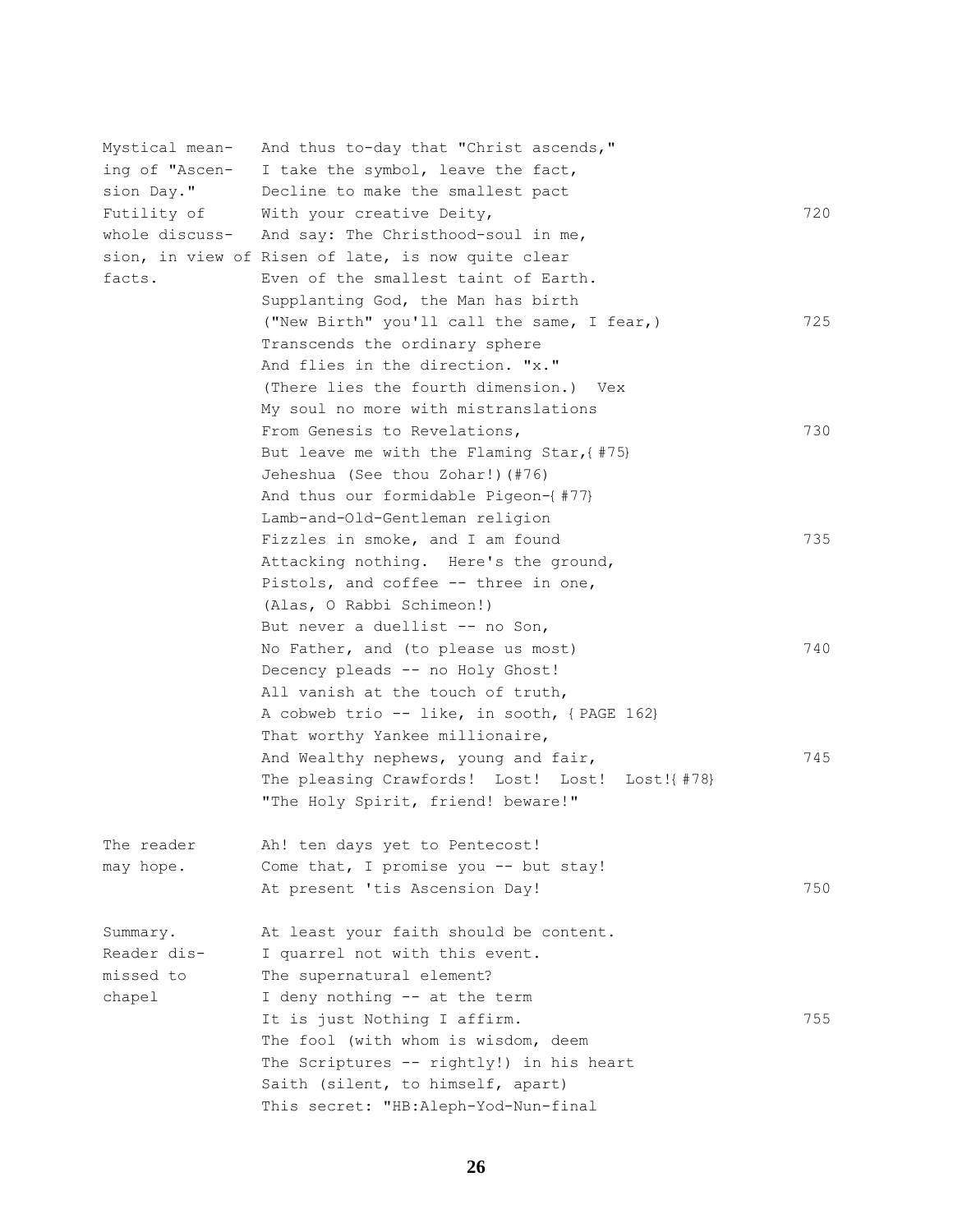| Aleph-Lamed-Heh-Yod-Memfinal"{#79}        |                                                                                                                                                                   |
|-------------------------------------------|-------------------------------------------------------------------------------------------------------------------------------------------------------------------|
| See the good Psalm! And thus, my friend!  | 760                                                                                                                                                               |
| My diatribes approach the end             |                                                                                                                                                                   |
| And find us hardly quarrelling.           |                                                                                                                                                                   |
| And yet -- you seem not satisfied?        |                                                                                                                                                                   |
| The literal mistranslated thing           |                                                                                                                                                                   |
| Must not by sinners be denied.            | 765                                                                                                                                                               |
| Go to you Chapel then to pray!            |                                                                                                                                                                   |
| (I promise Mr. Chesterton{#80}            |                                                                                                                                                                   |
| Before the Muse and I have done           |                                                                                                                                                                   |
| A grand ap-pre-ci-a-ti-on                 |                                                                                                                                                                   |
| Of Brixton on Ascension Day.)             | 770                                                                                                                                                               |
|                                           |                                                                                                                                                                   |
|                                           |                                                                                                                                                                   |
|                                           |                                                                                                                                                                   |
| Where God and I are disagreed.            |                                                                                                                                                                   |
|                                           | 775                                                                                                                                                               |
| This once. Again? I deem not so.          |                                                                                                                                                                   |
| Once for my fellow-creature's need!       |                                                                                                                                                                   |
| The rest of life, for self-control, {#81} |                                                                                                                                                                   |
| For liberation of the soul! {#82}         |                                                                                                                                                                   |
| This once, the truth! In future, best     | 780                                                                                                                                                               |
| Dismissing Jesus with a jest.             |                                                                                                                                                                   |
|                                           |                                                                                                                                                                   |
| Ah! Christ ascends? { #83} Ascension day? |                                                                                                                                                                   |
|                                           | He's gone -- his belly filled enough!<br>This Robert-Browning-manque stuff!<br>'Twill serve -- Mercutio's scratch! -- to show<br>There! I have let my feelings go |

# Santos-Dumont, though! Who can say? {PAGE 163}

## PENTECOST

|                | Poem dissimi- TO-DAY thrice halves the lunar week    |   |
|----------------|------------------------------------------------------|---|
|                | lar to its pre- Since you, indignant, heard me speak |   |
|                | decessor. Will Indignant. Then I seemed to be        |   |
|                | it lead some- So far from Christianity!              |   |
| where this     | Now, other celebrations fit                          |   |
| time?          | The time, another song shall flit                    | 5 |
| Reflections on | Reponsive to another tune.                           |   |
| the weather,   | September's shadow falls on June,                    |   |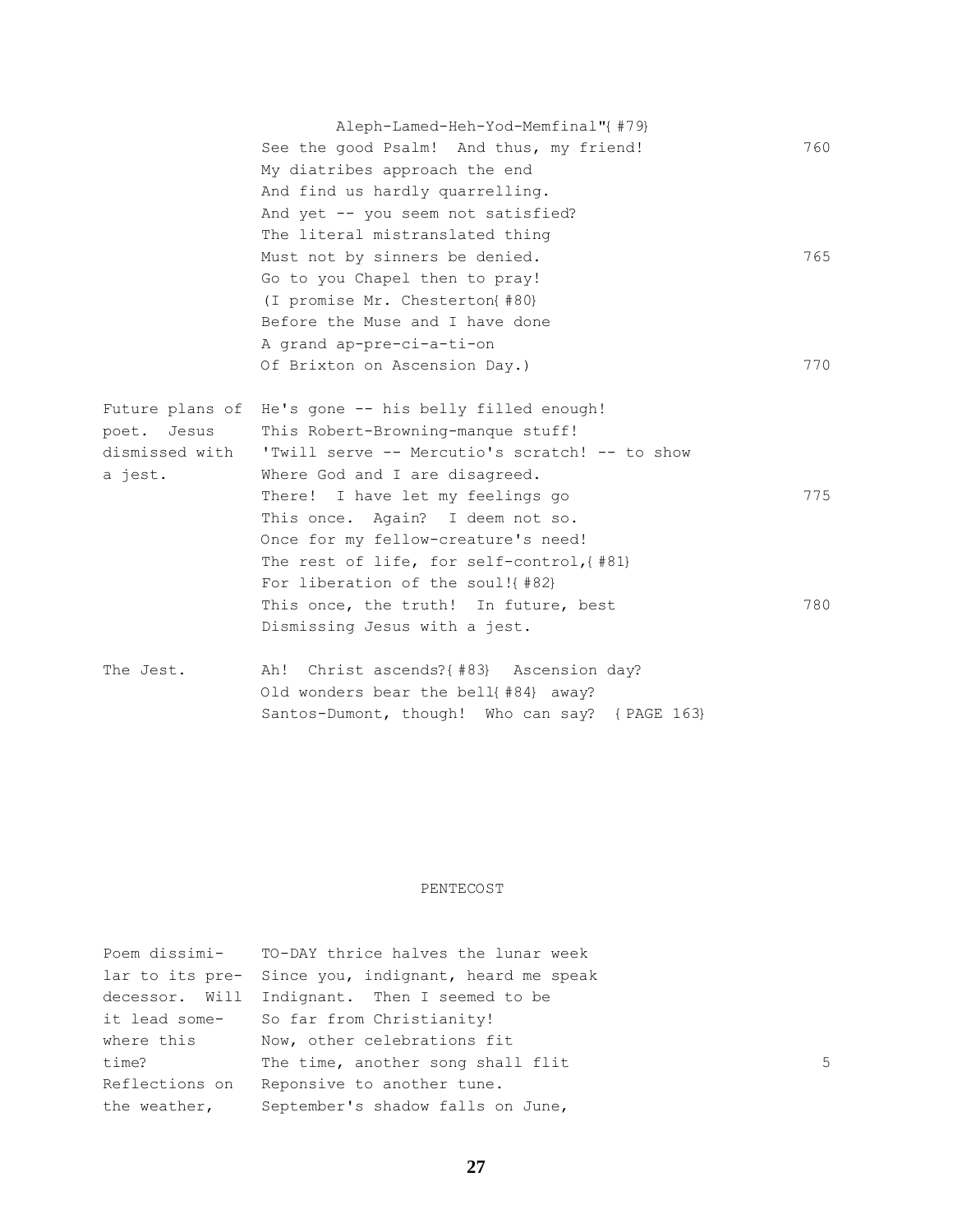| proper to be-                              | But dull November's darkest day                                                                               |    |
|--------------------------------------------|---------------------------------------------------------------------------------------------------------------|----|
| ginning a con-<br>versation in<br>English. | Is lighted by the sun of May.                                                                                 | 10 |
| Autobiography<br>of bard.<br>Lehrjahre.    | Here's how I got a better learning.<br>It's a long lane that has no turning!<br>Mad as a woman-hunted Urning, |    |
| Wanderjahre.                               | The lie-chased alethephilist: << 1>>                                                                          |    |
| "The magician                              | Sorcery's maw gulps the beginner:                                                                             | 15 |
| of Paris."                                 | In Pains's mill neophytes are grist:                                                                          |    |
|                                            | Disciples ache upon the rack.                                                                                 |    |
|                                            | Five Years I sought: I miss and lack;                                                                         |    |
|                                            |                                                                                                               |    |
|                                            | Agony hounds lagoan twist;                                                                                    |    |
|                                            | I peak and struggle and grow thinner.                                                                         | 20 |
|                                            | And get to hate the sight of dinner.                                                                          |    |
|                                            | With sacred thirst, I, soul-hydroptic, {#1}                                                                   |    |
|                                            | Read Levi{#2} and the cryptic Coptic; {#3}                                                                    |    |
|                                            | With ANET' HER-K UAA EN RA, $\{$ #4}                                                                          |    |
| "How clever I                              | And HB: Samekh-Peh-Resh-Aleph                                                                                 |    |
| $am!$ "                                    | Dalet-Tzaddi-Nun-Yod-Ayin-Vau-Taw-Aleph                                                                       | 25 |
|                                            | While good MacGregor{#5} (who taught freely us)                                                               |    |
|                                            | Bade us investigate Cornelius                                                                                 |    |
|                                            | Agrippa and the sorceries black                                                                               |    |
|                                            | Of grim Honorius and Abramelin; { #6}                                                                         |    |
|                                            | While, fertile as the teeming spawn                                                                           | 30 |
|                                            | Of pickled lax or stickleback,                                                                                |    |
|                                            | Came ancient rituals, {#7} whack! whack!                                                                      |    |
|                                            | Of Rosy Cross and Golden Dawn. {#8} { PAGE 164}                                                               |    |
|                                            | I lived, Elijah-like, Mt. Carmel in:                                                                          |    |
|                                            | All gave me nothing. I slid back                                                                              | 35 |
|                                            | To common sense, as reason bids,                                                                              |    |
|                                            | And "hence," my friend, "the Pyramids."                                                                       |    |
| <<1. Truth-lover.>>                        |                                                                                                               |    |
|                                            | At last I met a maniac                                                                                        |    |
| My Mahatma.<br>What price                  |                                                                                                               |    |
| Kut Humi?                                  | With mild eyes full of love, and tresses<br>Blanched in those lonely wildernesses                             | 40 |
|                                            | Where he found wisdom, and long hands                                                                         |    |
|                                            |                                                                                                               |    |
|                                            | Gentle, pale olive 'gainst the sand's                                                                         |    |
|                                            | Amber and gold. At sight, I knew him;                                                                         |    |
|                                            | Swifter than light I flashed, ran to him,                                                                     | 45 |
|                                            | And at his holy feet prostrated                                                                               |    |
|                                            | My head; then, all my being sated                                                                             |    |
|                                            | With love, cried "Master! I must know.                                                                        |    |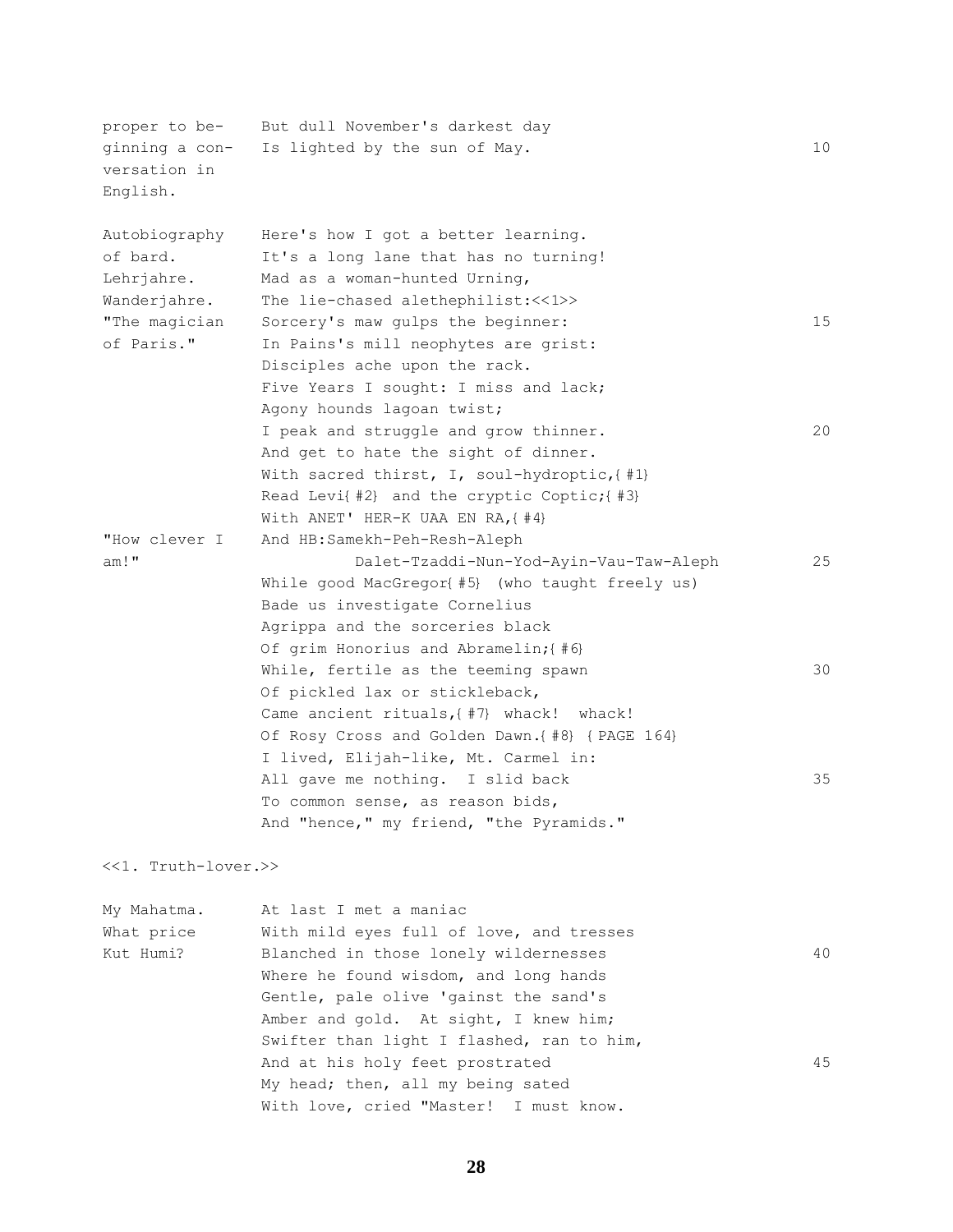|                             | Already I can love." E'en so.                                               |    |
|-----------------------------|-----------------------------------------------------------------------------|----|
| "?????? Oh,                 | The sage saluted me $\{ \ldots \} \{ #9\}$                                  |    |
| how wise                    | { { WEH NOTE: several lines of Devanagari type}}                            | 50 |
| Grampa must                 | $\{ \ldots \}$                                                              |    |
| have been,                  | $\{\ldots\}$                                                                |    |
| Bobbie!"                    | $\{\ldots\}$                                                                |    |
|                             | $\{\ldots\}$                                                                |    |
|                             | $\{ \ldots \}$<br>said I:                                                   | 55 |
|                             | "I'm game to work through all eternity,                                     |    |
|                             | Your holiness the Guru Swami!"<<1>> Thus                                    |    |
|                             | I studied with him till he told me {{ Devanagari} } { #10}                  |    |
|                             | He taught the A B C of Yoga:                                                |    |
|                             | I asked {  { Devanagari} } { #11} {  } { #12}                               | 60 |
|                             | In strange and painful attitude, {#13}                                      |    |
|                             | I sat, while he was very rude. {#14}                                        |    |
|                             | With eyes well fixed on my proboscis, { #15}                                |    |
|                             | I soon absorbed the Yogi Gnosis.                                            |    |
|                             | He taught me to steer clear of vices,                                       | 65 |
|                             | The giddy waltz, the tuneful aria,                                          |    |
|                             | Those fatal foes of Brahma-charya; { #16}                                   |    |
|                             | And said, "How very mild and nice is                                        |    |
|                             | One's luck to lop out truth in slices,                                      |    |
|                             | 70 { PAGE 165}<br>And chance to chop up cosmic crises!"                     |    |
|                             | He taught me A, he taught me B,                                             |    |
|                             | He stopped my baccy $#17$ and my tea.                                       |    |
|                             | He taught me $Y$ , he taught me $Z$ ,                                       |    |
|                             | He made strange noises in my head.                                          |    |
|                             | He taught me that, he taught me this,                                       | 75 |
|                             | He spoke of knowledge, life, and bliss.                                     |    |
|                             | He taught me this, he taught me that,                                       |    |
|                             | He grew me mangoes in his hat. ${#18}$                                      |    |
|                             | I brought him corn: he made good grist of it: --                            |    |
|                             | And here, my Christian friend, 's the gist of it!                           | 80 |
|                             | <<1. The correct form of address from a pupil to his teacher. See Sabhapaty |    |
| Swami's pamphlet on Yoga.>> |                                                                             |    |
| The philo-                  | First, here's philosophy's despair,                                         |    |
| sophical im-                | The cynic scorn of self. I think                                            |    |
|                             | passe. Practi- At times the search is worth no worry,                       |    |
| cal advice.                 | And hasten earthward in a hurry,                                            |    |
|                             | Advice to poet's Close spirit's eyes, or bid them blink,                    | 85 |
| fat friend.                 | Go back to Swinburne's {#19} counsel rare,                                  |    |
|                             | Kissing the universe its rod,                                               |    |
|                             | As thus he sings "For this is God;                                          |    |
|                             | Be man with might, at any rate,                                             |    |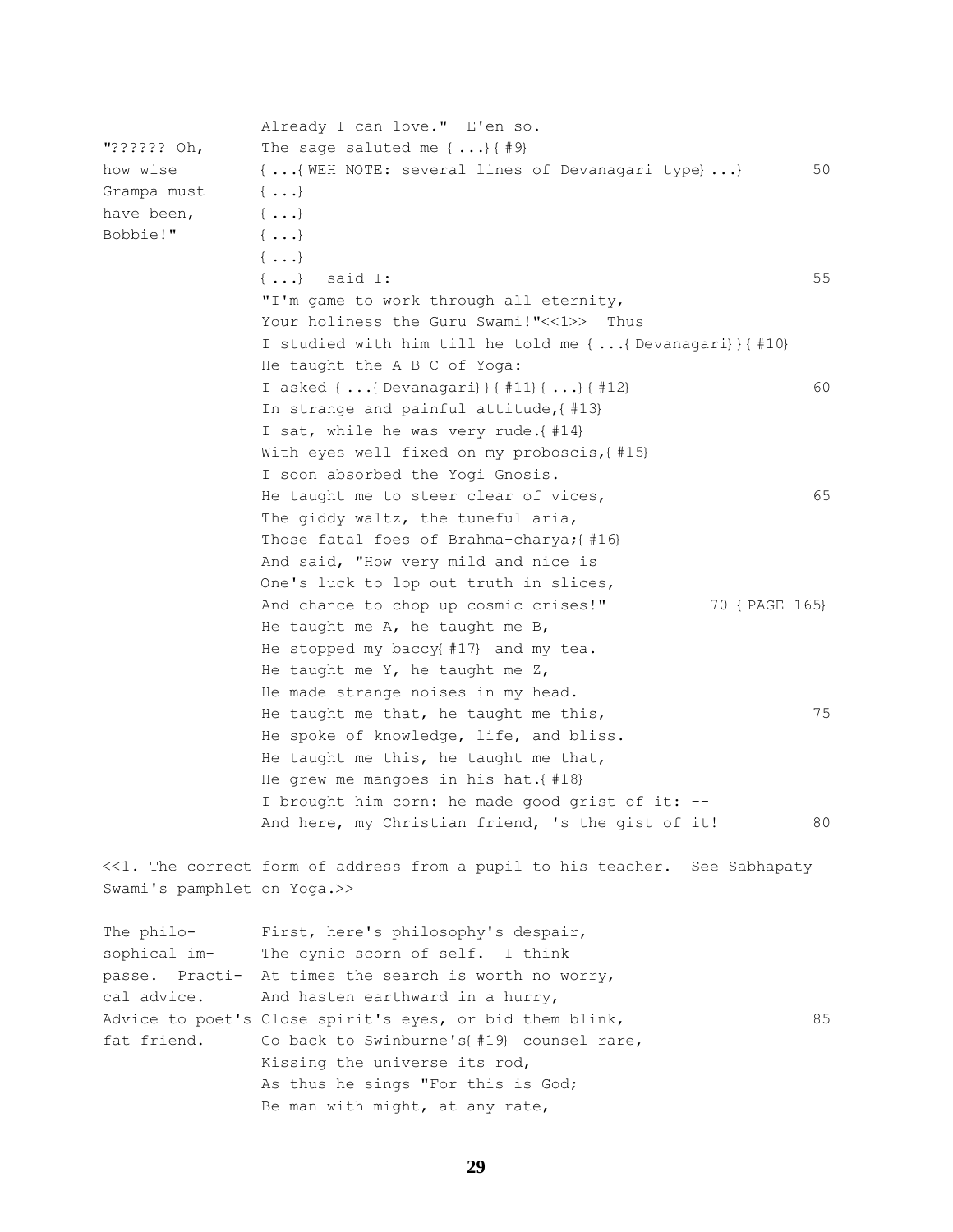In strength of spirit growing straight 90 And life as light a-living out!" So Swinburne doth sublimely state, And he is right beyond a doubt. So, I'm a poet or a rhymer; A mountaineer or mountain climber. 95 So much for Crowley's vital primer. The inward life of soul and heart, That is a thing occult, apart: But yet his metier or his kismet As much as these you have of his met. 100 So -- you be butcher; you be baker; You, Plymouth Brother, and you, Quaker; You, Mountebank, you, corset-maker: --While for you, my big beauty, {#20} (Chicago packs pork) I'll teach you the trick to be hen-of-the-walk. 105 Shriek a music-hall song with a double ong-tong! Dance a sprightly can-can at Paree or Bolong! Or the dance of Aleiers -- try your stomach at that! It's quite in your line, and would bring down your fat. You've a very fine voice -- could you only control it! 110 And an emerald ring -- and I know where you stole it! But for goodness sake give up attempting Brunnhilde; Try a boarding-house cook, or a coster's Matilda! {PAGE 166} Still you're young yet, scarce forty -- we'll hope at three score You'll be more of a singer, and less of a whore. 115 Live out thy Each to his trade! live our our life! life! Charac- Fondle your child, and buss your wife! ter of Balti. Trust not, fear not, steer straight and strong! His religious Don't worry, but just get along. sincerity. Re- I used to envy all my Balti coolies{#21} 120 lations of poet In an inverse kind of religious hysteria, and the Egyp- Though every one a perfect fool is, tian God of To judge by philosophic criteria, Wisdom. My Lord Archbishop. The name of Winchester, Crowley dis- Harrow, or Eton{#22} makes them not two inches stir. 125 missed with a They know not Trinity, Merton, or Christchurch; jest. They worship, but not at your back-pews-high-priced Church. I've seen them at twenty thousand feet On the ice, in a snow-storm, at night fall, repeat Their prayers{#23} -- will you Grace do as much for your Three the contract of the contract of the contract of the contract of the contract of the contract of the contract of the contract of the contract of the contract of the contract of the contract of the contract of the cont As they do for their One? I have seen -- may you see! They sleep and know not what a mat is;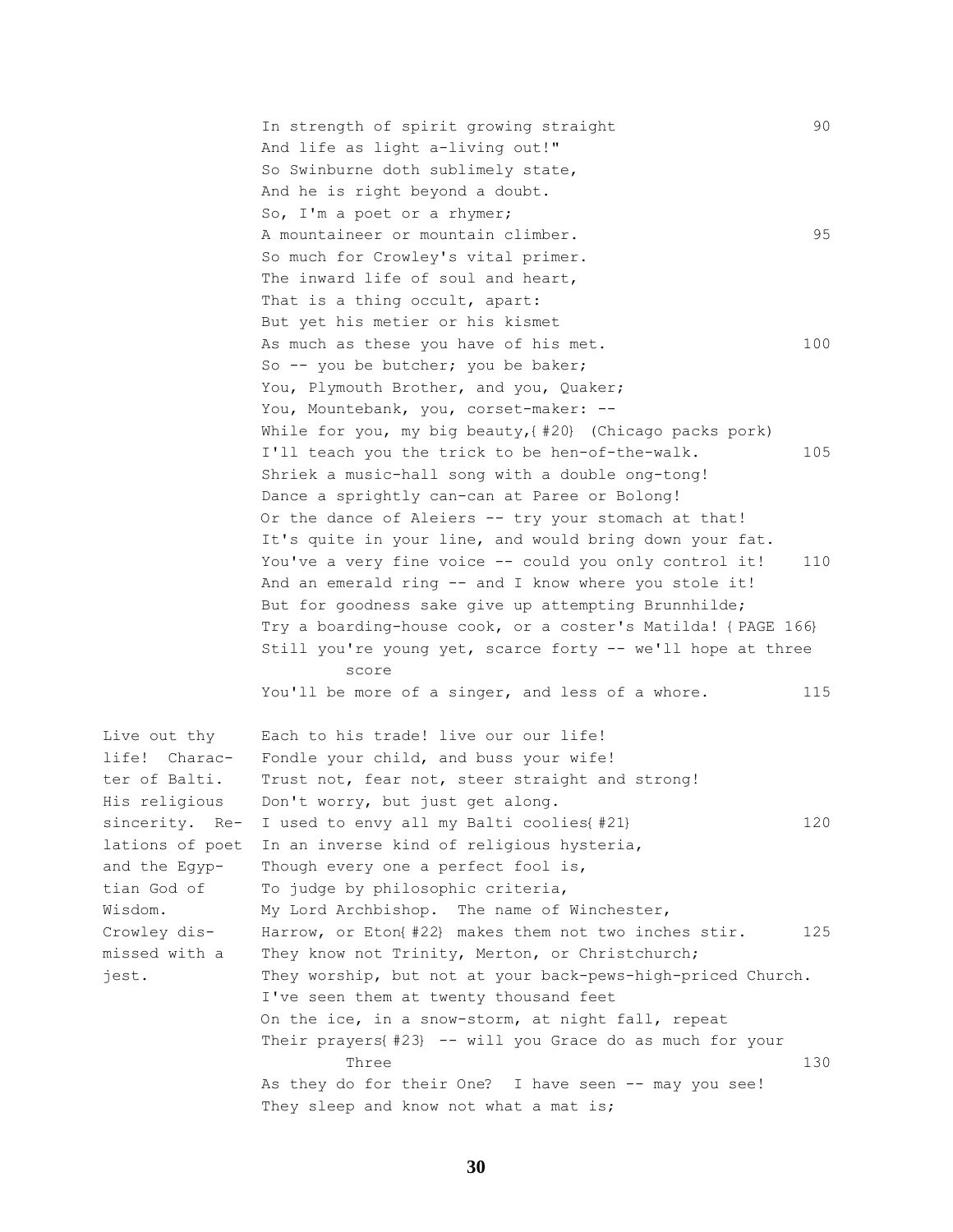Seem to enjoy their cold chapaties;<<1>> Are healthy, strong -- and some are old. They do not care a damn{ $#24$ } for cold, 135 Behave-like children, trust in Allah; (Flies in Mohammed's spider-parlour!) They may not think: at least they dare Live out their lives, and little care Worries their souls -- worse fools they seem 140 Than even Christians. Do I dream? Probing philosophy to marrow, What thought darts in its poisoned arrow But this? (my wisdom, even to me, Seems folly) may their folly be 145 True Wisdom? O esteemed Tahuti!{#25} You are, you are, you are a beauty! If after all these years of worship You hail Ra{#26} his bark or Nuit{#27} her ship {PAGE 167} And sail -- "the waters wild a-wenting 150 Over your child! The left lamenting" (Campbell).{#28} The Ibis head,{#29} unsuited To grin, perhaps, yet does its best To show its strong appreciation Of the humour of the situation -- 155 In short, dimiss me, jeered and hooted, Who thought I sported Roland's crest, { #30} With wisdom saddled, spurred, and booted, (As I my Jesus) with a jest.{#31}

<<1. A flat cake of unleavened bread. As a matter of fact they do not enjoy and indeed will not eat them, preferring "dok," a paste of coarse flour and water, wrapped round a hot stone. It cooks gradually, and remains warm all day.>>

| Slowness of     | So here is my tribute $--$ a jolly good strong 'un $--$  | 160 |
|-----------------|----------------------------------------------------------|-----|
| Divine Justice. | To the eunuch, the faddist, the fool, and the wrong 'un! |     |
| Poet pockets    | it's fun when you say "A mysterious way #32}             |     |
| Piety Stakes.   | God moves in to fix up his Maskelyne tricks.             |     |
| National An-    | He trots on the tides, on the tempest he rides           |     |
| them of Natal.  | (Like Cosmo); and as for his pace, we bethought us       | 165 |
|                 | Achilles could never catch up with that tortoise!"       |     |
|                 | No flyer, but very "Who's Griffiths?"<<1>> No jackpot!   |     |
|                 | I straddle the blind, age! At hymns I'm a moral;         |     |
|                 | In Sankey, your kettle may call me a black pot.          |     |
|                 | Here's diamond for coke, and pink pearl for pale coral.  | 170 |
|                 | Though his mills may grind slowly -- what says the old   |     |
|                 | $hvmn? { #33}$                                           |     |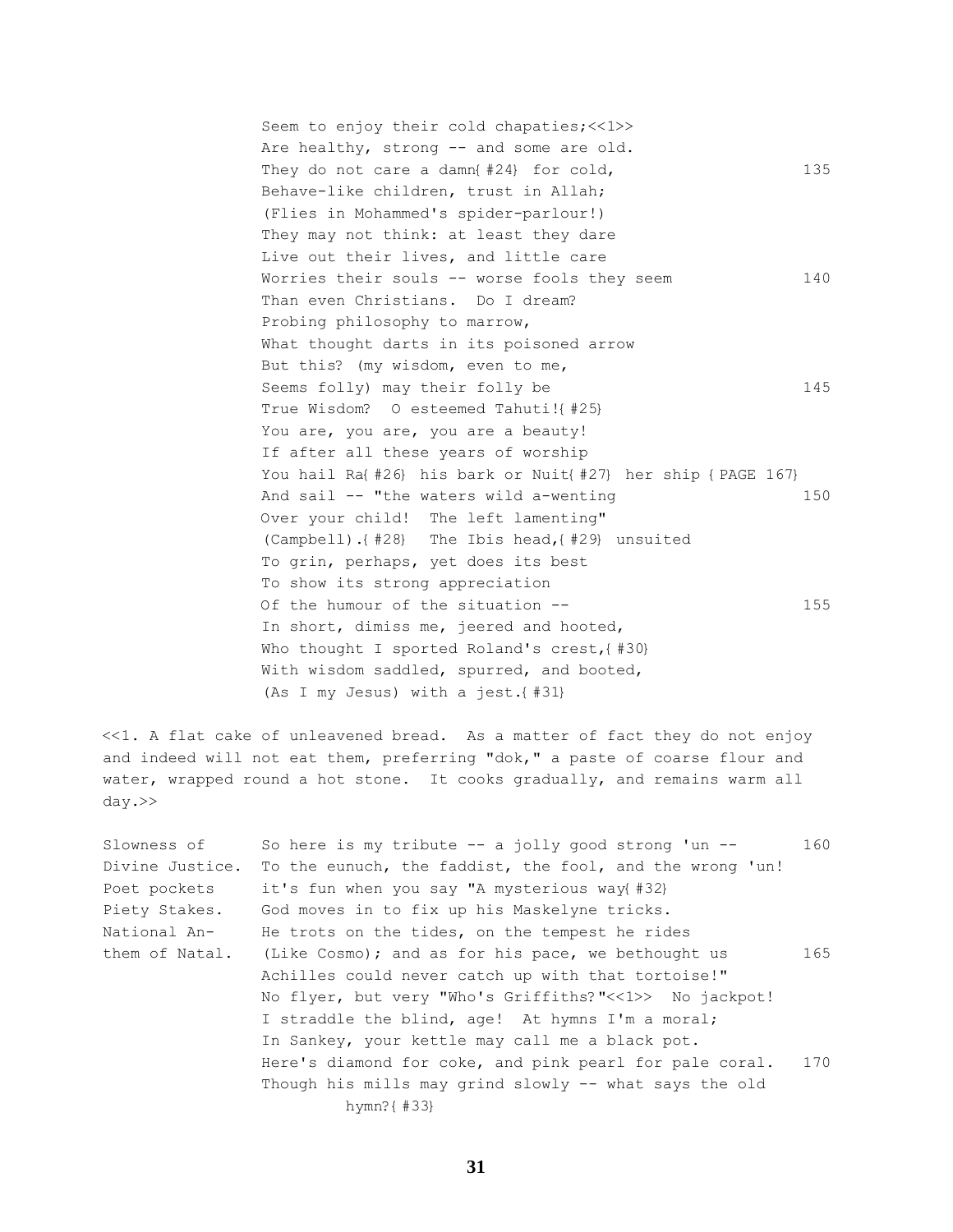Tune, Limerick! Author? My memory's dim. The corn said "You sluggard!" The mill "You may tug hard," (or lug hard, or plug hard; I forget the exact Rhyme; that's a fact) 175 "If I want to grind slowly I shall," A quainter old fable one rarely is able To drag from its haunt in the -- smoke room or stable! You see (vide supra) I've brought to the test a ton Of tolerance, broadness. Approve me, friend Chesterton! 180 <<1. "Who's Griffiths? The safe man." A well-known advertisement, hence "Who's Griffiths" = safe.>> But this talk is So much when philosophy's lacteal river all indigestion. Turns sour through a trifle of bile on the liver. Now for But now for the sane and the succulent milk heath. Of truth -- may it slip down as smoothly as silk! Reasons for "How very hard it is to be"{#34} 185 undertaking A Yogi! Let our spirits see the task. At least what primal need of thought This end to its career has brought: {PAGE 168} Why, in a word, I seek to gain A different knowledge. Why retain 190 The husk of flesh, yet seek to merit The influx of the Holy Spirit? And, swift as caddies pat and cap a tee, Gain the great prize all mortals snap at, he- Roic guerdon of Srotapatti? (#35) 195 Our logical With calm and philosophic mind, method. Clas- No fears, no hopes, devotions blind sical allusion. To hamper, soberly we'll state demonstrating The problem, and investigate erudition of In purely scientific mood 200 poet. The sheer Ananke of the mind, A temper for our steel to find Whereby those brazen nails subdued Against our door-posts may in vain Ring. We'll examine, to be plain, 205 By logic's intellectual prism The spiritual Syllogism. Whether or We know what fools (only) call not spirit and Divine and Supernatural matter are dis- And what they name material  $210$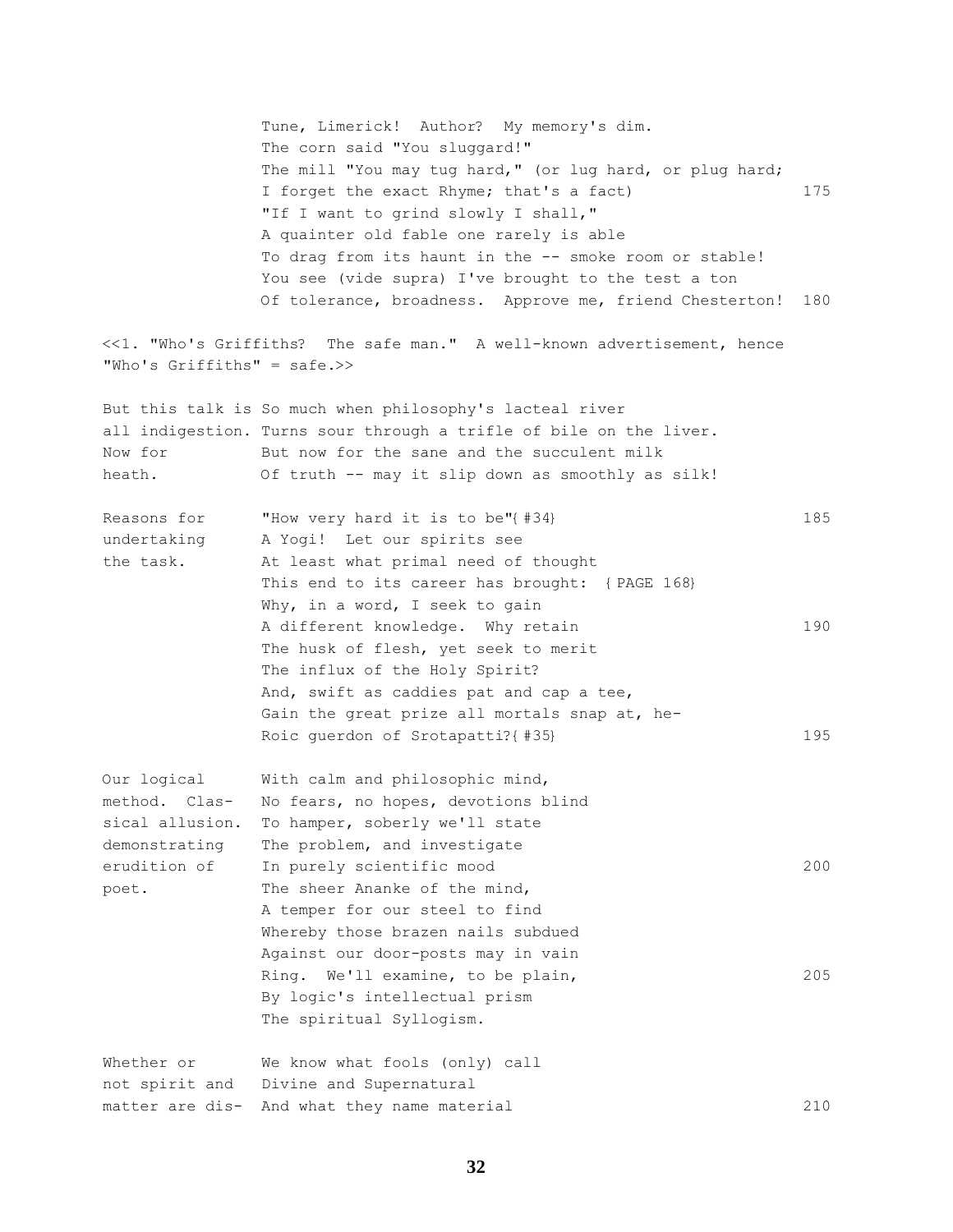| tinct, let us   | Are really one, not two, the line             |     |
|-----------------|-----------------------------------------------|-----|
| investigate the | By which divide they and define               |     |
| fundamental     | Being a shadowy sort of test;                 |     |
| necessities of  | A verbal lusus at the best,                   |     |
| thought.        | At worst a wicked lie devised                 | 215 |
|                 | To bind men's thoughts; but we must work      |     |
|                 | With our own instruments, nor shirk           |     |
|                 | Discarding what we erstwhile prized;          |     |
|                 | Should we perceive it disagree                |     |
|                 | With the first-born necessity.                | 220 |
|                 |                                               |     |
| Impermanence    | I come to tell you why I shun                 |     |
| of the soul.    | The sight of men, the life and fun            |     |
|                 | You know I can enjoy so well,                 |     |
|                 | The Nature that I love as none                |     |
|                 | (I think) before me ever loved.               | 225 |
|                 | You know I scorn the fear of Hell,            |     |
|                 | By worship and all else unmoved. { PAGE 169}  |     |
|                 | You know for me the soul is nought{#36}       |     |
|                 | Save a mere phantom in the thought,           |     |
|                 | That thought itself impermanent,              | 230 |
|                 | Save as a casual element                      |     |
|                 |                                               |     |
|                 | With such another may combine                 |     |
|                 | To form now water and now wine;               |     |
|                 | The element itself may be                     |     |
|                 | Changeless to all eternity,                   | 235 |
|                 | But compounds ever fluctuate                  |     |
|                 | With time or space or various state.          |     |
|                 | (Ask chemists else!) So I must claim          |     |
|                 | Spirit and matter are the same [#37]          |     |
|                 | Or else the prey of putrefaction.             | 240 |
|                 | This matters to the present action            |     |
|                 | Little or nothing. Here's your theories!      |     |
|                 | Think if you like: I find it wearies!         |     |
|                 |                                               |     |
| Recapitulation  | It matters little whether we                  |     |
| of principal    | With Fichte and the Brahmins preach           | 245 |
|                 | cosmic theories. That Ego-Atman sole must be; |     |
|                 | With Schelling and the Buddha own             |     |
|                 | Non-Ego-Skandhas are alone;                   |     |
|                 | With Hegel and -- the Christian? teach        |     |
|                 | That which completes, includes, absorbs       | 250 |
|                 | Both mighty unrevolving orbs                  |     |
|                 | In one informing masterless                   |     |
|                 | Master-idea of consciousness --               |     |
|                 | All differences as these indeed               |     |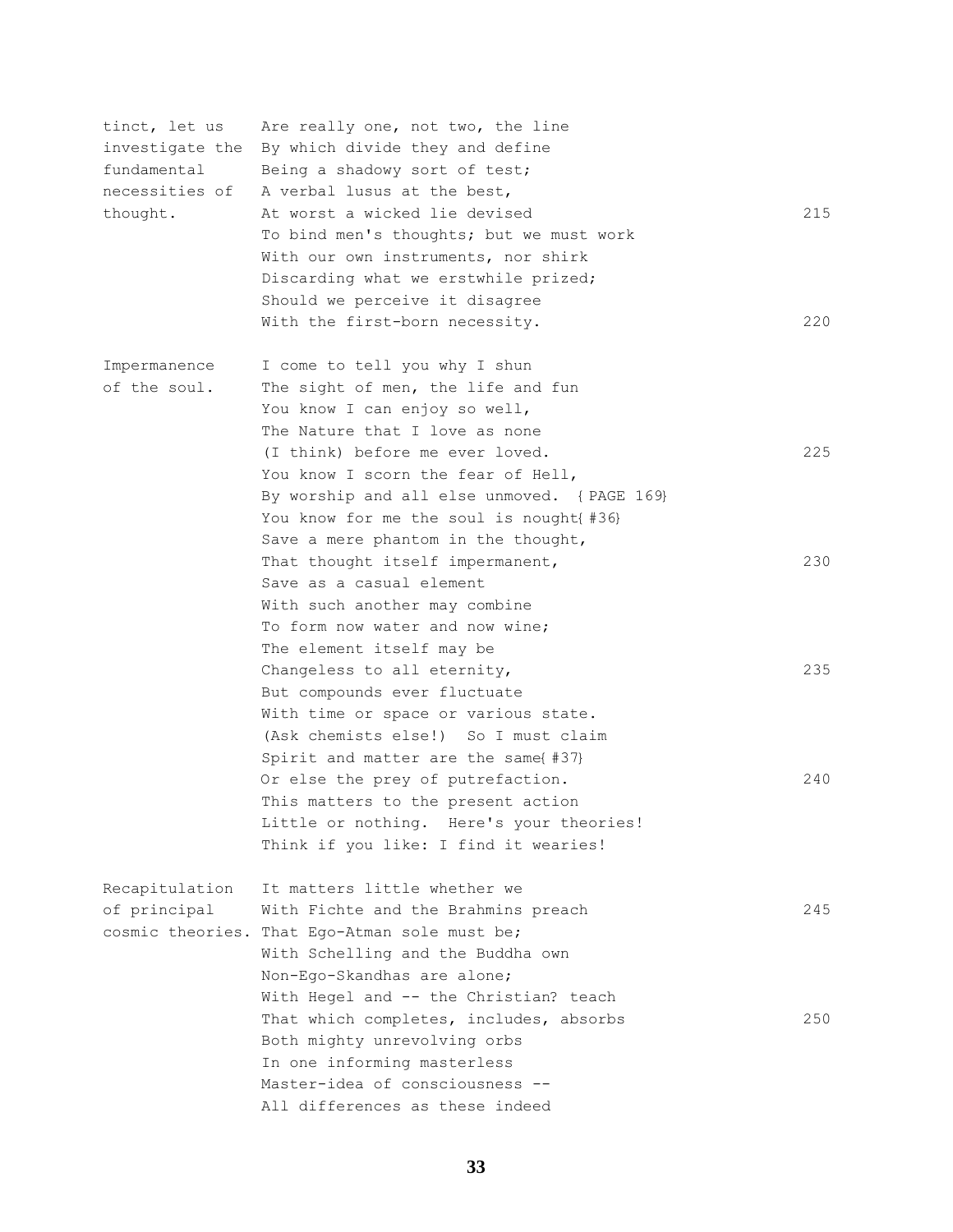|                                                                          | Are chess play, conjuring. "Proceed!"<br>Nay! I'll go back. The exposition<br>Above, has points. But simple fission<br>Has reproduced a different bliss,<br>At last a heterogenesis!                                           | 255 |
|--------------------------------------------------------------------------|--------------------------------------------------------------------------------------------------------------------------------------------------------------------------------------------------------------------------------|-----|
| Bard check-<br>mates himself.<br>Consciousness<br>and Christi-<br>anity. | The metaphysics of these verses<br>Is perfectly absure. My curse is<br>No sooner in an iron word<br>I formulate my thought than I<br>Perceive the same to be absurd                                                            | 260 |
| Dhyanna and<br>Hinduism.<br>Buddhism.                                    | (Tannhauser). So for this, Sir, why!<br>Your metaphysics in your teeth!<br>Sammasamadhi and Confer A. Crowley, "Berashith."<br>But hear! The Christian is a Dualist; { PAGE 170}<br>Such view our normal consciousness         | 265 |
|                                                                          | Tells us. I'll quote you now if you list<br>From Tennyson. It isn't much;<br>(Skip this and 'twill be even less)<br>He says: "I am not what I see, { #38}<br>And other than the things I touch. "<<1>>                         | 270 |
|                                                                          | How lucid is our Alfred T.!<br>The Hindu, an Advaitist,<br>Crosses off Maya from the list;<br>Believes in one -- exactly so,<br>Dhyana-consciousness, you know!                                                                | 275 |
|                                                                          | May it not be that one step further<br>"'Tis lotused Buddha roaring murther!"?{#39}<br>Nibbana is the state above you<br>Christians and them Hindus -- Lord love you! --<br>Where Nothing is perceived as such.                | 280 |
| <<1. "In Memoriam.">>                                                    |                                                                                                                                                                                                                                |     |
| Bard is pleased<br>with himself.                                         | This clever though doth please me much.                                                                                                                                                                                        | 285 |
| Poetee mani-<br>fests a natural<br>irritation.                           | But if das Essen is das Nichts --<br>Ha! Hegel's window! Ancient Lichts!<br>And two is one and one is two --<br>"Bother this nonsense! Go on, do!"<br>My wandering thoughts you well recall!<br>I focus logic's perfect prism: | 290 |
| Sabbe pi Duk-                                                            | Lo! the informing syllogism!<br>The premiss major. life at best                                                                                                                                                                |     |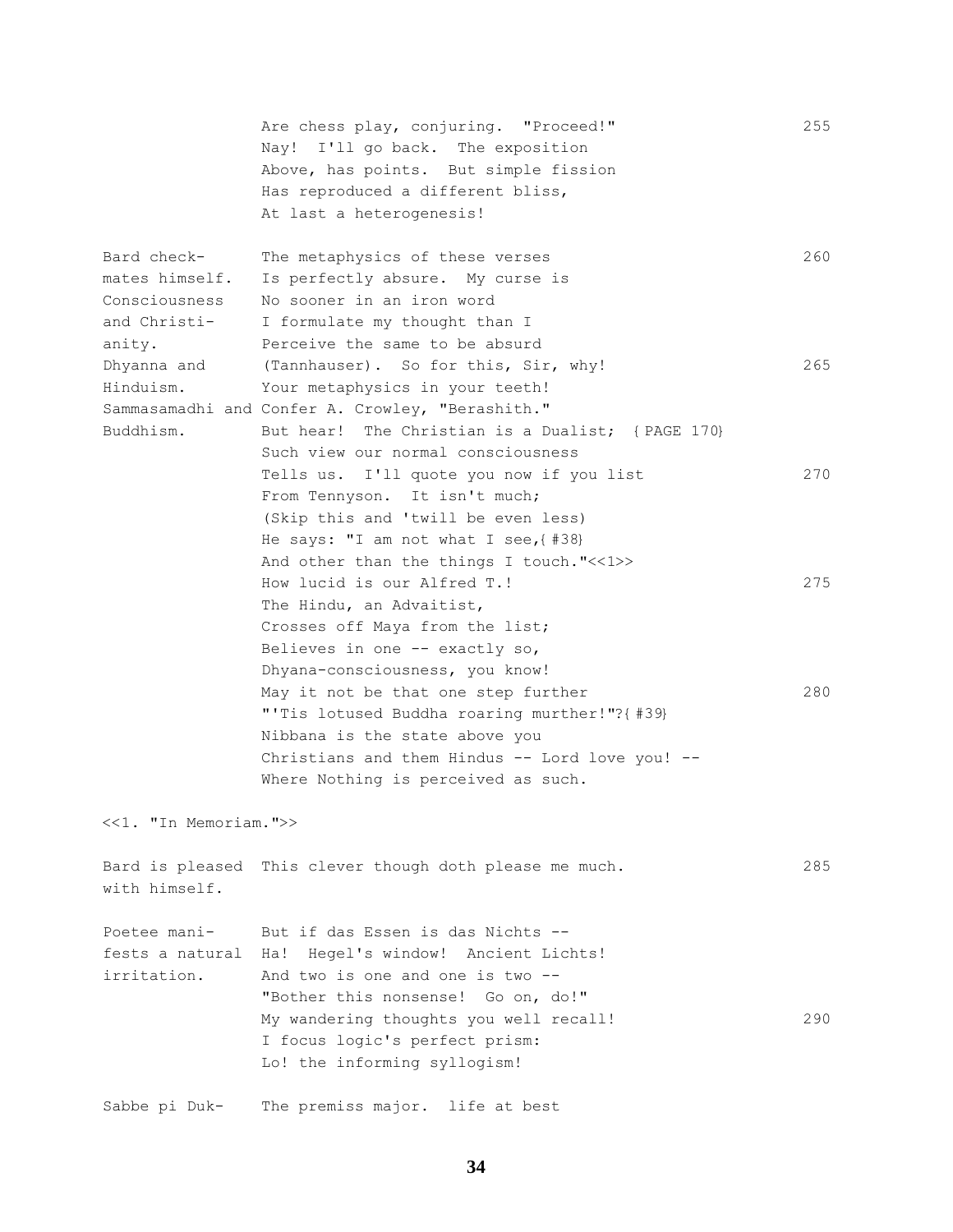| kham!                                                                              | Is but a sorry sort of jest;                 |     |
|------------------------------------------------------------------------------------|----------------------------------------------|-----|
| < <all is<="" td=""><td>At worst, a play of fiends uncouth,</td><td>295</td></all> | At worst, a play of fiends uncouth,          | 295 |
| Sorrow.                                                                            | Mocking the soul foredoomed to pain.         |     |
|                                                                                    | In any case, its run must range              |     |
|                                                                                    | Through countless miseries of change.        |     |
|                                                                                    | So far, no farther, gentle youth!            |     |
|                                                                                    | The mind can see. So much, no more.          | 300 |
|                                                                                    | So runs the premiss major plain;             |     |
|                                                                                    | Identical, the Noble truth                   |     |
|                                                                                    | First of the Buddha's Noble Four!            |     |
|                                                                                    |                                              |     |
| Beyond                                                                             | The premiss minor. I deplore                 |     |
| thought, is                                                                        | These limitations of the mind.               | 305 |
| there hope?                                                                        | I strain my eyes until they're blind,        |     |
| Maya again.                                                                        | And cannot pierce the awful veil { PAGE 171} |     |
| Vision of the                                                                      | That masks the primal cause of being.        |     |
| Visible image                                                                      | With all respect to Buddha, fleeing          |     |
| of the Soul of                                                                     | The dreadful problem with the word           | 310 |
| Nature, whose                                                                      | "Who answers, as who asks, hath erred,"      |     |
| name is Fat-                                                                       | I must decidedly insist                      |     |
| ality.                                                                             | On asking why these things exist.            |     |
|                                                                                    | My mind refuses to admit                     |     |
|                                                                                    | All-Power can be all-Wickedness.             | 315 |
|                                                                                    | -- Nay! but it may! What shadows flit        |     |
|                                                                                    | Across the awful veil of mist?               |     |
|                                                                                    |                                              |     |
|                                                                                    | What thoughts invade, insult, impress?       |     |
|                                                                                    | There comes a lightning of my wit            |     |
|                                                                                    | And sees -- nor good nor ill address         | 320 |
|                                                                                    | Itself to task, creation's ill,              |     |
|                                                                                    | But mere law without a will, ${40}$          |     |
|                                                                                    | Nothing resolved in something, fit           |     |
|                                                                                    | Phantom of dull stupidity,                   |     |
|                                                                                    | And evolution's endless stress               | 325 |
|                                                                                    | All the inanity to knit                      |     |
|                                                                                    | Thence: such a dark device I see!            |     |
|                                                                                    | Nor lull my soul in the caress               |     |
|                                                                                    | Of Buddha's "Maya fashioned it." { #41}      |     |
|                                                                                    | My mind seems ready to agree;                | 330 |
|                                                                                    | But still my senses worry me.                |     |
|                                                                                    |                                              |     |
| Futility of all                                                                    | Nor can I see what sort of gain              |     |
| investigations                                                                     | God finds in this creating pain;             |     |
| of the Mind                                                                        | Nor do the Vedas help me here.               |     |
| into the First                                                                     | Why should the Paramatma cease{ #42}         | 335 |
| Cause.                                                                             | From its eternity of peace,                  |     |
|                                                                                    | Develop this disgusting drear                |     |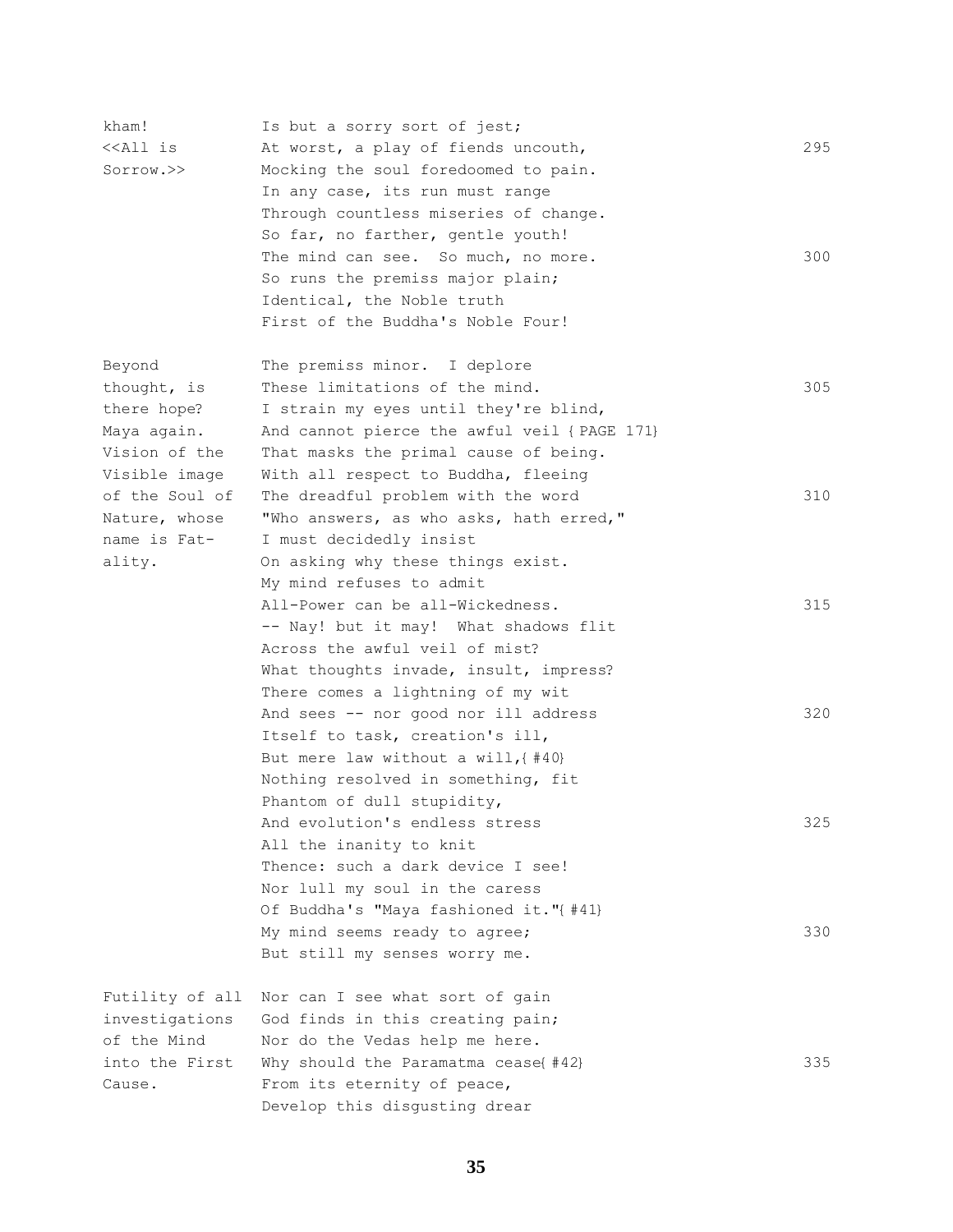|                                                                 | System of stars, to gather again<br>Involving, all the realm of pain,<br>Time, space, to that eternal calm?<br>Blavatsky's Himalayan Balm {#43}<br>Aids us no whit $--$ if to improve<br>Thus the All-light, All-life, All-love,<br>By evolution's myrrh and gall,<br>It would not then have been the All. | 340<br>345 |
|-----------------------------------------------------------------|------------------------------------------------------------------------------------------------------------------------------------------------------------------------------------------------------------------------------------------------------------------------------------------------------------|------------|
| Faith our only<br>alternative to<br>Despair? So<br>says Mansel. | Thus all conceptions fail and fall.<br>But see the Cyclopaedia-article<br>On "Metaphysics"; miss no particle { PAGE 172}<br>Of thought! How ends the brave B.D.,                                                                                                                                           |            |
|                                                                 | Summarising Ontology?<br>"This talk of 'Real' is a wraith.<br>Our minds are lost in war of word:<br>The whole affair is quite absurd --<br>Behold! the righteous claims of Faith!"                                                                                                                         | 350        |
|                                                                 | (He does not rhyme you quite so neatly;<br>But that's the sense of it completely.)                                                                                                                                                                                                                         | 355        |
| The Advaitist<br>position.                                      | I do not feel myself inclined,<br>In spite of my irreverent mind,<br>So lightly to pass by the schemes                                                                                                                                                                                                     |            |
|                                                                 | Of Fitchte, Schelling, Hegel (one,<br>Small though the apparent unison),<br>As if they were mere drunken dreams;<br>For the first word in India here<br>From Koromandl to Kashmir                                                                                                                          | 360        |
|                                                                 | Says the same thing these Germans said:<br>"Ekam Advaita!"{#44} one, not two!<br>Thus East and West from A to Z<br>Agree -- Alas! so do not you?<br>(It matters nothing -- you, I find,                                                                                                                    | 365        |
|                                                                 | are but a mode of my own mind.)                                                                                                                                                                                                                                                                            | 370        |
| Mind's superior<br>functions.                                   | As far as normal reasoning goes,<br>I must admit my concepts close<br>Exactly where my worthy friend,<br>Great Mansel, says they ought to end.                                                                                                                                                             |            |
|                                                                 | But here's the whole thing in a word:<br>Olympus in a nutshell! I<br>Have a superior faculty<br>To reasoning, which makes absurd,                                                                                                                                                                          | 375        |
|                                                                 | Unthinkable and wicked too,<br>A great deal that I know is true!                                                                                                                                                                                                                                           | 380        |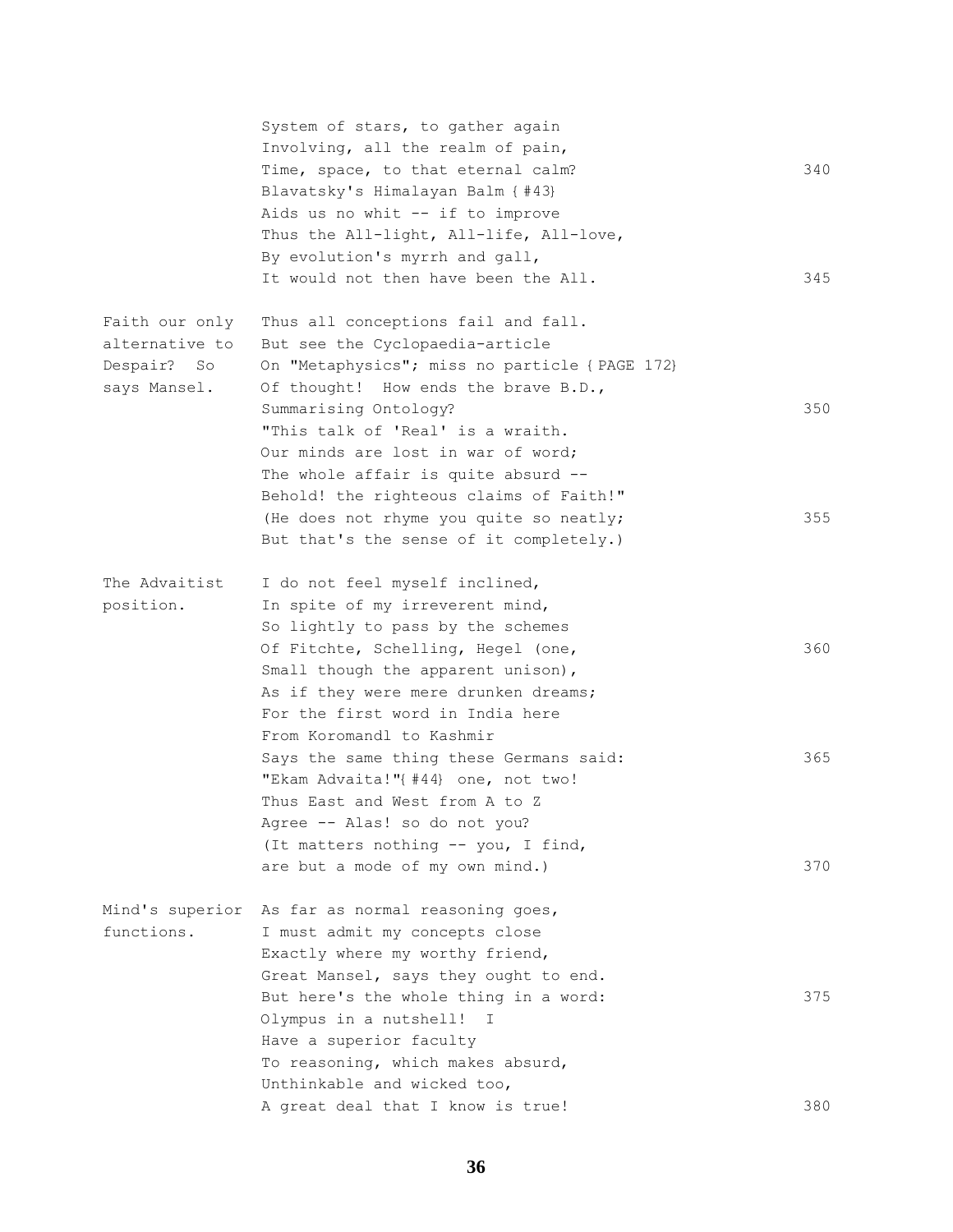|                                                                | In short, the mind is capable,<br>Besides mere ratiocination,<br>Of twenty other things as well,<br>The first of which is concentration!                                                                                                    |     |
|----------------------------------------------------------------|---------------------------------------------------------------------------------------------------------------------------------------------------------------------------------------------------------------------------------------------|-----|
| Does truth<br>make itself in-<br>stantly appa-<br>rent?<br>Not | Here most philosophers agree;<br>Claim that the truth must so intend,<br>Explain at once all agony<br>Of doubt, make people comprehend { PAGE 173}                                                                                          | 385 |
| reason.<br>But the results<br>of concentra-<br>tion do so.     | As by lightning flash, solve doubt<br>And turn all Nature inside out:<br>And, if such potency of might<br>Hath Truth, once state the truth aright,<br>Whence came the use of all those pages                                                | 390 |
|                                                                | Millions together -- mighty sages<br>Whom the least obstacle enrages?<br>Condemn the mystic if he prove<br>Thinking less valuable than love?<br>Well, let them try their various plans!                                                     | 395 |
|                                                                | Do they resolve that doubt of man's?<br>How many are Hegelians?<br>Thus, though I hold him mostly true.<br>But, to teach others that same view?<br>Surely long years develop reason. { #45}<br>After long years, too, in thy season         | 400 |
|                                                                | Bloom, Concentration's midnight flower!<br>After much practice to this end<br>I gain at last the long sought power<br>(Which you believe you have this hour,<br>But certainly have not, my friend!)                                         | 405 |
|                                                                | Of keeping close the mind to one<br>Thing at a time -- suppose, the Sun.<br>I gain this (Reverence to Ganesh'!) { #46}<br>And at that instant comprehend<br>(The past and future tenses vanish)                                             | 410 |
|                                                                | What Fichte comprehends. Division,<br>Thought, wisdom, drop away. I see<br>The absolute identity<br>Of the beholder and the vision.                                                                                                         | 415 |
| Some poetry.                                                   | There is a lake<<1>> amid the snows<br>Wherein five glaciers merge and break.<br>Oh! the deep brilliance of the lake!<br>The roar of ice that cracks and goes<br>Crashing within the water! Glows<br>The pale pure water, shakes and slides | 420 |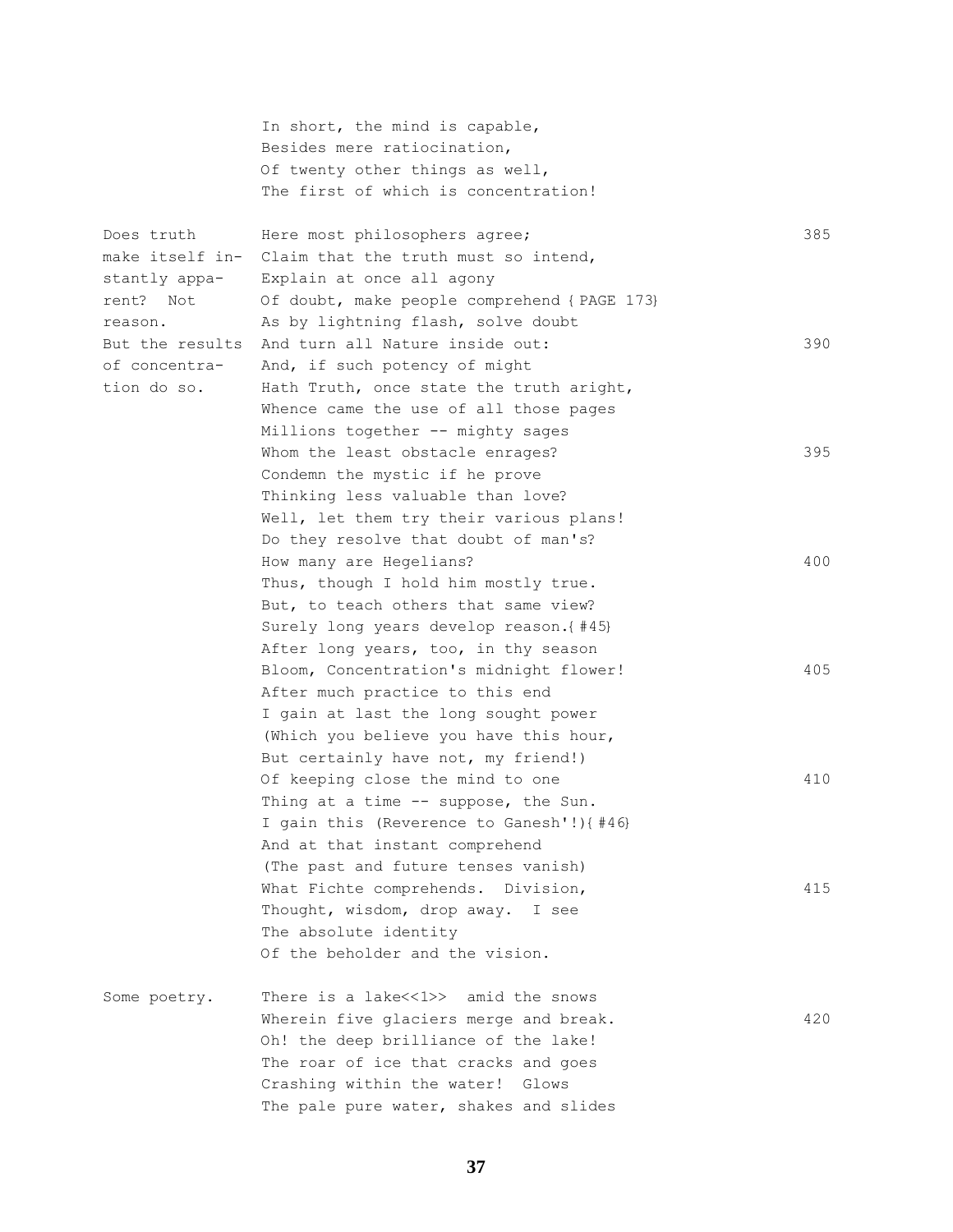The glittering sun through emerald tides,  $425$  So that faint ripples of young light Laugh on the green. Is there a night {PAGE 174} So still and cold, a frost so chill, That all the glaciers be still? Yet in its peace no frost. 430 <<1. This simile for the mind and its impressions, which must be stilled before the sun of the soul can be reflected, is common in Hindu literature. The five glaciers are, of course, the senses.>> Arise! Over the mountains steady stand, O sun of glory, in the skies Alone, above, unmoving! Brand Thy sigil, thy resistless might, 435 The abundant imminence of light! Ah! O in the silence, in the dark, In the intangible, unperfumed, Ingust abyss, abide and mark 440 The mind's magnificence assumed In the soul's splendour! Here is peace; Here earnest of assured release. Here is the formless all-pervading Spirit of the World, rising, fading 445 Into a glory subtler still. Here the intense abode of Will Closes its gates, and in the hall Is solemn sleep of festival. Peace! Peace! Silence of peace! 450 O visionless abode! Cease! Cease! Through the dark veil press on! The veil Is rent asunder, the stars pale, The suns vanish, the moon drops, The chorus of the spirit stops,  $455$  But one note swells. Mightiest souls Of Bard and music maker, rolls Over your loftiest crowns the wheel Of that abiding bliss. Life flees Down corridors of centuries 460 Pillar by pillar, and is lost. Life after life in wild appeal Cries to the master; he remains And thinks not. The polluting tides 465 Of sense roll shoreward. Arid plains Of wave-swept sea confront me. Nay!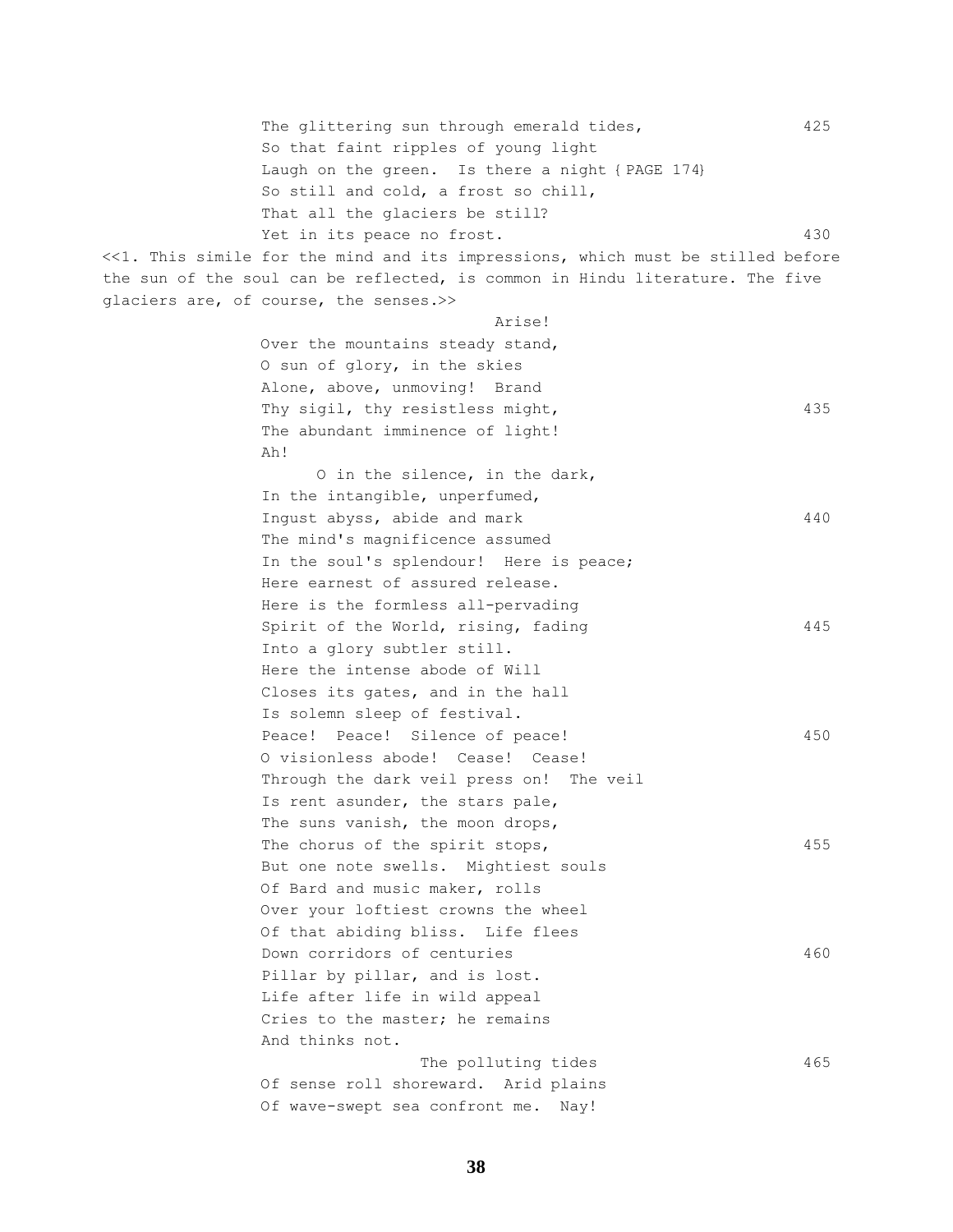|                                                                         | Looms yet the glory through the grey,<br>And in the darkest hours of youth<br>I yet perceive the essential truth,<br>Know as I know my consciousness,<br>That all division's hosts confess<br>A master, for I know and see<br>The absolute identity<br>Of the beholder and the vision. | 470 { PAGE 175} | 475 |
|-------------------------------------------------------------------------|----------------------------------------------------------------------------------------------------------------------------------------------------------------------------------------------------------------------------------------------------------------------------------------|-----------------|-----|
| Fact replacing<br>folklore, the<br>Christian snig-<br>gers. Let him     | How easy to excite derision<br>In the man's mind! Why, fool, I think<br>I am as clever as yourself,<br>At least as skilled to wake the elf                                                                                                                                             |                 |     |
| beware.                                                                 | Of jest and mockery in a wink.<br>I can dismiss with sneers as cheap<br>As yours this fabric of my own,<br>One banner of my mind o'erthrown<br>Just at my will. How true and deep                                                                                                      |                 | 480 |
|                                                                         | Is Carroll{#47} when his Alice cries:<br>"It's nothing but a pack of cards!"<br>There's the true refuge of the wise;<br>To overthrow the temple guards,<br>Deny reality.                                                                                                               |                 | 485 |
| For I speak<br>subtly.                                                  | And now<br>(I'll quote you Scripture anyhow)<br>What did the Sage mean when he wrote<br>(I am the Devil when I quote)<br>"The mere terrestrial-minded man                                                                                                                              |                 | 490 |
|                                                                         | Knows not the Things of God, nor can<br>Their subtle meaning understand?"<br>A sage, I say, although he mentions<br>Perhaps the best of his inventions,<br>God.                                                                                                                        |                 | 495 |
| Results of prac-<br>tice.<br>The poet<br>abandons all to<br>find Truth. | For, at first, this practice leads<br>To holy thoughts (the holy deeds<br>Precede success) and reverent gaze<br>Upon the Ancient One of Days,                                                                                                                                          |                 | 500 |
|                                                                         | Beyond which fancy lies the Truth.<br>To find which I have left my youth,<br>All I held dear, and sit alone<br>Still meditating, on my throne<br>Of Kusha-grass, { #48} and count my beads,<br>Murmur my mantra, { #49} till recedes                                                   |                 | 505 |
|                                                                         | The world of sense and thought $--$ I sink                                                                                                                                                                                                                                             | 510 { PAGE 176} |     |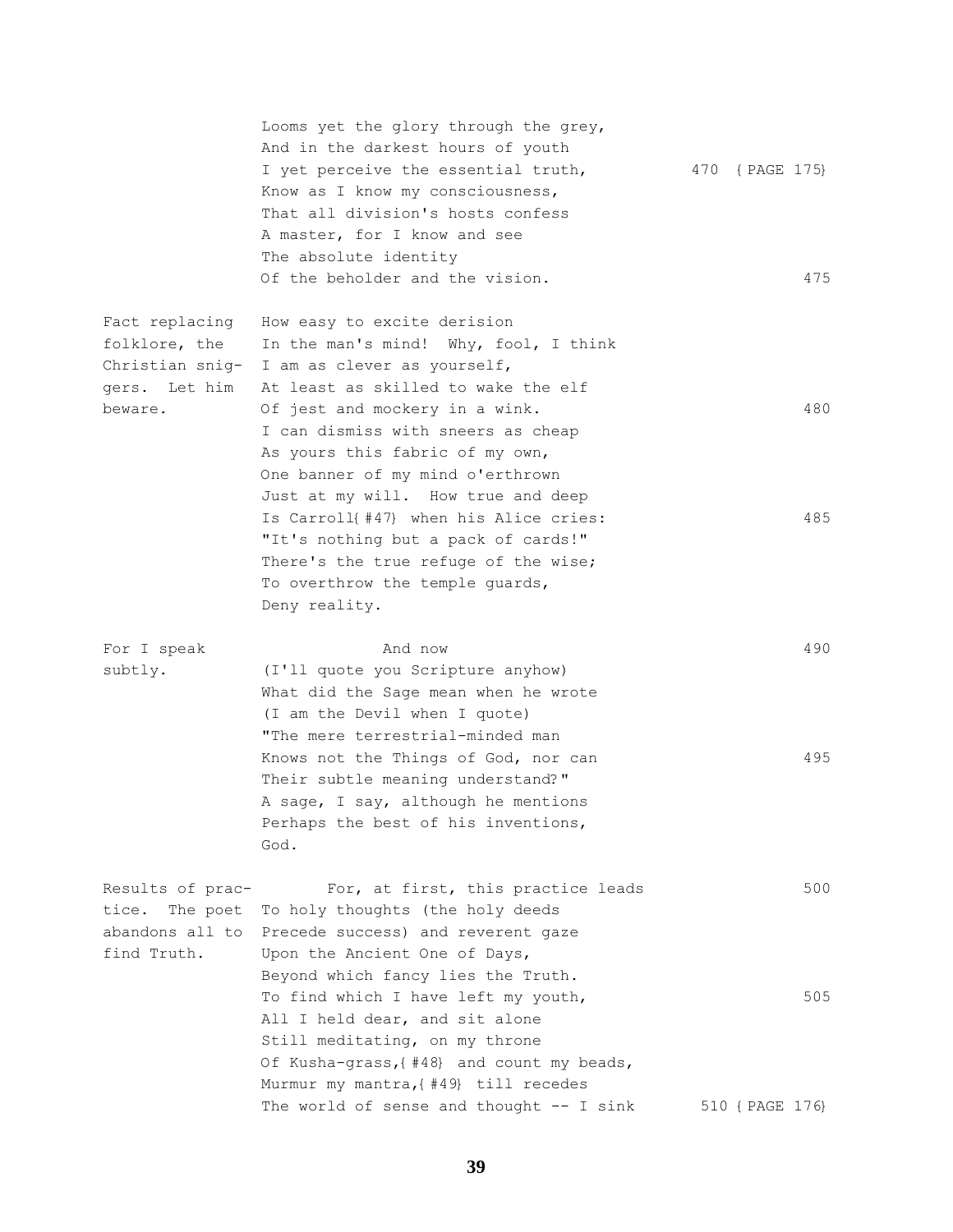|                                                                        | To -- what abyss's dizzy brink?<br>And fall! And I have ceased to think!<br>That is, have conquered and made still<br>Mind's lower powers by utter Will.                                                                  |     |
|------------------------------------------------------------------------|---------------------------------------------------------------------------------------------------------------------------------------------------------------------------------------------------------------------------|-----|
| Nothing. The<br>Apotheosis of<br>Realism and<br>Idealism alike.        | It may be that pure Nought will fail<br>Quite to assuage the needs of thought;<br>But -- who can tell me whether Nought<br>Untried, will or will not avail?                                                               | 515 |
| Gayatri.                                                               | Let us meditate aright{#50}<br>Aum!<br>On that adorable One Light,<br>Divine Savitri! So may She<br>Illume our minds! So mote it be!                                                                                      | 520 |
| Is "The Soul<br>of Osiris" a<br>Hymn Book?<br>How verse is<br>written. | I find some folks think me (for one)<br>So great a fool that I disclaim<br>Indeed Jehovah's hate for shame<br>That man to-day should not be weaned<br>Of worshipping so foul a fiend                                      | 525 |
| Prayer.                                                                | In presence of the living Sun,<br>And yet replace him oiled and cleaned<br>By the Egyptian Pantheon,<br>The same thing by another name.<br>Thus when of late Egyptian Gods                                                | 530 |
|                                                                        | Evoked ecstatic periods<br>In verse of mine, you thought I praised<br>Or worshipped them -- I stand amazed.<br>I merely wished to chant in verse<br>Some aspects of the Universe,                                         | 535 |
|                                                                        | Summed up these subtle forces finely,<br>And sang of them (I think divinely)<br>In name and form: a fault perhaps --<br>Reviewers are such funny chaps!<br>I think that ordinary folk,                                    | 540 |
|                                                                        | Though, understood the things I spoke.<br>For Gods, and devils too, I find<br>Are merely modes of my own mind!<br>The poet needs enthusiasm!<br>Verse-making is a sort of spasm,                                          | 545 |
|                                                                        | Degeneration of the mind,<br>And things of that unpleasant kind. { PAGE 177}<br>So to the laws all bards obey<br>I bend, and seek in my own way<br>By false things to expound the real.<br>But never think I shall appeal | 550 |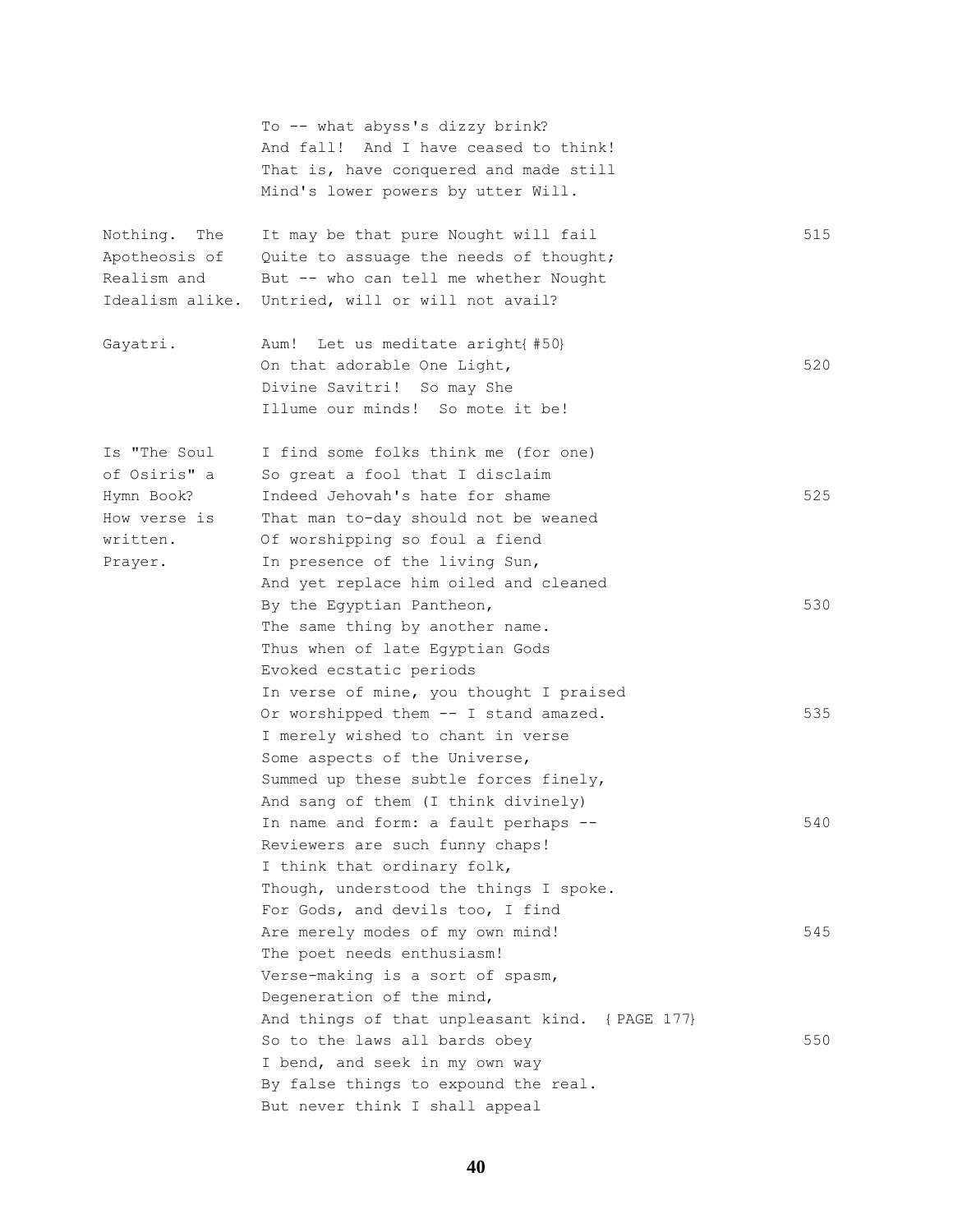|                                                 | To Gods. What folly can compare<br>With such stupidity as prayer?                                       |     |             | 555 |
|-------------------------------------------------|---------------------------------------------------------------------------------------------------------|-----|-------------|-----|
| Marvellous an-<br>swer to prayer.<br>Prayer and | some years ago I thought to try<br>Prayer{#51} -- test its efficacity.<br>I fished by a Norwegian lake. |     |             |     |
| averages.                                       | "O God, " I prayed, "for Jesus' sake                                                                    |     |             |     |
|                                                 | Grant thy poor servant all his wish!                                                                    |     |             | 560 |
|                                                 | For every prayer produce a fish!"                                                                       |     |             |     |
|                                                 | Nine times the prayer went up the spout,                                                                |     |             |     |
|                                                 | And eight times -- what a thumping trout!                                                               |     |             |     |
|                                                 | (This is the only true fish-story                                                                       |     |             |     |
|                                                 | I ever heard -- give God the glory!)                                                                    |     |             | 565 |
|                                                 | The thing seems cruel now, of course.                                                                   |     |             |     |
|                                                 | Still, it's a grand case of God's force!                                                                |     |             |     |
|                                                 | But, modern Christians, do you dare                                                                     |     |             |     |
|                                                 | With common prudence to compare                                                                         |     |             |     |
|                                                 | The efficacity of prayer?                                                                               |     |             | 570 |
|                                                 | Who will affirm of Christian sages                                                                      |     |             |     |
|                                                 | That prayer can alter averages?                                                                         |     |             |     |
|                                                 | The individual case allows                                                                              |     |             |     |
|                                                 | Some chance to operate, and thus                                                                        |     |             |     |
|                                                 | Destroys its value quite for us.                                                                        |     |             | 575 |
|                                                 | So that is why I knit my brows                                                                          |     |             |     |
|                                                 | And think -- and find no thing to say                                                                   |     |             |     |
|                                                 | Or do, so foolish as to pray.                                                                           |     |             |     |
|                                                 | "So much for this absurd affair{#52}                                                                    |     |             |     |
|                                                 | About" validity of prayer.                                                                              |     |             | 580 |
|                                                 | But back! Let once again address                                                                        |     |             |     |
|                                                 | Our minds to super-consciousness!                                                                       |     |             |     |
| Are the results                                 | You weary me with proof enough                                                                          |     |             |     |
| of meditation                                   | That all this meditation stuff                                                                          |     |             |     |
| due to auto-                                    | Is self-hypnosis. Be it so!                                                                             |     |             | 585 |
| hypnosis?                                       | Do you suppose I did not know?                                                                          |     |             |     |
|                                                 | Still, to be accurate, I fear                                                                           |     |             |     |
|                                                 | The symptoms are entirely strange.                                                                      |     |             |     |
|                                                 | If I were hard, I'd make it clear                                                                       |     |             |     |
|                                                 | That criticism must arrange                                                                             | 590 | { PAGE 178} |     |
|                                                 | An explanation different                                                                                |     |             |     |
|                                                 | For this particular event.                                                                              |     |             |     |
|                                                 | Though surely I may find it queer                                                                       |     |             |     |
|                                                 | That you should talk of self-hypnosis,                                                                  |     |             |     |
|                                                 | When your own faith so very close is                                                                    |     |             | 595 |
|                                                 | To similar experience;                                                                                  |     |             |     |
|                                                 | Lies, in a word, beneath suspicion                                                                      |     |             |     |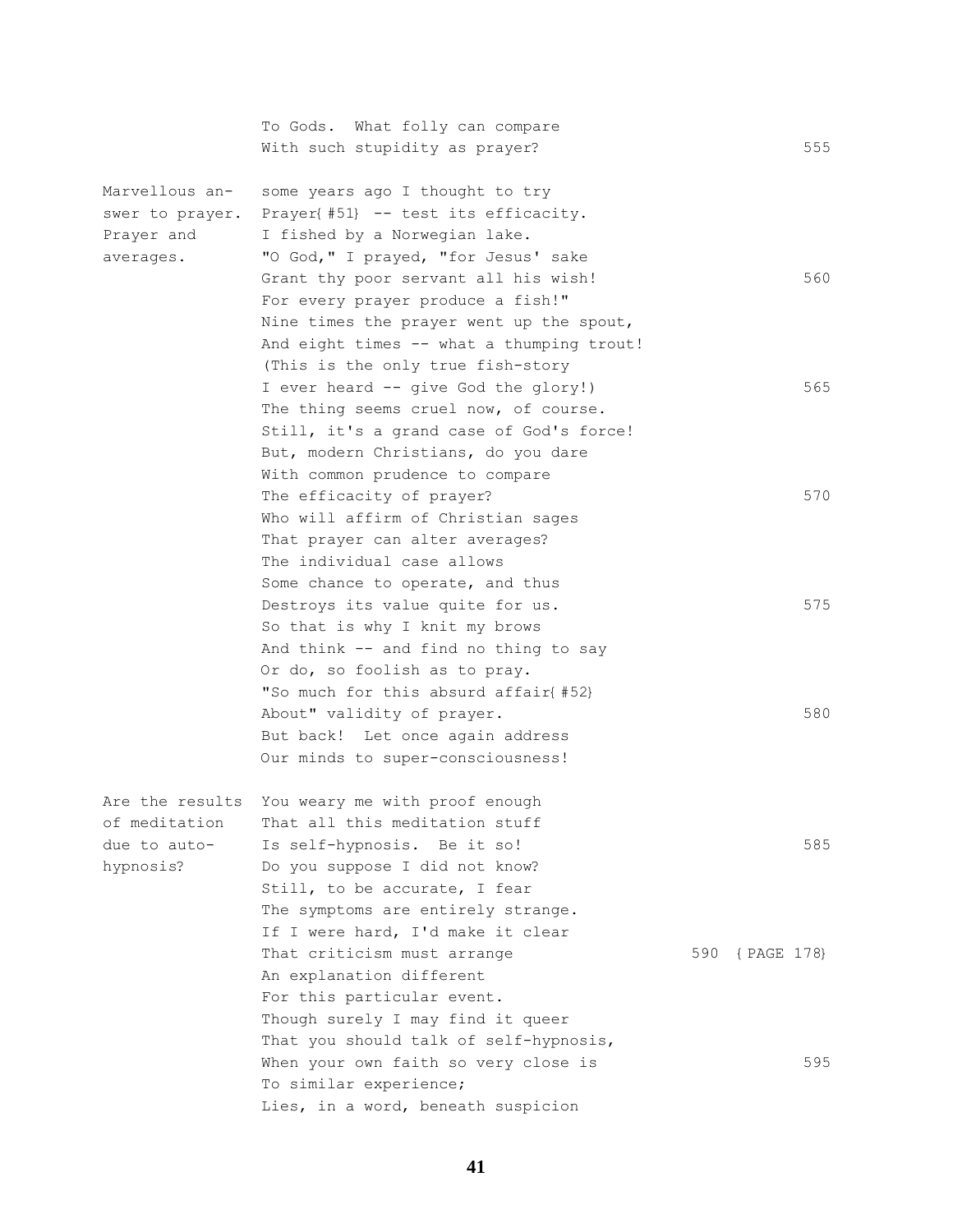To ordinary common sense And logic's emery attrition. I take, however, as before 600 Your own opinions, and demand Some test by which to understand Huxley's piano-talk,<<1>> and find If my hypnosis may not score A point against the normal mind. 605 (As you are pleased to term it, though! I gather that you do not know; Merely infer it.)

<<1. See his remarks upon the Rational piano, and the conclusions to which the evidence of its senses would lead it.>>

| A test.<br>The  | Here's a test!                                       |     |
|-----------------|------------------------------------------------------|-----|
|                 | artist's concen- What in your whole life is the best | 610 |
| tration on his  | Of all your memories? They say                       |     |
| work.           | You paint -- I think you should one day              |     |
|                 | Take me to see your Studio --                        |     |
|                 | Tell me, when all your work goes right,              |     |
|                 | Painted to match some inner light,                   | 615 |
|                 | What of the outer world you know!                    |     |
|                 | Surely, your best work always finds                  |     |
|                 | Itself sole object of the mind's.                    |     |
|                 | In vain you ply the brush, distracted                |     |
|                 | By something your have heard or acted.               | 620 |
|                 | Expect some tedious visitor --                       |     |
|                 | Your eye runs furtive to the door;                   |     |
|                 | Your hand refuses to obey;                           |     |
|                 | You throw the useless brush away.                    |     |
|                 | I think I hear the Word you say!                     | 625 |
| Yogi but a      | I practice then, with conscious power                |     |
| more vigorous   | Watching my mind, each thought controlling,          |     |
| artist. Indig-  | Hurling to nothingness, while rolling                |     |
| nation of poet  | The thunders after lightning's flower, { PAGE 179}   |     |
| suppressed by   | Destroying passion, feeling, thought,                | 630 |
| Yogi and philo- | The very practice you have sought                    |     |
| sopher alike.   | Unconscious, when you work the best.                 |     |
|                 | I carry on one step firm-pressed                     |     |
|                 | Further than you the path, and you                   |     |
|                 | For all my trouble, comment: "True!                  | 635 |
|                 | "Auto-hypnosis. Very quaint!" { #53}                 |     |
|                 | No one supposes me a Saint $--$ {#54}                |     |
|                 | Some Saints to wrath would be inclined               |     |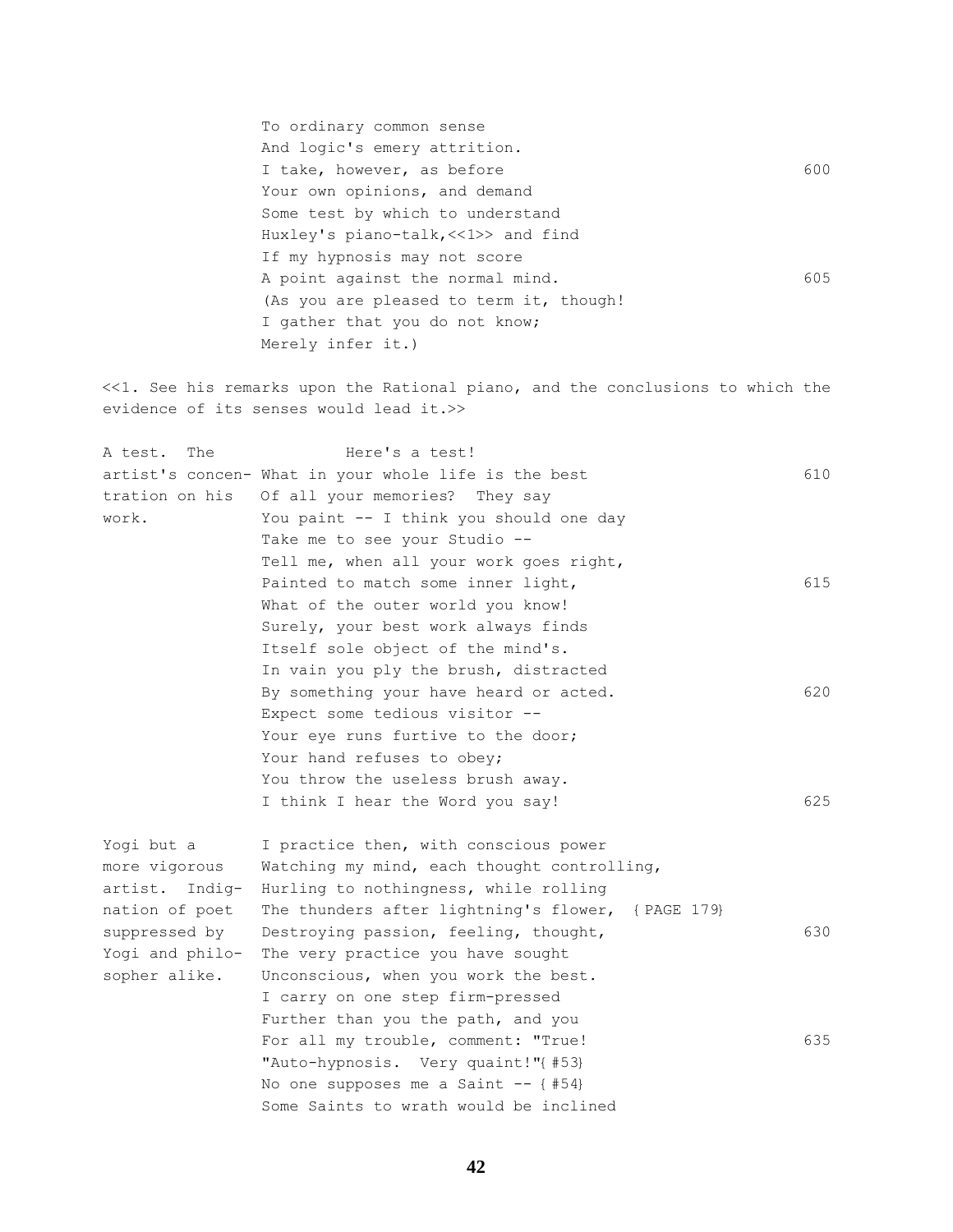|                                                               | With such a provocation pecked!<br>But I remember and reflect<br>That anger makes a person blind,<br>And my own "Chittam" I'd neglect.<br>Besides, it's you, and you, I find,<br>Are but a mode of my own mind.                        |                 | 640 |
|---------------------------------------------------------------|----------------------------------------------------------------------------------------------------------------------------------------------------------------------------------------------------------------------------------------|-----------------|-----|
| Objectivity of<br>universe not<br>discussed.                  | But then you argue, and with sense;<br>"I have this worthy evidence<br>That things are real, since I cease<br>The painter's ecstasy of peace,<br>And find them all unchanged." To-day                                                  |                 | 645 |
|                                                               | I cannot brush that doubt away;<br>It leads to tedious argument<br>Uncertain, in the best event:<br>Unless, indeed, I should invoke<br>The fourth dimension, clear the smoke                                                           |                 | 650 |
|                                                               | Psychology still leaves. This question<br>Needs a more adequate digestion.<br>Yet I may answer that the universe<br>Of meditation suffers less<br>From time's insufferable stress                                                      |                 | 655 |
|                                                               | Than that of matter. On, thou puny verse!<br>Weak tide of rhyme! Another argument<br>Will block the railway train of blague you meant<br>To run me over with. This world<br>Or that? We'll keep the question furled.                   |                 | 660 |
| concentration-<br>state to the<br>normal.                     | Preferability of But, surely, (let me corner you!)<br>"You wish the painter-mood were true!"<br>To leave the hateful world, and see<br>Perish the whole Academy;<br>So you remain for ever sated.<br>On your own picture concentrated! | 670 { PAGE 180} | 666 |
| Fifty years of<br>Europe worth<br>a cycle of                  | But as for me I have a test<br>Of better than the very best.<br>"Respice finem!" Judge the end;                                                                                                                                        |                 |     |
| Cathay.<br>Method of<br>Christ. The<br>poet a Chris-<br>tian. | The man, and not the child, my friend!<br>First ecstasy of Pentecost,<br>(You now perceive my sermon's text.)<br>First leap to Sunward flings you vexed<br>By glory of its own riposte                                                 |                 | 675 |
|                                                               | Back to your mind. But gathering strength<br>And nerve, you come (ah light!) at length<br>To dwell awhile in the caress                                                                                                                |                 | 680 |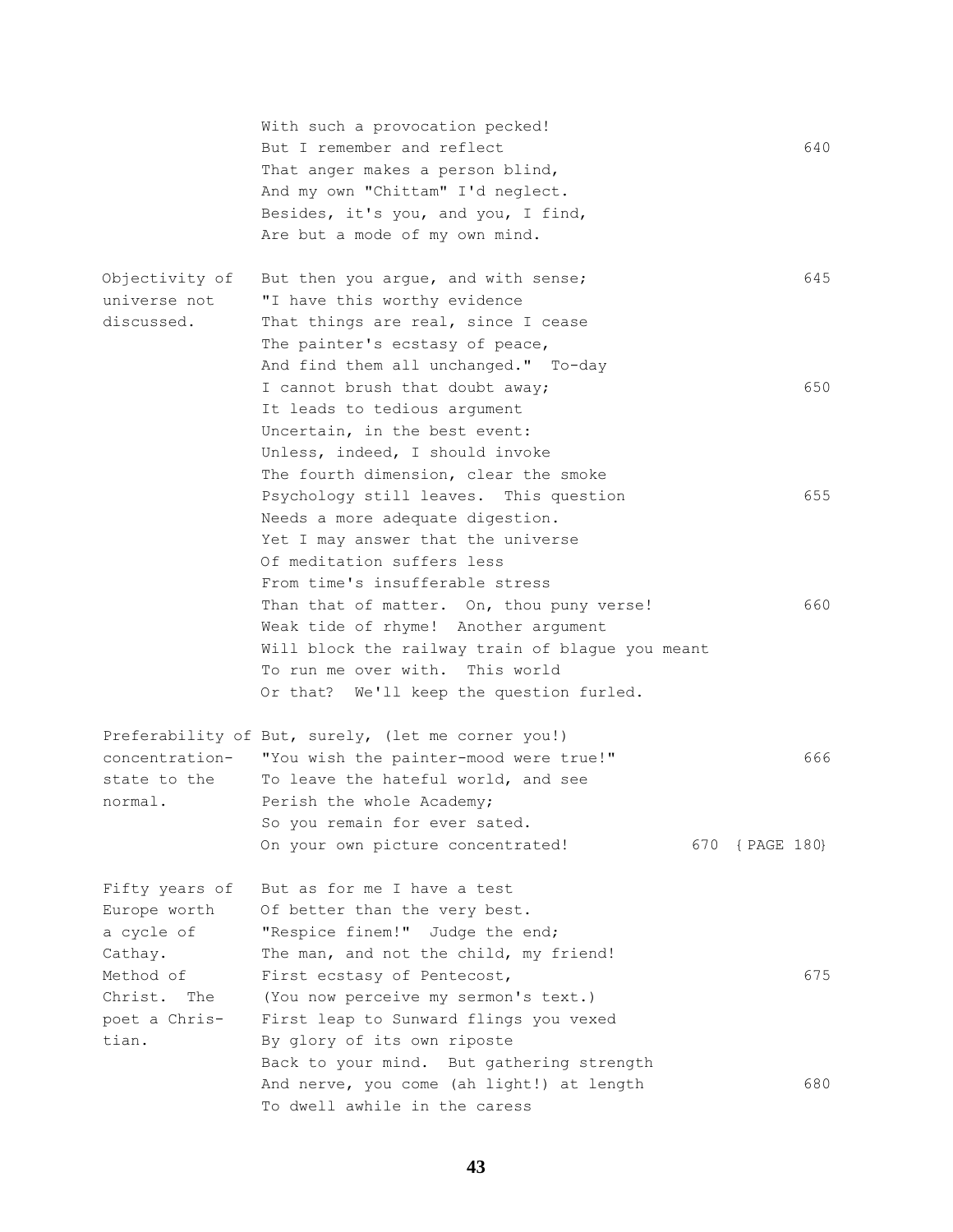|                 | Of that strange super-consciousness.                             |     |
|-----------------|------------------------------------------------------------------|-----|
|                 | After one memory -- O abide!<br>Vivid Savitri lightning-eyed! -- |     |
|                 |                                                                  | 685 |
|                 | Nothing is worth a thought beside.                               |     |
|                 | One hint of Amrita{#55} to taste                                 |     |
|                 | And all earth's wine may run to waste!                           |     |
|                 | For by this very means Christ gained (#56)                       |     |
|                 | HIs glimpse into that world above                                |     |
|                 | Which he denominated "Love."                                     | 690 |
|                 | Indeed I think the man attained                                  |     |
|                 | By some such means $--$ I have not strained                      |     |
|                 | Out mind by chance of sense or sex                               |     |
|                 | To find a way less iron-brained                                  |     |
|                 | Determining direction "x; "{ #57}                                | 695 |
|                 | I know not if these Hindu methods                                |     |
|                 | Be best ('tis no such life and death odds,                       |     |
|                 | Since suffering souls to save or damn                            |     |
|                 | Never existed). So I fall                                        |     |
|                 | Confessing: Well, perchance I am                                 | 700 |
|                 | Myself a Christian after all!                                    |     |
|                 |                                                                  |     |
| With reserva-   | So far at least. I must concede                                  |     |
| tions. Deus in  | Christ did attain in every deed;                                 |     |
| machina. Pon-   | Yet, being an illiterate man,                                    |     |
|                 | tius Pilate as a Not his to balance or to scan,                  | 705 |
| Surrey Magis-   | To call God stupid or unjust!                                    |     |
| trate.          | He took the universe on trust;                                   |     |
|                 | He reconciled the world below                                    |     |
|                 | With that above; rolled eloquence                                |     |
|                 | Steel-tired{#58} o'er reason's "why?" and "whence?"              | 710 |
|                 | Discarded all proportion just,                                   |     |
|                 | And thundered in our ears "I know,"                              |     |
|                 | And bellowed in our brains "ye must." { PAGE 181}                |     |
| Mystic mean-    | Such reservations -- and I class                                 |     |
| ing of Pente-   | Myself a Christian: let us pass                                  | 715 |
| cost.           | Back to the text whose thread we lost,                           |     |
|                 | And see what means this "Pentecost."                             |     |
|                 |                                                                  |     |
| Super-con-      | This, then, is what I deem occurred                              |     |
| sciousness is   | (According to our Saviour's word)                                |     |
| the gift of the | That all the Saints at Pentecost                                 | 720 |
| Holy Ghost.     | Received the gift -- the Holy Ghost;                             |     |
|                 | Such gift implying, as I guess,                                  |     |
|                 | This very super-consciousness. { #59}                            |     |
|                 | Miracles follow as a dower;                                      |     |
|                 |                                                                  |     |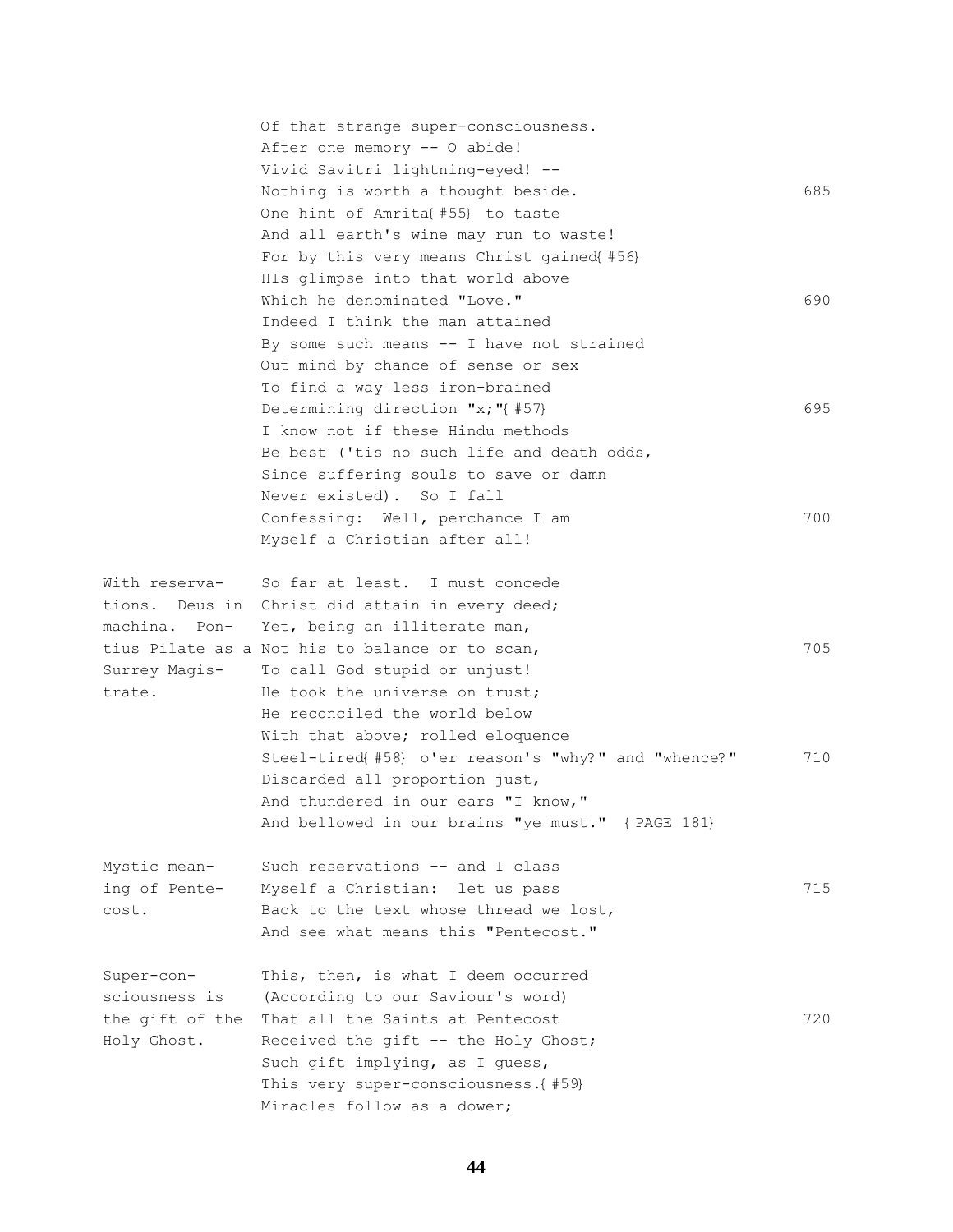|                                                    | But ah! they used that fatal power<br>And lost the Spirit in the act.<br>This may be fancy or a fact;<br>At least it squares with super-sense<br>Or "spiritual experience."                                                          | 725 |
|----------------------------------------------------|--------------------------------------------------------------------------------------------------------------------------------------------------------------------------------------------------------------------------------------|-----|
| Poet not a<br>materialist.<br>Mohammed's<br>ideas. | You do not well to swell the list<br>Of horrid things to me imputed<br>By calling me "materialist."<br>At least this thought is better suited<br>To Western minds than is embalmed                                                   | 730 |
|                                                    | Among the doctrines of Mohammed,<br>The dogma parthenogenetic<<1>><br>As told me by a fat ascetic.<br>He said: "Your worthy friends may lack you late,<br>But learn how Mary was immaculate!"                                        | 735 |
|                                                    | I sat in vague expectant bliss.                                                                                                                                                                                                      | 740 |
|                                                    | <<1. Concerning conception of a virgin.>>                                                                                                                                                                                            |     |
| Verbatim re-<br>port of Moslem<br>account of the   | The story as it runs is this:<br>(I quote my Eastern friend #60} verbatim!)<br>"The Virgin, going to the bath,                                                                                                                       |     |
| Annunciation                                       | Found a young fellow in her path,<br>And turned, prepared to scold and rate him!<br>'How dare you be on me encroaching?'<br>The beautiful young gentleman,<br>With perfect courtesy approaching,<br>Bowed deeply, and at once began: | 745 |
|                                                    | 'Fear nothing, Mary! All is well!'<br>I am the angel Gabriel.'<br>She bared her right breast;" (query why?)<br>"The angel Gabriel let fly { PAGE 182}<br>Out of a silver Tube a Dart                                                 | 750 |
|                                                    | Shooting God's Spirit to her heart" $--$ {#61}<br>This beats the orthodox Dove-Suitor!<br>What explanation could be cuter<br>Than -- Gabriel with a pea-shooter?                                                                     | 755 |
| Degradation of<br>symbols. Es-<br>existence.       | In such a conflict I stand neuter.<br>But oh! mistake not gold for pewter!<br>sential identity The plain fact is: materialise<br>of all forms of What spiritual fact you choose,<br>And all such turn to folly -- lose               | 760 |
|                                                    | The subtle splendour, and the wise<br>Love and dear bliss of truth.<br>Beware                                                                                                                                                        | 765 |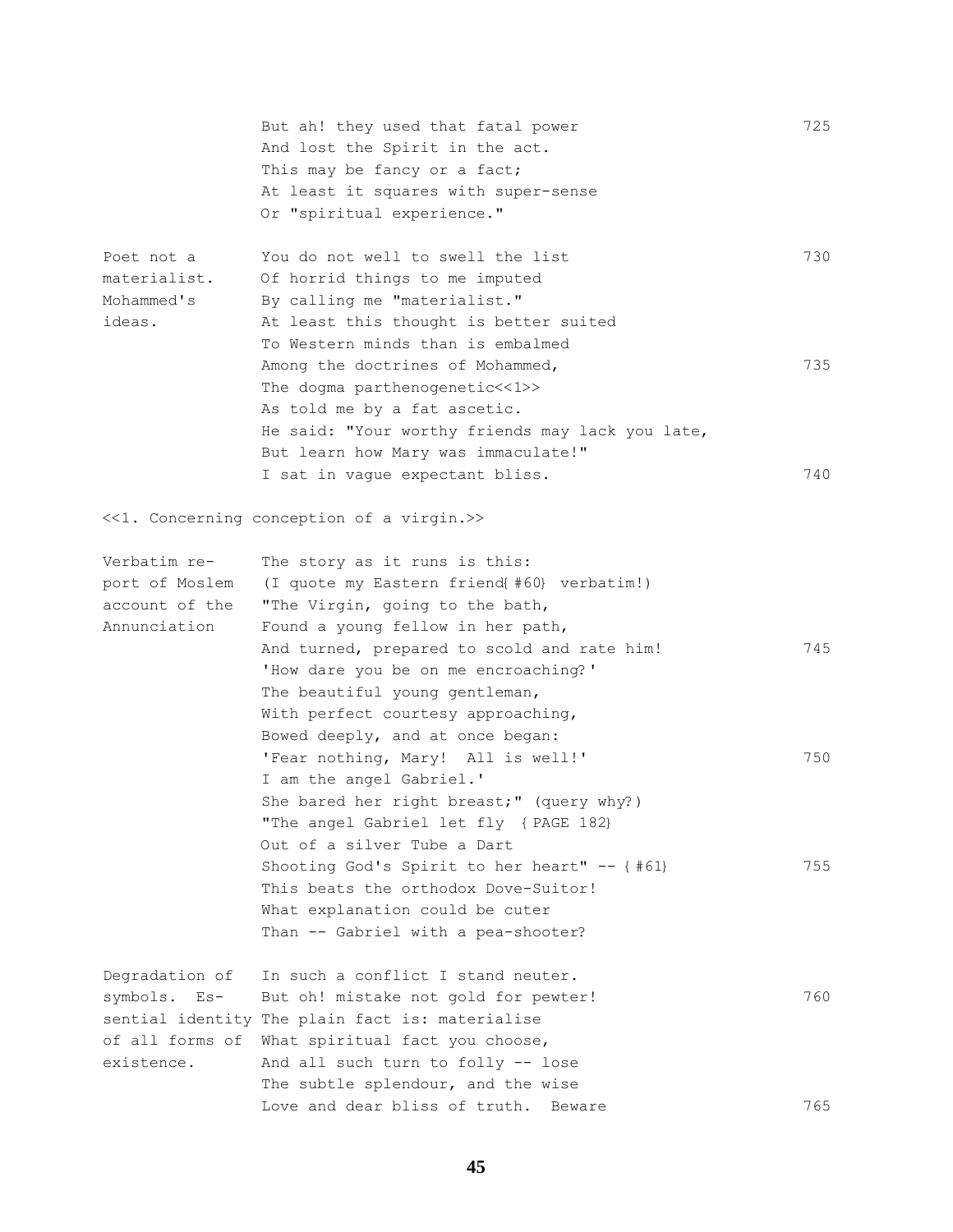|                                                                          | Lest your lewd laughter set a snare<br>For any! Thus and only thus<br>Will I admit a difference<br>'Twixt spirit and the things of sense.<br>What is the quarrel between us?<br>Why do our thoughts so idly clatter?<br>I do not care one jot for matter,<br>One jot for spirit, while you say<br>One is pure ether, one pure clay. | 770 |
|--------------------------------------------------------------------------|-------------------------------------------------------------------------------------------------------------------------------------------------------------------------------------------------------------------------------------------------------------------------------------------------------------------------------------|-----|
| Practical ad-<br>vice.                                                   | I've talked too long: you're very good --<br>I only hope you've understood!<br>Remember that "conversion" lurks<br>Nowhere behind my words and works.                                                                                                                                                                               | 775 |
|                                                                          | Go home and think! my talk refined<br>To the sheer needs of your own mind.<br>You cannot bring God in the compass<br>Of human thought? Up stick and thump ass!<br>Let human thought itself expand --<br>Bright Sun of Knowledge, in me rise!                                                                                        | 780 |
|                                                                          | Lead me to those exalted skies<br>To live and love and understand!<br>Paying no price, accepting nought --<br>The Giver and the Gift are one<br>With the Receiver $-$ 0 thou Sun                                                                                                                                                    | 785 |
|                                                                          | Of thought, of bliss transcending thought,<br>Rise where division dies! Absorb<br>In glory of the glowing orb<br>Self and its shadow! { PAGE 183}                                                                                                                                                                                   | 790 |
| Christian<br>mystics not<br>What think ye<br>of Crowley?<br>His interlo- | Now who dares<br>Call me no Christian? And, who cares?<br>true Christians. Read; you will find the Master of Balliol,<br>Discarding Berkeley, Locke, and Paley, 'll<br>Resume such thoughts and label clear<br>"My Christianity lies here!"                                                                                         | 795 |
| cutor dis-<br>missed, not<br>with a warning.                             | With such religion who finds fault?<br>Stay, it seems foolish to exalt<br>with a jest, but Religion to such heights as these,<br>Refine the actual agonies<br>To nothings, lest the mystic jeer                                                                                                                                     | 800 |
|                                                                          | "So logic bends its line severe<br>Back to my involuted curve!"<br>These are my thoughts. I shall not swerve.<br>Take them, and see what dooms deserve<br>Their rugged grandeur -- heaven or hell?                                                                                                                                  | 805 |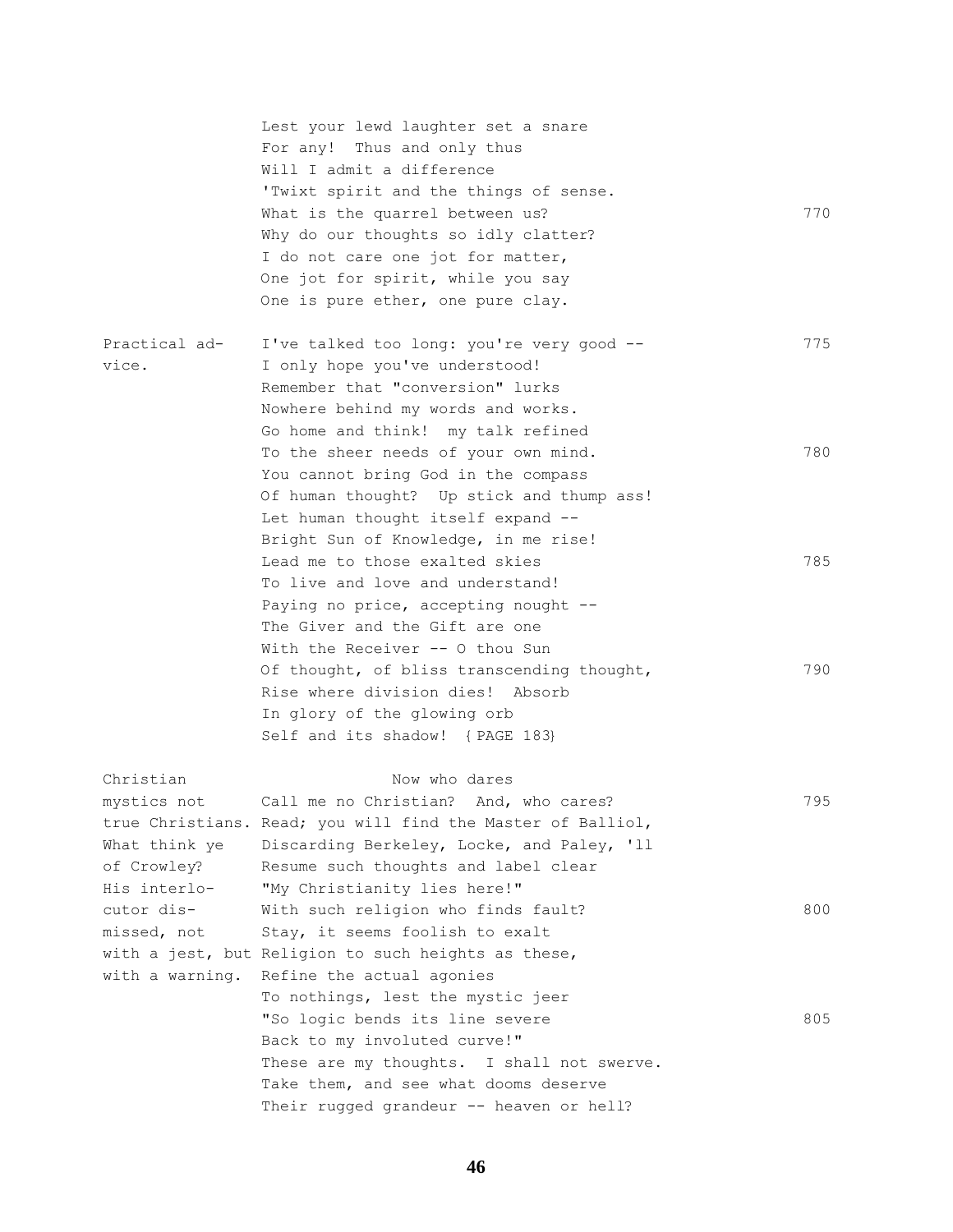|             | Mind the dark doorway there! { #62} Farewell!                  | 810 |
|-------------|----------------------------------------------------------------|-----|
| Poet yawns. | How tedious I always find<br>That special manner of my mind!   |     |
| Aum!        | Aum! let us meditate aright<br>On that adorable One Light,     |     |
|             | Divine Savitri! So may She<br>Illume our minds! so mote it be! | 815 |

{PAGE 184}

NOTES TO ASCENSION DAY AND PENTECOST

 "Blind Chesterton is sure to err, And scan my work in vain; I am my own interpreter, And I will make it plain."

> NOTE TO INTRODUCTION {columns commence}

1 WILLIAM SHAKESPEARE.

AN APPRECIATION

BY ALEISTER CROWLEY.<<1>>

<<1. The lamented decease of the above gentleman forbids all hope (save through the courtesy of Sir Oliver Lodge) of the appearance of the companion article. -  $- A.C.>>$ 

IT is a lamentable circumstance that so many colossal brains (W. H. Mallock, &c.) have been hitherto thrown away in attacking what is after all a problem of mere academic interest, the authorship of the plays our fathers accepted as those of Shakespeare. To me it seems of immediate and vital importance to do for Shakespeare what Verrall has done so ably for Euripides. The third tabernacle must be filled; Shaw and "the Human" must have their Superhuman companion. (This is not a scale: pithecanthropoid innuendo is to deprecated.)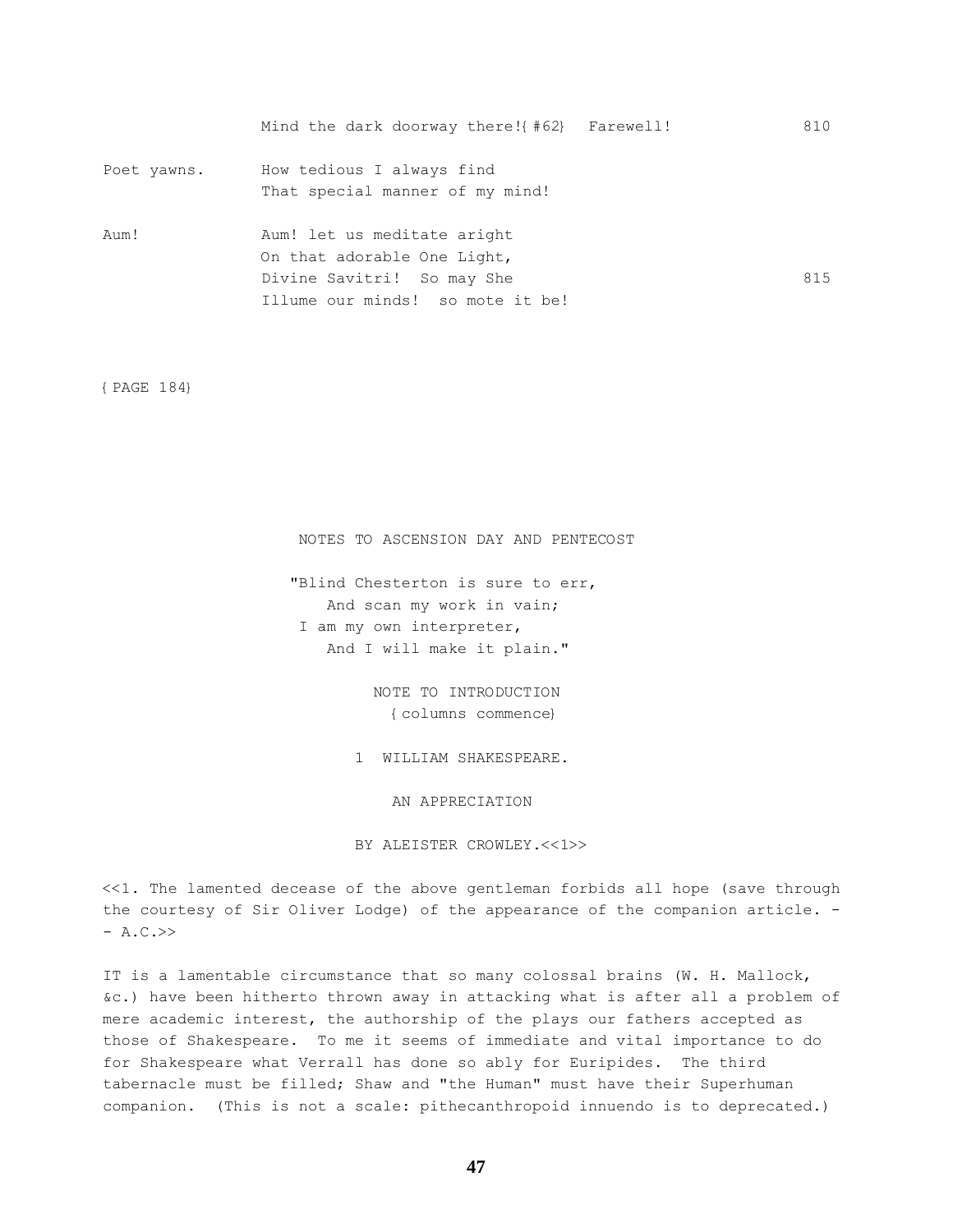Till now -- as I write the sun bursts forth suddenly from a cloud, as if heralding the literary somersault of the twentieth century -- we have been content to accept Shakespeare as orthodox, with common sense; moral to a fault, with certain Rabelaisian leanings: a healthy tone (we say) pervades his work. Never believe it! The sex problem is his Speciality; a morbid decadence (socalled) is hidden i' th' heart o' th' rose. In other words, the divine William is the morning star to Ibsen's dawn, and Bernard Shaw's effulgence.

 The superficial, the cynical, the misanthropic will demand proof of such a statement. Let it be our contemptuous indulgence to afford them what they ask.

 May I premise that, mentally obsessed, monomaniac indeed, as we must now consider Shakespeare to have been on these points, he was yet artful enough to have concealed his {185A} advanced views -- an imperative necessity, if we consider the political situation, and the virginal mask under which Queen Bess hid the grotesque and hideous features of a Messaline. Clearly so, since but for this concealment even our Shakespearian scholars would have discovered so patent a fact. In some plays, too, of course, the poet deals with less dangerous topics. These are truly conventional, no doubt; we may pass them by; they are foreign to our purpose; but we will take that stupendous example of literary subterfuge -- "King Lear."<<WEH NOTE: All this is very well, and fun; but Crowley overlooks the obvious fact that Shakespeare wrote this play as propaganda. So effective was this "take" on the War of the Roses that it played in very earnest later under the Stuarts with Cromwell!>>

Let me digress to the history of my own conversion.

 Syllogistically, -- All great men ("e.g." Shaw) are agnostics and subverters of morals. Shakespeare was a great man. Therefore Shakespeare was an agnostic and a subverter of morals.

"A priori" this is then certain. But --

 Who killed Rousseau? I, said Huxley (Like Robinson Crusoe), With arguments true, -- so I killed Rousseau!

 Beware of "a priori!" Let us find our facts, guided in the search by "a priori" methods, no doubt; but the result will this time justify us.

 Where would a man naturally hide his greatest treasure? In his most perfect treasure-house.

Where shall we look for the truest thought of a great poet? In his greatest poem.

What is Shakespeare's greatest play? "King Lear."

 In "King Lear," then, we may expect the final statement of the poet's mind. The passage that first put me on the track of the amazing discovery for which the world has to thank me is to be found in Act I. Sc. iii. II. 132-149: --

 "This is the excellent foppery of the world, that, when we are sick in fortune, -- often the surfeit of our own behaviour, -- we make guilty {185B} of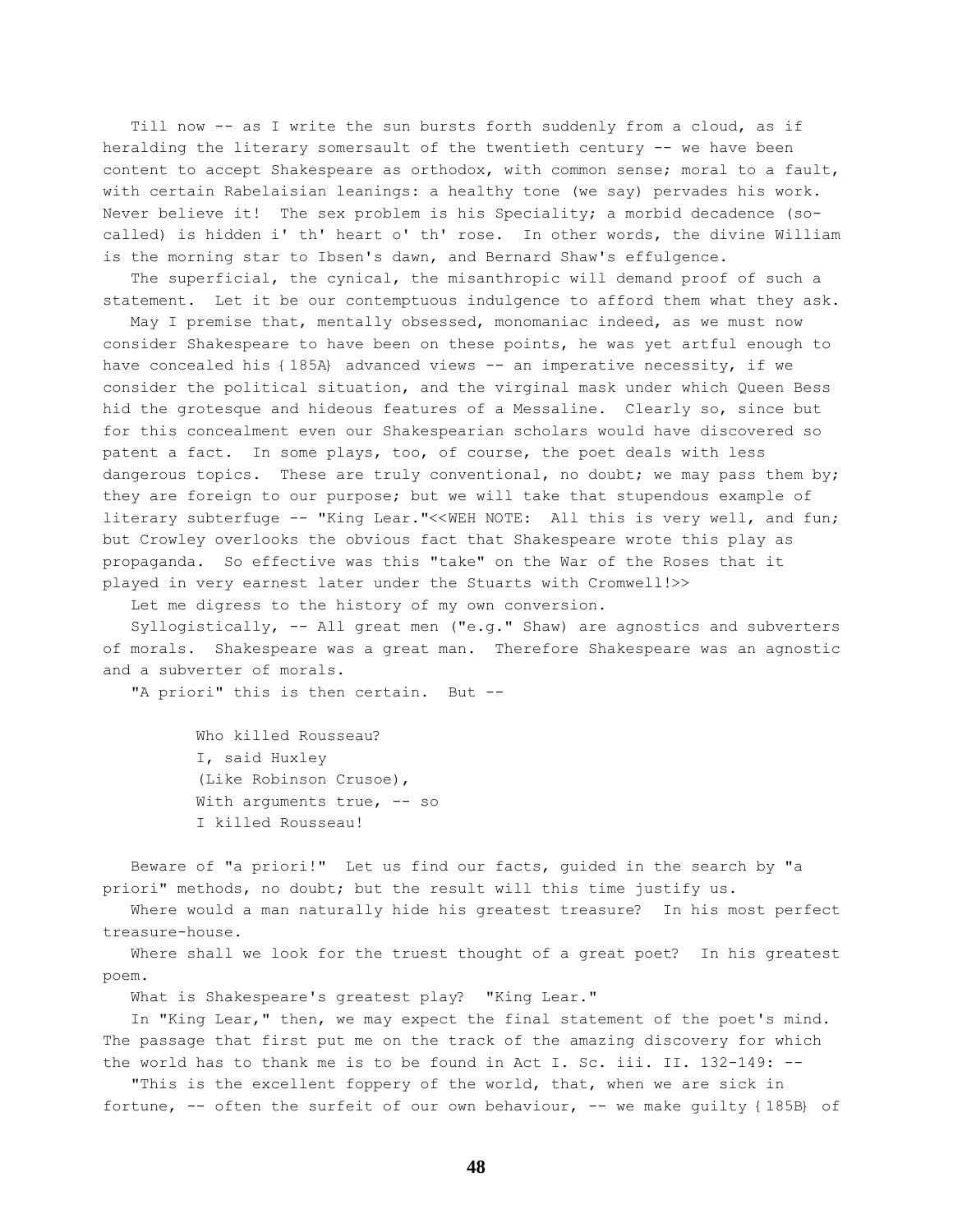our disasters the sun, the moon, and the stars; as if we were villains by necessity, fools by heavenly compulsion, knaves, thieves, and treachers by spherical predominance, drunkards, liars, and adulterers by an enforced obedience of planetary influence; and all that we are evil in, by a divine thrusting on: an admirable evasion of whoremaster man, to lay his goatish disposition to the charge of a star! My father compounded with my mother under the dragon's tail, and my nativity was under "ursa major;" so that it follows I am rough and lecherous. 'Sfoot! I should have been that I am had the maidenliest star in the firmament twinkeled on my bastardizing."

 If there is one sound philosophical dictum in the play, it is this. (I am not going to argue with astrologers in the twentieth century.)

It is one we can test. On questions of morality and religion opinions veer; but if Shakespeare was a leader of thought, he saw through the humbug of the star-gazers; if not, he was a credulous fool; not the one man of his time, not a "debauched genius" (for Sir R. Burton in this phrase has in a sense anticipated me discovery) but a mere Elizabethan.

 This the greatest poet of all time? Then we must believe that Gloucester was right, and that eclipses caused the fall of Lear! Observe that before this Shakespeare has had a sly dig or two at magic. In "King John," "My lord, they say five moons were seen to-night" -- but there is no eyewitness. So in "Macbeth." In a host of spiritual suggestion there is always the rational sober explanation alongside to discredit the folly of the supernatural.

 Shakespeare is like his own touchstone; he uses his folly as a stalkinghorse, and under the presentation of that he shoots his wit.

Here, however, the mask is thrown off for any but the utterly besotted; Edmund's speech stands up in the face of all time as truth; it challenges the acclamation of the centuries.

 Edmund is then the hero; more, he is Shakespeare's own portrait of himself; his ways are dark -- (and, alas! his tricks are vain!) -- for why? For the fear of the conventional world about him.

 He is illegitimate: Shakespeare is no true child of that age, but born in defiance of it and its prejudices.

 Having taken this important step, let us slew round the rest of the play to fit it. If it fits, the law of probability comes to our aid; every coincidence multiplies the chance of our correctness in ever increasing proportion. We shall see -- and you may look up your Proctor -- that if the stars are placed just so by chance not law, then also it may be possible that Shakespeare was the wool-combing, knock-kneed, camel-backed, church-going, plaster-of-Paris, {186A} stick-in-the-mud our scholars have always made him.

 Edmund being the hero, Regan and Goneril must be the heroines. So nearly equal are their virtues and beauties that our poet cannot make up his mind which shall possess him -- besides which, he wishes to drive home his arguments in favour of polygamy.

 But the great theme of the play is of course filial duty; on this everything will turn. Here is a test: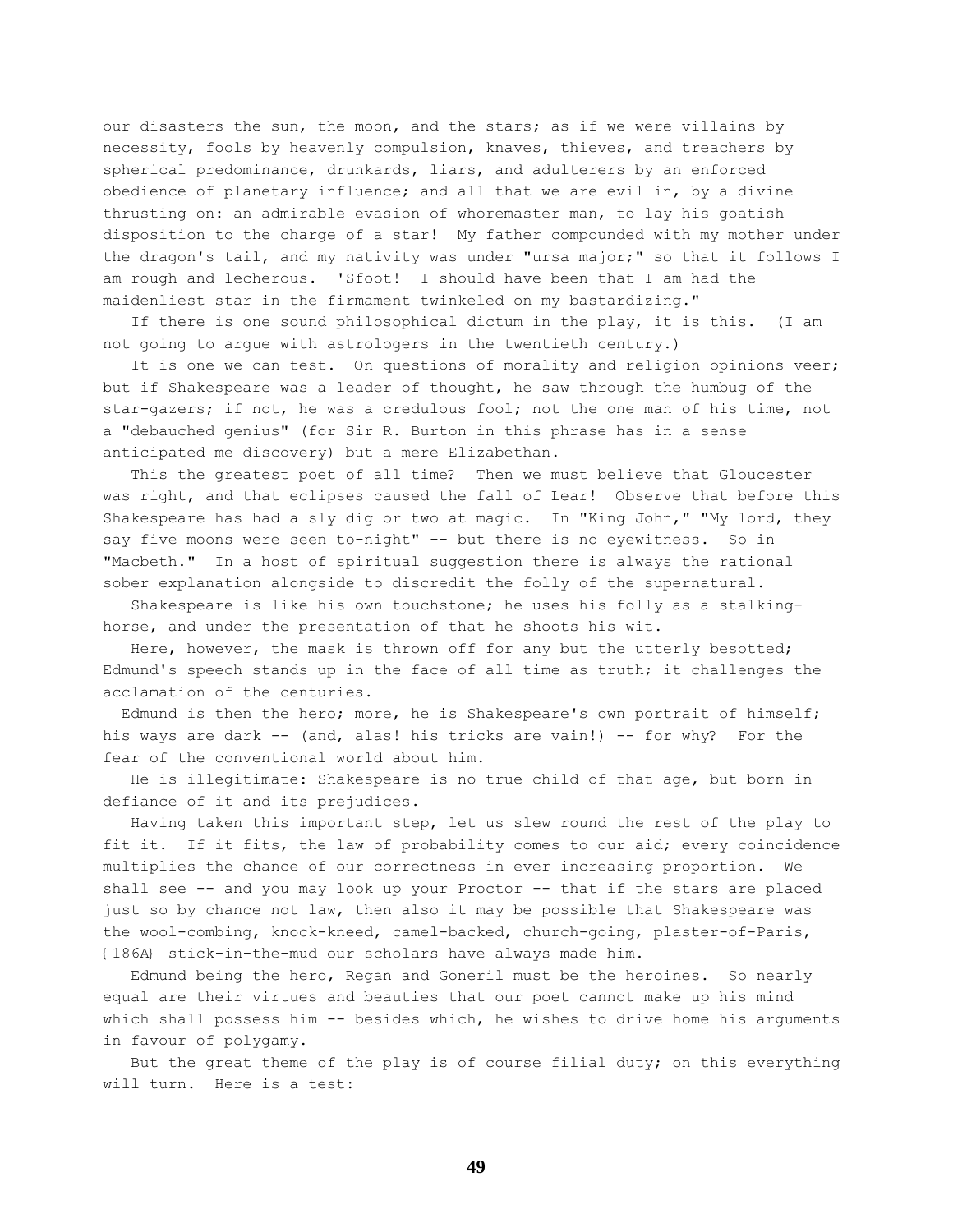"Whenever this question is discussed, let us see who speaks the language of sense, and who that of draggle-tailed emotionalism and tepid melodrama."

 In the first scene the heroines, who do not care for the old fool their father -- as how could any sane women? Remember Shakespeare is here about to show the folly of filal love as such -- feel compelled, by an act of gracious generosity to a man they despise, yet pity, to say what they think will please the dotard's vanity. Also no doubt the sound commercial instinct was touched by Lear's promise to make acres vary as words, and they determined to make a final effort to get some parsnips buttered after all.

 Shakespeare (it is our English boast) was no long-haired squiggle selfyclept bard; but a business man -- see Bishop Blougram's appreciation of him as such.

 Shall we suppose him to have deliberately blackguarded in another his own best qualities?

 Note, too, the simple honesty of the divine sisters! Others, more subtle, would have suspected a trap, arguing that such idiocy as Lear's could not be genuine -- Cordelia, the Madame Humbert of the play, does so; her overcleverness leaves her stranded: yet by a certain sliminess of dissimulation, the oilness of frankness, the pride that apes humility, she "does" catch the best king going. Yet it avails her little. She is hanged like the foul Vivien she is.<<I use the word Vivien provisionally, pending the appearance of an essay to prove that Lord Tennyson was in secret an ardent reformer of our lax modern morals. No doubt, there is room for this. Vivien was perfectly right about the "cycle of strumpets and scoundrels whom Mr. Tennyson has set revolving round the figure of his central wittol," and she was the only one with the courage to say so, and the brains to strip off the barbarous glitter from an idiotic and phantom chivalry.>>

 Cordelia's farewell to her sisters shows up the characters of the three in strong relief. Cordelia -- without a scrap of evidence to go on -- accuses her sisters of hypocrisy and cruelty. (This could not have previously existed, or Lear would not have been deceived.)

 Regan gravely rebukes her; recommends, as it were, a course of Six Easy Lessons in Minding {186B} Her Own Business; and surely it was unparalleled insolence of the part of a dismissed girl to lecture her more favoured sister on the very point for which she herself was at that moment being punished. It is the spite of baffled dissimulation against triumphant honesty. Goneril adds a word of positive advice. "You," she says in effect, "who prate of duty thus, see you show it to him unto whom you owe it."

That this advice is wasted is clear from Act V. Sc. iii., where the King of France takes the first trivial opportunity<<He leaves her in charge of Marshal Le Fer, whom alone he could trust to be impervious to her wiles, he being devoted to another; for, as an invaluable contemporary MS. has it, "Seccotine colle meme Le Fer.">> to be free of the vile creature he had so foolishly married.

 Cordelia goes, and the sisters talk together. Theirs is the language of quiet sorrow for an old man's failing mind; yet a most righteous determination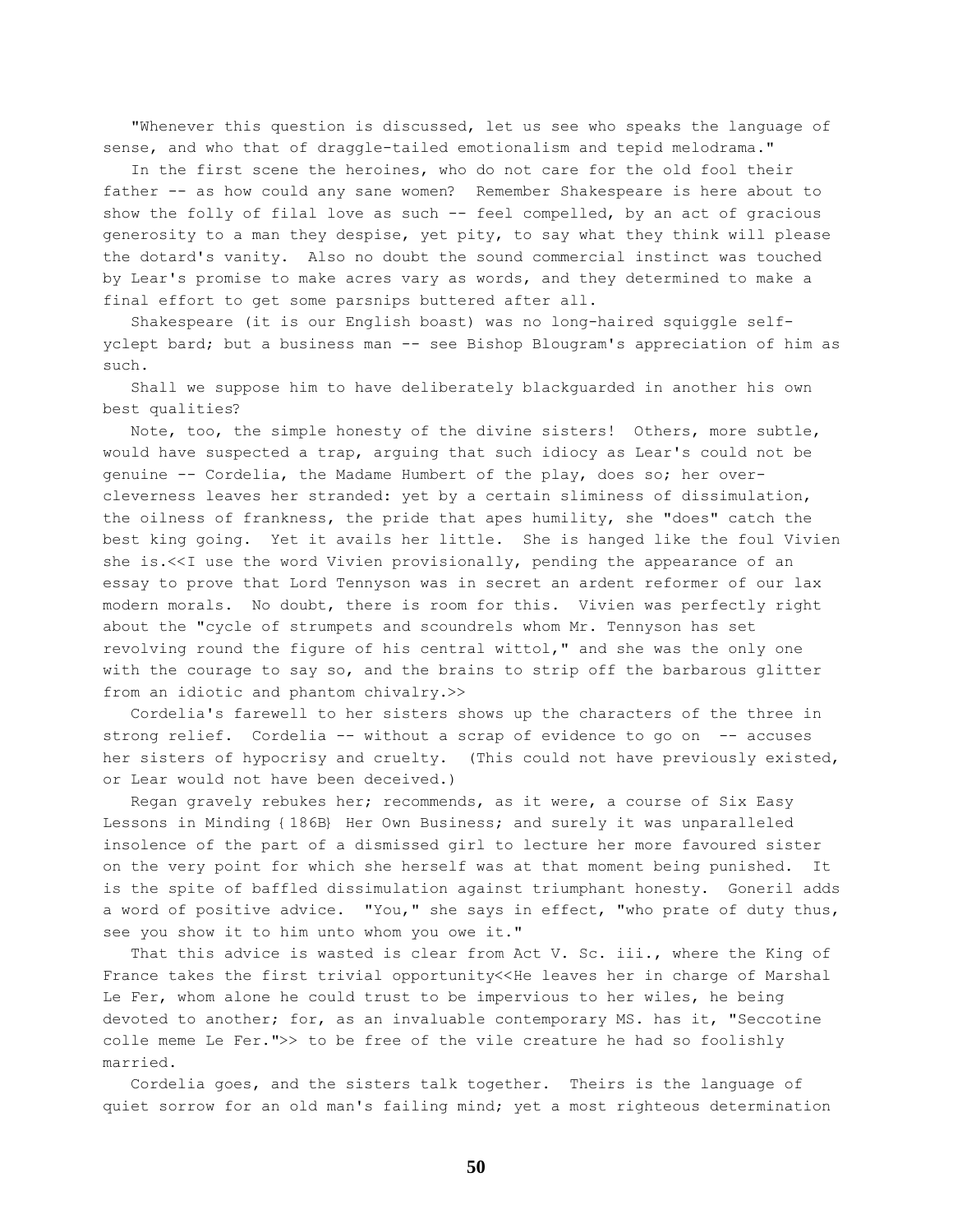not to allow the happiness of the English people to depend upon his whims. Bad women would have rejoiced in the banishment of Kent, whom they already knew to be their enemy; these truly good women regret it. "Such unconstant starts are we like to have from him as this of Kent's banishment" (Act I. Sc. i, ll 304- 5).

 In Scene ii. Edmund is shown; he feels himself a man, more than Edgar: a clear-headed, brave, honourable man; but with no maggots. The injustice of his situation strikes him; he determines not to submit.<<This may be, but I think should not be, used as an argument to prove the poet an illegitimate son of Queen Elizabeth.>>

 This is the attitude of a strong man, and a righteous one. Primogeniture is wrong enough; the other shame, no fault of his, would make the blood of any free man boil.

 Gloucester enters, and exhibits himself as a prize fool by shouting in disjointed phrases what everybody knew. Great news it is, of course, and on discovering Edmund, he can think of nothing more sensible than to ask for more! "Kent banished thus! And France in choler parted! And the king gone to-night! subscrib'd his power! Confin'd to exhibition! All this done upon the gad! Edmund, how now! what news?" (Act I. Sc. ii. 11. 23-26).

 Edmund "forces a card" by the simple device of a prodigious hurry to hide it. Gloucester gives vent to his astrological futilities, and falls to anxiomania in its crudest form, -- "We have seen the best of our time: machinations, hollowness, treachery, and all ruinous disorders, follow us disquietly to our graves" (Sc. ii. ll. 125-127).

 Edmund, once rid of him, gives us the {187A} plainest sense we are likely to hear for the rest of our lives; then, with the prettiest humour in the world takes the cue of his father's absurdity, and actually plays it on his enemy. Edgar's leg is not so easily pulled -- ("How long have you been a sectary astronomical?" ll. 169, 170) -- and the bastard hero, taking alarm gets right down to business.

 In Scene iii. we find Lear's senile dementia taking the peculiarly loathsome forms familiar to alienists -- this part of my subject is so unpleasant that I must skim over it; I only mention it to show how anxious Shakespeare is to show his hidden meaning, otherwise his naturally delicate mind would have avoided the depiction of such phenomena.

All this prepares us for Scene iv., in which we get a glimpse of the way Lear's attendants habitually behave. Oswald, who treats Lear throughout with perfect respect, and only shows honest independence in refusing to obey a man who is not his master, is insulted in language worthier of a bargee than a king; and when he remonstrates in dignified and temperate language is set upon by the ruffanly Kent.

 Are decent English people to complain when Goneril insists that this of thing shall not occur in a royal house? She does so, in language nobly indignant, yet restrained: Lear, in the hideous, impotent rage of senility, calls her -- his own daughter -- a bastard (no insult to her, but to himself or his wife, mark ye well!). Albany enters -- a simple, orderly-minded man; he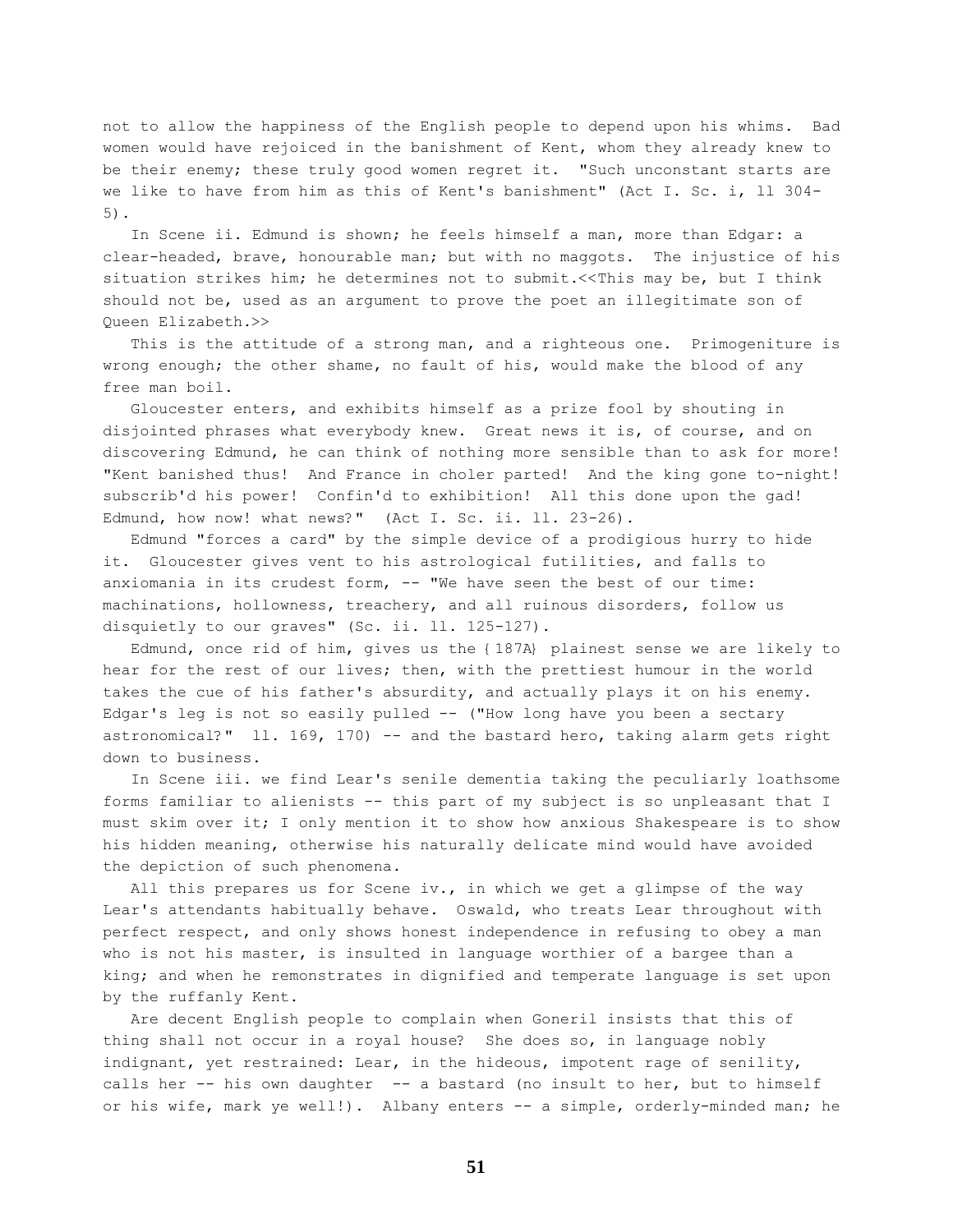must not be confused with Cornwall, he is at the last Lear's dog; yet even he in decent measured speech sides with his wife. Is Lear quieted? No! He utters the most horrible curse, not excepting that of Count Cenci, that a father ever pronounced. Incoherent threats succeed to the boilings-over of the hideous malice of a beastly mind; but a hundred knights are a hundred knights, and a threat is a threat. Goneril had not fulfilled her duty to herself, to her people, had she allowed this monster of mania to go on.

 I appeal to the medical profession; of one doctor will answer me that a man using Lear's language should be allowed control of a hundred armed ruffians [in the face of Kent's behaviour we know what weight to attach to Lear's defence: "Detested kite! thou liest" (I. iv. l. 286)], should ever be allowed outside a regularly appointed madhouse, I will cede the point, and retire myself into an asylum.

 In fact, Lear is going mad; the tottering intellect, at no time strong ("tis the infirmity of age; yet he hath ever but slenderly known himself," I. i. ll. 296-7), is utterly cast down by drink and debauchery: he even sees it himself, and with a pointless bestiality from the Fool, fit companion for the -- king - and in that word {187B} we see all the concentrated loathing of the true Shakespeare for a despotism, massed in one lurid flame, phantasmagoric horror, the grim First Act rolls down.

II.

 Act II. Sc. i. adds little new to our thesis, save that in line 80 we see Gloucester (ignorant of his own son's handwriting!) accept the forged letter as genuine, as final proof, with not even the intervention of a Bertillon to excuse so palpable a folly, so egregious a crime. What father of to-day would disinherit, would hunt down to death, a beloved son, on such evidence? Or are we to take it that the eclipse gave proof unshakable of a phenomenon so portentous?

 In Scene ii. we have another taste of Kent's gentlemanly demeanour; let our conventionalist interpreters defend this unwarrantable bullying if they dare! Another might be so gross, so cowardly; but not our greatest poet! A good portion of this play, as will be shown later, is devoted to a bitter assault upon the essentially English notion that the pugilist is the supreme device of the Creator for furthering human happiness. (See "Cashel Byron's Profession" for a similar, though more logical and better-worded, attack.) Coarse and violent language continues to disgrace Lear's follower; only Gloucester, the unconscionable ass and villain of Scene i., has a word to say in his defence.

 In Scene iii. we have a taste of Edgar's quality. Had this despicable youth the consciousness of innocence, or even common courage, he had surely stood to his trial. Not he! He plays the coward's part -- and his disguise is not even decent.

 In Scene iv. we are shown the heroic sisters in their painful task of restraining, always with the utmost gentleness of word and demeanour, the headstrong passions of the miserable king. Lear, at first quiet in stating his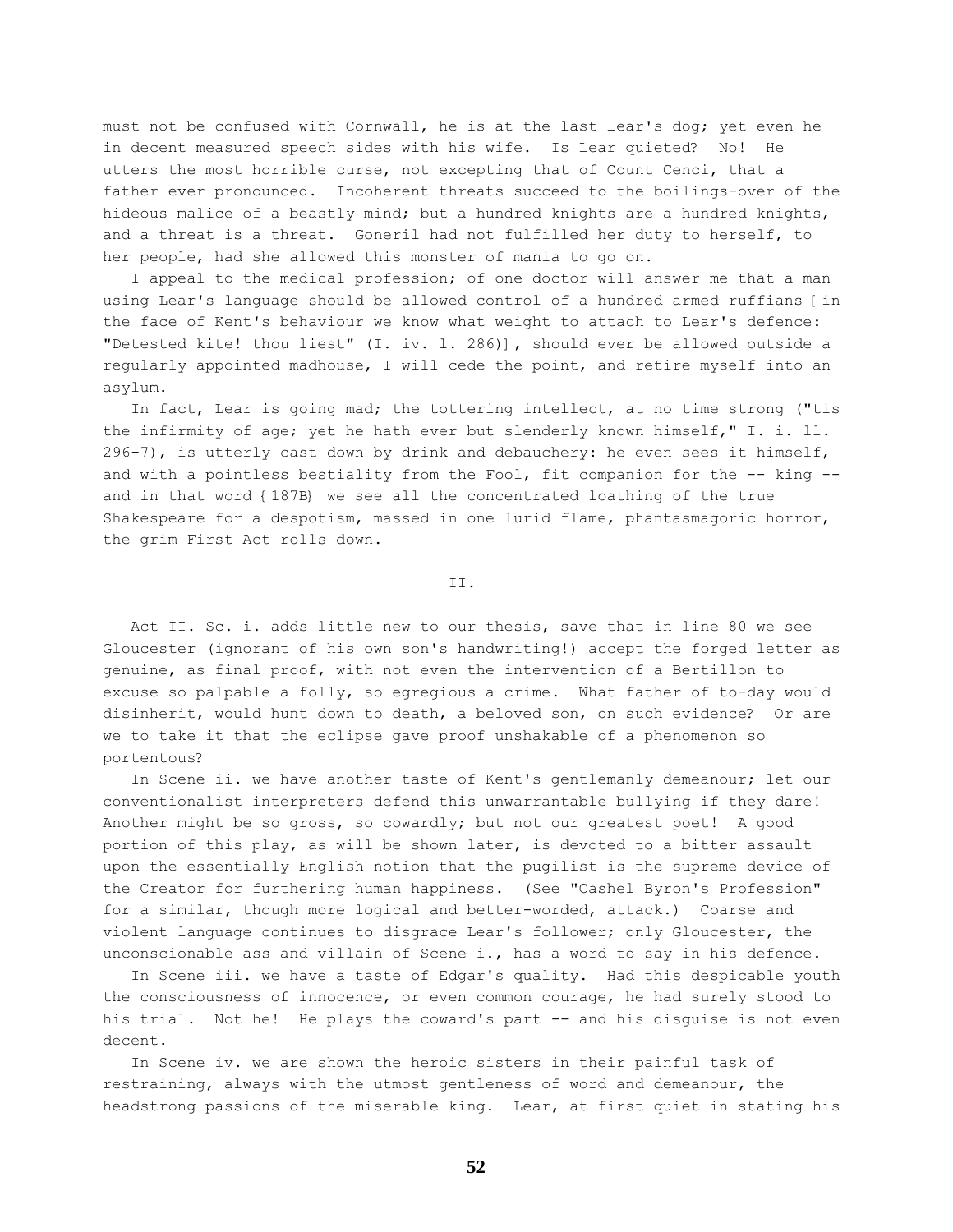fancied wrongs "Reg." 'I am glad to see your highness.' "Lear." 'Regan, I think you are; I know what reason I have to think so: if thou shouldst not be glad, I would divorce me from thy mother's tomb, Sepulchring an adult'ress. ("to Kent"). O! are you free? Some other time for that. Beloved Regan, Thy sister's naught: O Regan! she hath tied Sharp-tooth'd unkindness, like a vulture, here: ("Points to his heart"). I can scarce speak to thee; thou'lt not believe with how deprav'd a quality -- O Regan!' "Reg." 'I pray you, sir, take patience. I have hope!'") (ll. 130-139), an excusable speech, at the first hint that he is not to have it all his own way, falls a-cursing again like the veriest drab or scullion Hamlet ever heard.

 Here is a man, deprived on just cause of {188A} half a useless company of retainers. Is this wrong (even were it wrong) such as to justify the horrible curses of ll. 164-168. "All the stor'd vengeances of heaven fall On her ingrateful top! Strike her young bones, You taking airs, with lameness! You nimble lightnings, dart your blinding flames Into her scornful eyes!" With this he makes his age contemptible by the drivel-pathos of ll. 156-158, "Dear daughter, I confess that I am old; Age is unnecessary: on my knees I beg ('Keeling') That you'll vouchsafe me raiment, bed, and food," begging what none ever thought to deny him.

 Yet such is the patience of Goneril that even when goaded by all this infamous Billingsgate into speech, her rebuke is the temperate and modest ll. 198-200. "Why not by the hand, sir? How have I offended? All's not offence that indiscretion finds And dotage terms so." If we ask a parallel for such meekness under insult, calumny, and foul abuse, we must seek it not in a human story, but a divine.

 The heroines see that no half measures will do, and Lear is stripped of all the murderous retinue -- what scum they are is shown by the fact that not one of them draws sword for him, or even follows him into the storm -- for him in spite of all his loathsomeness, his hatred, his revengefulness -- is Regan's gentle and loving,

"For his particular, I'll receive him gladly."

III.

 In Act III. we have another illustration of the morality that passed current with the Tudors, and which only a Shakespeare had the courage to attack. Kent does not stick at treachery -- he makes one gulp of treason -- straining at the gnat of discipline, he swallows the camel of civil war.

It was then, and is even now, the practice of some -- for example, the emigres of the French Revolution -- to invite foreign invasion as a means of securing domestic reaction. The blackguardism implied is beyond language: Shakespeare was perhaps thinking of the proposal, in Mary's reign, to react to Romanism by the aid of Spanish troops. But he will go further than this, will our greatest poet; it were ill that the life of even one child should atone for mere indignity or discomfort to another, were he the greatest in the realm. To-day, we all agree; we smile or sneer if any one should differ.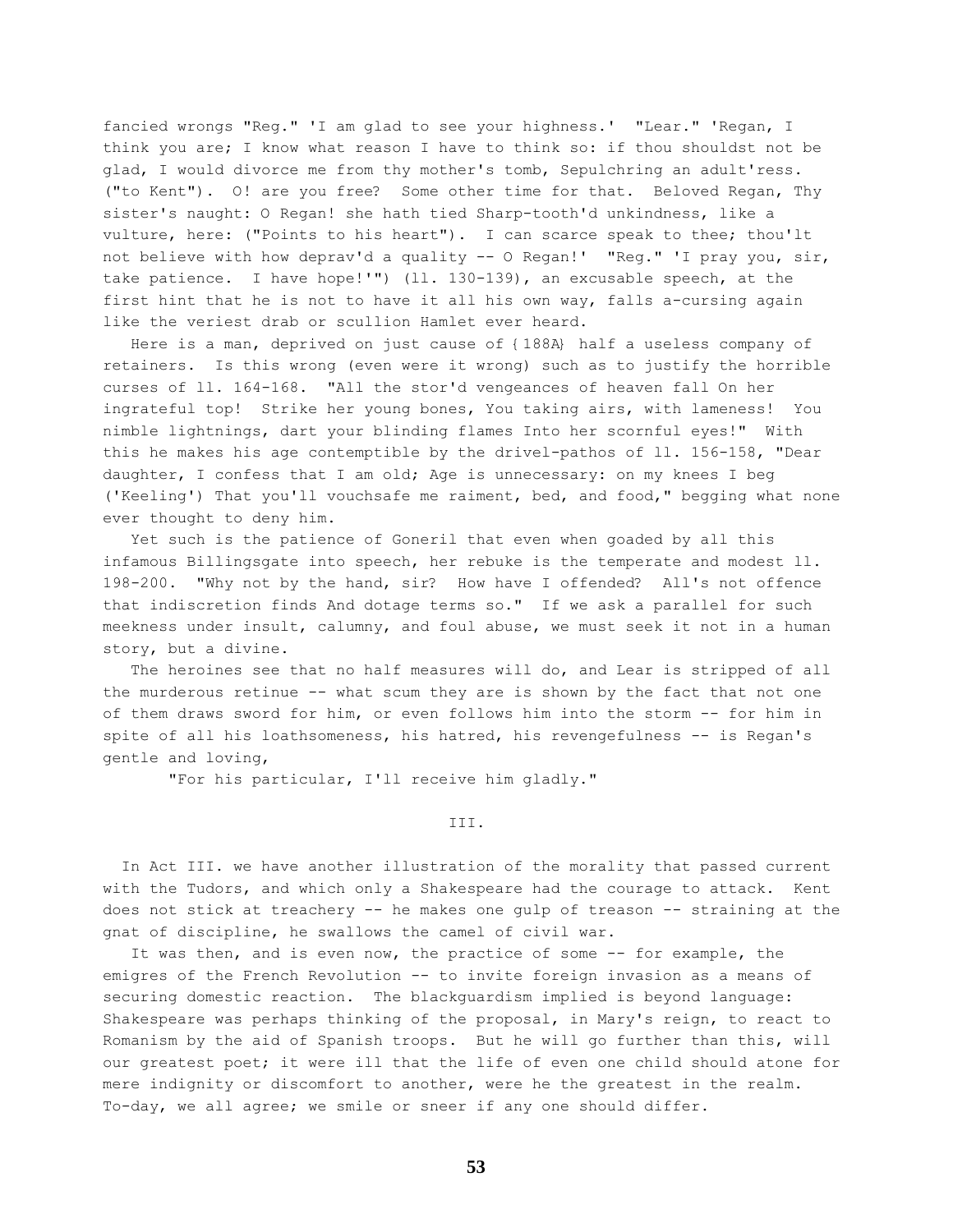"King Lear got caught in the rain -- let us go and kill a million men!" is an argument not much understood of Radical Clubs, and even Jingos would pause, did they but take the precaution of indulging in a mild aperient before recording their opinions. {188B}

 In Scenes iii., vi., and vii., Edmund, disguised beyond all measure with Gloucester's infamies, honourably and patriotically denounces him.

 The other scenes depict the miseries which follow the foolish and the unjust; and Nemesis falls upon the ill-minded Gloucester. Yet Shakespeare is so appreciative of the virtue of compassion (for Shakespeare was, as I shall hope to prove one day, a Buddhist) that Cornwall, the somewhat cruel instrument of eternal Justice, is killed by his servant. Regan avenges her husband promptly, and I have little doubt that this act of excessive courtesy towards a man she did not live is the moral cause of her unhappy end.

 I would note that we should not attempt to draw any opinions as to the author's design from the conversation of the vulgar; even had we not Cariolanus to show us what he thought.

IV.

 Act IV. develops the plot and is little germaine to our mater, save that we catch a glimpse of the unspeakably vile Cordelia, with no pity for her father's serious condition (though no doubt he deserved all he got, he was now harmless, and should have inspired compassion), hanging to him in the hope that he would now reverse his banishment and make her (after a bloody victory) sole heiress of great England.

 And were any doubt left in our minds as to who really was the hero of the play, the partizanship of France should settle it. Shakespeare has never any word but ridicule for the French; never aught but praise of England and love for her: are we to suppose that in his best play he is to stultify all his other work and insult the English for the benefit of the ridiculed and hated Frenchman?

 Moreover, Cordelia reckons without her host. The British bulldogs make short work of the invaders and rebels, doubtless with the connivance of the King of France, who, with great and praiseworthy acuteness, foresees that Cordelia will be hanged, thus liberating him from his "most filthy bargain": there is but one alarum, and the whole set of scoundrels surrender. Note this well; it is not by brute force that the battle is won; for even if we exonerate the King of France, we may easily believe that the moral strength of the sisters cowed the French.

 This is the more evident, since in Act V. Shakespeare strikes his final blow at the absurdity of the duel, when Edmund is dishonestly slain by the beast Edgar. Yet the poet's faith is still strong: wound up as his muse is to tragedy, he retains in Edmund the sublime heroism, the simple honesty, of the {189A} true Christian; at the death of his beloved mistress he cries,

 "I was contracted to them both: all three Now marry in an instant -- "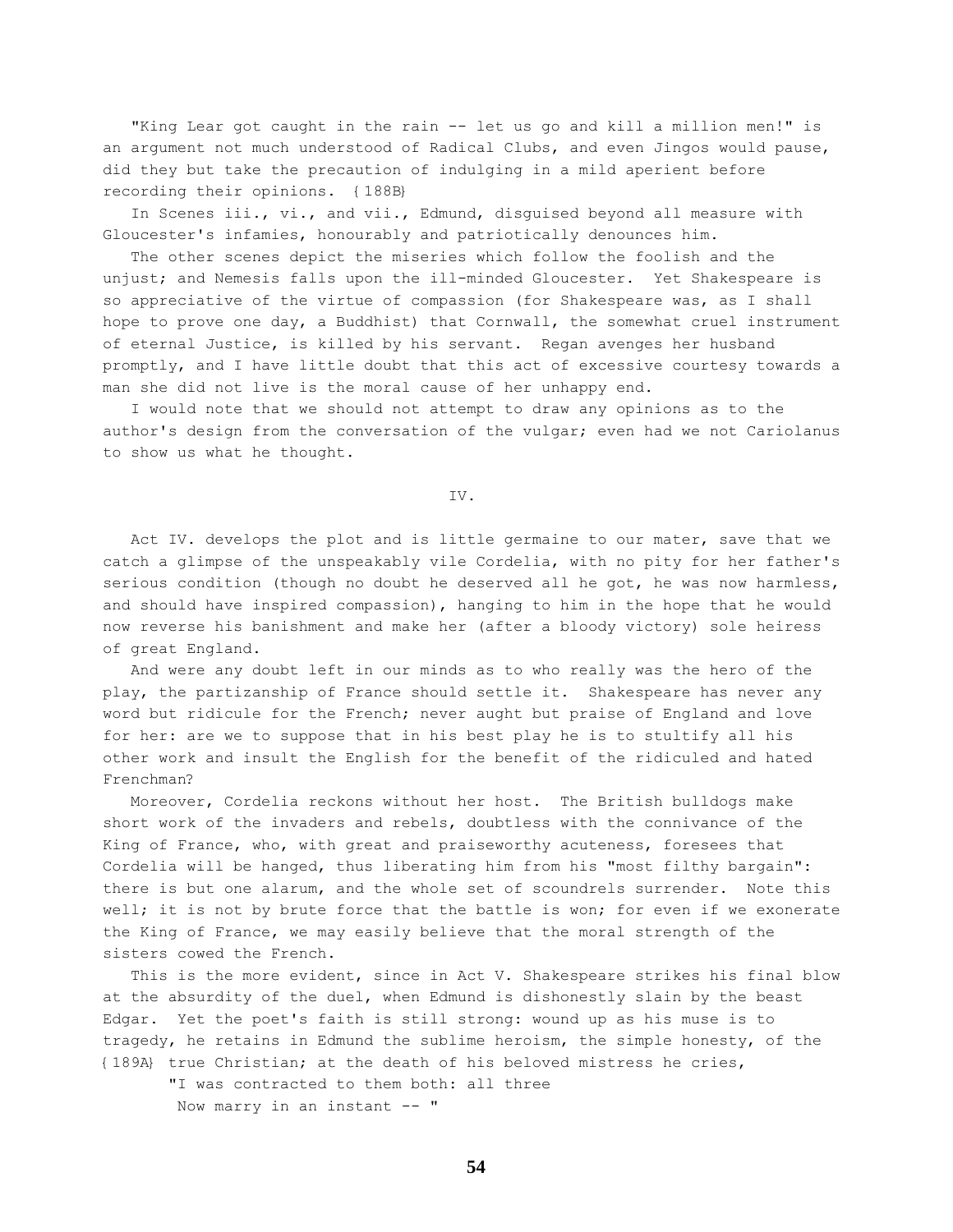At the moment of death his great nature (self-accusatory, as the finest so often are) asserts itself, and he forgives even the vilest of the human race, -- "I pant for life: some good I mean to do Despite of mine own nature.<<This may merely mean "despite the fact that I am dying -- though I am almost too weak to speak." If so, the one phrase in the play which seems to refute our theory is disposed of. Execution of such criminals would be a matter of routine at the period of the play.>> Quickly send, Be brief in it, to the castle; for my writ Is on the life of Lear and on Cordelia. Nay, send in time" (ll. 245-249).

 And in that last supreme hour of agony he claims Regan as his wife, as if by accident; it is not the passionate assertion of a thing doubtful, but the natural reference to a thing well known and indisputable.

 And in the moment of his despair; confronted with the dead bodies of the splendid sisters, the catafalque of all his hopes, he can exclaim in spiritual triumph over material disaster -- the victory of a true man's spirit over Fate --

"Yet Edmund was beloved."

 Edgar is left alive with Albany, alone of all that crew; and if remorse could touch their brutal and callous souls (for the degeneration of the weakling, well-meaning Albany, is a minor tragedy), what hell could be more horrible than the dragging out of a cancerous existence in the bestial world of hate their hideous hearts had made, now, even for better men, for ever dark and gloomy, robbed of the glory of the glowing Goneril, the royal Regan, and only partially redeemed by the absence of the harlot Cordelia and the monster Lear.

V.

 It may possibly be objected by the censorious, by the effete parasites of a grim conventionalism, that I have proved too much. Even by conventional standards Edmund, Goneril, and Regan appear angels. Even on the moral point, the sisters, instead of settling down to an enlightened and by no means overcrowded polygamy, prefer to employ poison. This is perhaps true, of Goneril at least; Regan is, if one may distinguish between star and star, somewhat the finer character.

 This criticism is perhaps true in part; but I will not insult the intelligence of my readers. I will leave it to them to take the obvious step and work backwards to the re-exaltation of Lear, Cordelia, Edgar and company, to the heroic fields of their putty Elysium (putty, not {189B} Putney) in their newly-demonstrated capacity as "unnatural" sons, daughters, fathers, and so on.

 But I leave it. I am content -- my work will have been well done -- if this trifling essay be accepted as a just installment towards a saner criticism of our holiest writers, a juster appreciation of the glories of our greatest poet, a {190A upper column breaks} possibility jejune yet assuredly historic attempt to place for the first time William Shakespeare on his proper pedestal as an early disciple of Mr. George Bernard Shaw; and by consequence to carve myself a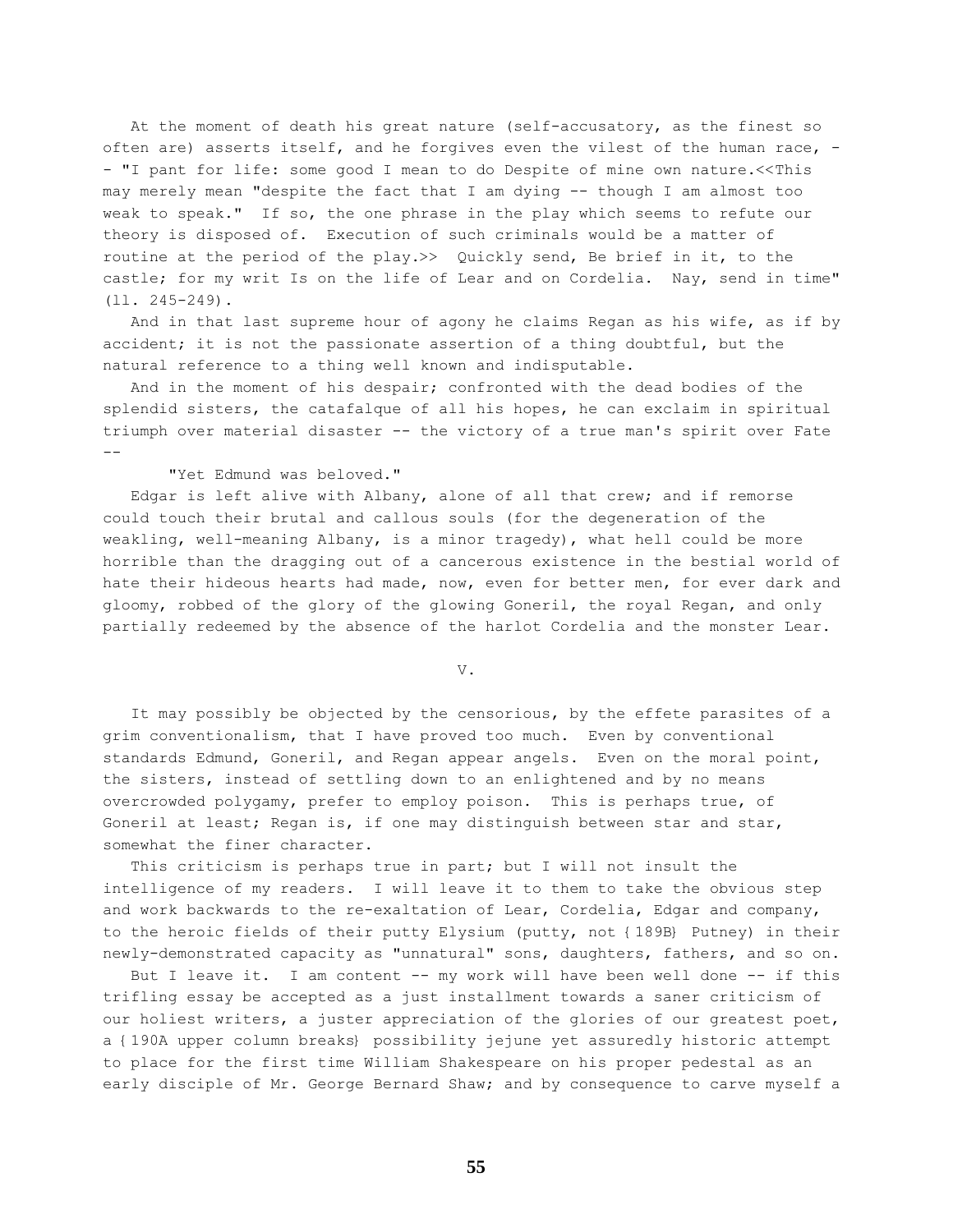little niche in the same temple: the smallest contributions will be thankfully received. {190B upper column breaks out to full page for one line.}

# NOTES TO ASCENSION DAY {Columns resume}

1. "I flung out of chapel.{#1}" -- Browning, "Xmas Eve," III. last line.

3. "Venus' Bower and Osiris' Tomb."{#2} -- Crowley "Tannhauser."

5. "God."{#3} -- Hebrew HB:Aleph-Lamed-Heh-Yod-Memfinal, Gen. iii. 5.

5. "gods."{#4} -- Hebrew HB:Aleph-Lamed-Heh-Yod-Memfinal, Gen. iii. 5.

 The Revisers, seeing this most awkward juxtaposition, have gone yet one step lower and translated both words by "God." In other passages, however, they have been compelled to disclose their own dishonesty and translate HB:Aleph-Lamed-Heh-Yod-Memfinal by "gods."

For evidence of this the reader may look up such passages as Ex. xviii.  $11$ ; Deut. xxxii. 17; Ps. lxxxii. [in particular, where the word occurs twice, as also the word HB:Aleph-Lamed. But the revisers twice employ the word "God" and once the word "gods." The A. V. has "mighty" in one case]; Gen. xx. 13, where again the verb is plural; Sam. xxviii. 13, and so on.

 See the Hebrew Dictionary of Gesenius (trans. Tregelles), Bagster, 1859, "s.v.," for proof that the Author is on the way to the true interpretation of these conflicting facts, as now established -- see Huxley, H. Spencer, Kuenen, Reuss, Lippert, and others -- and his orthodox translator's infuriated snarls (in brackets) when he suspects this tendency to accept facts as facts.

 6. "Soul went down."{#5} -- "The Questions of King Milinda," 40-45, 48, 67, 86-89, 111, 132.

7. "The metaphysical lotus-eyed."{#6} -- Gautama Buddha.

10. "Childe Roland."{#7} -- Browning, "Dramatic Romances."

11. "Two hundred thousand Trees."{#8} -- Browning wrote about 200,000 lines.

 13. "Your Reverence."{#9} -- The imaginary Aunt Sally for the poetic cocoanut.<<Crowley confuses two common pastoral amusements -- throwing wooden balls at cocoanuts and sticks at Aunt Sally.>>

 16. "'God's right use of it.'"{#10} -- "And many an eel, though no adept in god's right reason for it, kept Gnawing his kidneys half a year." -- Shelley, "Peter Bell the Third."

 17. "One tree."{#11} -- Note the altered value of {190A} the metaphor, such elasticity having led Prof. Blumengarten to surmise them to be india-rubber trees.

 27. "'Truth, that's the gold.'"(#12} -- "Two Poets of Croisic," clii. 1, and elsewhere.

 28. "'I, you, or Simpkin.'"{#13} -- "Inn Album," l. 143. "Simpkin" has nothing to do with the foaming grape of Eastern France.

36. "Aischulos."{#14} -- See Agamemnon (Browning's translation), Preface.

 40. "Aristobulus."{#15} -- May be scanned elsehow by pedants. Cf. Swinburne's curious scansion: Aristophanes. But the scansion adopted here gives a more creditable rhyme.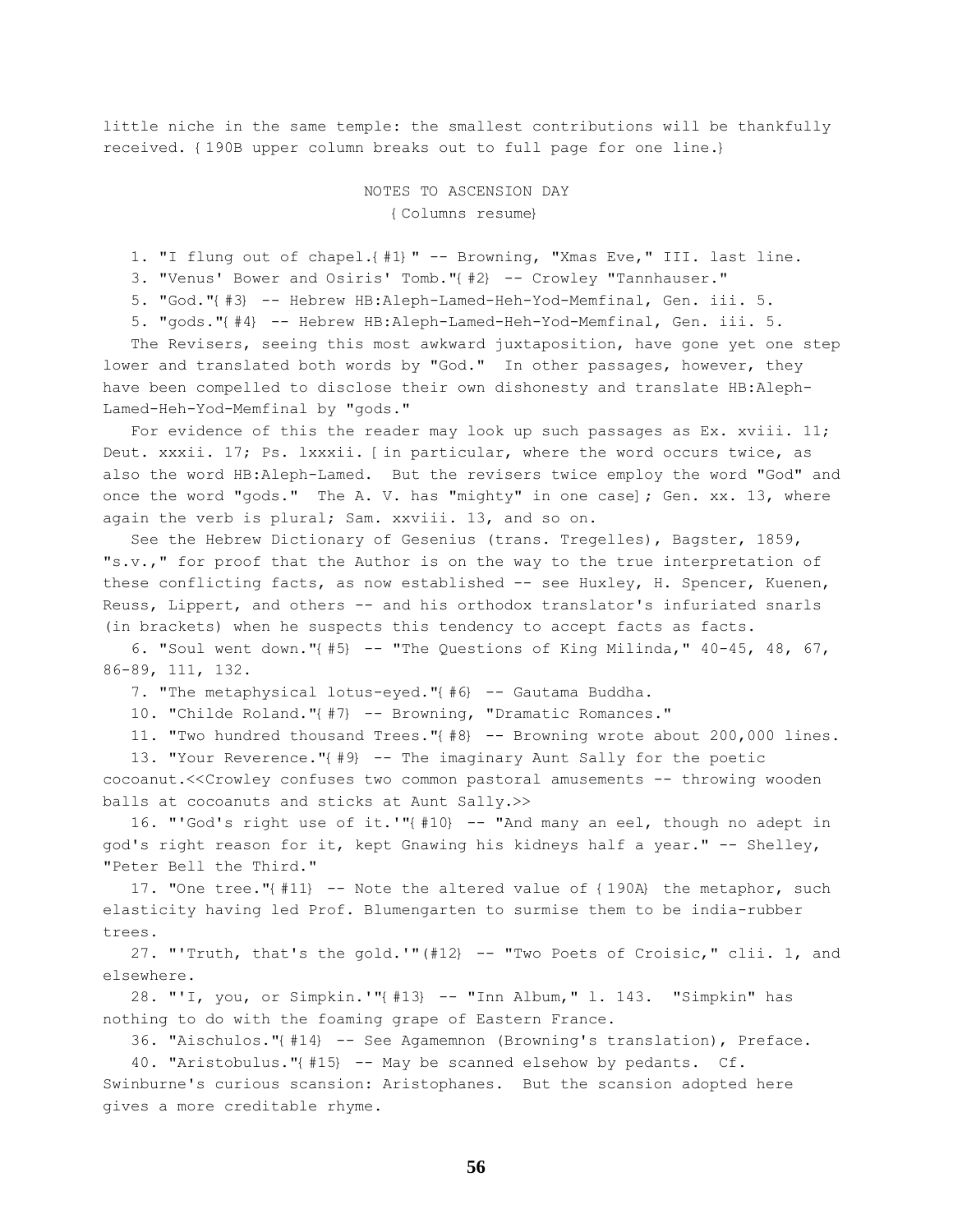42. GR:Beta-alpha-tau-rho-alpha-chi-omicron-mu-upsilon-omicron-mu-alpha-chiiota-alpha.{#16} -- Aristophanes Batrachoi.

 46. "Mine of so many pounds -- pouch even pence of it?"{#17} -- This line was suggested to me by a large holder of Westralians.

47. "Something easier."{ #18} -- "Christmas Eve and Easter Day."

51. "Newton."{#19} -- Mathematician and physicist of repute.

51. "Faraday."{#20} -- See Dictionary of National Biography.

 64. "I, of the Moderns, have alone Greek."{#21} -- As far as they would let me. I know some.

 74. "Beard."{#22} -- " 150. A Barba Senioris Sanctissimi pendet omnis ornatus omnium: & influentia; nam omnia appellantur ab illa barba, Influentia.

 "151. His est ornatus omnium orantuum: Influentie superiores & inferiores omnes respiciunt istam Influentiam.

"152. Ab ista influentia dependet vita omnium.

 "153. Ab hac influentia dependent coeli & terra; pluviae beneplaciti; & alimenta omnium.

 "154. Ab hac influentia venit providentia omnium. Ab hac influentia dependent omnes exercitus superiores & inferiores.

 "155. Tredecim fontes olei magnificentiae boni, dependent a barba hujus influentiae gloriosae; & omnes emanant in Microprosopum.

"156. Ne dicas omnes; sed novem ex iis inveniuntur ad inflectenda judicia.

 "157. Et quando haec influentia aequaliter pendet usque ad praecordia omnes Sancitates Sancititatum Sancitatis ab illa dependent. {190B}

 "158. In istam influentiam extenditur expansio aporrhoeae supernae, quae est caput omnium capitum: quod non cognoscitur nec perficitur, quodque non norunt nec superi, nec inferi: proterea omnia ab ista influentia dependent.

 "159. In hanc barbam tria capita de quibus diximus, expandantur, & omnia consociantur in hac influentia, & inveniuntur in ea.

"160. Et propterea omnis ornatus ornatuum ab ista influentia dependent.

 "161. Istae literae, quae dependent ab hoc Seniore, omnes pendent in ista barba, & consolciantur in ista influentia.

"162. Et pendent in ea ad stabiliendas literas alteras.

 "163. Nisi enim illae literae ascenderent in Seniorem, reliquae istae literae non stabilirentur.

 "164. Et proterea dicit Moses cum opus esset: Tetragrammaton, Tetragrammaton bis: & ita ut accentus distinguat utrumque.

"165. Certe enim ab influentia omnia dependent.

 "166. Ab ista influentia ad reverentiam adiguntur superna & inferna, & flectuntur coram ea.

"167. Beatus ille, qui ad hac usque per tingit.

"Idra Suta, seu Synodus minor." Sectio VI.

 "496. "Forehead."{#23} -- Fons Cranii est frons ad visitandum: (Al. ad eradicandum) peccatoras.

 "497. Et cum ista frons detegitur tunc excitantur Domini Judiciorum, contra illos qui non erubescunt in operibus suis.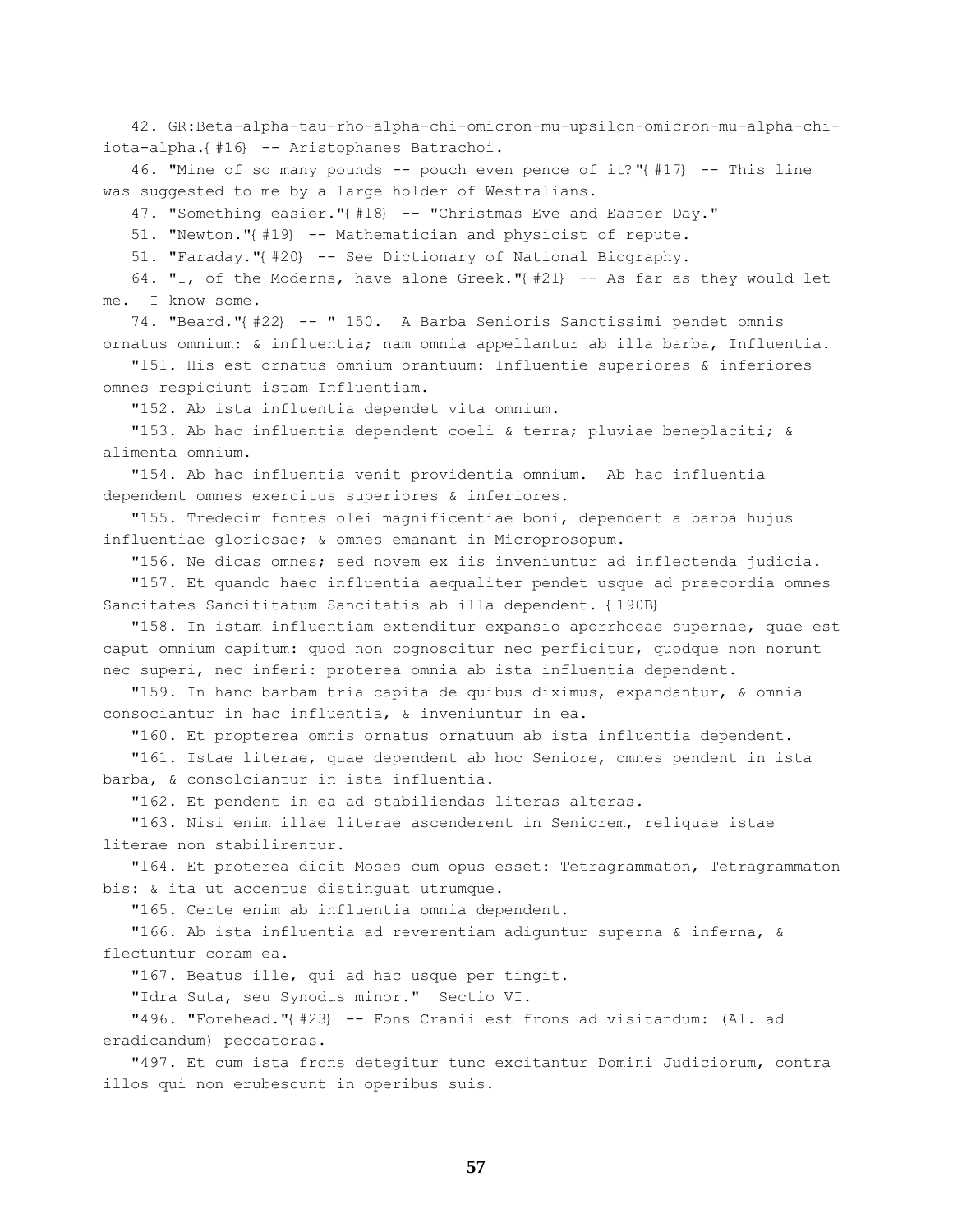"498. Haec frons ruborem habet roseum. Sed illo tempore, cum frons Senioris erga hanc frontem detegitur, haec apparent alba ut nix.

"499. Et illa hora vocatur Tempus beneplaciti pro omnibus.

 "500. In libro Dissertationis Scholae Raf Jebha Senis dicitur: Frons est receptaculum frontis Senioris. Sin minus, litera Cheth inter duas reliquas interponitur, justa illud: (Num. xxiv. 17) HB:Vau-Mem-Heh-Tzaddifinal et confinget angulos Moab.

 "501. Et alibi diximus, quod etiam vocetur HB:Nun-Tzaddi-Heh, literis vicinis permutatis: id est, superatio.

 "502. Multae autem sunt Superationes: ita ut Superatio alia elevata sit in locum alium: & aliae dentur Superationes quae extenduntur in totum corpus.

 "503. Die Sabbathi autem tempore precum pomeridianarum, ne excitentur judicia, detegitur frons Senioris Sanctissimi.

 "504. Et omnia judicia subiguntur; & quamvis extent, tamen non exercentur. (Al. et sedantur.)

 "505. Ab hac fronte dependent viginti quatuor tribunalia, pro omnibus illis, qui protervi sunt in operibus.

 "506. Sicut scriptum est: (Ps. lxxii. 11.) Et dixerunt: quomodo sit Deus? Et estne scientia in excelso? {191A}

 "507. At vero viginti saltem sunt. cur adduntur quatuor? nimirum respectu suppliciorum, tribunalium inferiorum, quae a supernis dependent.

 "508. Remenent ergo viginti. Et propterea neminem supplicio capitali afficiunt, donec compleverit & ascenderit ad viginti annos; respectu viginti horum tribunalium.

 "509. Sed in thesi nostra arcana docuimus, per ista respici vigniti quatuor libros qui continentur in Lege.

"Idra Suta, seu Synodus minor." Sectio XIIIv

77. "Chains."{#24} -- Sakka"h"a-di"tt"hi. Vi"k"iki"kkh"a, silabbata-

paramasa, kama, patigha, ruparaga, aruparaga, mano, uddha"kk"a, avi"gg"a.

81. "'Who asks doth err.'"{ #25} -- Arnold, "light of Asia."

83. "You."{#26} -- You!

86. "'O'erleaps itself and falls on the other.'"{#27} -- "Macbeth," I. vii. 27.

92. "English."{#28} -- This poem is written in English.

 94. "I cannot write."{#29} -- This is not quite true. For instance: {8 lines in what looks like Tibetan lettering}

This, the opening stanza of my masterly poem on Ladak, reads: -- "The way was long, and the wind was cold: the Lama was infirm and advanced in years; his prayer-wheel, to revolve which was his only pleasure, was carried by a disciple, an orphan."

 There is a reminiscence of some previous incarnation about this: European critics may possibly even identify the passage. But at least the Tibetans should be pleased.<<They were; thence the pacific character of the British expedition of 1904. -- A. C.>> {191B}

 97. "while their Buddha I attack." -- Many Buddhists think I fill the bill with the following remarks on --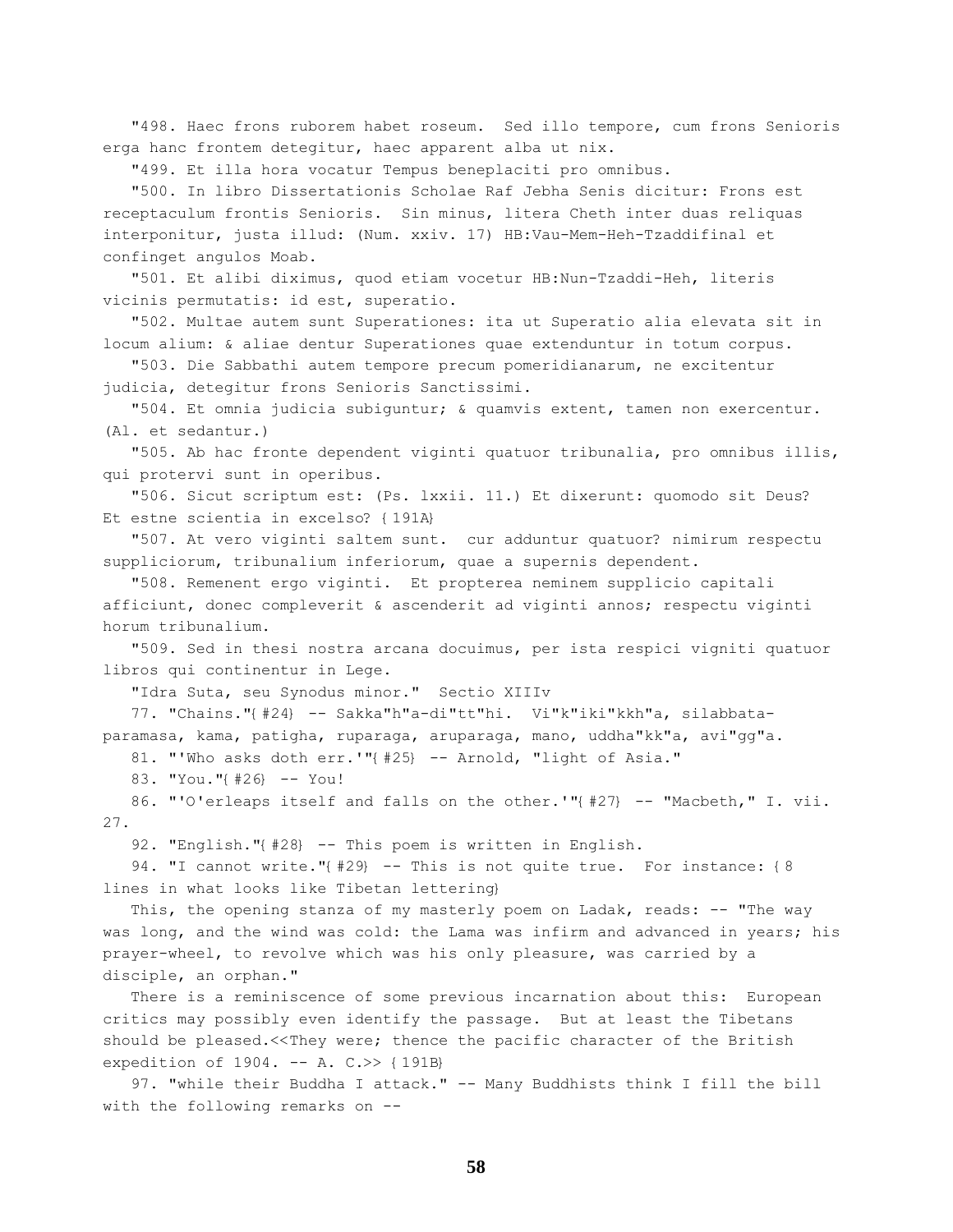#### PANSIL.{30}<<1>>

<<1. WEH NOTE: This essay may have been inspired by Blake's argument between Satan and the Archangel -- whereby Satan demonstrates that Christ broke every one of the Ten Commandments.>>

 Unwilling as I am to sap the foundations of the Buddhist religion by the introduction of Prophyry's terrible catapult, Allegory. I am yet compelled by the more fearful ballista of Aristotle, Dilemma. This is the two-handed engine spoken of by the prophet Milton!<<"Lycidas," line 130.>>

This is the horn of the prophet Zeruiah, and with this am I, though no Syrian, utterly pushed, till I find myself back against the dead wall of Dogma. Only now realising how dead a wall that is, do I turn and try the effect of a hair of the dog that bit me, till the orthodox "literary"<<The school whose Buddhism is derived from the Canon, and who ignore the degradation of the professors of the religion, as seen in practice.>> school of Buddhists, as grown at Rangoon, exclaim with Lear: "How sharper than a serpent's tooth it is To have an intellect!" How is this? Listen, and hear!

 I find myself confronted with the crux: that, a Buddhist, convinced intellectually and philosophically of the truth of the teaching of Gotama; a man to whom Buddhism is the equivalent of scientific methods of Thought; an expert in dialectic, whose logical faculty is bewildered, whose critical admiration is extorted by the subtle vigour of Buddhist reasoning; I am yet forced to admit that, this being so, the Five Precepts<<The obvious caveat which logicians will enter against these remarks is that Pansil is the Five Virtues rather than Precepts. Etymologically this is so. However, we may regard this as a clause on my side of the argument, not against it; for in my view these are virtues, and the impossibility of attaining them is the cancer of existence. Indeed, I support the etymology as against the futile bigotry of certain senile Buddhists of to-day. And, since it is the current interpretation of Buddhistic thought that I attack, I but show myself the better Buddhist in the act.  $--$  A. C. $>>$  are mere nonsense. If the Buddha spoke scientifically, not popularly, not rhetorically, then his precepts are not his. We must reject them or we must interpret them. We must inquire: Are they meant to be obeyed? Or -- and this is my theory -- are they sarcastic and biting criticisms on existence, illustrations of the First Noble Truth; "reasons," as it were, for the apotheosis of annihilation? I shall show that this is so. Let me consider them "precept upon precept," if the introduction of the Hebrew visionary is not too strong meat for the Little Mary<<A catch word for the stomach, from J. M. Barrie's play "Little Mary.">> of a Buddhist audience. {192B}

THE FIRST PRECEPT.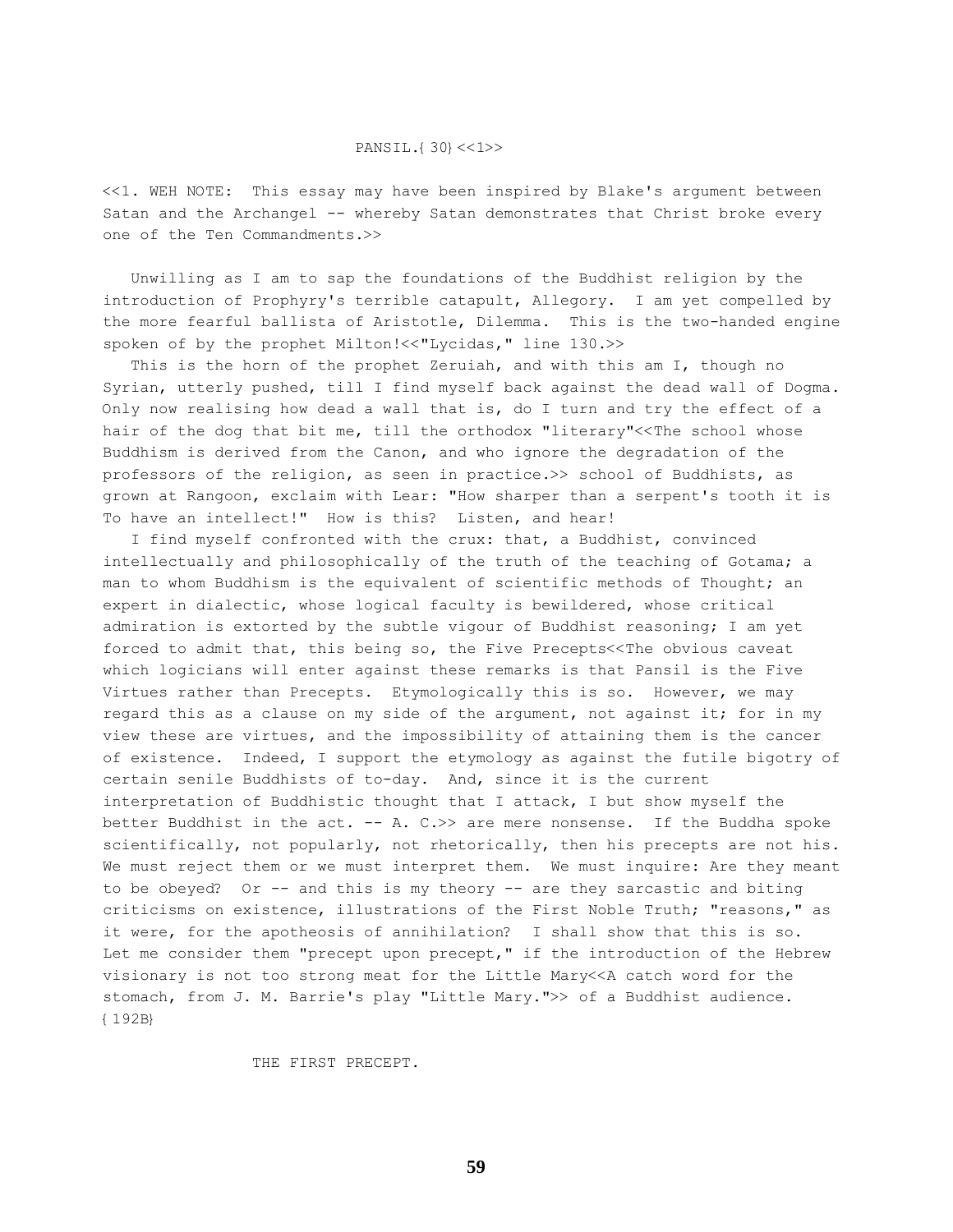This forbids the taking of life in any form.<<Fielding, in "The soul of a People," has reluctantly to confess that he can find no trace of this idea in Buddha's own work, and calls the superstition the "echo of an older Faith." -- A. C.>> What we have to note is the impossibility of performing this; if we can prove it to be so, either Buddha was a fool, or his command was rhetorical, like those of Yahweh to Job, or of Tannhauser to himself --

 "Go! seek the stars and count them and explore! Go! sift the sands beyond a starless sea!"

 Let us consider what the words can mean. The "Taking of Life" can only mean the reduction of living protoplasm to dead matter: or, in a truer and more psychological sense, the destruction of personality.

 Now, in the chemical changes involved in Buddha's speaking this command, living protoplasm was changed into dead matter. Or, on the other horn, the fact (insisted upon most strongly by the Buddha himself, the central and cardinal point of his doctrine, the shrine of that Metaphysic which isolates it absolutely from all other religious metaphysic, which allies it with Agnostic Metaphysic) that the Buddha who had spoken this command was not the same as the Buddha before he had spoken it, lies the proof that the Buddha, by speaking this command, violated it. More, not only did he slay himself; he breathed in millions of living organisms and slew them. He could nor eat nor drink nor breathe without murder implicit in each act. Huxley cites the "pitiless microscopist" who showed a drop of water to the Brahmin who boasted himself "Ahimsa" -- harmless. So among the "rights" of a Bhikkhu is medicine. He who takes quinine does so with the deliberate intention of destroying innumerable living beings; whether this is done by stimulating the phagocytes, or directly, is morally indifferent.

 How such a fiend incarnate, my dear brother Ananda Maitriya, can call him "cruel and cowardly" who only kills a tiger, is a study in the philosophy of the mote and the beam!<<The argument that the "animals are our brothers" is merely intended to mislead one who has never been in a Buddhist country. The average Buddhist would, of course, kill his brother for five rupees, or less. - - A. C. {WEH NOTE: This footnote is left floating at the bottom of the page without a text referent. Probably it goes here, with a typo in the form of an exclamation mark replacing the dagger that would have drawn it to this point.}>>

 Far be it from me to suggest that this is a defence of breathing, eating, and drinking. By no means; in all these ways we bring suffering and death to others, as to ourselves. But since these are inevitable acts, since suicide would be a still more cruel alternative (especially in case something should subsist below mere Rupa), the command is not to achieve {192B} the impossible, the already violated in the act of commanding, but a bitter commentary on the foul evil of this aimless, hopeless universe, this compact of misery, meanness, and cruelty. Let us pass on.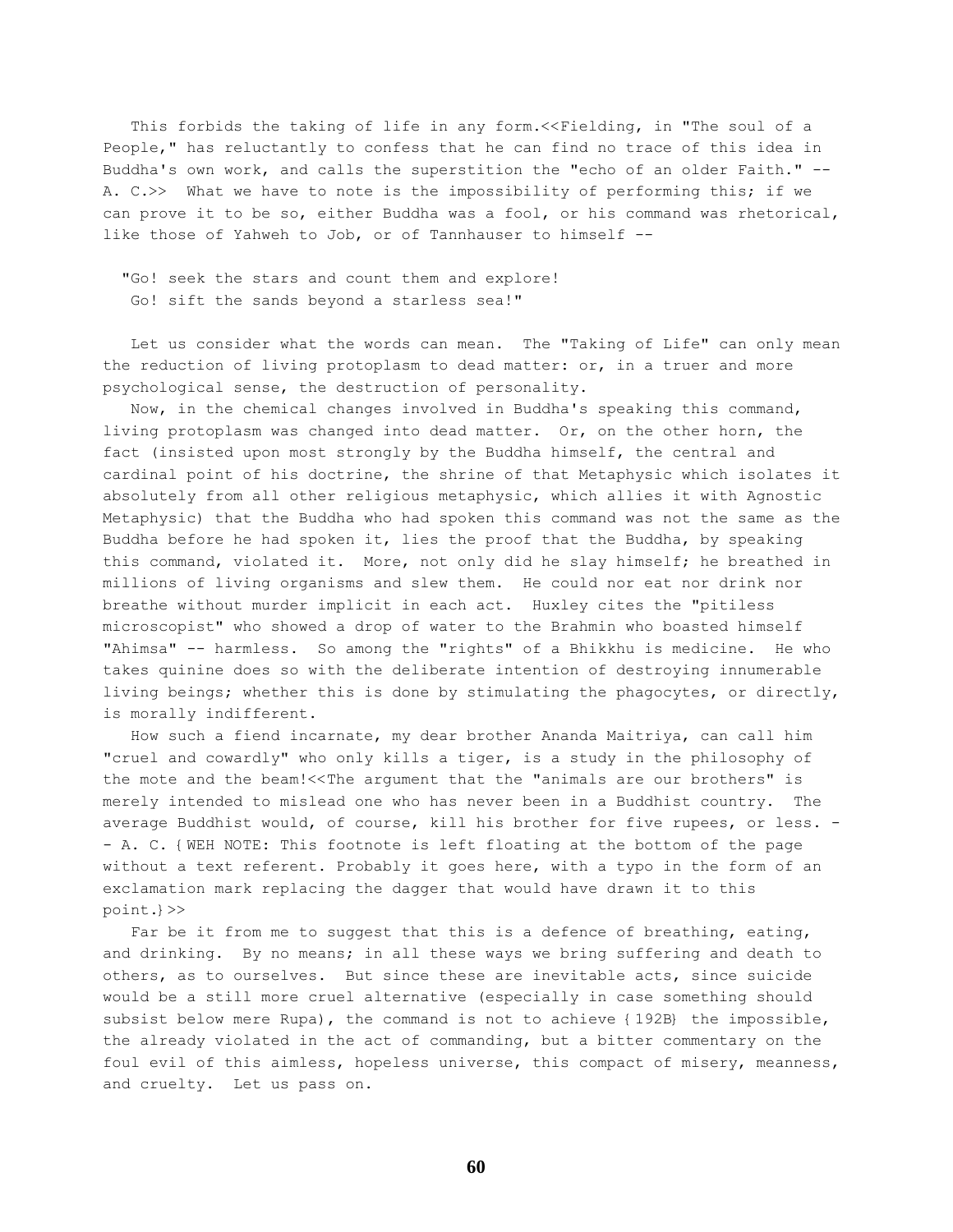#### THE SECOND PRECEPT.

 The Second Precept is directed against theft. Theft is the appropriation to one's own use of that to which another has a right. Let us see therefore whether or no the Buddha was a thief. The answer of course is in the affirmative. For to issue a command is to attempt to deprive another of his most precious possession -- the right to do as he will; that is, unless, with the predestinarians, we hold that action is determined absolutely, in which case, of course, a command is as absurd as it is unavoidable. Excluding this folly, therefore, we may conclude that if the command be obeyed -- and those of Buddha have gained a far larger share of obedience than those of any other teacher -- the Enlightened One was not only a potential but an actual thief. Further, all voluntary action limits in some degree, however minute, the volition of others. If I breathe, I diminish the stock of oxygen available on the planet. In those far distant ages when Earth shall be as dead as the moon is to-day, my breathing now will have robbed some being then living of the dearest necessity of life.

That the theft is minute, incalculably trifling, is no answer to the moralist, to whom degree is not known; nor to the scientist, who sees the chain of nature miss no link.

 If, on the other hand, the store of energy in the universe be indeed constant (whether infinite or no), if personality be indeed delusion, then theft becomes impossible, and to forbid it is absurd. We may argue that even so temporary theft may exist; and that this is so is to my mind no doubt the case. All theft is temporary, since even a millionaire must die; also it is universal, since even a Buddha must breathe.

## THE THIRD PRECEPT.

This precept, against adultery, I shall touch but lightly. Not that I consider the subject unpleasant -- far from it! -- but since the English section of my readers, having unclean minds, will otherwise find a fulcrum therein for their favourite game of slander. Let it suffice if I say that the Buddha -- in spite of the ridiculous membrane legend,<<Membrum virile illius in membrana inclusum esse aiunt, ne copulare posset.>> one of those foul follies which idiot devotees invent only too freely -- was a confirmed and habitual adulterer. It {193A} would be easy to argue with Hegel-Huxley that he who thinks of an act commits it ("cf." Jesus also in this connection, though he only knows the creative value of desire), and that since A and not-A are mutually limiting, therefore interdependent, therefore identical, he who forbids an act commits it; but I feel that this is no place for metaphysical hair-splitting; let us prove what we have to prove in the plainest way.

 I would premise in the first place that to commit adultery in the divorce Court sense is not here in question.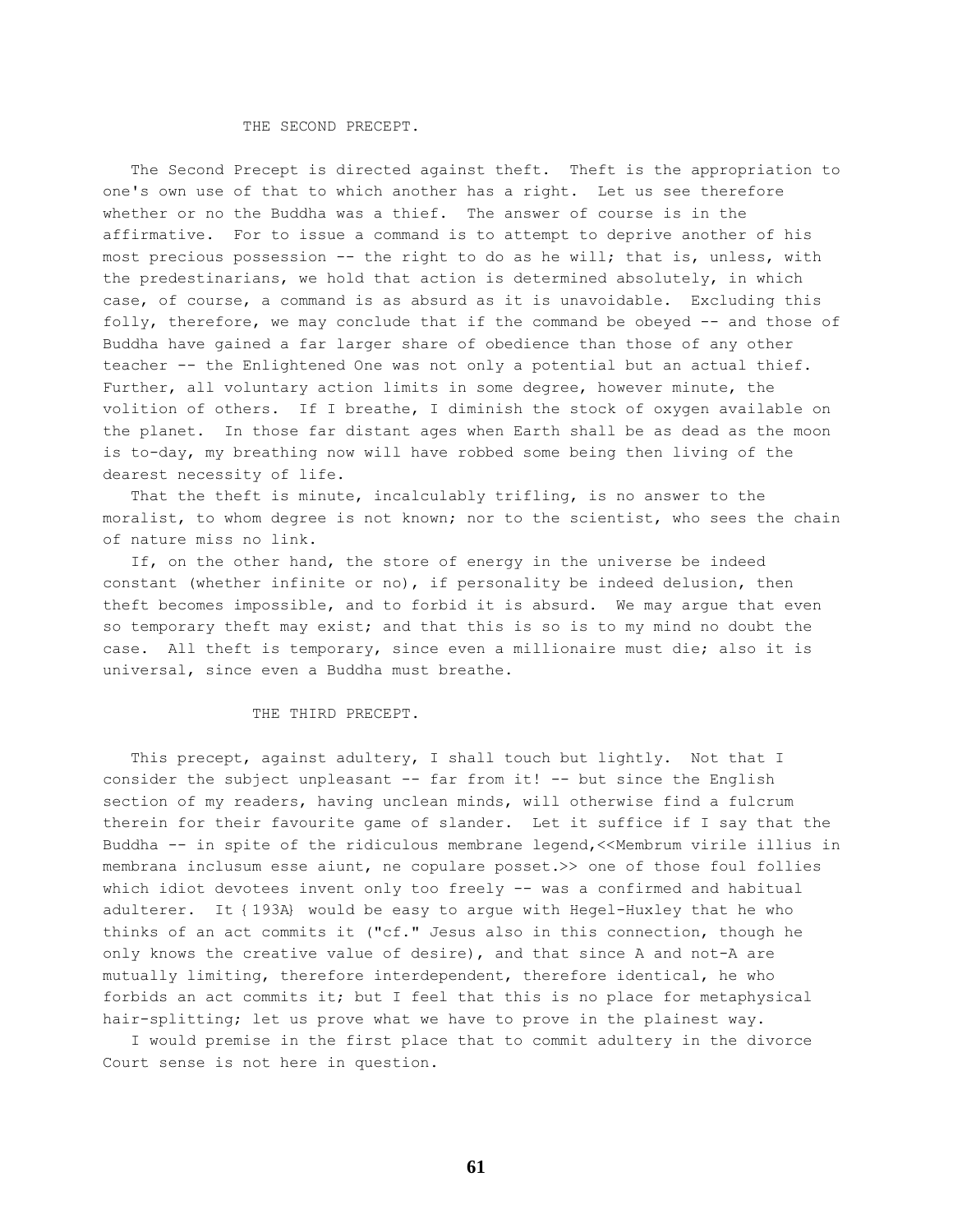It assumes too much proprietary right of a man over a woman, that root of all abomination! -- the whole machinery of inheritance, property, and all the labyrinth of law.

 We may more readily suppose that the Buddha was (apparently at least) condemning incontinence.

We know that Buddha had abandoned his home; true, but Nature has to be reckoned with. Volition is no necessary condition of offence. "I didn't mean to" is a poor excuse for an officer failing to obey an order.

 Enough of this -- in any case a minor question; since even on the lowest moral grounds -- and we, I trust, soar higher! -- the error in question may be resolved into a mixture of murder, theft, and intoxication. (We consider the last under the Fifth Precept.)

## THE FOURTH PRECEPT.

 Here we come to what in a way is the fundamental joke of these precepts. A command is not a lie, of course; possibly cannot be; yet surely an allegorical order is one in essence, and I have no longer a shadow of a doubt that these so-called "precepts" are a species of savage practical joke.

Apart from this there can hardly be much doubt, when critical exegesis has done its damnedest on the Logia of our Lord, that Buddha did at some time commit himself to some statement. "(Something called) Consciousness exists" is, said Huxley, the irreducible minimum of the pseudo-syllogism, false even for an enthymeme, "Cogito, ergo sum!" This proposition he bolsters up by stating that whoso should pretend to doubt it, would thereby but confirm it. Yet might it not be said "(something called) Consciousness appears to itself to exist," since Consciousness is itself the only witness to that confirmation? Not that even now we can deny some kind of existence to consciousness, but that it should be a more real existence than that of a reflection is doubtful, incredible, even inconceivable. If by consciousness we mean the normal consciousness, it is definitely untrue, since the {193B} Dhyanic consciousness includes it and denies it. No doubt "something called" acts as a kind of caveat to the would-be sceptic, though the phrase is bad, implying a "calling." But we can guess what Huxley means.

 No doubt Buddha's scepticism does not openly go quite as far as mine -- it must be remembered that "scepticism" is merely the indication of a possible attitude, not a belief, as so many good fool folk think; but Buiddha not only denies "Cogito, ergo sum"; but "Cogito, ergo non sum." See "Sabbasava Sutta." par. 10.<<Quoted below, "Science and Buddhism," note.>>

 At any rate Sakkyaditthi, the delusion of personality, is in the very forefront of his doctrines; and it is this delusion that is constantly and inevitably affirmed in all normal consciousness. That Dhyanic thought avoids it is doubtful; even so, Buddha is here represented as giving precepts to ordinary people. And if personality be delusion, a lie is involved in the command of one to another. In short, we all lie all the time; we are compelled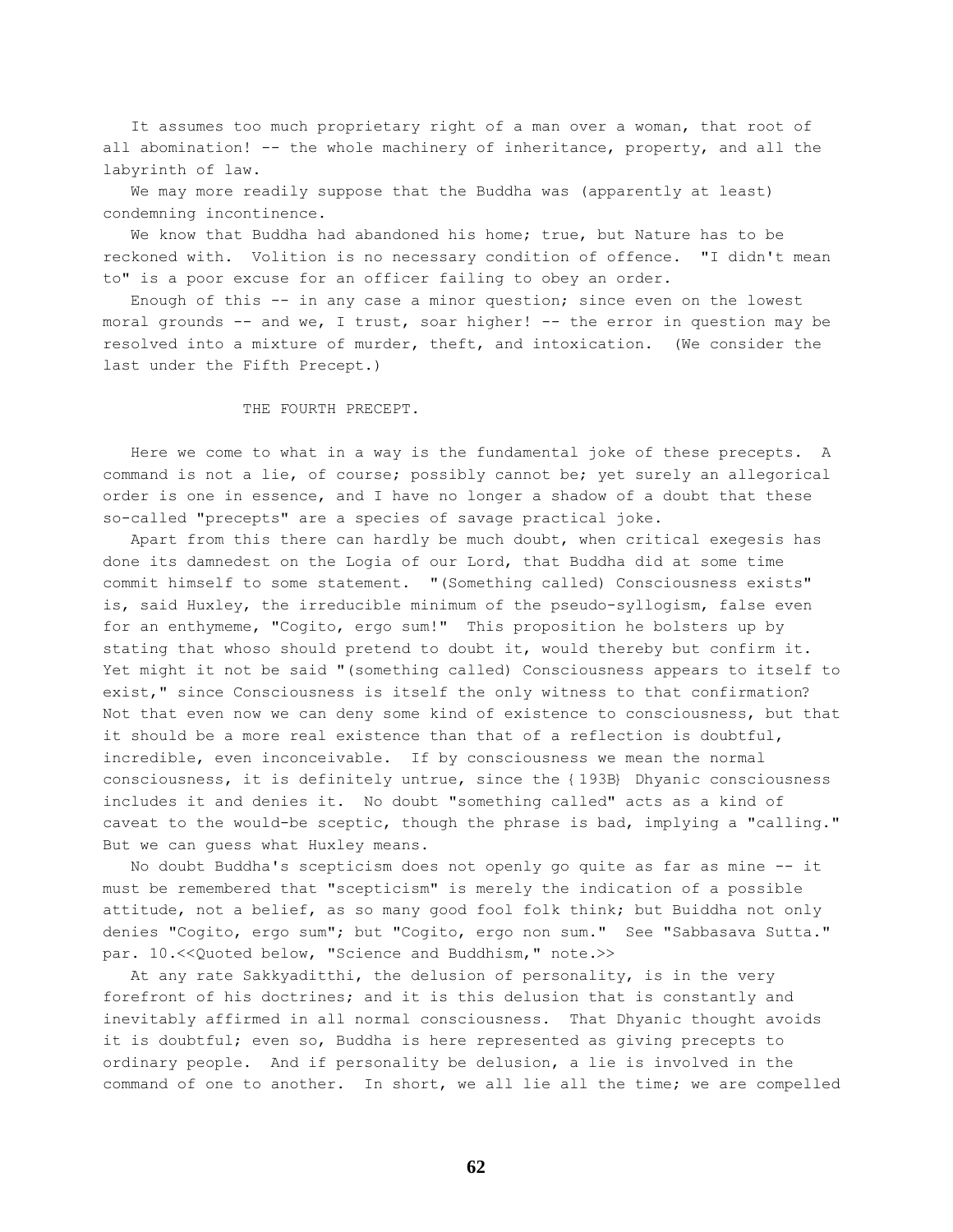to it by the nature of things themselves -- paradoxical as that seems -- and the Buddha knew it!

## THE FIFTH PRECEPT.

 At last we arrive at the end of our weary journey -- surely in this weather we may have a drink! East of Suez, << "Ship me somewhere East of Suez, where a man can raise a thirst." -- R. KIPLING.>> Trombone-Macaulay (as I may surely say, when Browning writes Banjo-Byron<<"While as for Quip Hop o' my Thumb there, Banjo-Byron that twangs the strum-strum there." -- BROWNING, "Pachiarotto" (said of A. Austin).>>) tells us, a man may raise a Thirst. No, shrieks the Blessed One, the Perfected One, the Enlightened One, do not drink! It is like the streets of Paris when they were placarded with rival posters --

> Ne buvez pas de l'Alcool! L'Alcool est un poison!

and

 Buvez de l'Alcool! L'Alccol est un aliment!

--

We know now that alcohol is a food up to a certain amount; the precept, good enough for a rough rule as it stands, will not bear close inspection. What Buddha really commands, with that grim humour of his, is: Avoid Intoxication.

 But what is intoxication? unless it be the loss of power to use perfectly a truth-telling set of faculties. If I walk unsteadily it is owing to nervous lies -- and so for all the phenomena of drunkenness. But a lie involves the assumption {194A} of some true standard, and this can nowhere be found. A doctor would tell you, moreover, that all food intoxicates: all, here as in all the universe, of every subject and in every predicate, is a matter of degree.

 Our faculties never tell us true; our eyes say flat when our fingers say round; our tongue sends a set of impression to our brain which our hearing declares non-existent -- and so on.

 What is this delusion of personality but a profound and centrally-seated intoxication of the consciousness? I am intoxicated as I address these words; you are drunk -- beastly drunk! -- as you read them; Buddha was as drunk as a British officer when he uttered his besotted command. There, my dear children, is the conclusion to which we are brought if you insist that he was serious!

 I answer No! Alone among men then living, the Buddha was sober, and saw Truth. He, who was freed from the coils of the great serpent Theli coiled round the universe, he knew how deep the slaver of that snake had entered into us, infecting us, rotting our very bones with poisonous drunkenness. And so his cutting irony -- drink no intoxicating drinks!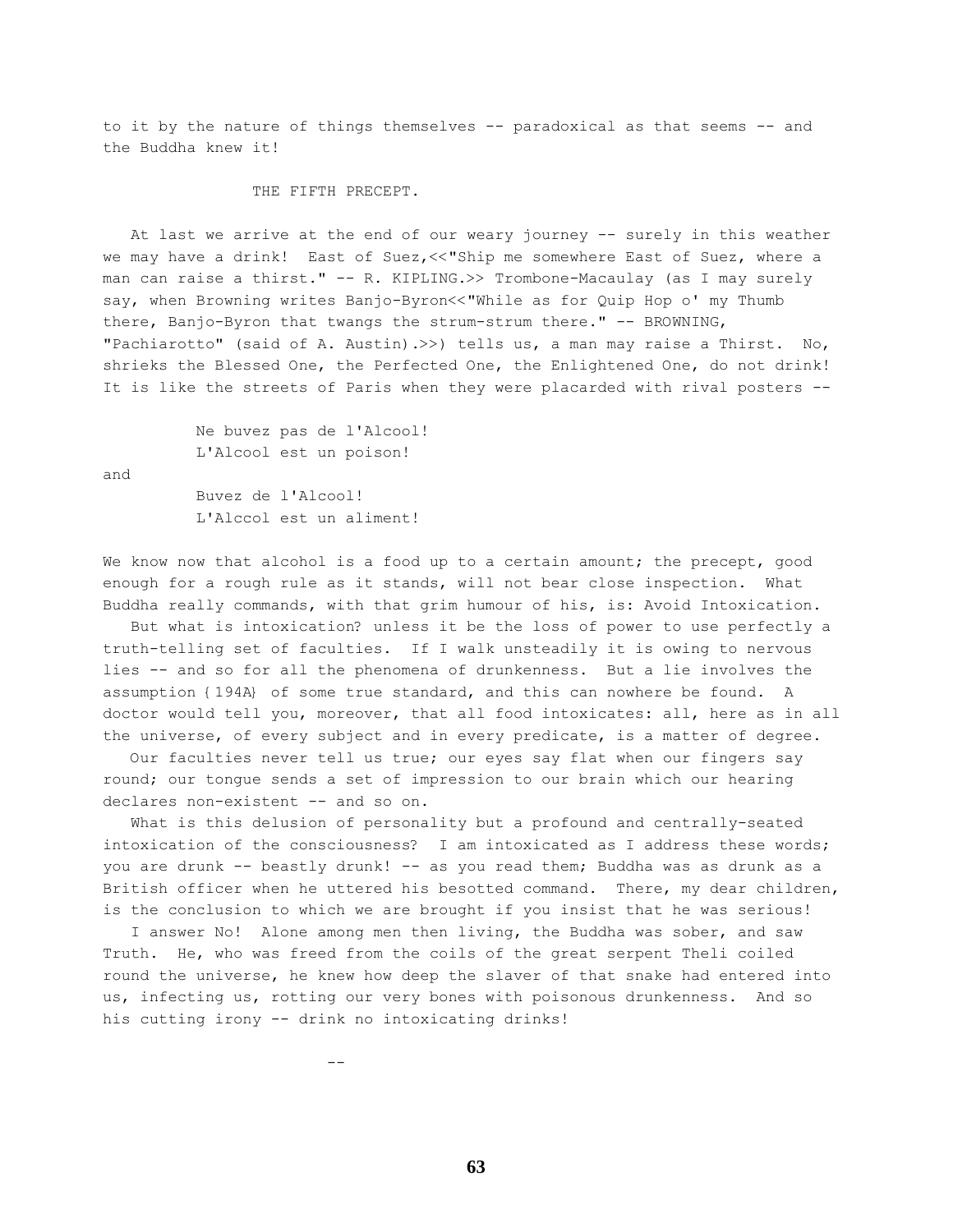When I go to take Pansil, << To "take Pansil" is to vow obedience to these Percepts.>> it is in no spirit of servile morality; it is with keen sorrow gnawing at my heart. These five causes of sorrow are indeed the heads of the serpent of Desire. Four at least of them snap their fangs on me in and by virtue of my very act of receiving the commands, and of promising to obey them; if there is a little difficulty about the fifth, it is an omission easily rectified -- and I think we should all make a point about that; there is great virtue in completeness.

 Yes! Do not believe that the Buddha was a fool; that he asked men to perform the impossible or the unwise.<<I do not propose to dilate on the moral truth which Ibsen has so long laboured to make clear: that no hard and fast rule of life can be universally applicable. Also, as in the famous case of the lady who saved (successively) the lives of her husband, her father, and her brother, the precepts clash. To allow to die is to kill -- all this is obvious to the most ordinary thinkers. These precepts are of course excellent general guides for the vulgar and ignorant, but you and I, dear reader, are wise and clever, and know better. Nichtwar?

 Excuse my being so buried in "dear Immanuel Kant" (as my friend Miss Br. c.{A.C.SUB NOTE: A fast woman who posed as a bluestocking.} would say) that this biting and pregnant phrase slipped out unaware. As a rule, of course, I hate the introduction of foreign tongues into an English essay. -- A. C.>> Do not believe that the sorrow of existence is so trivial that easy rules {194B} easily interpreted (as all Buddhists do interpret the Precepts) can avail against them; do not mop up the Ganges with a duster; nor stop the revolution of the stars with a lever of lath.

 Awake, awake only! let there be ever remembrance that Existence is sorrow, sorrow by the inherent necessity of the way it is made; sorrow not by volition, not by malice, not by carelessness, but by nature, by ineradicable tendency, by the incurable disease of Desire, its Creator, is it so, and the way to destroy it is by uprooting of Desire; nor is a task so formidable accomplished by any threepenny-bit-in-the-plate-on-Sunday morality, the "deceive others and selfdeception will take care of itself" uprightness, but by the severe roads of austere self-mastery, of arduous scientific research, which constitute the Noble Eightfold Path.

 101-105. "There's one . . . Six Six Six."{#31} -- This opinion has been recently (and most opportunely) confirmed by the Rev. Father Simons, Roman Catholic Missionary (and head of the Corner in Kashmir Stamps), Baramulla, Kashmir.

106. "Gallup."{#32} -- for information apply to Mr. Sidney Lee.

111. "'It is the number of a Man.'"{#33} -- Rev. xlii. 18.

117. "Fives."{#34} -- Dukes.

122. ("Elsewhere."){#35} -- See "Songs of the Spirit" and other works.

 128. "the Qabalistic Balm."{#36} -- May be studied in "The Kabbalah ("sic") Unveiled" (Redway). It is much to be wished that some one would undertake the preparation of an English translation of Rabbi Jischak Ben Loria's "De Revolutionibus Animarum," and of the book "Beth Elohim."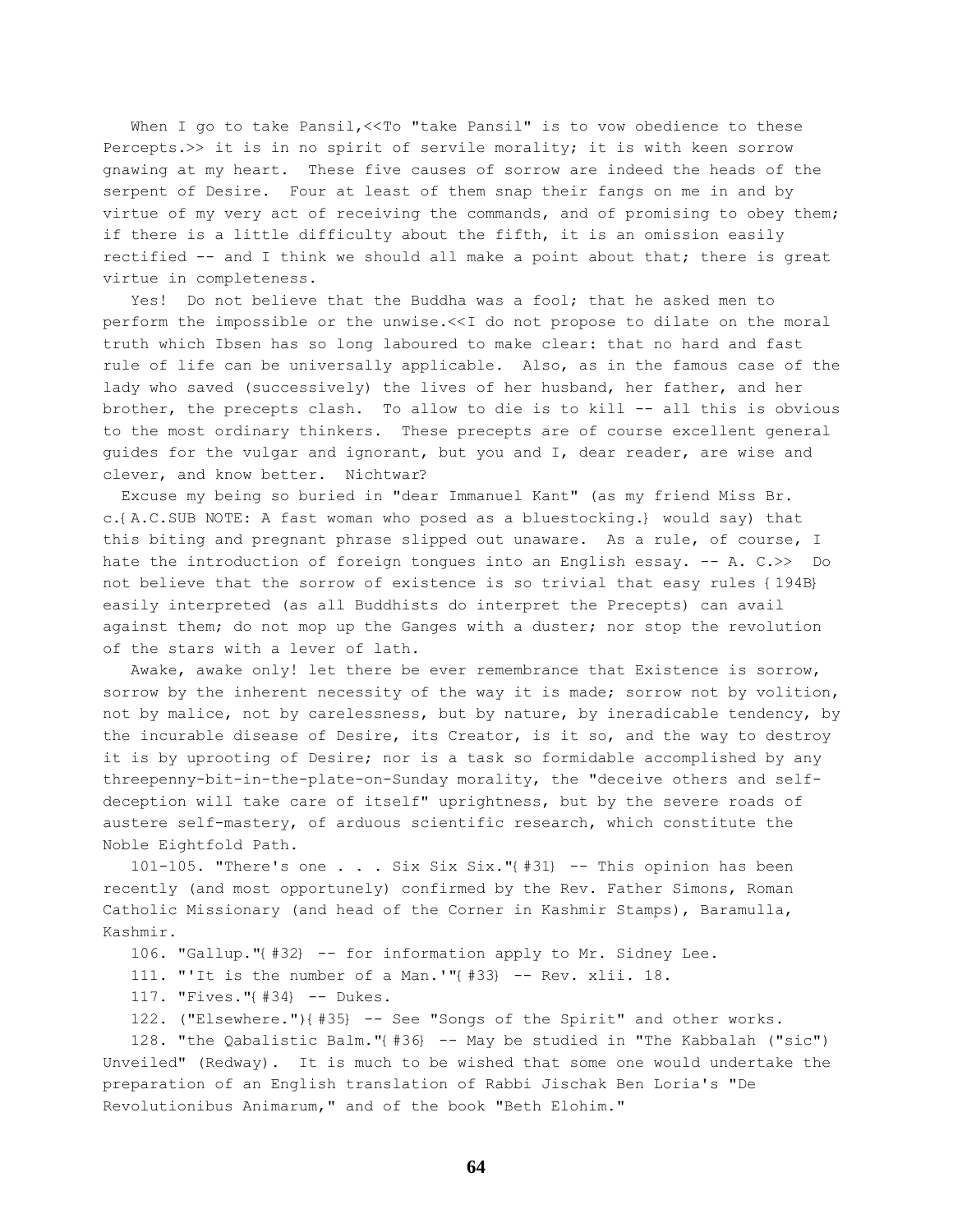139. "Cain."{#37} -- Gen. iv. 8.

152. "Hunyadi."{#38} -- Hunyadi Janos, a Hungarian table water.

 161. "Nadi."{#39} -- For this difficult subject refer to the late Swami Vivekananda's "Raja Yoga."

 167. "Tom Bond Bishop."{#40} -- Founder of the "Children's Scripture Union" (an Association for the Dissemination of Lies among Young People) and otherwise known as a philanthropist. His relationship to the author (that of uncle) has procured him this rather disagreeable immortality.

 He was, let us hope, no relation to George Archibald Bishop, the remarkable preface to whose dreadfully conventionally psychopathic works is this.

### PREFACE<<1>>

<<1. To a collection of MSS. illustrating the "Psychopathia Sexualis" of von Kraft-Ebling. The names of the parties have been changed.>>

 In the fevered days and nights under the Empire that perished in the struggle of 1870, {195A} that whirling tumult of pleasure, scheming, success, and despair, the minds of men had a trying ordeal to pass through. In Zola's "La Curee" we see how such ordinary and natural characters as those of Saccard, Maxime, and the incestuous heroine, were twisted and distorted from their normal sanity, and sent whirling into the jaws of a hell far more affryant than the mere cheap and nasty brimstone Sheol which is the Shibboleth for the dissenter, and with which all classes of religious humbug, from the Pope to the Salvation ranter, from the Mormon and the Jesuit to that mongrel mixture of the worst features of both, the Plymouth Brother, have scared their illiterate, since hypocrisy was born, with Abel, and spiritual tyranny, with Jehovah! Society, in the long run, is eminently sane and practical; under the Second Empire it ran mad. If these things are done in the green tree of Society, what shall be done in the dry tree of Bohemianism? Art always has a suspicion to fight against; always some poor mad Max Nordau is handy to call everything outside the kitchen the asylum. Here, however, there is a substratum of truth. Consider the intolerable long roll of names, all tainted with glorious madness. Baudelaire the diabolist, debauchee of sadism, whose dreams are nightmares, and whose waking hours delirium; Rollinat the necrophile, the poet of phthisis, the anxiomaniac; Peladan, the high priest -- of nonsense; Medes, frivolous and scoffing sensualist; besides a host of others, most alike in this, that, below the cloak of madness and depravity, the true heart of genius burns. No more terrible period than this is to be found in literature; so many great minds, of which hardly one comes to fruition; such seeds of genius, such a harvest of -whirlwind! Even a barren waste of sea is less saddening that one strewn with wreckage.

 In England such wild song found few followers of any worth or melody. Swinburne stands on his solitary pedestal above the vulgar crowds of priapistic plagiarists; he alone caught the fierce frenzy of Baudelaire's brandied shrieks, and his First Series of Poems and Ballads was the legitimate echo of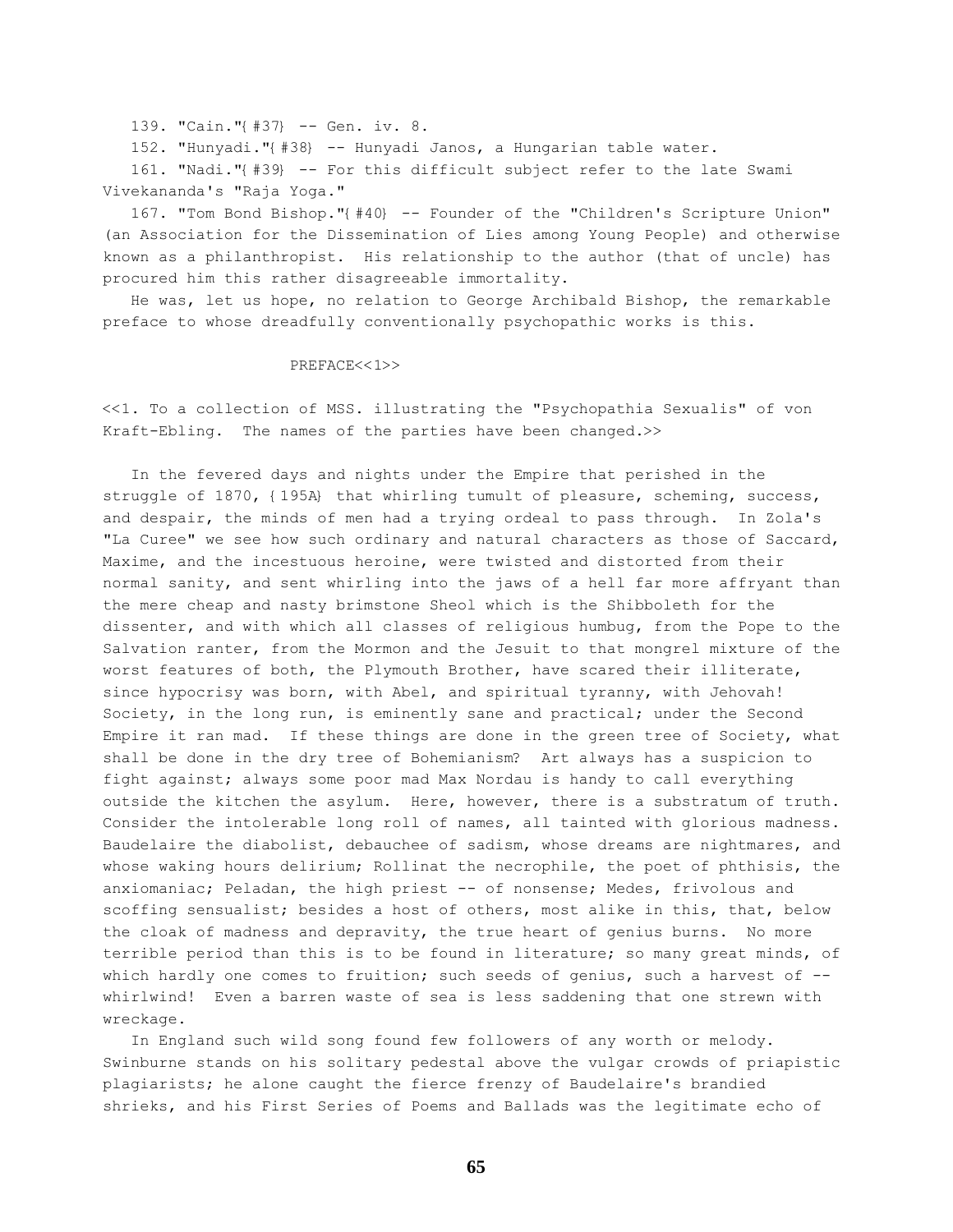that not fierier note. But English Art as a whole was unmoved, at any rate not stirred to any depth, by this wave of debauchery. The great thinkers maintained the even keel, and the windy waters lay not for their frailer barks to cross. There is one exception of note, till this day unsuspected, in the person of George Archibald Bishop. In a corner of Paris this young poet (for in his nature the flower of poesy did spring, did even take root and give some promise of a brighter bloom, till stricken and blasted in later years by the lightning of his own sins) was steadily writing day after day, night after {195B} night, often working forty hours at a time, work which he destined to entrance the world. All England should ring with his praises; by-and-by the whole world should know his name. Of these works none of the longer and more ambitious remains. How they were lost, and how those fragments we possess were saved, is best told by relating the romantic and almost incredible story of his life.

 The known facts of this life are few, vague, and unsatisfactory; the more definite statements lack corroboration, and almost the only source at the disposal of the biographer is the letters of Mathilde Doriac to Mdme. J. S., who has kindly placed her portfolio at my service. A letter dated October 15, 1866, indicates that our author was born on the 23rd of that month. The father and mother of George were, at least on the surface, of an extraordinary religious turn of mind. Mathilde's version of the story, which has its source in our friend himself, agrees almost word for word with a letter of the Rev. Edw. Turle to Mrs. Cope, recommending the child to her care. The substance of the story is as follows.

 The parents of George carried their religious ideas to the point of never consummating their marriage!<<Will it be believed that a clergyman (turned Plymouth Brother and schoolmaster) actually made an identical confession to a boy of ten years old?>> This arrangement does not seem to have been greatly appreciated by the wife; at least one fine morning she was found to be enceinte. The foolish father never thought of the hypothesis which commends itself most readily to a man of the world, not to say a man of science, and adopted that of a second Messiah! He took the utmost pains to conceal the birth of the child, treated everybody who came to the house as an emissary of Herod, and finally made up his mind to flee into Egypt! Like most religious maniacs, he never had an idea of his own, but distorted the beautiful and edifying events of the Bible into insane and ridiculous ones, which he proceeded to plagiarise.

 On the voyage out the virgin mother became enamoured, as was her wont, of the nearest male, in this case a fellow-traveller. He, being well able to support her in the luxury which she desired, easily persuaded her to leave the boat with him by stealth. A small sailing vessel conveyed them to Malta, where they disappeared. The only trace left in the books of earth records that this fascinating character was accused, four years later, in Vienna, of poisoning her paramour, but thanks to the wealth and influence of her newer lover, she escaped.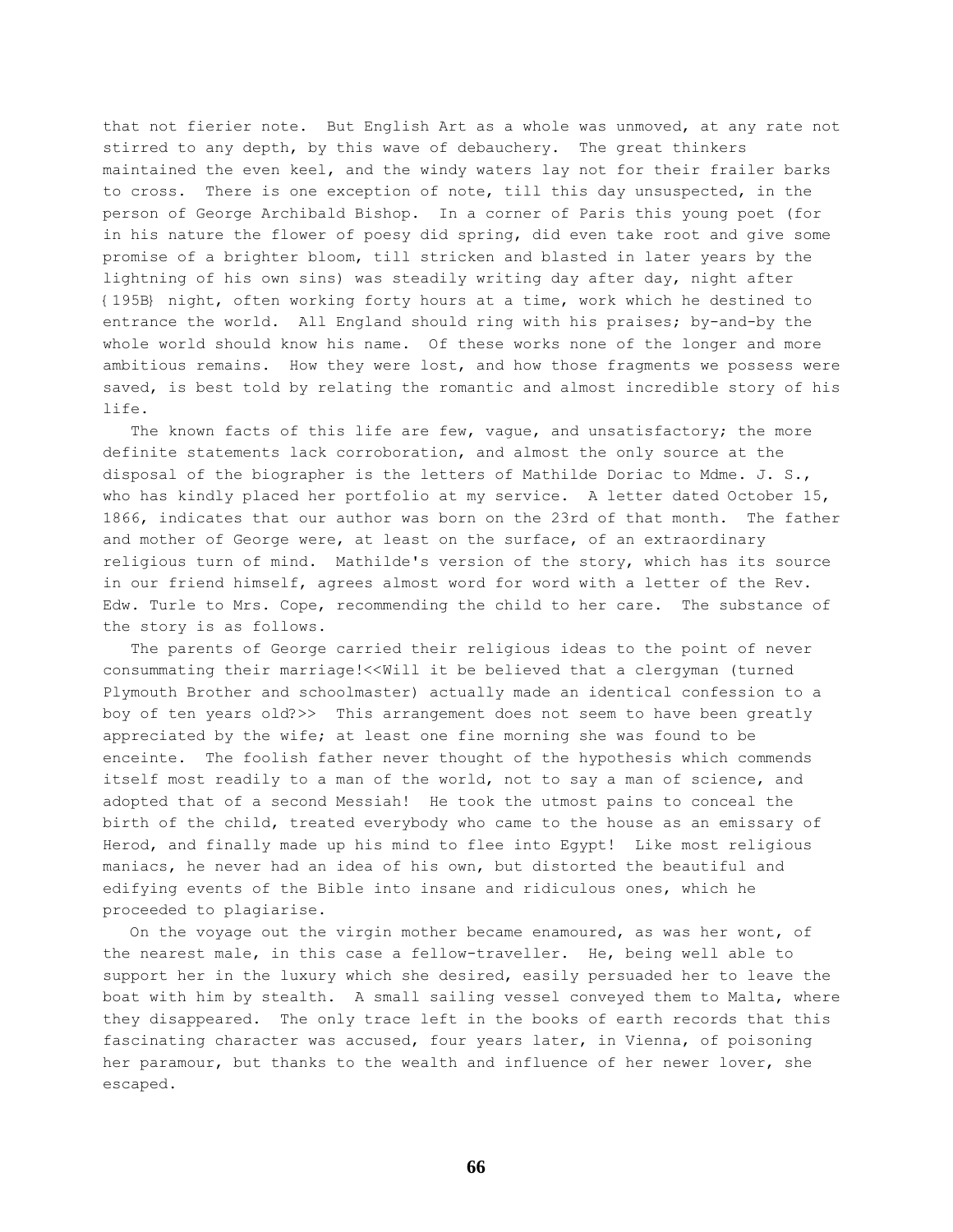The legal father, left by himself with a squalling child to amuse, to appease in his tantrums, {196A} and to bring up in the nurture and admonition of the Lord, was not a little perplexed by the sudden disappearance of his wife. At first he supposed that she had been translated, but, finding that she had not left the traditional mantle behind her, he abandoned this supposition in favour of quite a different, and indeed a more plausible one. He now believed her to be the scarlet woman in the Apocalypse, with variations. On arrival in Egypt he hired an old native nurse, and sailed for Odessa. Once in Russia he could find Gog and Magog, and present to them the child as Antichrist. For he was now persuaded that he himself was the First Beast, and would ask the sceptic to count his seven heads and ten horns. The heads, however, rarely totted up accurately!

 At this point the accounts of Mr. Turle and Mathilde diverge slightly. The cleric affirms that he was induced by a Tartar lady, of an honourable and ancient profession, to accompany her to Tibet "to be initiated into the mysteries." He was, of course, robbed and murdered with due punctuality, in the town of Kiev. Mathilde's story is that he travelled to Kiev on the original quest, and died of typhoid or cholera. In any case, he died at Kiev in 1839. This fixes the date of the child's birth at 1837. His faithful nurse conveyed him safely to England, where his relatives provided for his maintenance and education.

 With the close of this romantic chapter in his early history we lose all reliable traces for some years. One flash alone illumines the darkness of his boyhood; in 1853, after being prepared for confirmation, he cried out in full assembly, instead of kneeling to receive the blessing of the officiating bishop, "I renounce for ever this idolatrous church;" and was quietly removed.

 He told Mathilde Doriac that he had been to Eton and Cambridge -- neither institution, however, preserves any record of such admission. The imagination of George, indeed, is tremendously fertile with regard to events in his own life. His own story is that he entered Trinity College, Cambridge, in 1856, and was sent down two years later for an article which he had contributed to some University or College Magazine. No confirmation of any sort is to be found anywhere with regard to these or any other statements of our author. There is however, no doubt that in 1861 he quarrelled with his family; went over to Paris, where he settled down, at first, like every tufthead, somewhere in the Quarter Latin; later, with Mathilde Doriac, the noble woman who became his mistress and held to him through all the terrible tragedy of his moral, mental, and physical life, in the Rue du Faubourg-Poissonniere. At his house there the rightful scene {196B} of '68 took place, and it was there too that he was apprehended after the murders which he describes so faithfully in "Abysmos." He had just finished this poem with a shriek of triumph, and had read it through to the appalled Mathilde "avec des yeux de flamme et de gestes incoherentes," when foaming at the mouth, and "hurlant de blasphemes indicibles," he fell upon her with extraordinary violence of passion; the door opened, officers appeared, the arrest was effected. He was committed to an asylum, for there could be no longer any doubt of his complete insanity; for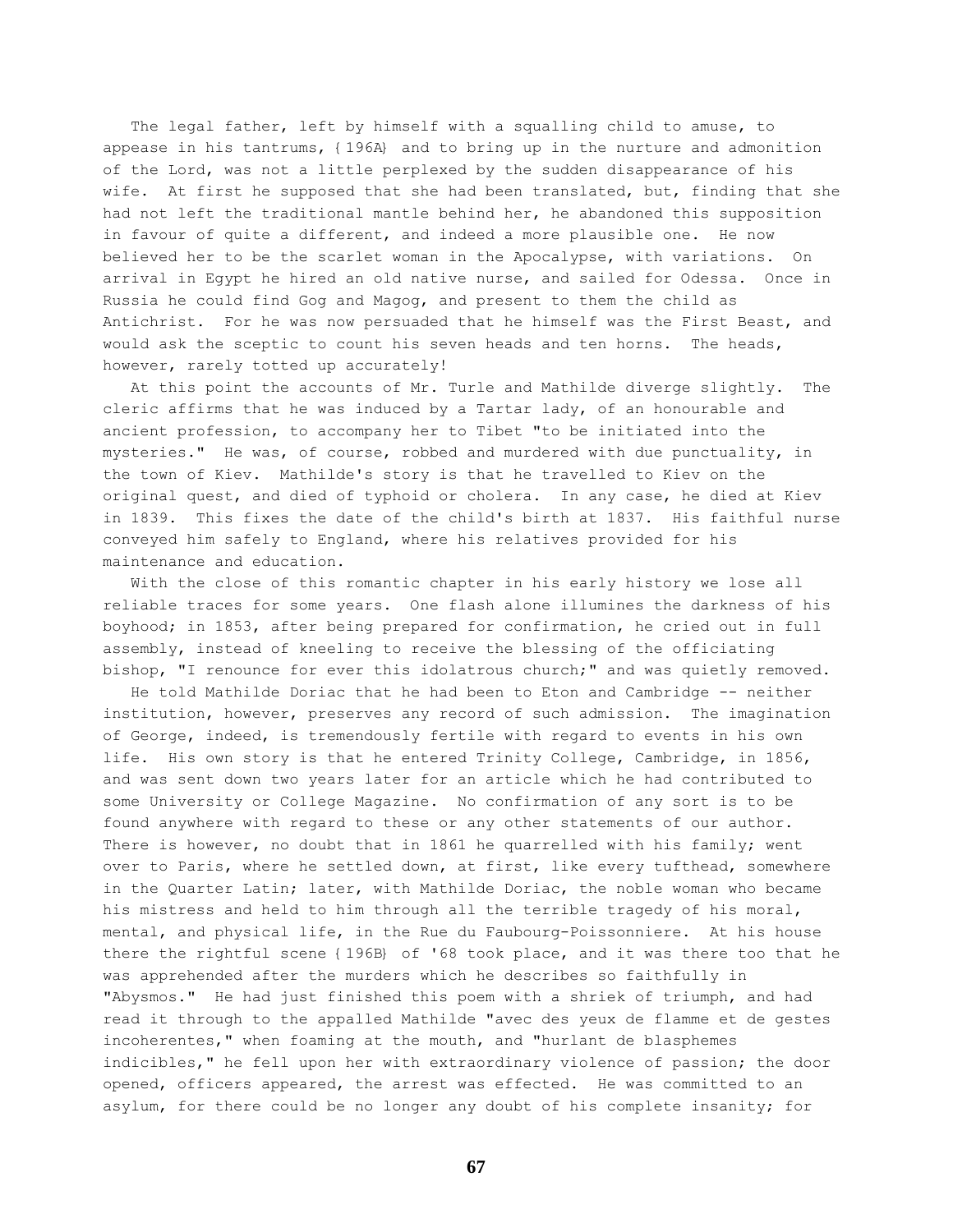three weeks he had been raving with absinthe and satyriasis. He survived his confinement no long time; the burning of the asylum with its inmates was one of the most terrible events of the war of 1870. So died one of the most talented Englishmen of his century, a man who for wide knowledge of men and things was truly to be envied, yet one who sold his birthright for a mess of bestlier pottage than ever Esau guzzled, who sold soul and body to Satan for sheer love of sin, whose mere lust of perversion is so intense that it seems to absorb every other emotion and interest. Never since God woke light from chaos has such a tragedy been unrolled before men, step after step toward the lake of Fire!

 At his house all his writings were seized, and, it is believed, destroyed. The single most fortunate exception is that of a superbly jewelled writingcase, now in the possession of the present editor, in which were found the MSS. which are here published. Mathilde, who knew how he treasured its contents, preserved it by saying to the officer, "But, sir, that is mine." On opening this it was found to contain, besides these MSS., his literary will. All MSS. were to be published thirty years after his death, not before. He would gain no spurious popularity as a reflection of the age he lived in. "Tennyson," he says, "will die before sixty years are gone by: if I am to be beloved of men, it shall be because my work is for all times and all men, because it is greater than all the gods of chance and change, because it has the heart of the human race beating in every line." This is a patch of magenta to mauve, undoubtedly; but -- ! The present collection of verses will hardly be popular; if the lost works turn up, of course it may be that there may be found "shelter for songs that recede." Still, even here, one is, on the whole, more attracted than repelled; the author has enormous power, and he never scruples to use it, to drive us half mad with horror, or, as in his earlier most exquisite works, to move us to the noblest thoughts and deeds. True, his debt to contemporary writers is a little obvious here and there; but these {197A} are small blemishes on a series of poems whose originality is always striking, and often dreadful, in its broader features.

 We cannot leave George Bishop without a word of inquiry as to what became of the heroic figure of Mathilde Doriac. It is a bitter task to have to write in cold blood the dreadful truth about her death. She had the misfortune to contract, in the last few days of her life with him, the same terrible disease which he describes in the last poem of his collection. This shock, coming so soon after, and, as it were, as an unholy perpetual reminder of the madness and sequestration of her lover, no less than of his infidelity, unhinged her mind, and she shot herself on July 5, 1869. Her last letter to Madame J-- S-- is one of the tenderest and most pathetic ever written. She seems to have been really loved by George, in his wild, infidel fashion: "All Night" and "Victory," among others, are obviously inspired by her beauty; and her devotion to him, the abasement of soul, the prostitution of body, she underwent for and with him, is one of the noblest stories life has known. She seems to have dived with him, yet ever trying to raise his soul from the quagmire; if God is just at all, she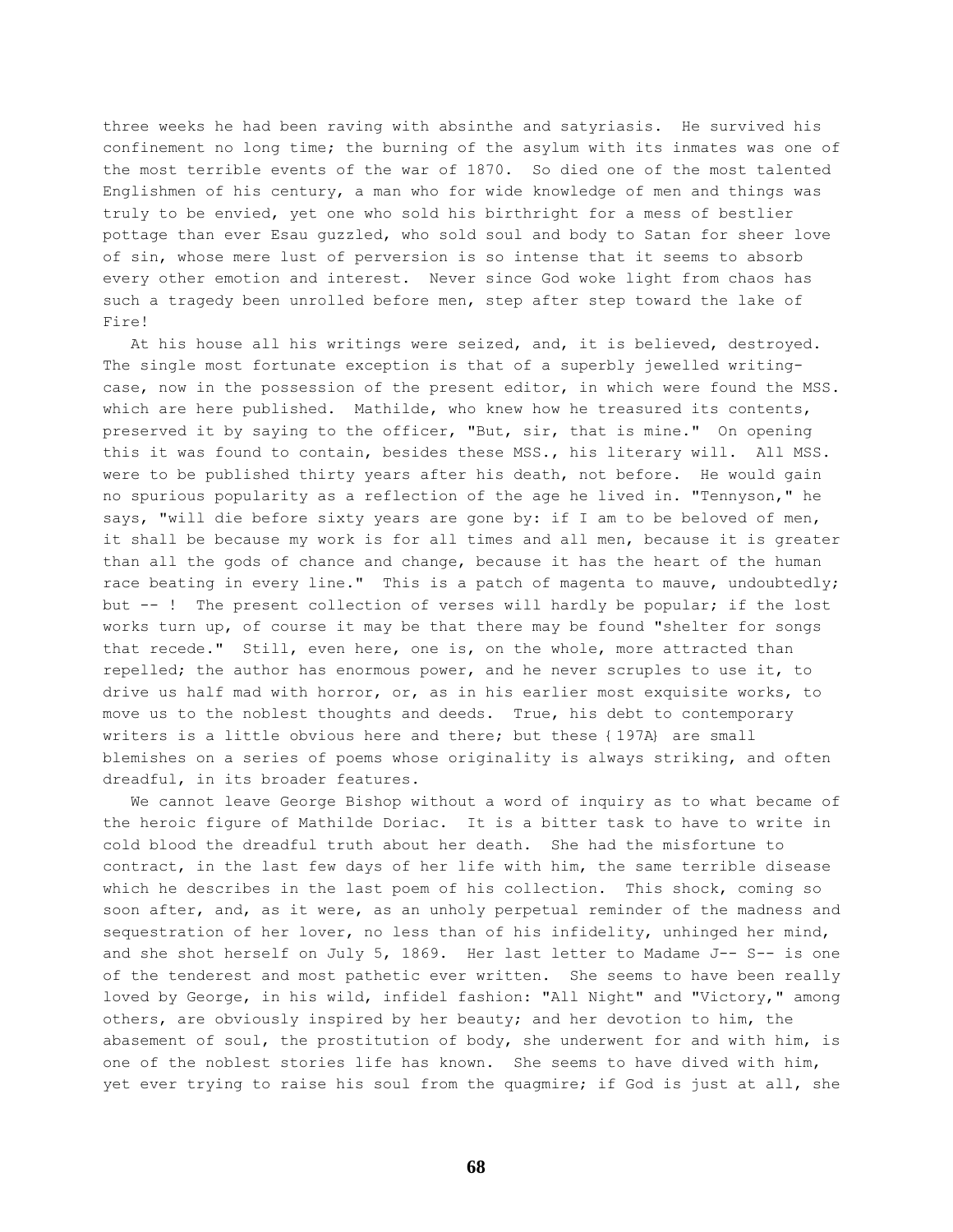shall stand more near to His right hand than the vaunted virgins who would soil no hem of vesture to save their brother from the worm that dieth not!

 The Works of George Archibald Bishop will speak for themselves; it would be both impertinent and superfluous in me to point out in detail their many and varied excellences, or their obvious faults. The "raison d'etre," though, of their publication, is worthy of especial notice. I refer to their psychological sequence, which agrees with their chronological order. His lifehistory, as well as his literary remains, gives us an idea of the progression of diabolism as it really is; not as it is painted. Note also, (1) the increase of selfishness in pleasure, (2) the diminution of his sensibility to physical charms. Pure and sane is his early work; then he is carried into the outer current of the great vortex of Sin, and whirls lazily through the sleepy waters of mere sensualism; the pace quickens, he grows fierce in the mysteries of Sapphism and the cult of Venus Aversa with women; later of the same forms of vice with men, all mingled with wild talk of religious dogma and a general exaltation of Priapism at the expense, in particular, of Christianity, in which religion, however, he is undoubtedly a believer till the last (the pious will quote James ii. 19, and the infidel will observe that he died in an asylum); then the full swing of the tide catches him, the mysteries of death become more and more an obsession, and he is flung headlong into Sadism, Necrophilia, {197B} all the maddest, fiercest vices that the mind of fiends ever brought up from the pit. But always to the very end his power is unexhausted, immense, terrible. His delirium does not amuse; it appals! A man who could conceive as he did must himself have had some glorious chord in his heart vibrating to the eternal principle of Boundless Love. That this love was wrecked is for me, in some sort a relative of his, a real and bitter sorrow. He might have been so great! He missed Heaven! Think kindly of him!

 169. "Correctly rhymes."{#41} -- Such lines, however noble in sentiment, as: "A bas les Anglais! The Irish up!" will not be admitted to the competition. Irish is accented on the penultimate -- bad cess to the bloody Saxons that made it so!

 The same with Tarshish (see Browning, "Pippa Passes," II., in the long speech of Blouphocks) and many others.

 173. "The liar Copleston."{#42}<<Copies were sent to any living persons mentioned in the "Sword of Song," accompanied by the following letter:

Letters and Telegrams: BOLESKINE FOYERS is sufficient address.

 Bills, Writs, Summonses, etc.: CAMP XI., THE BALTORO GLACIER, BALTISTAN.

| O Millionaire!          | My lord Marquis,  |  |
|-------------------------|-------------------|--|
| Mr. Editor!             | My lord Viscount, |  |
| Dear Mrs. Eddy,         | My lord Earl,     |  |
| Your Holiness the Pope! | My lord,          |  |
| Your Imperial Majesty!  | My lord Bishop,   |  |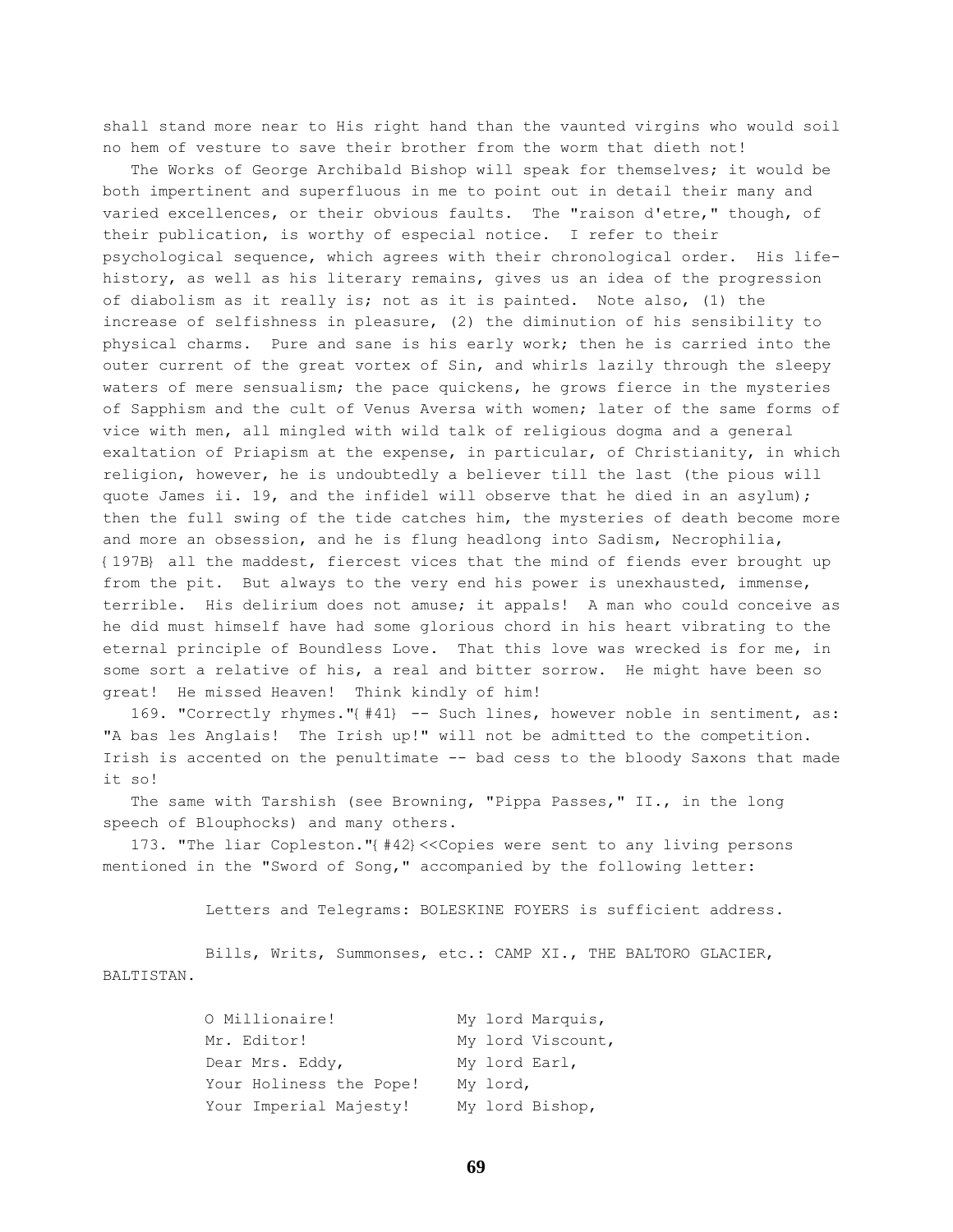```
Your Majesty! Reverend sir,
          Your Royal Highness! Sir,
          Dear Miss Corelli, Fellow,
          Your Serene Highness! Dog!
          My lord Cardinal, Mr. Congressman,
          My lord Archbishop, Mr. Senator,
          My lord Duke, Mr. President,
         (or the feminine of any of these), as shown
                     by underlining it,
Courtesy demands, in view of the
              ("a") tribute to your genius
              ("b") attack on your (1) political
                                  (2) moral
                                  (3) social
                                  (4) mental
                                  (5) physical character
              ("c") homage to your grandeur
              ("d") reference to your conduct
              ("e") appeal to your better feelings
on page ---- of my masterpiece, "The Sword of Song," that I should send you a
copy, as I do herewith, to give you an opportunity of defending yourself
against my monstrous assertions, thanking me for the advertisement, or -- in
short, replying as may best seem to you to suit the case.
                      Your humble, obedient servant,
                                       ALEISTER CROWLEY.>> -- Bishop of
Calcutta. {198A} While holding the see of Ceylon he wrote a book in which
"Buddhism" is described as consisting of "devil-dances." Now, when a man, in a
position to know the facts, writes a book of the subscription-cadging type,
whose value for this purpose depends on the suppression of these facts, I think
I am to be commended for my moderation in using the term "liar."
   212. -- "Ibsen."{#43} -- Norwegian dramatist. This and the next sentence
have nineteen distinct meanings. As, however, all (with one doubtful
exception) are true, and taken together synthetically connote my concept, I
have let the passage stand.
  219. "I was Lord Roberts, he De Wet."{#44} -- "Vide" Sir A. Conan doyle's
masterly fiction, "The Great Boer War."
   222. "Hill".{#45} -- An archaic phrase signifying the kopje.
```
223. "Ditch."{#46} -- Probably an obsolete slang term for spruit.

 273. "Some."{#47} -- The reader may search modern periodicals for this theory.

 282. "The Timolian."{#48) -- Timolus, who decided the musical contest between Pan and Apollo in favour of the latter.

 321. "As masters teach."{#49} -- Consult Vivekananda, "op. cit.," or the "Hathayoga Pradipika." Unfortunately, I am unable to say where (or even whether) a copy of this latter work exists.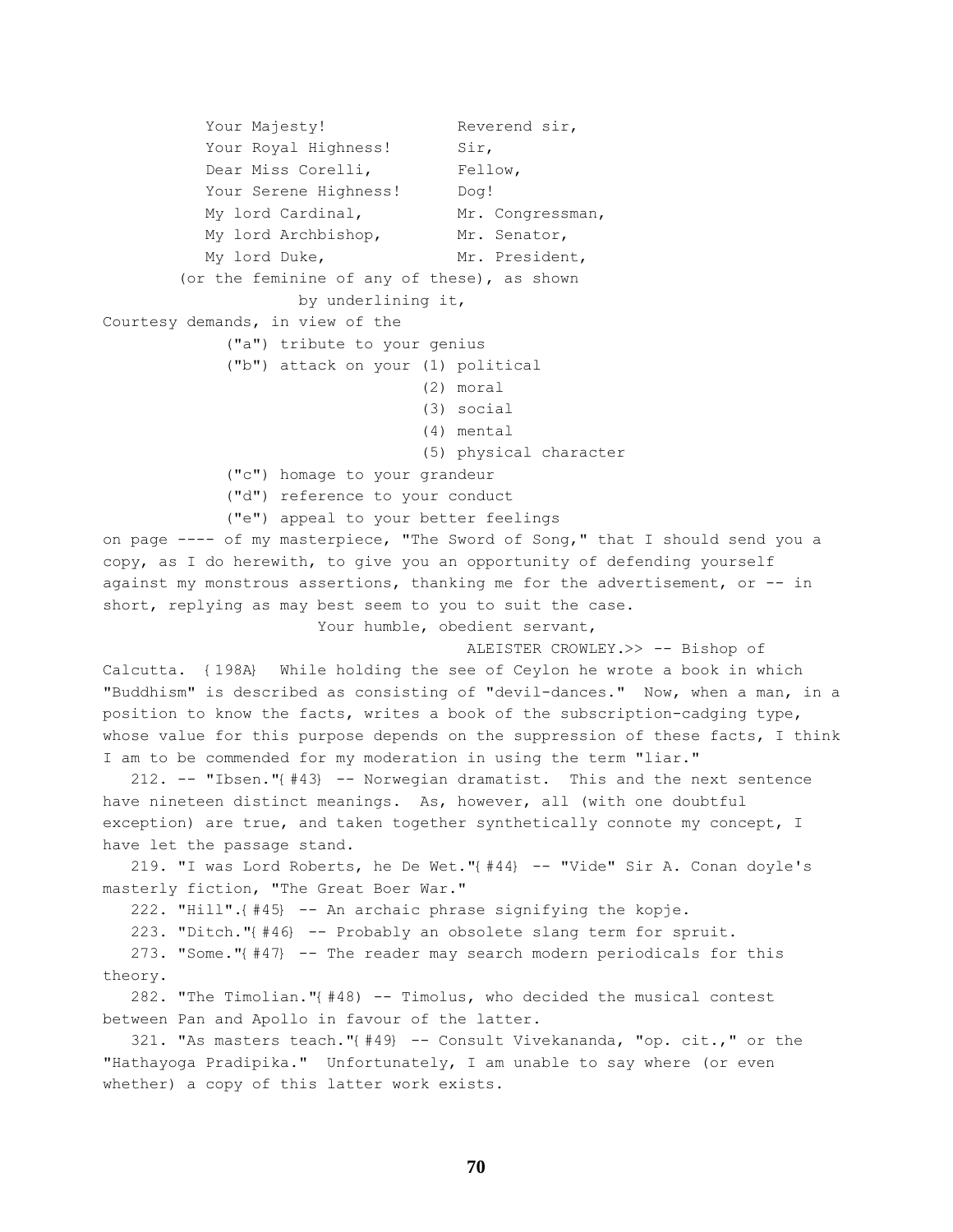331, 332. "Stand." -- "(Stephen) or sit (Paul)."{#50} -- Acts vii. 36; Heb. xii. 2. 337. "Samadhi-Dak."{#51} -- "Ecstasy-of-meditation mail." 338. "Maha-Meru."{#52} -- The "mystic mountain" of the Hindus. See Southery's "Curse of Kehama." 339. "Gaurisankar."{#53} -- Called also Chomokankar, Devadhunga, and Everest. 341. Chogo.{#54} -- The Giant. This is the native name of "K2"; or Mount Godwin-Austen, as Col. Godwin-Austen would call it. It is the second highest known mountain in the world, as Devadhunga is the first. 356. "the history of the West."{#55} -- De Acosta (Jose) Natural and Moral History of the Indies. Alison, Sir A. . . History of Scotland. Benzoni. . . . . History of the New World. Buckle. . . . . History of Civilisation. Burton, J. H. . . History of Scotland. Carlyle. . . . . History of Frederick the Great. Carlyle. . . . Oliver Cromwell. Carlyle. . . . Past and Present. Cheruel, A. . . . Dictionnaire historique de la France. Christian, P. . . Historrie de la Magie {198B} Clarendon, Ld. . . History of the Great Rebellion. De Comines, P. . . Chronicle. Edwards, Bryan. . History of the British Colonies in the W. Indies. Elton, C. . . . Origins of English History. Erdmann. . . . . History of Philosophy. Vol. II. Froude. . . . . History of England. Fyffe, C. A. . . History of Modern Europe. Gardiner, S. R. . History of the Civil War in England. Gibbon. . . . Decline and Fall of the Roman Empire. Green, J. R. . . A History of the English People. Guizot. . . . . Historie de la Civilisation. Hallam, H. . . . State of Europe in the Middle Ages. Hugo, V. . . . . Napoleon le Petit. Innes, Prof. C. . Scotland in the Middle Ages. Kingscote. . . . History of the War in the Crimea. Levi, E. . . . History de la Magie. Macaulay, Ld. . . History of England. McCarthy, J. . . A History of our Own Times. Maistre, Jos. . . Oeuvres. Michelet. . . . Historie des Templiers. Migne, Abbe. . . Oeuvres. Montalembert. . . The Monks of the West. Morley, J. . . . Life of Mr. Giadstone. Motley. . . . . History of the Dutch Republic. Napier. . . . History of the Peninsular War.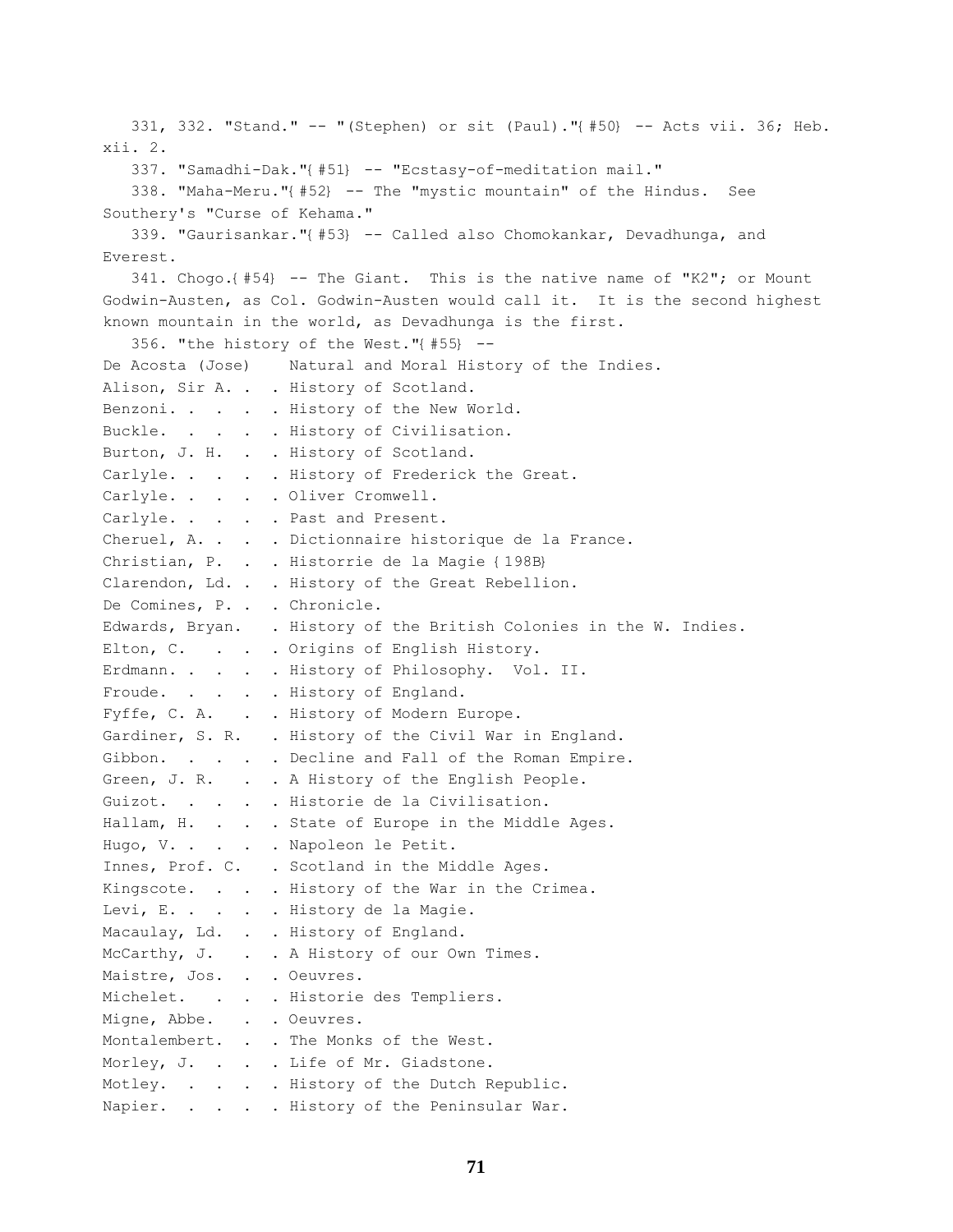```
Prescott. . . . History of the Conquest of Mexico.
Prescott. . . . History of the Conquest of Peru.
Renan. . . . . Vie de Jesus.
Robertson, E. W. . Historical Essays.
Roseberry, Ld. . . Napoleon.
Shakespeare. . . Histories.
Society for the
  Propagation
  of Religious
  Truth. . . . . Transactions, Vols. I. - DCLXVI.
Stevenson, R. L. . A Footnote to History.
Thornton, Ethel-
 red, Rev. . . . History of the Jesuits.
Waite, A. E. . . The Real History of the Rosicrucians.
Wolseley, Ld. . . Marlborough.
```
 The above works and many others of less importance were carefully consulted by the Author before passing these lines for the press. Their substantial accuracy is further guaranteed by the Professors of History at Cambridge, Oxford, Berlin, Harvard, Paris, Moscow, and London. {199A} 336. "Shot his Chandra."{#56} -- Anglice, shot the moon. 380. "The subtle devlish omission."{#57} -- But what are we to say of Christian dialecticians who quote "All things work together for good" out of its context, and call this verse "Christian optimism?" See Caird's "Hegel." Hegel knew how to defend himself, though. As Goethe wrote of him: "They thought the master too Inclined to fuss and finick. The students' anger grew To frenzy Paganinic.<<Paganini, a famous violinist.>> They vowed to make him rue His work in Jena's clinic. They came, the unholy crew, The mystic and the cynic: He had scoffed at God's battue, The flood for mortal's sin -- Icthyosaurian Waterloo! They eyed the sage askew; They searched him through and through With violet rays actinic. They asked him 'Wer bist du?' He answered slowly 'Bin ich?'" 387. "The Fish."{#58} -- Because of GR:iota-chi-theta-upsilon-sigma, which

means Fish, And very aptly symbolises Christ. -- "Ring and Book" (The Pope), ll. 89, 90.

395. "Dharma."{#59} -- Consult the Tripitaka.

409. "I cannot trace the chain." ${460}$  -- "How vain, indeed, are human calculations!" -- "the Autobiography of a Flea," p. 136.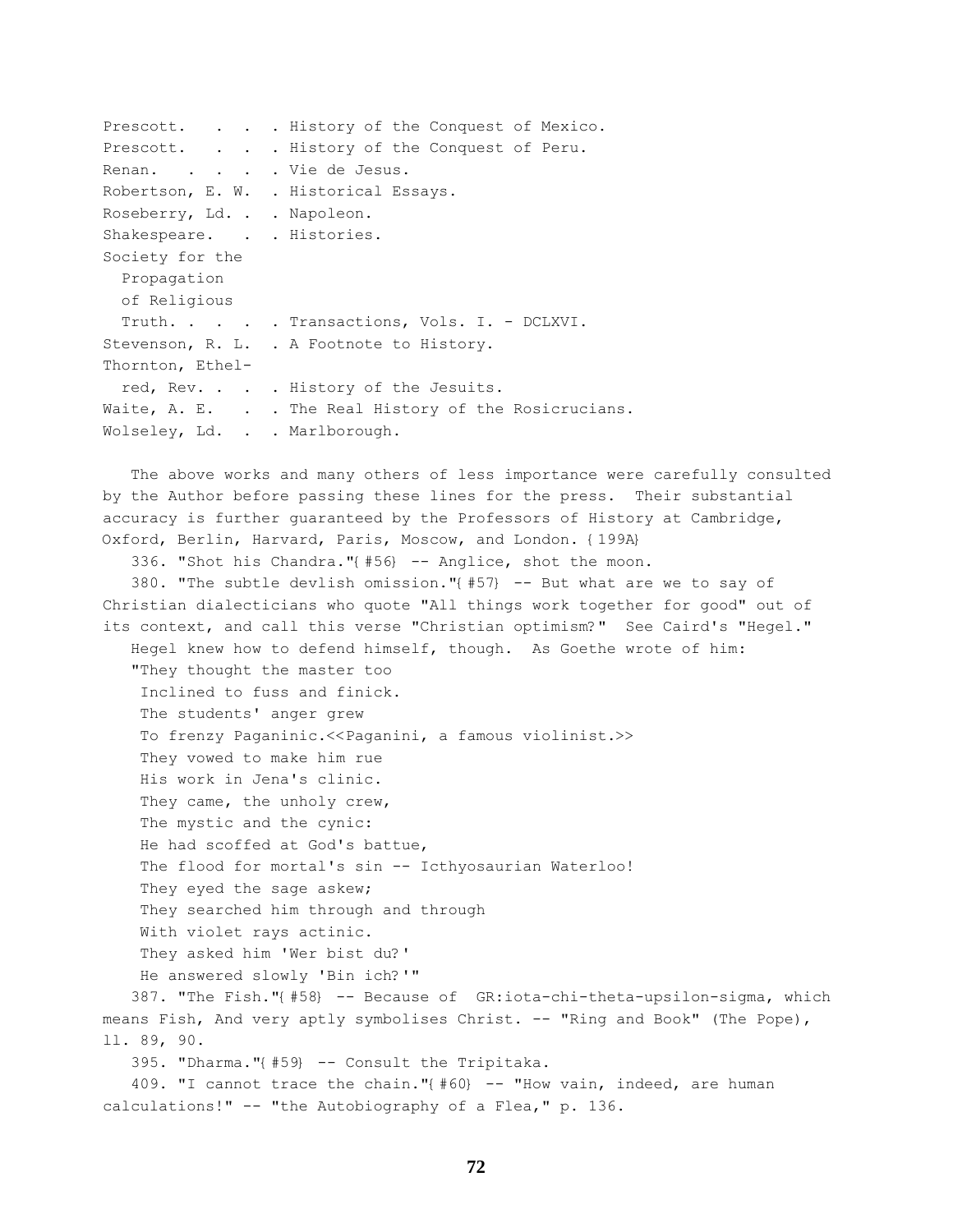412. "Table-thing."{#61} -- "Ere the stuff grow a ring-thing right to wear." -- "The Ring and the Book," i. 17.

"This pebble-thing, o' the boy-thing."

-- CALVERLEY, "The Cock and the Bull."

442. "Caird."{#62} -- See his "Hegel."

446. "Says Huxley."{#63} -- See "Ethics and Evolution."

459. "Igdrasil."{#64} -- The Otz Chimm of the Scandinavians.

 467. "Ladies' League."{#65) -- Mrs. J. S. Crowley says: "The Ladies' League Was Formed For The Promotion And Defence Of The Reformed Faith Of The Church Of England." (The capitals are hers.) I think we may accept this statement. She probably knows, and has no obvious reasons for misleading.

 487. "Sattva."{#66} -- The Buddhists, denying an Atman or Soul (an idea of changless, eternal, knowledge, being, and bliss) represent the fictitious Ego of a man (or a dog) as a temporary agglomeration of particles. Reincarnation only knocks off, as it were, some of the corners of the mass, so that for several births the Ego is constant within limits; hence the possibility of the "magical memory." The "Sattva" is this agglomeration. See my {199B} "Science and Buddhism," "infra," for a full discussion of this point.

 518. "And."{#67} -- Note the correct stress upon this word. Previously, Mr. W. S. Gilbert has done this in his superb lines:

"Except the plot of freehold land

That held the cot, and Mary, and --"

 But his demonstration is vitiated by the bad iambic "and Ma-"; unless indeed the juxtaposition is intentional, as exposing the sophistries of our official prosodists.

 548. "The heathen."{#68} -- "The wicked shall be turned into hell, and all the nations that forget God."

 586. "Satan and Judas." {#69} -- At the moment of passing the final proofs I am informed that the character of Judas has been rehabilitated by Mr. Stead (and rightly: is Mr. Abington<<Famous Adelphi villain.>> paid with a rope?) and the defence of Satan undertaken by a young society lady authoress -- a Miss Corelli -- who represents him as an Angel of Light, "i.e.," one who has been introduced to the Prince of Wales.

 But surely there is some one who is the object of universal reprobation amoungst Christians! Permit me to offer myself as a candidate. Sink, I beseech you, these sectarian differences, and combine to declare me at least Anathema Maranatha.

 602. "Pangs of Death."{#70} -- Dr. Maudsley demands a panegyric upon death. It is true that evolution may bring us a moral sense of astonishing delicacy and beauty. But we are not there yet. A talented but debauched Irishman has composed the following, which I can deplore, but not refute, for this type of man is probably more prone to reproduce his species than any other. He called it "Summa Spes."

I.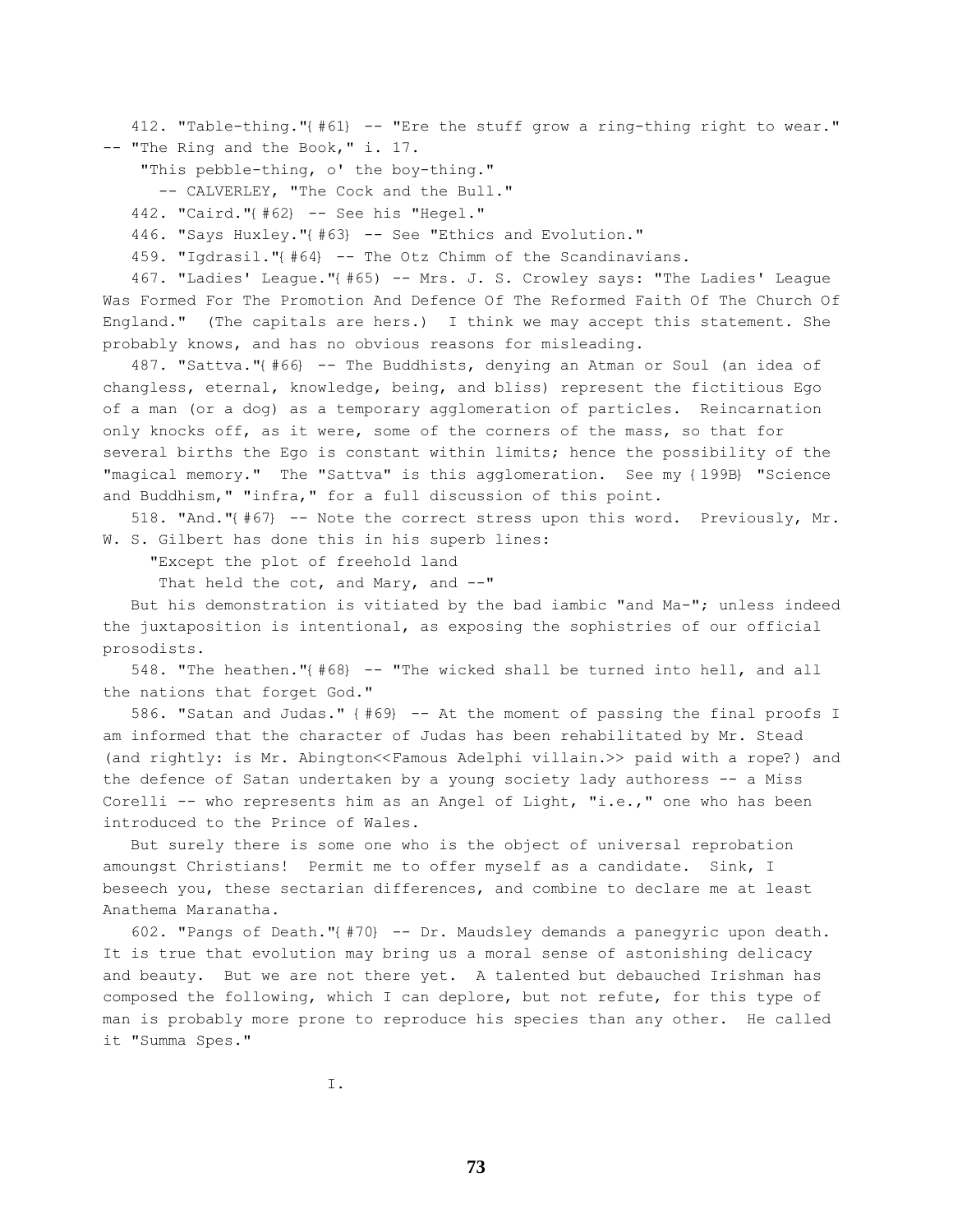Existence being sorrow, The cause of it desire, A merry tune I borrow To light upon the lyre: If death destroy me quite. Then, I cannot lament it; I've lived, kept life alight, And -- damned if I repent it!

> Let me die in a ditch, Damnably drunk Or lipping a punk, Or in bed with a bitch! I was ever a hog; Muck? I am one with it! Let me die like a dog; Die, and be done with it! {200A}

## II.

 As far as reason goes, There's hope for mortals yet: When nothing is that knows, What is there to regret? Our consciousness depends On matter in the brain; When that rots out, and ends, There ends the hour of pain.

### III.

 If we can trust to this, why, dance and drink and revel! Great scarlet mouths to kiss, And sorrow to the devil! If pangs ataxic creep, Or gout, or stone, annoy us, Queen Morphia, grant thy sleep! Let worms, the dears, enjoy us!

## IV.

 But since a chance remains That "I" survives the body (So talk the men whose brains Are made of smut and shoddy),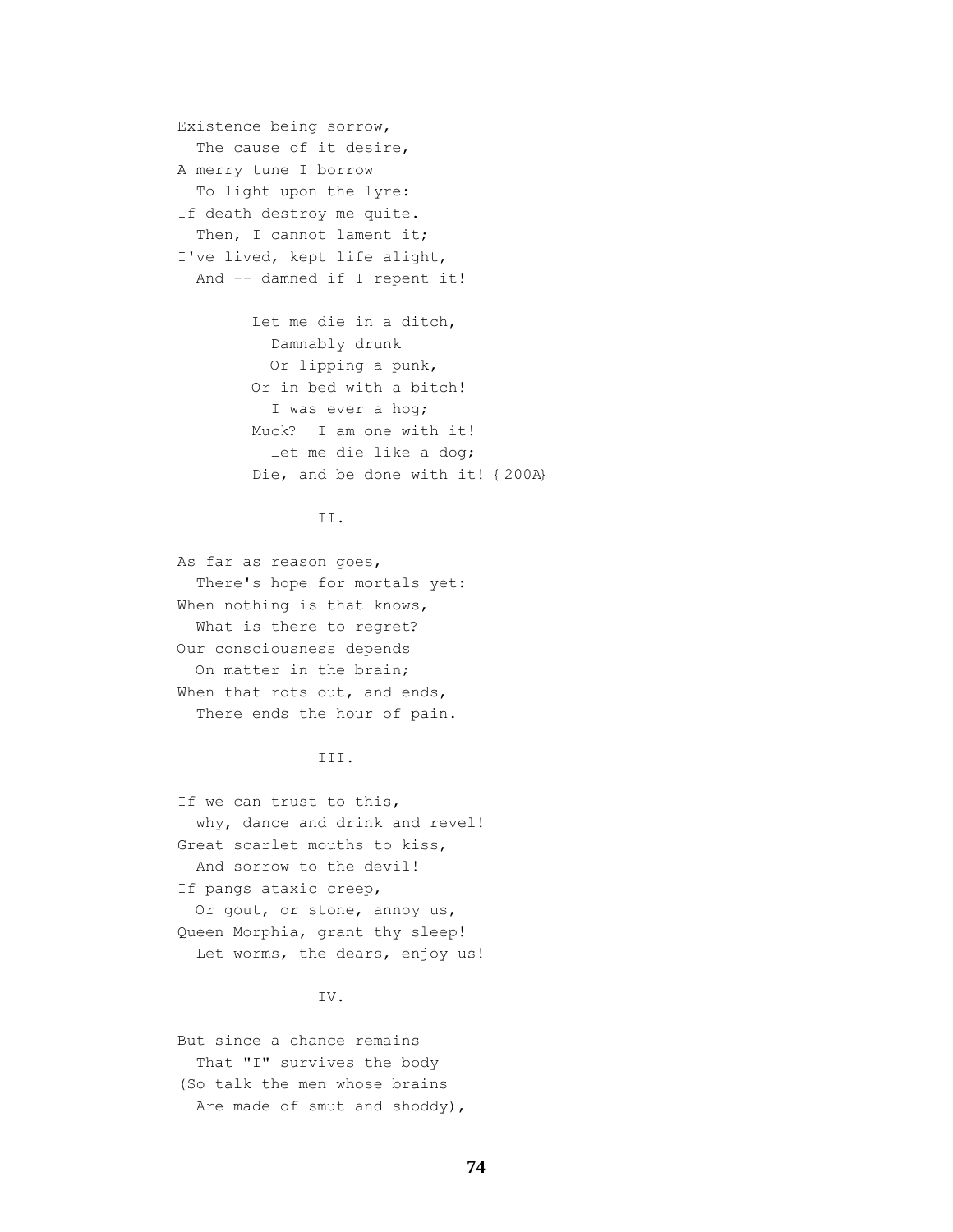I'll stop it if I can. (Ah Jesus, if Thou couldest!) I'll go to Martaban To make myself a Buddhist.

V.

 And yet: the bigger chance Lies with annihilation. Follow the lead of France, Freedom's enlightened nation! Off! sacerdotal stealth Of faith and fraud and gnosis! Come, drink me: Here's thy health, Arterio-sclerosis!<<1>>

<<1. The hardening of the arteries, which is the predisposing cause of senile decay; thus taken as the one positive assurance of death.>>

> Let me die in a ditch, Damnably drunk, Or lipping a punk, Or in bed with a bitch! I was ever a hog; Muck? I am one with it! Let me die like a dog; Die, and be done with it!

 616. "A lizard."{#71} -- A short account of the genesis of these poems seems not out of place here. The design of an elaborate parody on {200B} Browning to be called "Ascension Day and Pentecost" was conceived (and resolved upon) on Friday, November 15, 1901. On that day I left Ceylon, where I had been for several months, practising Hindu meditations, and exposing the dishonesty of the Missionaries, in the intervals of big game shooting. The following day I wrote "Ascension Day," and "Pentecost" on the Sunday, sitting outside the dakbangla at Madura. These original drafts were small as compared to the present poems.

Ascension Day consisted of: --

 p. 144, I flung ... p. 146, Pray do ... p. 147, "But who ... p. 149, Here's just ... p. 151, I will ... to p. 160, ... but in Hell! ... p. 161, You see ...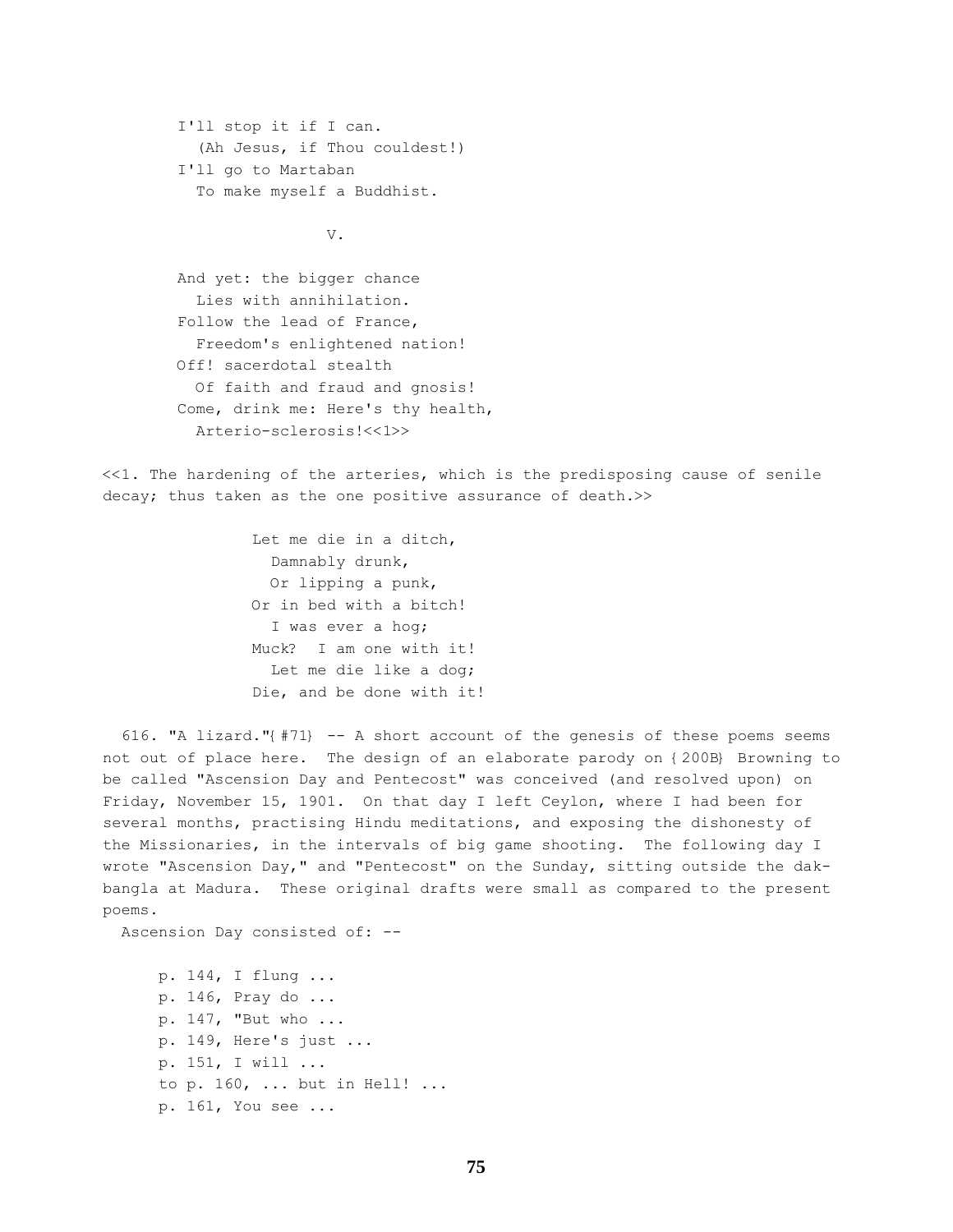to end. Pentecost consisted of: - p. 164, To-day ... p. 168, How very hard ... to p. 170, "Proceed!" ... p. 171, My wandering thoughts ... to p. 172, All-wickedness ... p. 172, Nor lull my soul ... to p. 174, ... and the vision. p. 176, How easy ... to end.

 "Berashith" was written at Delhi, March 20 and 21, 1902. Its original title was "Crowleymas Day." It was issued privately in Paris in January 1903. It and "Science and Buddhism" are added to complete the logical sequence from 1898 till now. All, however, has been repeatedly revised. Wherever there seemed a lacuna in the argument an insertion was made, till all appeared a perfect chrysolite. Most of this was done, while the weary hours of the summer (save the mark!) of 1902 rolled over Camp Misery and Camp Despair on the Chogo Ri Glacier, in those rare intervals when one's preoccupation with lice, tinned food, malaria, insoaking water, general soreness, mental misery, and the everlasting snowstorm gave place to a momentary glimmer of any higher form of intelligence than that ever necessarily concentrated on the actual business of camp life. The rest, and the final revision, occupied a good deal of my time during the winter of 1902-1903. The MS. was accepted by the S. P. R. T. in May of this year, and after a post-final revision, rendered necessary by my Irish descent, went to press.

THE WORKS OF ALEISTER CROWLEY Vol. II, part 3 of 3 ASCII VERSION

October 8, 1993 e.v. key entry by Bill Heidrick, T.G. of O.T.O. January 23, 1994 e.v. proofed and conformed to the "Essay Competition Copy" edition of 1906 e.v. by Bill Heidrick T.G. of O.T.O.

File 3 of 3.

Copyright (c) O.T.O.

O.T.O. P.O.Box 430 Fairfax, CA 94978 USA

(415) 454-5176 ---- Messages only.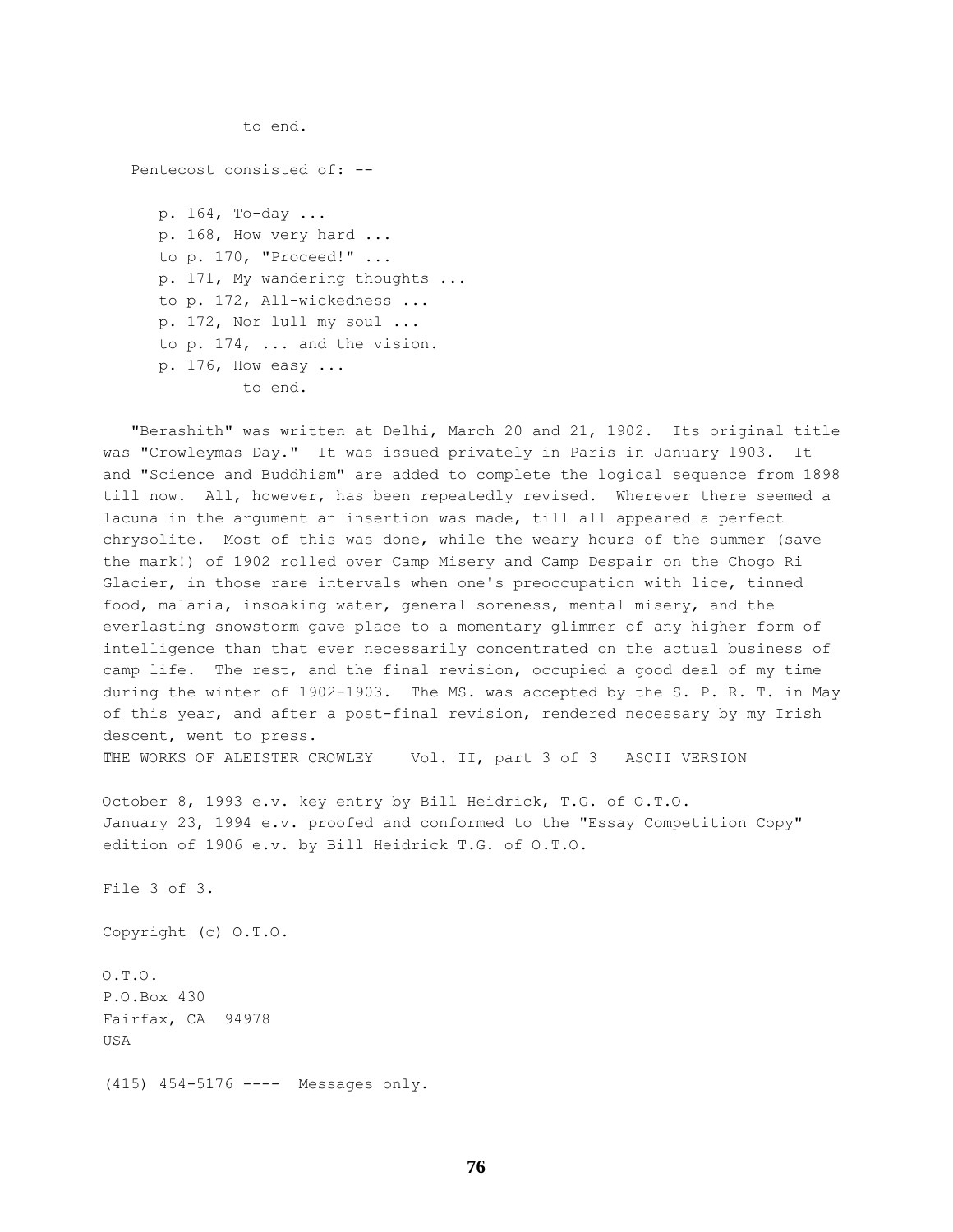This work was originally published in two parallel columns. Where such columns are found in the original, they have been rendered as a single text with "A" or "B" added to the page number at the end of each column:  $A = end$ page left column. B = end page right column. On many pages a prefatory paragraph or a concluding group of sentences is full across the page. These instances are noted in curly brackets.

Pages in the original are marked thus at the bottom: {page number} or {page number A} and {page number B}. Comments and descriptions are also set off by curly brackets {} Comments and notes not in the original are identified with the initials of the source: e.g. WEH note = Bill Heidrick note, etc. Descriptions of illustrations are not so identified, but are simply in curly brackets.

 Text Footnotes have been expanded at or near the point of citation within double angle brackets, e.g. <<footnote>>. For poems, most longer footnotes are cited in the text to expanded form below the stanzas.

### LIMITED LICENSE

 Except for notations added to the history of modification, the text on this diskette down to the next row of asterisks must accompany all copies made of this file. In particular, this paragraph and the copyright notice are not to be deleted or changed on any copies or print-outs of this file. With these provisos, anyone may copy this file for personal use or research. Copies may be made for other individuals at reasonable cost of copying and mailing only, no additional charges may be added. Not for "share-ware" distribution or inclusion in any commercial enterprise.

#### \*\*\*\*\*\*\*\*\*\*\*\*\*\*\*\*\*\*\*\*\*\*\*\*\*\*\*\*\*\*\*\*\*\*\*\*\*\*\*\*\*\*\*\*\*\*\*\*\*\*\*\*\*\*\*\*\*\*\*\*\*\*\*\*\*\*\*\*\*\*\*\*

 618. "Each life bound ever to the wheel."{#72} -- Cf. Whately, "Revelation of a Future State." {201A}

652. "This, that, the other atheist's death." ${473}$  -- Their stories are usually untrue; but let us follow our plan, and grant them all they ask.

 709. "A cannibal."{#74} -- This word is inept, as it predicates humanity of Christian-hate-Christian.

 J'accuse the English language: "anthropophagous" must always remain a comic word.

 731. "The Flaming Star."{#75} -- Or Pentagram, mystically referred to Jeheshua.

 732. "Zohar."{#76} -- "Splendour," the three Central Books of the Dogmatic Qabalah.

 733. "Pigeon."{#77} -- Says an old writer, whom I translate roughly: "Thou to thy Lamb and Dove devoutly bow, But leave me, prithee, yet my Hawk and Cow: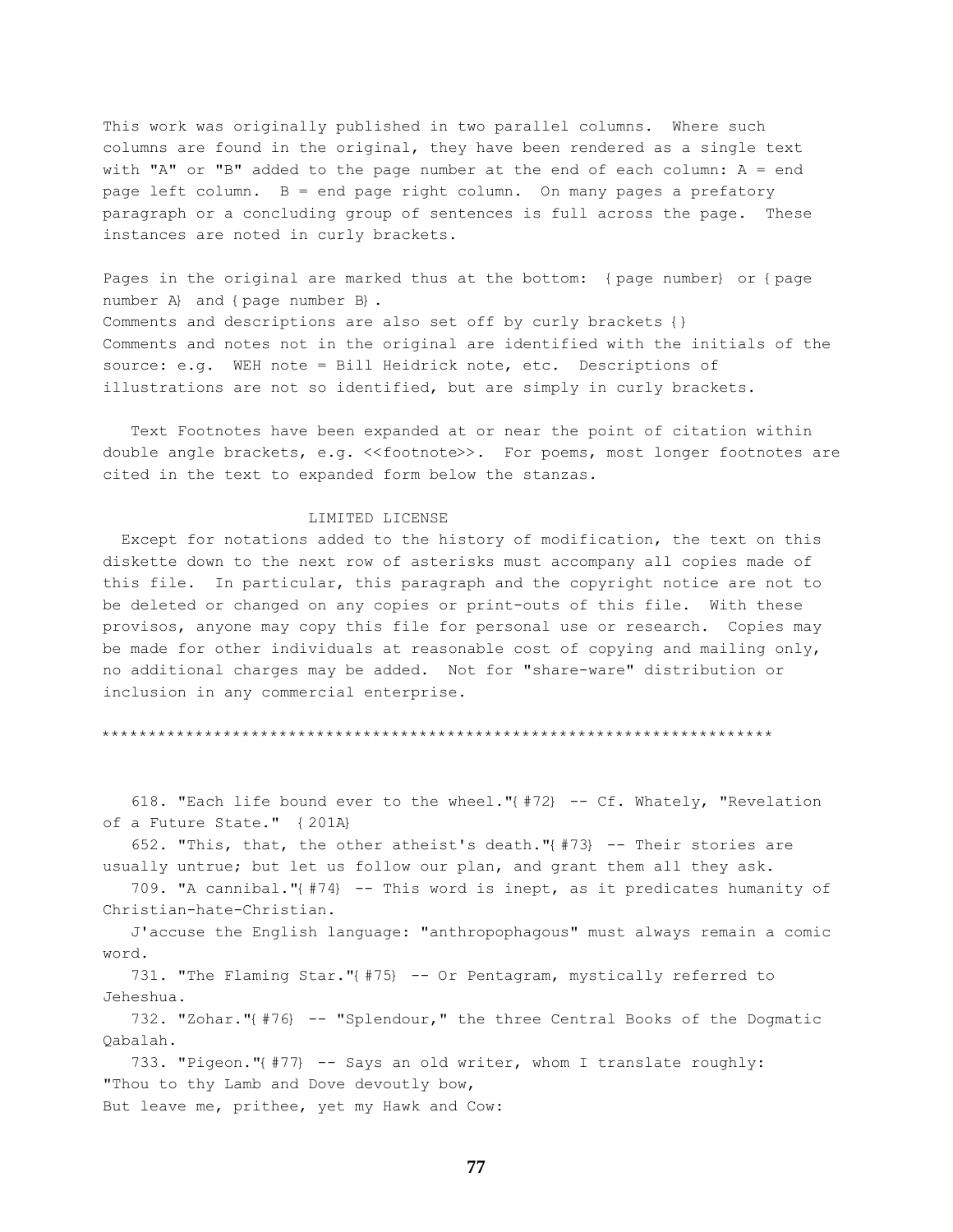And I approve thy Greybeard dotard's smile, If thou wilt that of Egypt's crocodile."

 746. "Lost! Lost! Lost!"{#78} -- See "The Lay of the Last Minstrel." 759. "Ain Elohim."{#79} -- "There is no God!" so our Bible. But this is really the most sublime affirmation of the Qabalist. "Ain is God."

 For the meaning of Ain, and of this idea, see "Berashith," "infra." The "fool" is He of the Tarot, to whom the number O is attached, to make the meaning patent to a child.

 "I insult your idol," quoth the good missionary; "he is but of dead stone. He does not avenge himself. He does not punish me." "I insult your god," replied the Hindu; "he is invisible. He does not avenge himself, nor punish me."

"My God will punish you when you die!"

"So, when you die, will my idol punish you!"

 No earnest student of religion or draw poker should fail to commit this anecdote to memory.

 767. "Mr. Chesterton."{#80} -- I must take this opportunity to protest against the charge brought by Mr. Chesterton against the Englishmen "who write philosophical essay on the splendour of Eastern thought."

 If he confines his strictures to the translators of that well-known Eastern work the "Old Testament" I am with him; any modern Biblical critic will tell him what I mean. It took a long time, too, for the missionaries (and Tommy Atkins) to discover that "Budd" was not a "great Gawd." But then they did not want to, and in any case sympathy and intelligence are not precisely the most salient qualities in either soldiers or missionaries. But nothing is more absurd than to compare men like Sir W. Jones, Sir R. Burton, Von Hammer-Purgstall, Sir E. Arnold, Prof. Max Muller, Me, Prof. Rhys Davids, Lane, and the rest of our illustrious Orientalists to the poor {201B} and ignorant Hindus whose letters occasionally delight the readers of the "Sporting Times," such letters being usually written by public scribes for a few pice in the native bazaar. As to "Babus" (Babu, I may mention, is the equivalent to our "Mister," and not the name of a savage tribe), Mr. Chesterton, from his Brixton Brahmaloka, may look forth and see that the "Babu" cannot understand Western ideas; but a distinguished civil servant in the Madras Presidency, second wrangler in a very good year, assured me that he had met a native whose mathematical knowledge was superior to that of the average senior wrangler, and that he had met several others who approached that standard. His specific attack on Madame Blavatsky is equally unjust, as many natives, not theosophists, have spoken to me of her in the highest terms. "Honest Hindus" cannot be expected to think as Mr. Chrsterton deems likely, as he is unfortunately himself a Western, and in the same quagmire of misapprehension as Prof. Max. Muller and the rest. Madame Blavatsky's work was to remind the Hindus of the excellence of their own shastras,<<Sacred Books.>> to show that some Westerns held identical ideas, and thus to countermine the dishonest representations of the missionaries. I am sufficiently well known as a bitter opponent of "Theosophy" to risk nothing in making these remarks.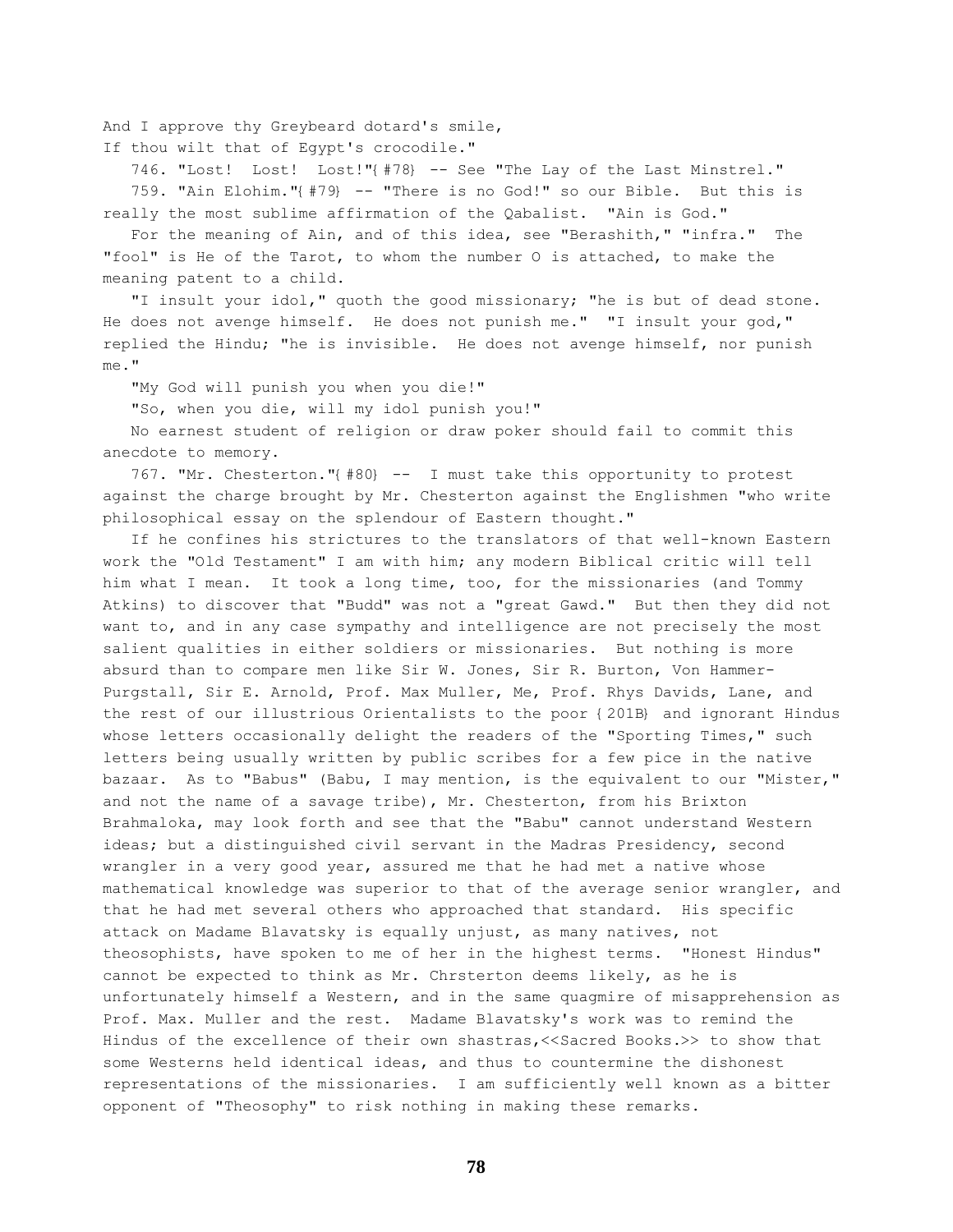I trust that the sense of public duty which inspires these strictures will not be taken as incompatible with the gratitude I owe to him for his exceedingly sympathetic and dispassionate review of my "Soul of Osiris."

 I would counsel him, however, to leave alone the Brixton Chapel, and to "work up from his appreciation of the 'Soul of Osiris' to that loftier and wider work of the human imagination, the appreciation of the 'Sporting Times!'"

 Mr. Chesterton thinks it funny that I should call upon "Shu." Has he forgotten that the Christian God may be most suitably invoked by the name "Yah"? I should be sorry if God were to mistake his religious enthusiasms for the derisive ribaldry of the London "gamin." Similar remarks apply to "El" and other Hebrai-christian deities.

 This note is hardly intelligible without the review referred to. I therefore reprint the {202A} portion thereof which is germane to my matter from the "Daily News," June 18, 1901: --

 To the side of a mind concerned with idle merriment ("sic!") there is certainly something a little funny in Mr. Crowley's passionate devotion to deities who bear such names as Mout and Nuit, and Ra and Shu, and Hormakhou. They do not seem to the English mind to lend themselves to pious exhilaration. Mr. Crowley says in the same poem:

> The burden is too hard to bear, I took too adamant a cross; This sackcloth rends my soul to wear, My self-denial is as dross. O, Shu, that holdest up the sky, Hold up thy servant, lest he die!

> > -----

-----

We have all possible respect for Mr. Crowley's religious symbols, and we do not object to his calling upon Shu at any hour of the night. Only it would be unreasonable of him to complain if his religious exercises were generally mistaken for an effort to drive away cats.

 Moreover, the poets of Mr. Crowley's school have, among all their merits, some genuine intellectual dangers from this tendency to import religious, this free trade in gods. That all creeds are significant and all gods divine we willingly agree. But this is rather a reason for being content with our own than for attempting to steal other people's. The affectation in many modern mystics of adopting an Oriental civilisation and mode of thought must cause much harmless merriment among the actual Orientals. The notion that a turban and a few vows will make an Englishman a Hindu is quite on a par with the idea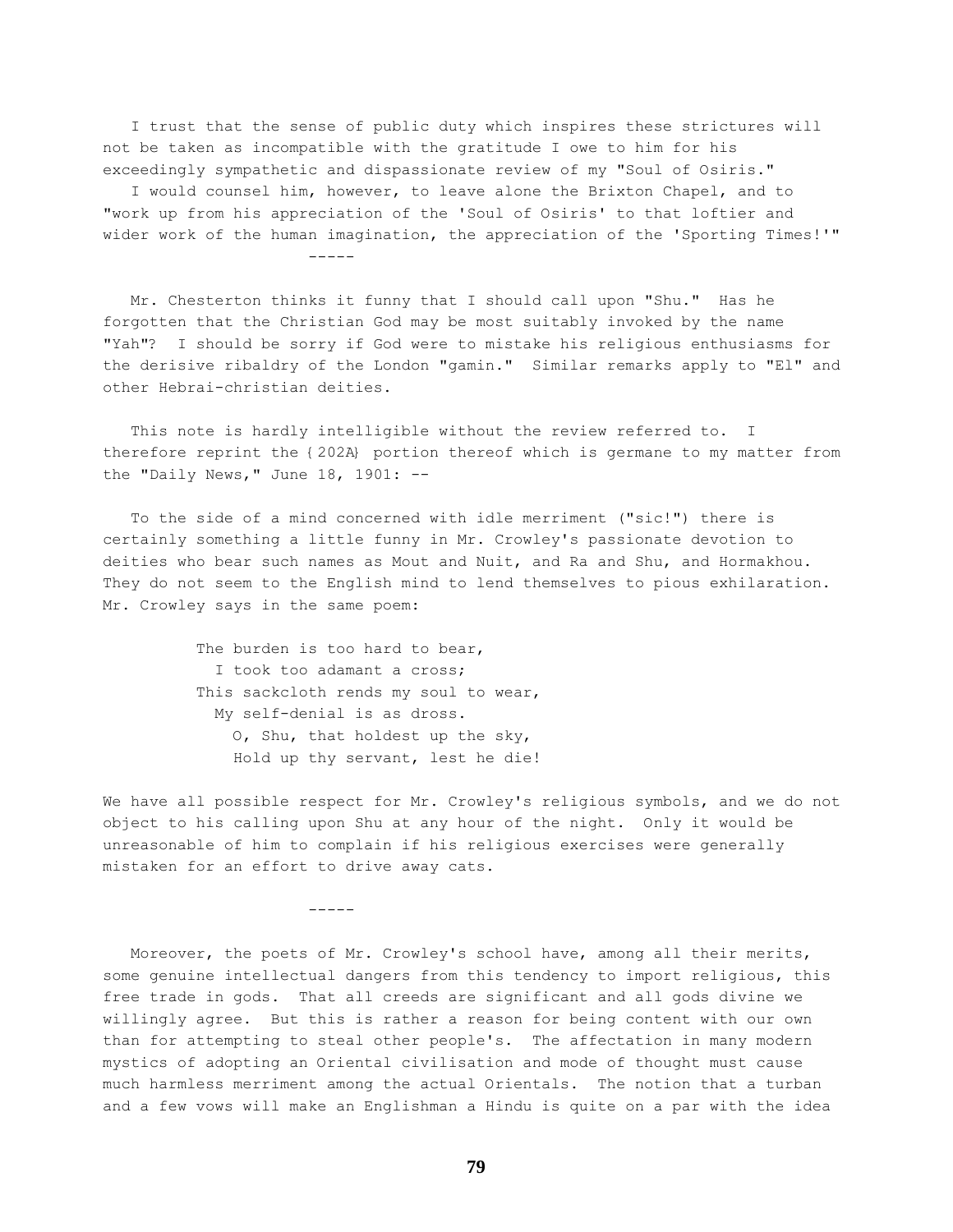that a black hat and an Oxford degree will make a Hindu an Englishman. We wonder whether our Buddhistic philosophers have ever read a florid letter in Baboo English. We suspect that the said type of document is in reality exceedingly like the philosophic essays written by Englishmen about the splendour of Eastern thought. Sometimes European mystics deserve something worse than mere laughter at the hands ("sic!") of Orientals. If ever was one person whom honest Hindus would have been justified in tearing to pieces it was Madame Blavatsky.

 That our world-worn men of art should believe for a moment that moral salvation is possible and supremely important is an unmixed benefit. But to believe for a moment that it is to be found by going to particular places or reading particular books or joining particular societies is to make for the thousandth time the mistake that is at once materialism and superstition. If Mr. Crowley and the new mystics think for one moment that an Egyptian desert is more mystic than an English meadow, that a palm tree is more peetic than a Sussex beech, that a broken temple of Osiris is more supernatural than a Baptist chapel in Brixton, then they {202B} are sectarians, and only sectarians of no more value to humanity that those who think that the English soil is the only soil worth defending, and the Baptist chapel the only chapel worthy of worship ("sic"). But Mr. Crowley is a strong and genuine poet, and we have little doubt that he will work up from his appreciation of the Temple of Osiris to that loftier and wider work of the human imagination, the appreciation of the Brixton chapel.

G. K. CHESTERTON

-----

-----

778, 797. "The rest of life, for self-control,"

"For liberation of the soul."{#81}

Who said Rats? Thanks for your advice, Tony Veller, but it came in vain. As the ex-monk<<Joseph McCabe, who became a Rationalist writer. The allusion is to Crowley's marriage and subsequent return to the East.>> (that shook the bookstall) wrote in confidence to the publisher:

> "Existence is mis'ry I' th' month Tisri {203B upper column ends} At th' fu' o' th' moon I were shot wi' a goon. [Goon is no Scots, But Greek, Meester Watts.] We'ra awa' tae Burma, Whaur th' groond be firmer Tae speer th' Mekong.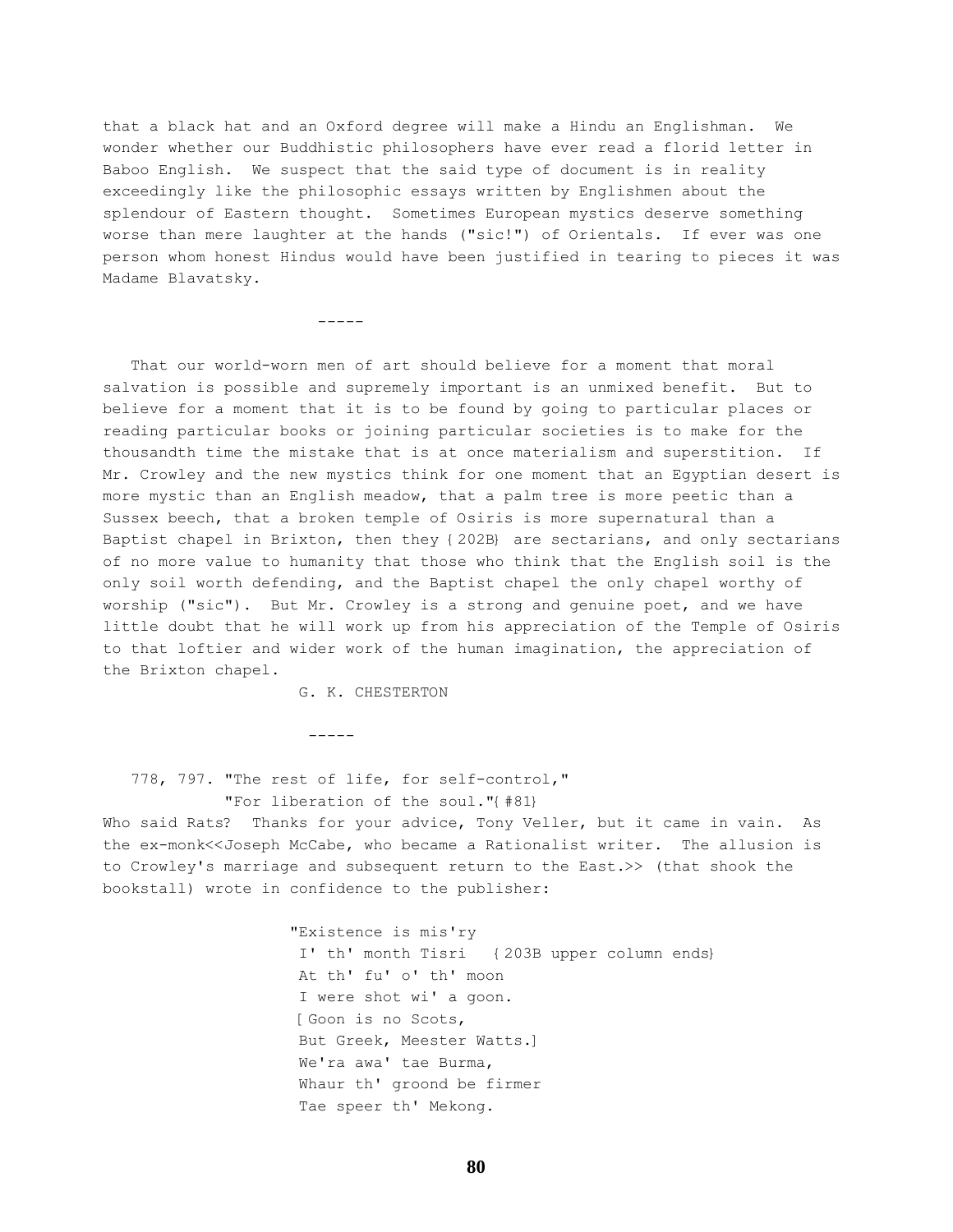Chin Chin! Sae long. [Long sald be lang: She'll no care a whang.] Ye're Rautional babe, Aundra McAbe."

 Note the curious confusion of personality. This shows Absence of Ego, in Pali Anatta, and will seem to my poor spiritually-minded friends an excuse for a course of action they do not understand, and whose nature is beyond them.

 782. "Christ ascends."{#82} -- And I tell you frankly that if he does not come back by the time I have finished reading these proofs, I shall give him up.

 783. "Bell."{#83} -- The folios have "bun." {203B upper column breaks out to full page for one line.}

# NOTES TO PENTECOST {Columns resume}

 22. "With sacred thirst."{#1} -- "He, soul-hydroptic with a sacred thirst." A Grammarian's Funeral.

 23. "Levi."{#2} -- Ceremonial magic is not quite so silly as it sounds. Witness the following masterly elucidation of its inner quintessence: --

> THE INITIATED INTERPRETATION OF CEREMONIAL MAGIC.<<1>>

<<1. This essay forms the introduction to an edition of the "Goetia" of King Solomon.>>

 It is loftily amusing to the student of magical literature who is not quite a fool -- and rare is such a combination! -- to note the criticism directed by the Philistine against the citadel of his science. Truly, since our childhood has ingrained into us not only literal belief in the Bible, but also substantial belief in Alf Laylah wa Laylah, << "A Thousand and One Nights, commonly called "Arabian Nights.">> and only adolescence can cure us, we are only too liable, in the rush and energy of dawning manhood, to overturn roughly and rashly both these classics, to regard them both on the same level, as interesting documents from the standpoint of folk-lore and anthropology, and as nothing more.

 Even when we learn that the Bible, by a {203A} profound and minute study of the text, may be forced to yield up Qabalistic arcana of cosmic scope and importance, we are too often slow to apply a similar restorative to the companion volume, even if we are the lucky holders of Burton's veritable edition.

 To me, then, it remains to raise the Alf Laylah wa Laylah into its proper place once more.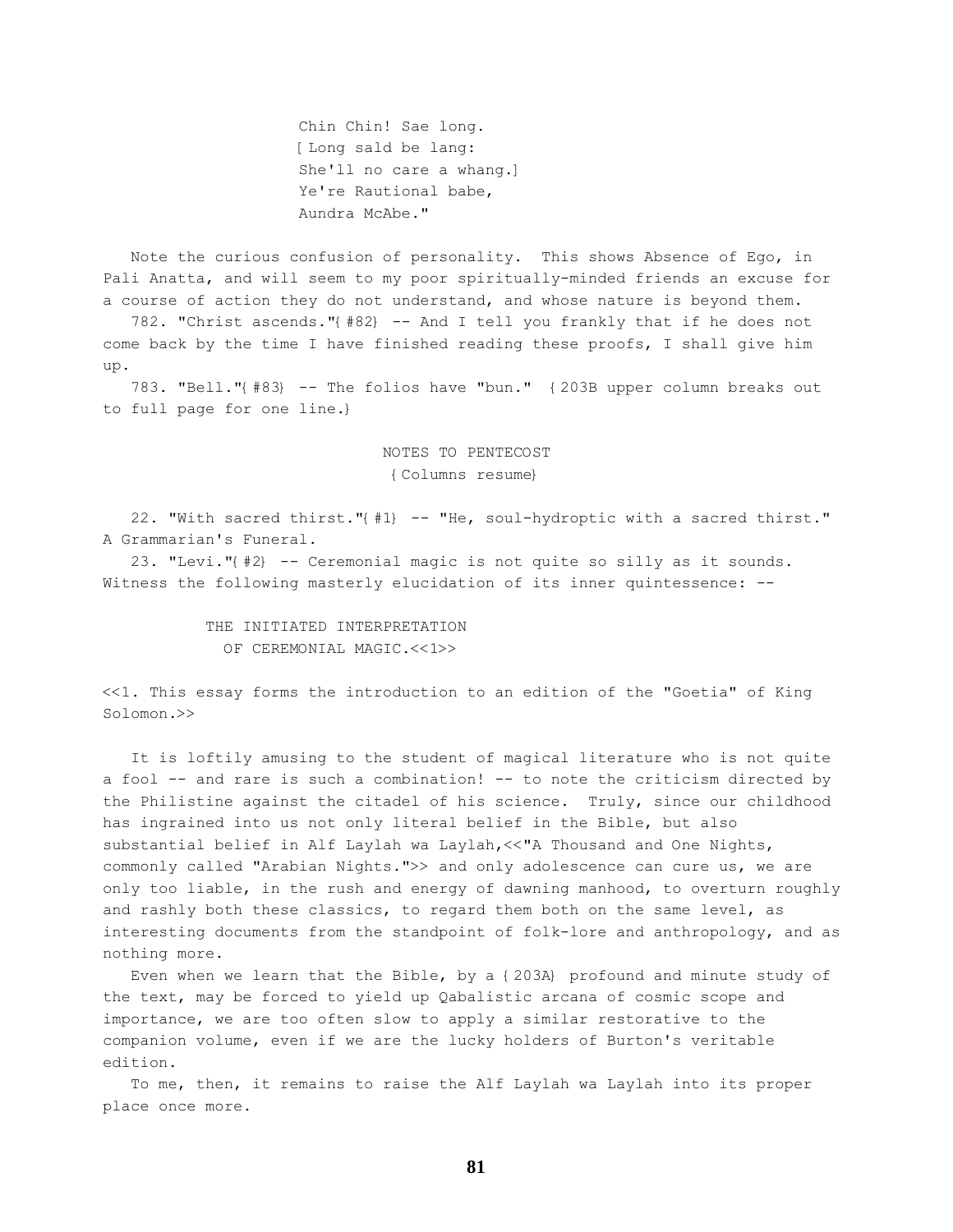I am not concerned to deny the objective reality of all "magical" phenomena; if they are illusions, they are at least as real as many unquestioned facts of daily life; and, if we follow Herbert Spencer, they are at least evidence of "some" cause.<<This, incidentally, is perhaps the greatest argument we possess, pushed to its extreme, against the Advaitist theories. -- A.C.>>

 Now, this fact is our base. What is the cause of my illusion of seeing a spirit in the triangle of Art?

 Every smatterer, ever expert in psychology, will answer: "That cause lies in your brain."

 English children are taught ("pace" the Education Act) that the Universe lies in infinite Space; Hindu children, in the Akasa, which is the same thing.

 Those Europeans who go a little deeper learn from Fichte, that the phenomenal Universe is the creation of the Ego; Hindus, or Europeans studying under Hindu Gurus, are {203B} told, that by Akasa is meant the Chitakasa. The Chitakasa is situated in the "Third Eye," "i.e.," in the brain. By assuming higher dimensions of space, we can assimilate this fact to Realism; but we have no need to take so much trouble.

 This being true for the ordinary Universe, that all sense-impressions are dependent on changes in the brain,<<Thought is a secretion of the brain (Weissmann). Consciousness is a function of the brain (Huxley).  $- - A.C.$  >> we must include illusions, which are after all sense-impressions as much as "realities" are, in the class of "phenomena dependent on brain-changes."

 Magical phenomena, however, come under a special sub-class, since they are willed, and their cause is the series of "real" phenomena called the operations of ceremonial Magic.

These consist of

|  |  | $(1)$ Sight. |
|--|--|--------------|
|--|--|--------------|

The circle, square, triangle, vessels, lamps, robes, implements, etc.

(2) Sound.

The invocations.

- (3) Smell.
	- The perfumes.
- (4) Taste. The Sacraments.
- (5) Touch.

As under (1).

(6) Mind.

 The combination of all these and reflection on their significance.

 These unusual impressions (1-5) produce unusual brain-changes; hence their summary (6) is of unusual kind. Its projection back into the apparently phenomenal world is therefore unusual.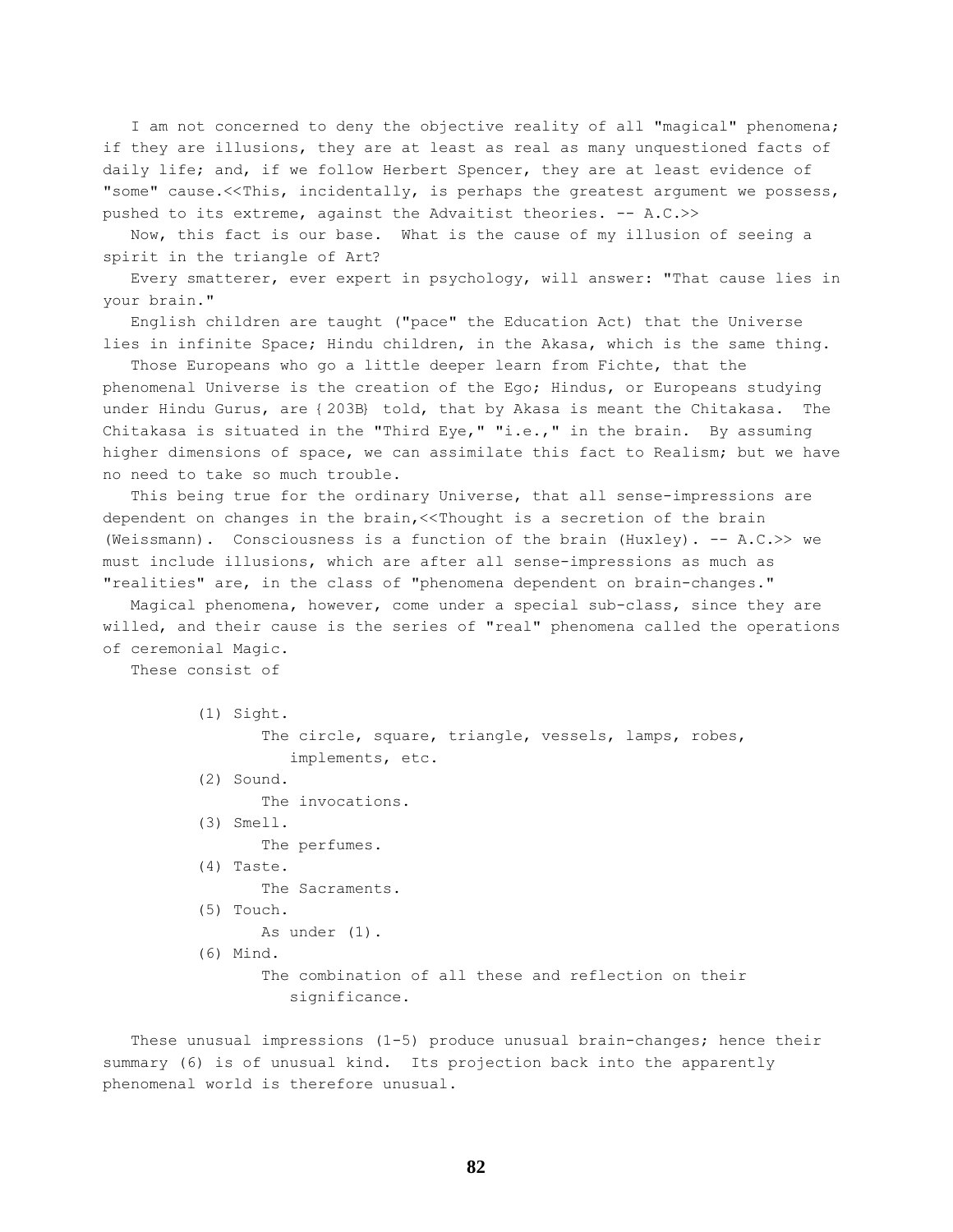Herein then consists the reality of the operations and effects of ceremonial magic,<<Apart from its value in obtaining one-pointedness. On this subject consult HB:Bet-Resh-Aleph-Shin-Yod-Taw, "infra." -- A. C.

WEH NOTE: In the original, the Hebrew word for this note was misspelled with a Dalet in place of the Resh.>> and I conceive that the apology is ample, so far as the "effects" refer only to those phenomena which appear to the magician himself, the appearance of the spirit, his conversation, possible shocks from imprudence, and so on, even to ecstasy on the one hand, and death or madness on the other.

 But can any of the effects described in this our book Goetia be obtained, and if so, can you give a rational explanation of the circumstances? Say you so?

I can, and will.

The spirits of the Goetia are portions of the human brain.

Their seals therefore represent (Mr. Spencer's {204A} projected cube)

methods of stimulating or regulating those particular spots (through the eye). The names of God are vibrations calculated to establish:

 ("a") General control of the brain. (Establishment of functions relative to the subtle world.)

("b") Control over the brain in detail. (Rank or type of the Spirit.)

("c") Control of one special portion. (Name of the Spirit.)

 The perfumes aid this through smell. Usually the perfume will only tend to control a large area; but there is an attribution of perfumes to letters of the alphabet enabling one, by a Qabalistic formula, to spell out the Spirit's name.

 I need not enter into more particular discussion of these points; the intelligent reader can easily fill in what is lacking.

If, then, I say, with Solomon:

"The Spirit Cimieries teaches logic," what I mean is:

 "Those portions of my brain which subserve the logical faculty may be stimulated and developed by following out the processes called 'The invocation of Cimieries.'"

 And this is a purely materialistic rational statement; it is independent of any objective hierarchy at all. Philosophy has nothing to say; and Science can only suspend judgment, pending a proper and methodical investigation of the facts alleged.

 Unfortunately, we cannot stop there. Solomon promises us that we can (1) obtain information; (2) destroy our enemies; (3) understand the voices of nature; (4) obtain treasure; (5) heal diseases, etc. I have taken these five powers at random; considerations of space forbid me to explain all.

(1) Brings up facts from sub-consciousness.

 (2) Here we come to an interesting fact. It is curious to note the contrast between the noble means and the apparently vile ends of magical rituals. The latter are disguises for sublime truths. "To destroy our enemies" is to realise the illusion of duality, to excite compassion.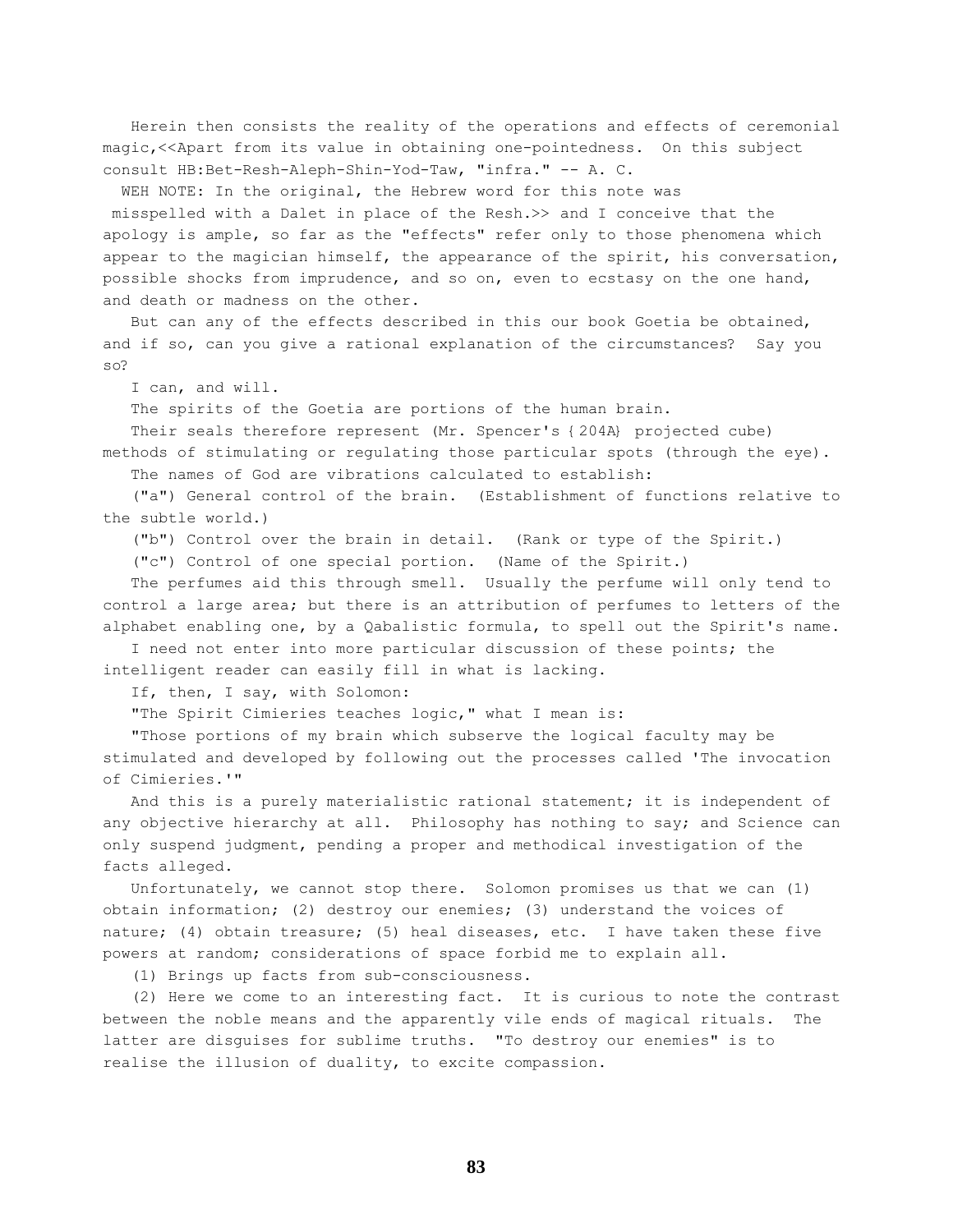(Ah! Mr. Waite,<<A poet of great ability. He edited a book called "Of Black Magic and of Pacts," in which he vilifies the same.>> the world of Magic is a mirror, wherein who sees muck is muck.)

 (3) A careful naturalist will understand much from the voices of the animals he has studied long. Even a child knows the difference of a cat's miauling and purring. The faculty may be greatly developed.

(4) Business capacity may be stimulated.

 (5) Abnormal states of the body may be {204B} corrected, and the involved tissues brought back to tone, in obedience to currents started from the brain.

 So for all other phenomena. There is no effect which is truly and necessarily miraculous.

 Our Ceremonial Magic fines down, then, to a series of minute, though of course empirical, physiological experiments, and whoso will carry them through intelligently need not fear the result.

 I have all the health, and treasure, and logic I need; I have no time to waste. "There is a lion in the way." For me these practices are useless; but for the benefit of others less fortunate I give them to the world, together with this explanation of, and apology for, them.

 I trust that the explanation will enable many students who have hitherto, by a puerile objectivity in their view of the question, obtained no results, to succeed; that the apology may impress upon our scornful men of science that the study of the bacillus should give place to that of the baculum, the little to the great -- how great one only realises when one identifies the wand with the Mahalingam,<<The Phallus of Shiva the Destroyer. It is really identical with the Qabalistic "Middle Pillar" of the "Tree of Life.">> up which Brahma flew at the rate of 84,000 yojanas a second for 84,000 mahakalpas, down which Visnu flew at the rate of 84,000 crores of yojanas a second for 84,000 crores of mahakalpas -- yet neither reached an end.

But I reach an end.

 23. "The criptic Coptic."{#3} -- Vide the Papyrus of Bruce.<<WEH NOTE: This is the remarkable "Codex Brucianus" MS. 96. bod. Lib. Oxford. It is the single most important text surviving on Gnosticism, with the exception of specialized texts found in the Nag Hammadi Library, and the latter only in a more obscure sense. This Codex contains the full and complete exposition of Vallantinian Gnosticism, on a par with Ptolemy's "Tetrabiblos"(Astrology) for depth and completeness of the exposition of its subject; an exposition of the entire mysticism of the Greek Alphabet paralleling the treatment of Hebrew in the "Sepher Yetzirah" and possibly of older origin; perhaps the most ancient complete Grimorie of spirits, predating the "Picatrix" and many other texts. It is only partly translated and published in European languages("e.g." Charlotte A. Baines "A Coptic Gnostic Treatise Contained in the Codex Brucianus", 1933), and Crowley would not have been able to do more than look at it; assuming that the note here is more than an echo of brief references in Mead's "Fragments of a Faith Forgotten". The direct influence of this Codex on Western Magic(k) is nil, since it was only recovered during the 19th century.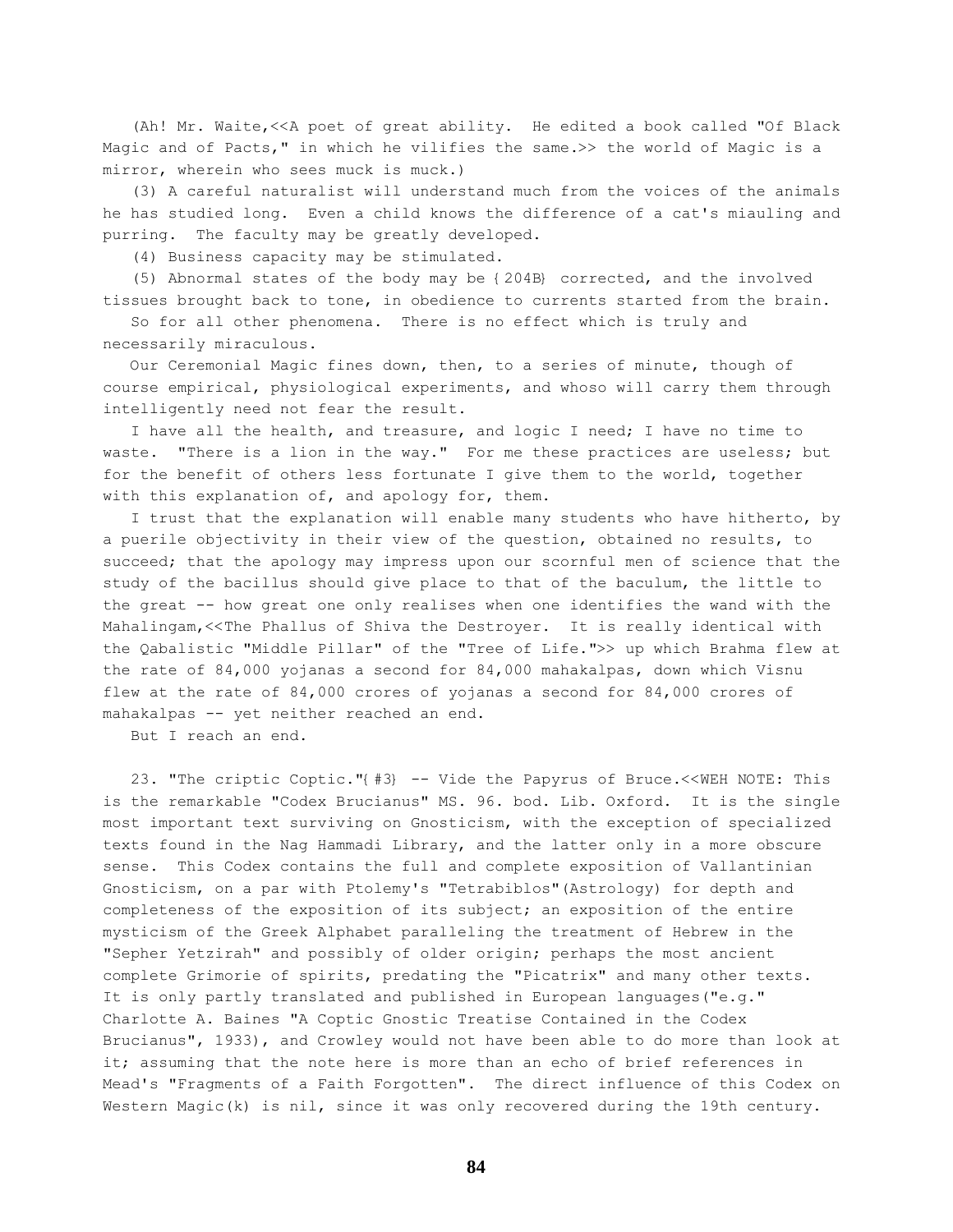None-the-less, it contains source documents of a clear and complete nature which formed the beginning of mystical traditions only imperfectly passed down in modern Western traditions.>>

 24. "ANET' AER-k, etc."{#4},-- Invocation of Ra. From the Papyrus of Harris.

26. "MacGregor."{#5} -- The Mage.

29. "Abramelin."{#6} -- The Mage.

 32. "Ancient rituals."{#7} -- From the Papyrus of MRS. Harris.<<An imaginary lady to whom Sairey Gamp in Dickens' "Martin Chuzzlewit" used to appeal.>>

 33. "Golden Dawn."{#8} -- These rituals were later annexed by Madame Horos,<<"Vide" the daily papers of June-July 1901.>> that superior Swami. The earnest seeker is liable to some pretty severe shocks. To see one's "Obligation" printed in the "Daily Mail!!!" Luckily, I have no nerves.

 49. {Two words in Devanagari type with an end of sentence mark in the same} ... ... etc."{#9} -- "Thou, as I, art God ('for this is the esoteric meaning of the common Hindu salutation'). A long road and a heavy price! To know is always a difficult work ... Hullo! Bravo! Thy name (I have seen) is written in the stars. Come with me, pupil! I will give thee medicine for the mind." {205A}

Cf. Macbeth: "Canst thou not minister to a mind diseased?"

58. {One word and end sentence in Devanagari type} "...."{#10} -- Enough.

60. {One word and end sentence in Devanagari type}  $"...$ ." ${#11}$  -- Why?

 60. {Two words and end sentence in Devanagari type} "...."{#12} -- What will  $h^2$ 

61 "Strange and painful attitude."{#13} -- Siddhasana.

62. "He was very rude."{#14} -- The following is a sample: --

 "O Devatas! behold this yogi! O Chela! Accursed abode of Tamas art thou! Eater of Beef, guzzling as an Heard of Swine! Sleeper of a thousand sleeps, as an Harlot heavy with Wine! Void of Will! Sensualist! Enraged Sheep! Blasphemer of the Names of Shiva and of Devi! Christian in disguise! Thou shalt be reborn in the lowest Avitchi! Fast! Walk! Wake! these are the keys of the Kingdom! Peace by with thy Beard! Aum!"

This sort of talk did me good: I hope it may do as much for you.

 63. "With eyes well fixed on my proboscis."{#15} -- See Bhagavad-Gita, Atmasamyamyog.

 67. "Brahma-charya."{#16) -- Right conduct, and in particular, chastity in the highest sense.

 72. "Baccy."{#17} -- A poisonous plant used by nicotomaniacs in their orgies and debauches. "The filthy tobacco habit," says "Elijah the Restorer" of Zion, late of Sydney and Chicago. That colossal genius-donkey, Shaw, is another of them. But see Calverley.

 78. "His hat."{#18} -- It may be objected that Western, but never Eastern, magicians turn their headgear into a cornucopia or Pandora's box. But I must submit that the Hat Question is still "sub judice." Here's a health to Lord Ronald Gower!

86. "Swinburne."{#19} --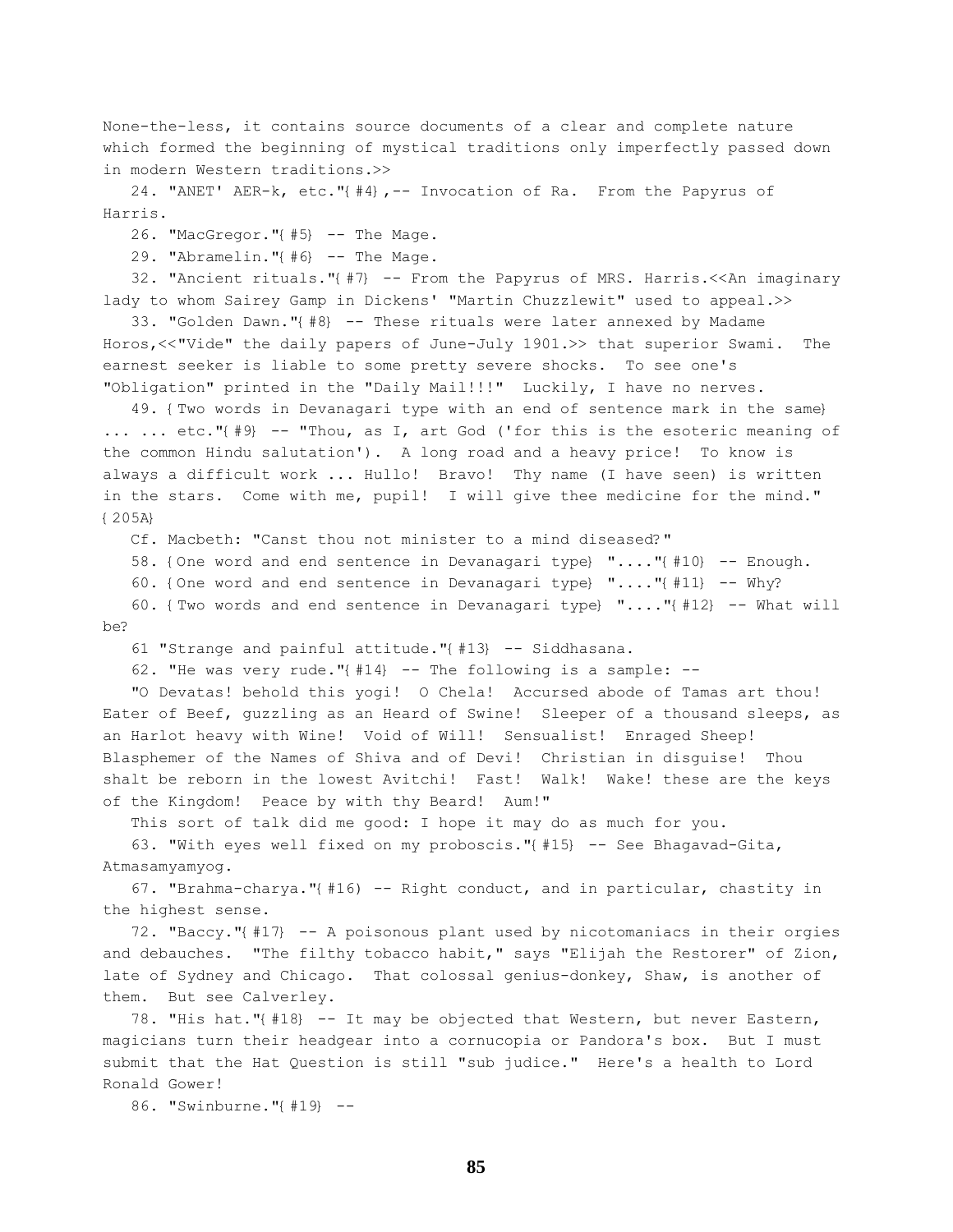```
 "But this thing is God,
    To be man with thy might
    To grow straight in the strength of thy spirit, and live out thy life as
         the light." -- "Hertha."
    104. "My big beauty"{#20} -- Pink on Spot; Player, Green, in Hand. But I
have "starred" since I went down in "that" pocket.
    120. "My Balti coolies."{#21} -- See my "The Higher the Fewer."<<Title of a
(forthcomming) collection of papers on mountain exploration, etc.>>
    125. "Eton."{#22) -- A school, noted for its breed of cads. The battle of
Waterloo (1815) was won on its playing-fields.
    128-30. "I've seen them."{#23} -- Sir J. Maundeville, "Voiage and Travill,"
ch. xvi., recounts a similar incident, and, Christian as he is, puts a similar
poser.
    135. "A -- What?"{#24} -- I beg your pardon. It was a slip.
    146. "Tahuti."{#25} -- In Coptic, Thoth. {205B}
    149. "Ra."{#26} -- The Sun-god.
    149. "Nuit."{#27} -- The Star-Goddess.
    152. "Campbell."{#28} -- "The waters wild went o'er his child, And he was
left lamenting."
    152. "The Ibis Head."{#29} -- Characteristic of Tahuti.
    157. "Roland's crest."{#30} -- See "Two Poets of Croisic," xci.
    159. "A jest."{#31} -- See above: Ascension Day.
    162. "A mysterious way."{#32} --
     "God moves in a mysterious way
        His wonders to perform;
      He plants His footsteps in the sea,
        And rides upon the storm."
Intentional species?
    171. "The old hymn."{#33} -- This hymn, quoted I fear with some failure of
memory -- I have not the documents at hand -- is attributed to the late Baship
of Natal, though I doubt this, as the consistent and trustful piety of its
sentiment is ill-suited to the author of those disastrous criticisms of the
Pentateuch. The hymn is still popular in Durban.
    Its extraordinary beauty, for a fragment, is only surpassed by Sappho's
matchless:
```

```
 -- . -- . -- .. -- .
-- . -- . -- .. -- .
-- . -- . -- . ' GR:epsilon-nu-nu-epsilon-alpha kappa' epsilon-xi-epsilon .
 kappa-omicron-nu-tau-alpha . -- --
 185. "How very hard,"{#34} --
    "How very hard it is to be
```
A Christian!" -- "Easter Day," I. i. 2.

195. "Scrotapatti."{#35} -- One who has "entered the stream" of Nirvana.

 For the advantages of so doing, see the appended Jataka story, which I have just translated from a Cingalese Palm-leaf MS. See Appendix I.

228. "You know for me, etc."{#36} -- See Huxley, Hume, 199, 200.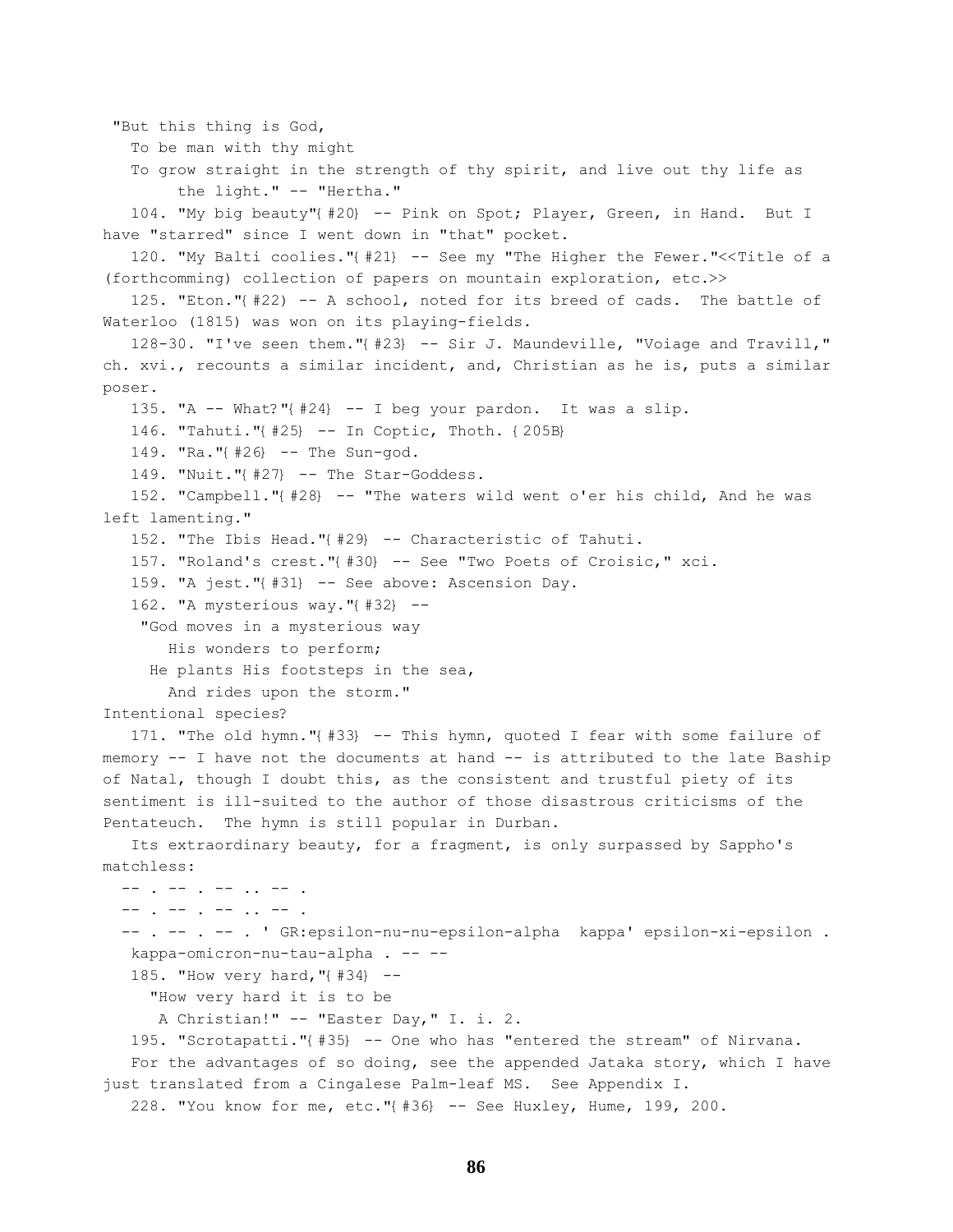239. "Spirit and matter are the same."{#37} -- See Huxley's reply to Lilly. 273. "I am not what I see."{#38} -- "In Memoriam." But see H. Spencer, "Principles of Psychology," General Analysis, ch. vi.

 281. "'Tis lotused Buddha."{#39} -- "Hark! that sad groan! Proceed no further! 'Tis Laurelled Martial roaring murther."

-- BURNS, "Epigram."

 But Buddha cannot really roar, since he has passed away by that kind of passing away which leaves nothing whatever behind.

322. "A mere law without a will." ${40}$  -- I must not be supposed to take any absurd view of the meaning of the word "law." This passage denies any knowledge of ultimate causes, not asserts it. But it tends to deny benevolent foresight, and "a fortiori" benevolent omnipotence.

 Cf. Zoroaster, "Oracles:" "Look not upon the {206A} visible image of the Soul of Nature, for her name is Fatality."

 Ambrosius is very clear on this point. I append his famous MS. complete in its English Translation, as it is so rare. How rare will be appreciated when I say that no copy either of original or translation occurs in the British Museum; the only known copy, that in the Bodleian, is concealed by the pre-Adamite system of cataloguing in vogue at that hoary but unvenerable institution. For convenience the English has been modernised. See Appendix II.

329. "Maya fashioned it."{#41} -- Sir E. Arnold, "Light of Asia."

 335. "Why should the Paramatma cease."{#42} -- The Universe is represented by orthodox Hindus as alternating between Evolution and Involution. But apparently, in either state, it is the other which appears desirable, since the change is operated by Will, not by Necessity.

 341. "Blavatsky's Himalayan Balm."{#43} -- See the corkscrew theories of A. P. Sinnett in that masterpiece of confusion of thought -- and nomenclature! --"Esoteric Buddhism." Also see the "Voice of the Silence, or, The Butler's Revenge." Not Bp. Butler.

 366. "Ekam Advaita."{#44} -- Of course I now reject this utterly. But it is, I believe, a stage of thought necessary for many or most of us. The bulk of these poems was written when I was an Advaitist, incredible as the retrospect now appears. My revision has borne Buddhist fruits, but some of the Advaita blossom is left. Look, for example, at the dreadfully Papistical tendency of my celebrated essay:

## AFTER AGNOSTICISM.

 Allow me to introduce myself as the original Irishman whose first question on landing at New York was, "Is there a Government in this country?" and on being told "Yes," instantly replied, "Them I'm agin it." For after some years of consistent Agnosticism, being at last asked to contribute to an Agnostic organ, for the life of me I can think of nothing better than to attack my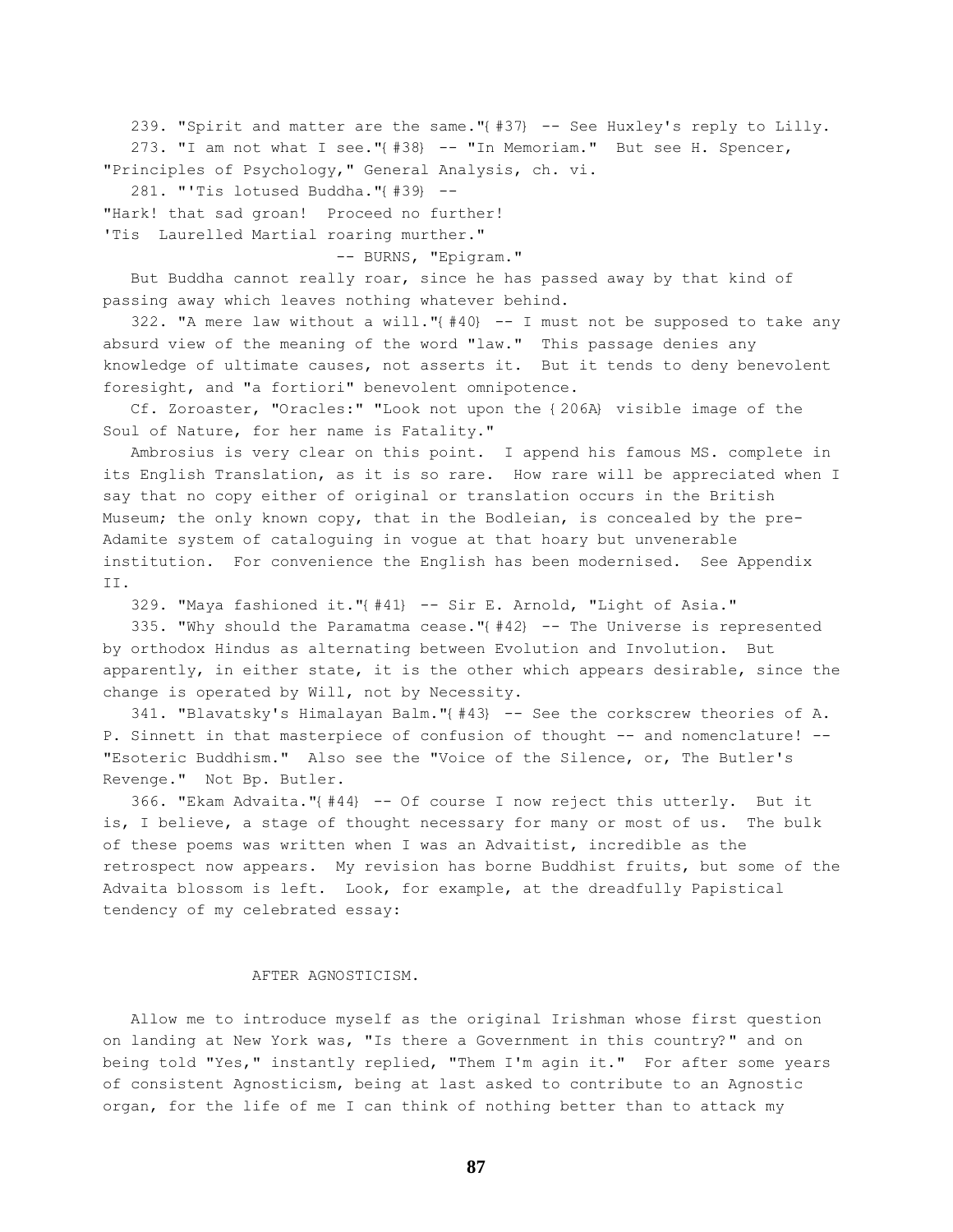hosts! Insidious cuckoo! Ungrateful Banyan! My shame drives me to Semitic analogy, and I sadly reflect that if I had been Balaam, I should not have needed an ass other than myself to tell me to do the precise contrary of what is expected of me.

 For this is my position; while the postulates of Agnosticism are in one sense eternal, I believe that the conclusions of Agnosticism are daily to be pushed back. We know our ignorance; with that fact we are twitted by those who do not know enough to understand {206B} even what we mean when we say so; but the limits of knowledge, slowly receding, yet never so far as to permit us to unveil the awful and impenetrable adytum of consciousness, or that of matter, must one day be suddenly widened by the forging of a new weapon.

 Huxley and Tyndall have prophesied this before I was born; sometimes in vague language, once or twice clearly enough; to me it is a source of the utmost concern that their successors should not always see eye to eye with them in this respect.

 Professor Ray Lankester, in crushing the unhappy theists of the recent "Times" controversy, does not hesitate to say that Science "can never" throw any light on certain mysteries.

 Even the theist is justified in retorting that Science, if this be so, may as well be discarded; for these are problems which must ever intrude upon the human mind -- upon the mind of the scientist most of all.

 To dismiss them by an act of will is at once heroic and puerile: courage is as necessary to progress as any quality that we possess; and as courage is in either case required, the courage of ignorance (necessarily sterile, though wanted badly enough while our garden was choked by theological weeds) is less desirable than the courage which embarks on the always desperate philosophical problem.

 Time and again, in the history of Science, a period has arrived when, gorged with facts, she has sunk into a lethargy of reflection accompanied by appalling nightmares in the shape of impossible theories. Such a nightmare now rides us; once again philosophy has said its last word, and arrived at a deadlock. Aristotle, in reducing to the fundamental contradictions-in-terms which they involved the figments of the Pythagoreans, the Eleatics, the Platonists, the Pyrrhonists; Kant, in his "reductio at absurdum" of the Thomists, the Scotists, the Wolffians, -- all the warring brood, alike only in the inability to reconcile the ultimate antinomies of a cosmogony only grosser for its pinchbeck spirituality; have, I take it, found their modern parallel in the ghastly laughter of Herbert Spencer, as fleshed upon the corpses of Berkeley and the Idealists from Fichte and Hartmann to Lotze and Trendelenburg he drives the reeking fangs of his imagination into the palpitating vitals of his own grim masterpiece of reconcilement, self-deluded and yet self-conscious of its own delusion.

 History affirms that such a deadlock is invariably the prelude to a new englightenment: by such steps we have advanced, by such we shall advance. The "horror of great darkness" which is scepticism must ever by broken by some heroic master-soul, intolerant of the cosmic agony. {207A}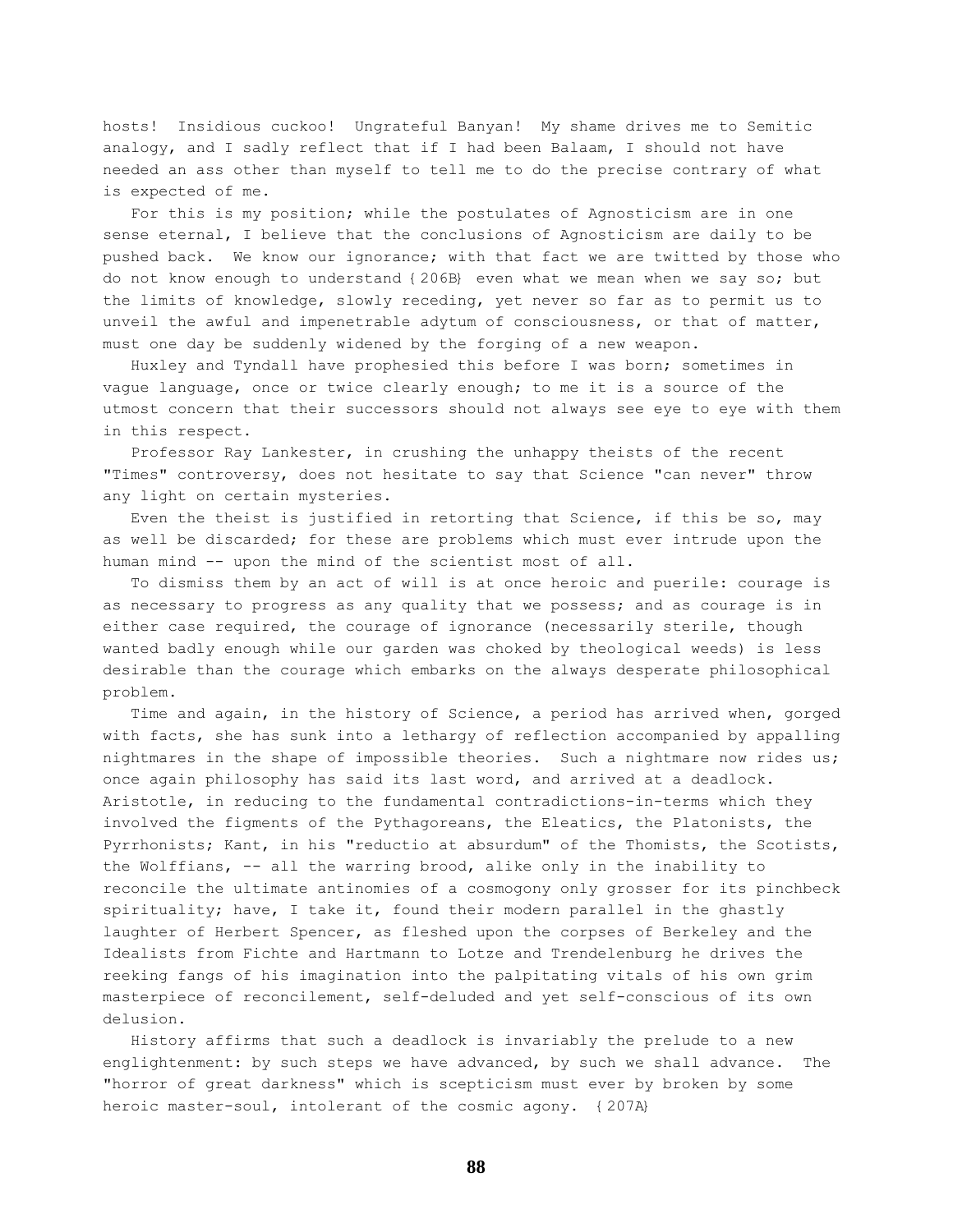We than await his dawn.

 May I go one step further, and lift up my voice and prophesy? I would indicate the direction in which this darkness must break. Evolutionists will remember that nature cannot rest. Nor can society. Still less the brain of man.

"Audax omnia perpeti

Gens humana ruit per vetitum nefas."<<Horace, "Odes," I. 3.>>

 We have destroyed the meaning of vetitum nefas and are in no fear of an imaginary cohort of ills and terrors. Having perfected one weapon, reason, and found it destructive to all falsehood, we have been (some of us) a little apt to go out to fight with no other weapon. "FitzJames's blade was sword and shield, "<< Scott, "The Lady of the Lake.">> and that served him against the murderous bludgeon-sword of the ruffianly Highlander he happened to meet; but he would have fared ill had he called a Western Sheriff a liar, or gone off Boer-sticking on Spion Kop.

 Reason has done its utmost; theory has glutted us, and the motion of the ship is a little trying; mixed metaphor -- excellent in a short essay like this -- is no panacea for all mental infirmities; we must seek another quide. All the facts science has so busily collected, varied as they seem to be, are in reality all of the same kind. If we are to have one salient fact, a fact for a real advance, it must be a fact of a different "order."

Have we such a fact to hand? We have.

 First, what do we mean by a fact of a different order? Let me take an example; the most impossible being the best for our purpose. The Spiritualists, let us suppose, go mad and begin to talk sense. (I can only imagine that such would be the result.) All their "facts" are proved. We prove a world of spirits, the existence of God, the immortality of the soul, etc. But, with all that, we are not really one step advanced into the heart of the inquiry which lies at the heart of philosophy, "What 'is' anything?"

I see a cat.

Dr. Johnson says it is a cat.

Berkeley says it is a group of sensations.

 Cankaracharya says it is an illusion, an incarnation, or God, according to the hat he has got on, and is talking through.

Spencer says it is a mode of the unknowable.

But none of them seriously doubt the fact that I exist; that a cat exists; that one sees the other. All -- bar Johnson -- hint -- but oh! how  $dimly!$  -at what I now know to be -- "true!" -- no, not necessarily true, but "nearer the truth." Huxley goes deeper in his demolition of Descartes. With him, "I see a cat," proves "something {207B} called consciousness exists." He denies the assertion of duality; he has no datum to assert the denial of duality. I have.

 Consciousness, as we know it, has one essential quality: the opposition of subject and object. Reason has attacked this and secured that complete and and barren victory of convincing without producing conviction.<<Hume, and Kant in the "Prolegomena," discuss this phenomenon unsatisfactorily. -- A.C.>> It has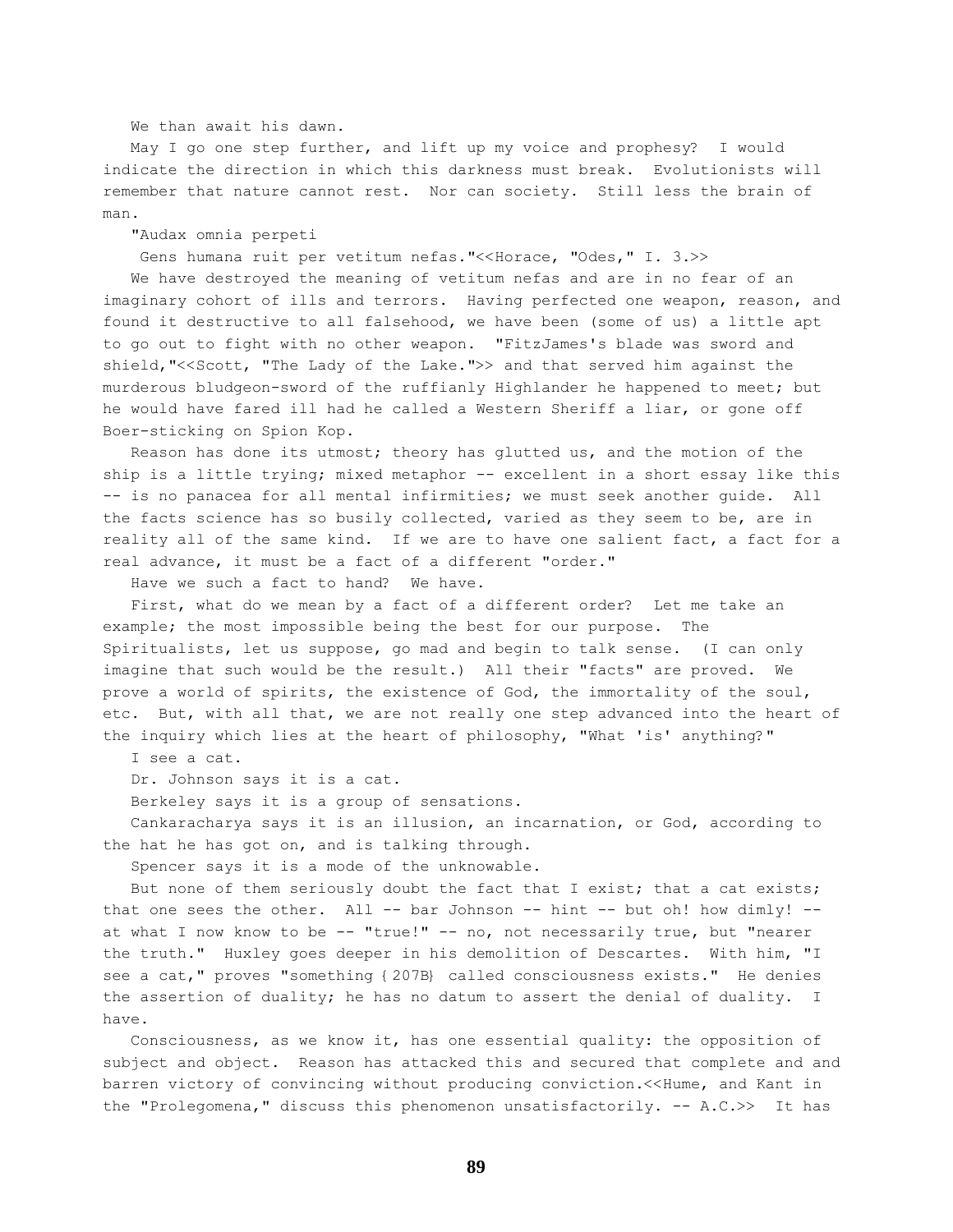one quality apparently not essential, that of exceeding impermanence. If we examine what we call steady thought, we shall find that its rate of change is in reality inconceivably swift. To consider it, to watch it, is bewildering, and to some people becomes intensely terrifying. It is as if the solid earth were suddenly swept away from under one, and there were some dread awakening in outer space amid the rush of incessant meteors -- lost in the void.

 All this is old knowledge; but who has taken steps to alter it? The answer is forbidding: truth compels me to say, the mystics of all lands.

 Their endeavour has been to slow the rate of change; their methods perfect quietude of body and mind, produced in varied and too often vicious ways. Regularisation of the breathing is the best known formula. Their results are contemptible, we must admit; but only so because empirical. An unwarranted reverence has overlaid the watchfulness which science would have enjoined, and the result is muck and misery, the wreck of a noble study.

 But what is the one fact on which all agree? The one fact whose knowledge has been since religion began the all-sufficient passport to their doubtfullydesirable company?

This: that "I see a cat" is not only an unwarrantable assumption but a lie; that the duality of consciousness ceases suddenly, once the rate of change has been sufficiently slowed down, so that, even for a few seconds, the relation of subject and object remains impregnable.

 It is a circumstance of little interest to the present essayist that this annihilation of duality is associated with intense and passionless peace and delight; the fact has been a bribe to the unwary, a bait for the charlatan, a hindrance to the philosopher; let us discard it.<<It is this rapture which has ever been the bond between mystics of all shades; and the obstacle to any accurate observation of the phenomenon, its true causes, and so on. This must always be a stumbling-block to more impressionable minds; but there is no doubt as to the fact -- it "is" a fact -- and its present isolation is to be utterly deplored. May I entreat men of Science to conquer the prejudices natural to them when the justly despised ideas of mysticism are mentioned, and to attack the problem "ab initio" on the severely critical and austerely arduous lines which have distinguished their labours in other fields? -- A. C.>> {  $208A$ }

 More, though the establishment of this new estate of consciousness seems to open the door to a new world, a world where the axioms of Euclid may be absurd, and the propositions of Keynes<<Author of a text-book on "Formal Logic.">> untenable, let us not fall into the error of the mystics, by supposing that in this world is necessarily a final truth, or even a certain and definite gain of knowledge.

 But that a field for research is opened up no sane man may doubt. Nor may one question that the very first fact is of a nature disruptive of difficulty philosophical and reasonable; since the phenomenon does not invoke the assent of the reasoning faculty. The arguments which reason may bring to bear against it are self-destructive; reason has given consciousness the lie, but consciousness survives and smiles. Reason is a part of consciousness and can never be greater than its whole; this Spencer sees; but reason is not even any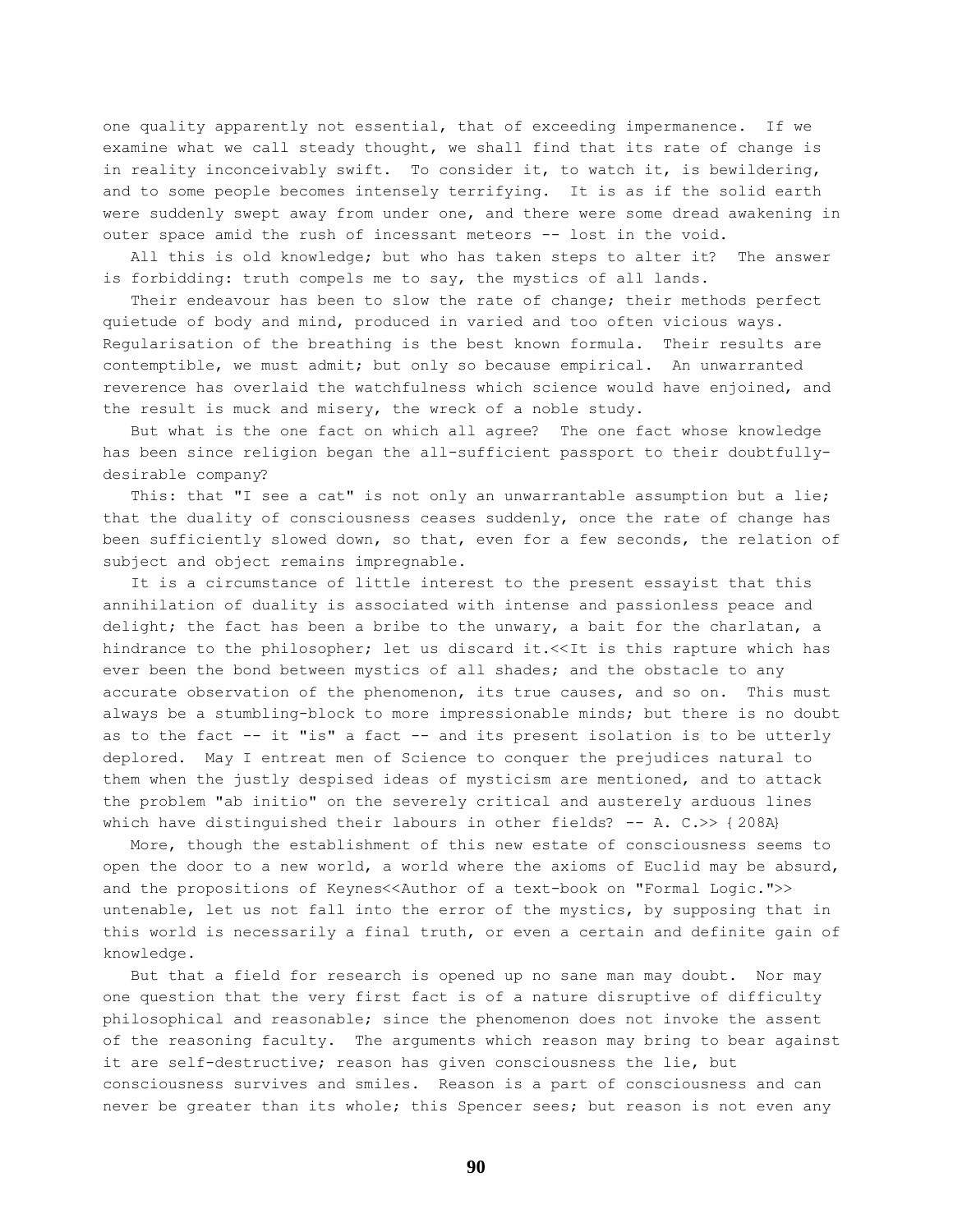part of this new consciousness (which I, and many others, have too rarely achieved) and therefore can never touch it: this I see, and this will I hope be patent to those ardent and spiritually-minded agnostics of whom Huxley and Tyndall are for all history-time the prototypes. Know or doubt! is the alternative of highwayman Huxley! "Believe" is not to be admitted; this is fundamental; in this agnosticism can never change; this must ever command our moral as our intellectual assent.

 But I assert my strong conviction that ere long we shall have done enough of what is after all the schoolmaster work of correcting the inky and ill- spent exercises of the theological dunces in that great class-room, the world; and found a little peace -- while they play -- in the intimate solitude of the laboratory and the passionless rapture of research -- research into those very mysteries which our dunces have solved by rule of thumb; determining the nature of a bee by stamping on it, and shouting "bee"; while we patiently set to work with microscopes, and say nothing till we know, nor more than need be when we do.

 But I am myself found guilty of this role of schoolmaster: I will now therefore shut the doors and retire again into the laboratory where my true life lies.

403, 405. "Reason and concentration."{#45} -- The results of reasoning are always assailable: those of concentration are vivid and certain, since they are directly presented to consciousness. And they are more certain than consciousness itself, since one who has experienced them may, with consciousness, doubt consciousness, but can in no state doubt them.

 412. "Ganesh."{#46} -- The elephant-headed God, son of Shiva and Bhavani. He presides over obstacles. {208B}

 The prosodist will note the "false quantity" of this word. But this is as it should be, for Ganesha pertains to Shiva, and with Shiva all quantity is false, since, as Parameshvara, he is without quantity or quality.

485. "Carroll."{#47} -- See "Alice in Wonderland," Cap. Ult.

508. "Kusha-grass."{#48} -- The sacred grass of the Hindus.

 509. "Mantra."{#49} -- A sacred verse, suitable for constant repetition, with a view to quieting the thought. Any one can see how simple and effective a means this is.

 519. "Gayatri."{#50} -- This is the translation of the most holy verse of the Hindus. The gender of Savitri has been the subject of much discussion, and I believe grammatically it is masculine. But for mystical reasons I have made it otherwise. Fool!

 557. "Prayer."{#51} -- This fish-story is literally true. The condition was that the Almighty should have the odds of an unusually long line, -- the place was really a swift stream, just debouching into a lake -- and of an unusual slowness of drawing in the cast.

 But what does any miracle prove? If the Affaire Cana were proved to me, I should merely record the facts: Water may under certain unknown conditions become wine. It is a pity that the owner of the secret remains silent, and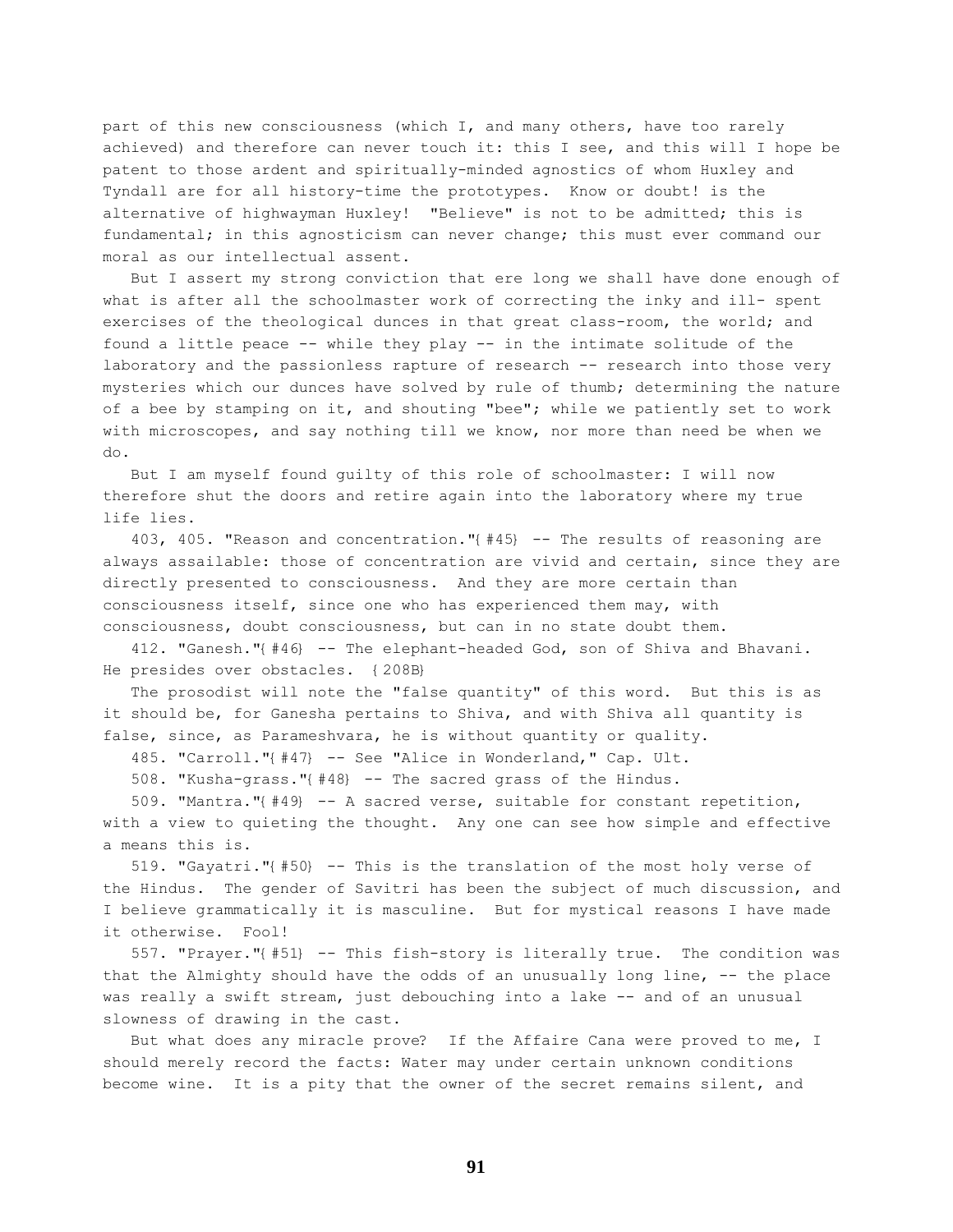entirely lamentable that he should attempt to deduce from his scientific knowledge cosmic theories which have nothing whatever to do with it.

 Suppose Edison, having perfected the phonograph, had said, "I alone can make dumb things speak; argal, I am God." What would the world have said if telegraphy had been exploited for miracle-mongering purposes? Are these miracles less or greater than those of the Gospels?

 Before we accept Mrs. Piper,<<A twentieth century medium.>> we want to know most exactly the conditions of the experiment, and to have some guarantee of the reliability of the witnesses.

 At Cana of Galilee the conditions of the transformation are not stated - save that they give loopholes innumerable for chicanery -- and the witnesses are all drunk! (thou has kept the good wine "till now: i.e." till men have well drunk -- Greek, mu-epsilon-theta-upsilon-sigma-theta-omega-sigma-iota, "are" well drunk).

 And I am to believe this, and a glaring "non sequitour" as to Christ's deity, on the evidence, not even of the inebriated eye-witnesses, but of MSS. of doubtful authorship and date, bearing all the ear-marks of dishonesty. For we must not forget that the absurdities of to-day were most cunning proofs for the poor folk of seventeen centuries ago.

 Talking of fish-stories, read John xxi. 1-6, {209A} or Luke V. 1-7 (comparisons are odious). But once I met a man by a lake and told him that I had toiled all the morning and had caught nothing, and he advised me to try the other side of the lake; and I caught many fish. But I knew not that it was the Lord.

 In Australia they were praying for rain in the churches. The "Sydney Bulletin" very sensibly pointed out how much more reverent and practical it would be, if, instead of constantly worrying the Almighty about trifles, they would pray once and for all for a big range of mountains in Central Australia, which would of course supply rain automatically. No new act of creation would be necessary; faith, we are expressly told, can remove mountains, and there is ice and snow and especially moraine on and about the Baltoro Glacier to build a very fine range; we could well have spared it this last summer.

 579. "So much for this absurd affair."{#52} -- "About Lieutenant-Colonel Flare." -- Gilbert, "Bab Ballads."

 636. "Auto-hypnosis.{#53} -- The scientific adversary has more sense than to talk of autohypnosis. He bases his objection upon the general danger of the practice, considered as a habit of long standing. In fact,

"Lyre and Lancet." "Recipe for Curried Eggs."

 The physiologist reproaches Poor Mr. Crowley. "This encroaches Upon your frail cerebral cortex, And turns its fairway to a vortex.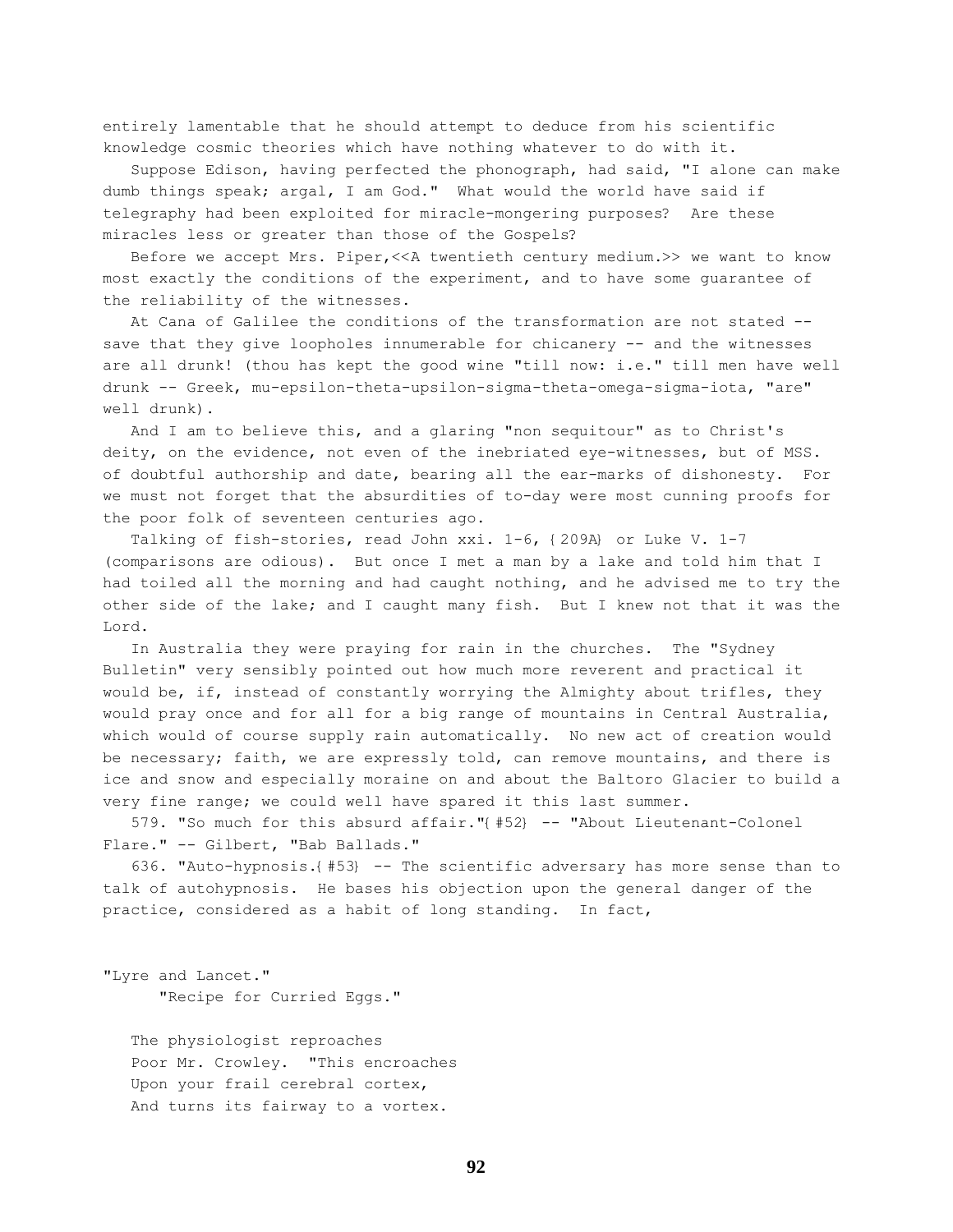Your cerebellium with cockroaches Is crammed; your lobes that thought they caught "X" Are like mere eggs a person poaches. But soon from yoga, business worries, And (frankly I suspect the rubble Is riddled by specific trouble!) Will grow like eggs a person curries." This line, no doubt, requires an answer.

## "The Last Ditch."

First. "Here's a Johnny with a cancer; An operation may be useless, May ever harm his constitution, Or cause his instant dissolution: Let the worm die, 'tis but a goose less!" Not you! You up and take by storm him. You tie him down and chloroform him. You do not pray to Thoth or Horus, But make one dash for his pylorus: -- And if ten years elapse, and he Complains, "O doctor, pity me! Your cruel 'ands, for goodness sakes Gave me such 'orrid stomach-aches. {209B} You write him, with a face of flint, An order for some soda-mint. So Yoga. Life's a carcinoma, Its cause uncertain, not to check. In vain you cry to Isis: "O ma! I've got it fairly in the neck." The surgeon Crowley, with this trocar, Says you a poor but silly bloke are, Advises concentration's knife Quick to the horny growth called life. "Yoga? There's danger in the biz! But, it's the only chance there is!" (For life, if left alone, is sorrow, And only fools hope God's to-morrow.)

## "Up, Guards, and at 'em!"

 Second, your facts are neatly put; -- Stay! In that mouth there lurks a foot! One surgeon saw so many claps He thought: "One-third per cent., perhaps, Of mortals 'scape its woes that knock us,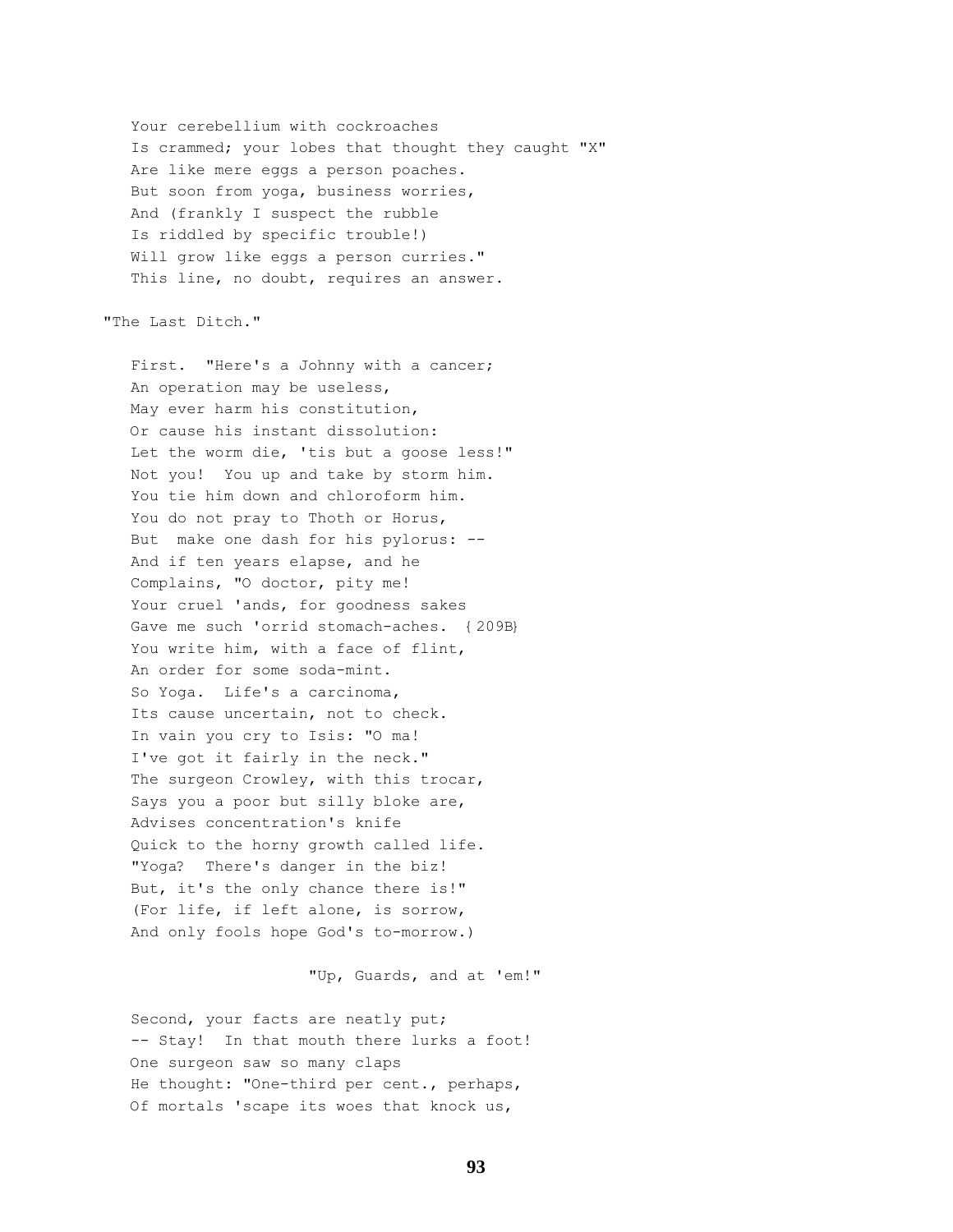And bilk the wily gonococcus." So he is but a simple cynic Who takes the world to match his clinic; And he assuredly may err Who, keeping cats, thinks birds have fur. You say: "There's Berridge, Felkin, Mathers, Hysterics, epileptoids, blathers, Guttersnipe, psychopath, and mattoid, With ceremonial magic that toyed." Granted. Astronomy's no myth, But it produced Piazzi Smyth. What crazes actors? Why do surgeons Go mad and cut up men like sturgeons? (These questions are the late Chas. Spurgeon's.) Of yogi I could quote you hundreds In science, law, art, commerce noted. They fear no lunacy: their one dread's Not for their noddles doom-devoted. They are not like black bulls (that shunned reds In vain) that madly charge the goathead Of rural Pan, because some gay puss Had smeared with blood his stone Priapus. They are as sane as politicians And people who subscribe to missions. This says but little; a long way are Yogi more sane than such as they are. You have conceived your dreadful bogey, From seeing many a raving Yogi. These haunt your clinic; but the sound Lurk in an unsuspected ground, Dine with you, lecture in your schools, Share your intolerance of fools, And, while the Yogi you condemn, Listen, say nothing, barely smile. O if you but suspected them Your silence would match theirs awhile! {210A}

"A Classical Research. [Protectionists may serve if the supply of Hottentots gives out.]"

 I took three hottentots alive. Their scale was one, two, three, four, five, Infinity. To think of men so I could not bear: a new Colenso I bought them to assuage their plight, Also a book by Hall and Knight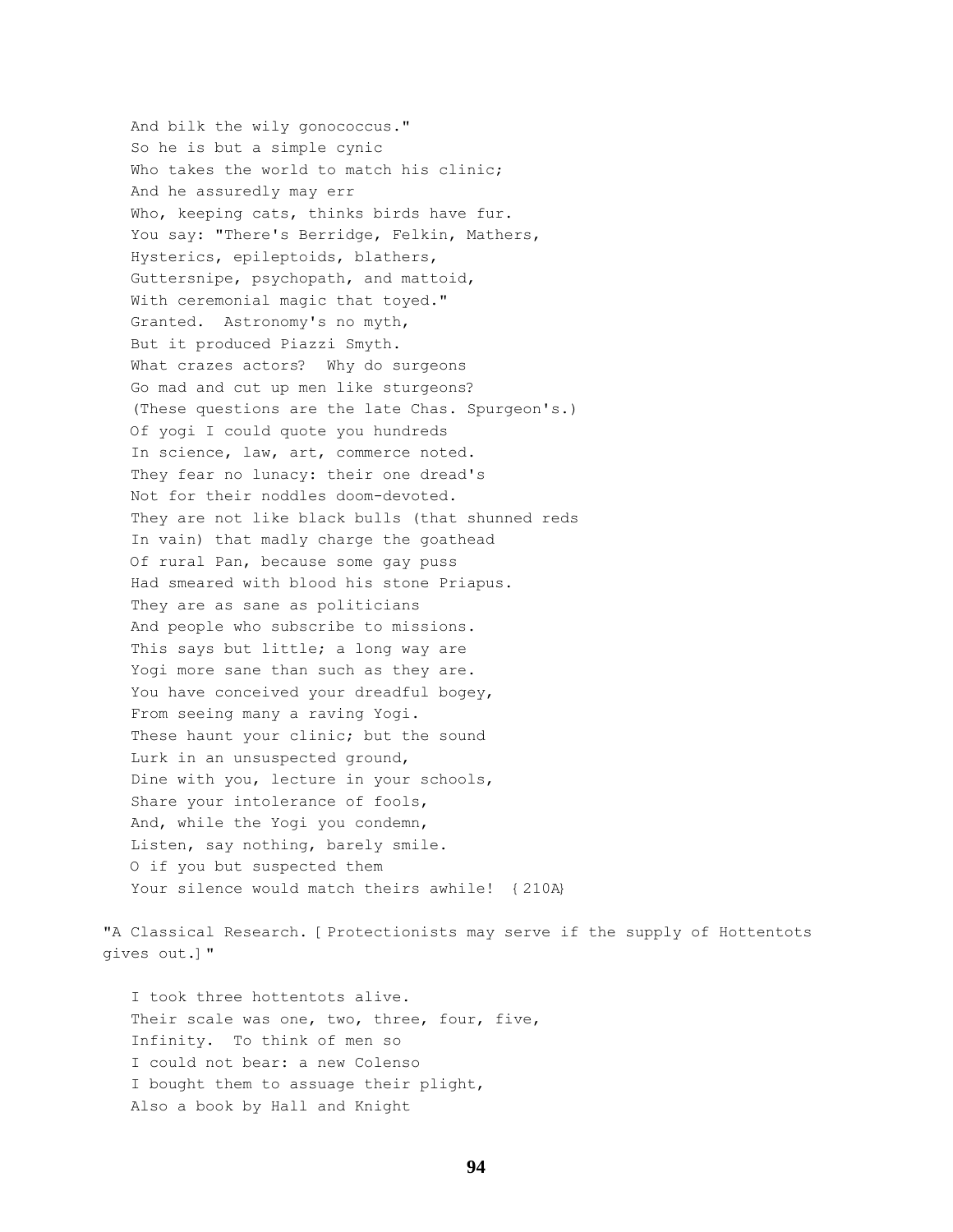On Algebra. I hired wise men To teach them six, seven, eight, nine, ten. One of the Hottentots succeeded. Few schoolboys know as much as he did! The others sank beneath the strain: It broke, not fortified, the brain.

"The Bard a Brainy Beggar."

 Now (higher on the Human Ladder) Lodge is called mad, and Crowley madder. (The shafts of Science who may dodge? I've not a word to say for Lodge.) Yet may not Crowley be the one Who safely does what most should shun?

"Alpine Analogy."

 Take Oscar Eckenstein -- he climbs Alone, unroped, a thousand times. He scales his peak, he makes his pass; He does not fall in a crevasse! But if the Alpine Club should seek To follow him on pass or peak -- (Their cowardice, their mental rot, Are balanced nicely -- they will not.) -- I see the Alpine Journal's border Of black grow broader, broader, broader, Until the Editor himself Falls from some broad and easy shelf, And in his death the Journal dies. Ah! bombast, footle, simple lies! Where would you then appear in type?

The Poet "retires up." His attitude undignified, his pleasure momentary, the after result quite disproportionate. He contemplates his end."

 Therefore poor Crowley lights his pipe, Maintains: "The small-shot kills the snipe, But spares the tiger;" goes on joking, And goes on smirking, on invoking, On climbing, meditating, -- failing to think of a suitable rhyme at a critical juncture, Ah! -- goes on working, goes on smoking, Until he goes right on to Woking.